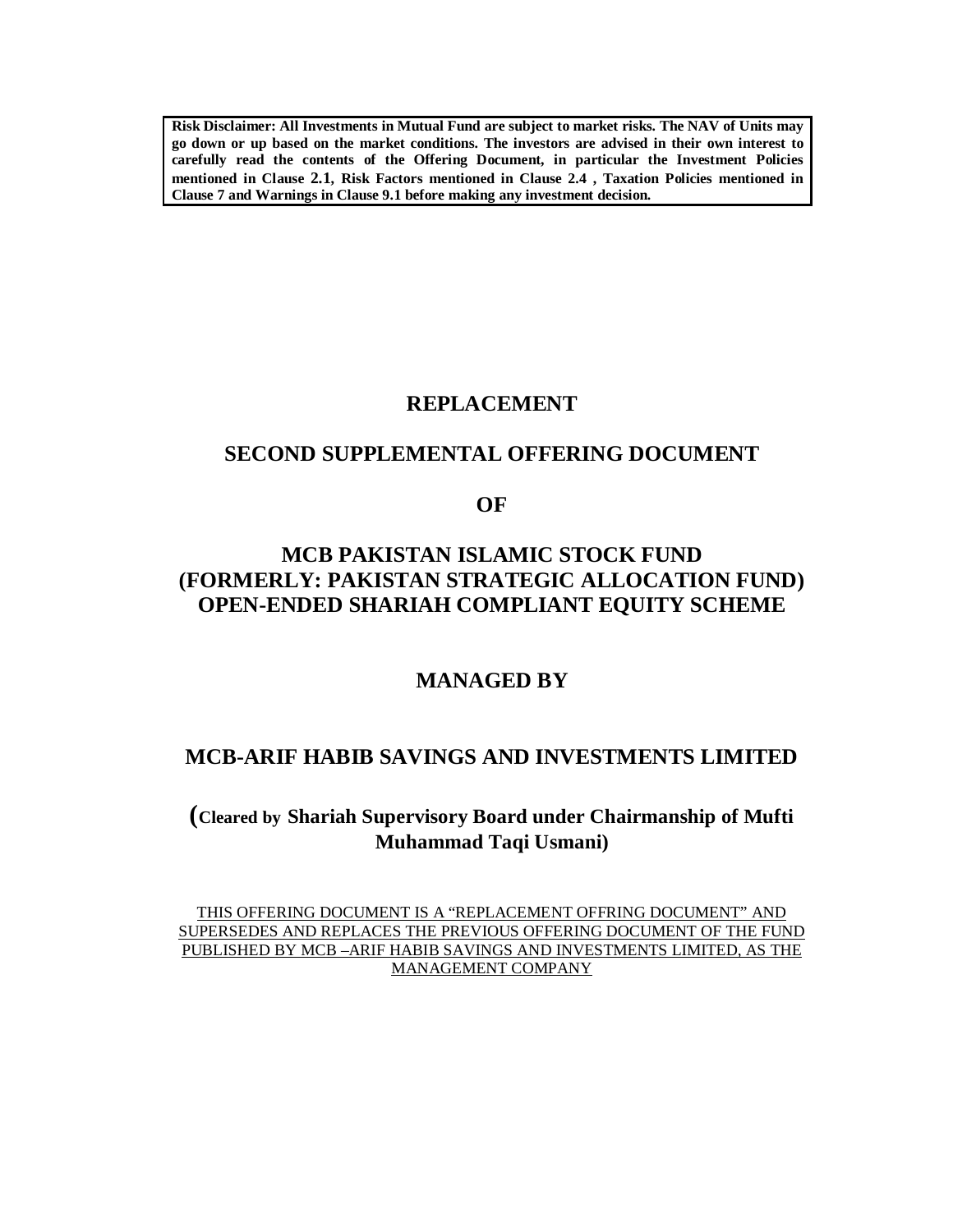| <b>CLAUSE</b><br><b>TABLE OF CONTENTS</b><br><b>PAGE</b> |                                                                                                                                 |                         |  |
|----------------------------------------------------------|---------------------------------------------------------------------------------------------------------------------------------|-------------------------|--|
| 1.                                                       | <b>CONSTITUTION OF THE SCHEME</b>                                                                                               | $\overline{\mathbf{4}}$ |  |
| 1.1                                                      | Constitution                                                                                                                    | $\overline{4}$          |  |
| 1.2                                                      | Trust Deed (the "Deed")                                                                                                         | 5                       |  |
| 1.3                                                      | Modification of Trust Deed                                                                                                      | 5                       |  |
| 1.4                                                      | Duration                                                                                                                        | 5                       |  |
| 1.5                                                      | Trust property                                                                                                                  | 5                       |  |
| 1.6                                                      | Initial Offer and Initial Period                                                                                                | 6                       |  |
| 1.7                                                      | Transaction in Units after Initial Offering Period                                                                              | 6                       |  |
| 1.8                                                      | <b>Offering Document</b>                                                                                                        | 6                       |  |
| 1.9                                                      | Modification of Offering Document                                                                                               | 6                       |  |
| 1.10                                                     | Responsibility of the Management Company for information given in this Replacement                                              |                         |  |
|                                                          | <b>Offering Document</b>                                                                                                        | 6                       |  |
| 2.                                                       | INVESTMENT OBJECTIVES, INVESTMENT POLICY, RESTRICTIONS, RISK<br><b>DISCLOSURE AND DISCLAIMER</b>                                | 6                       |  |
| 2.1                                                      | <b>Investment Objective</b>                                                                                                     | 6                       |  |
| 2.2                                                      | Changes in Investment Policy                                                                                                    | $\,8\,$                 |  |
| 2.3                                                      | <b>Investment Restrictions</b>                                                                                                  | $\,8\,$                 |  |
| 2.4                                                      | <b>Risk Disclosure</b>                                                                                                          | 11                      |  |
| 2.5                                                      | Disclaimer                                                                                                                      | 12                      |  |
| 3.                                                       | <b>OPERATORS AND PRINCIPALS</b>                                                                                                 | 12                      |  |
| 3.1                                                      | <b>Management Company</b>                                                                                                       | 12                      |  |
| 3.2                                                      | Board of Directors of the Management Company -                                                                                  | 13                      |  |
| 3.3                                                      | Profile of the Management                                                                                                       | 16                      |  |
| 3.4                                                      | Existing Schemes under Management and their performance -                                                                       | 20                      |  |
| 3.5                                                      | Role and Responsibilities of the Management Company                                                                             | 25                      |  |
| 3.6                                                      | Maintenance of Unit Holders Register                                                                                            | 26                      |  |
| 3.7                                                      | Role of the Trustee                                                                                                             | 27                      |  |
| 3.8                                                      | Shariah Advisor                                                                                                                 | 29                      |  |
| 3.9                                                      | <b>Transfer Agent</b>                                                                                                           | 30                      |  |
| 3.10                                                     | Custodian                                                                                                                       | 30                      |  |
| 3.11                                                     | Distributors/Facilitators                                                                                                       | 30                      |  |
| 3.12                                                     | Auditors                                                                                                                        | 31                      |  |
| 3.13                                                     | <b>Legal Advisors</b>                                                                                                           | 31                      |  |
| 3.14                                                     | <b>Bankers</b>                                                                                                                  | 31                      |  |
| 3.15                                                     | Rating of the Scheme                                                                                                            | 32                      |  |
| 4.                                                       | <b>CHARACTERISTICS OF UNITS</b>                                                                                                 | 33                      |  |
| 4.1                                                      | Units                                                                                                                           | 33                      |  |
| 4.2                                                      | Types of Units -                                                                                                                | 33                      |  |
| 4.3                                                      | Administrative Plan -                                                                                                           | 33                      |  |
| 4.4                                                      | Purchase and Redemption of Units                                                                                                | 33                      |  |
| 4.5                                                      | Procedure for Purchase of Units                                                                                                 | 34                      |  |
| 4.6<br>4.7                                               | Procedure for Redemption of Units                                                                                               | 39<br>41                |  |
| 4.8                                                      | Purchase (Public Offer) and Redemption (Repurchase) of Units outside Pakistan<br>Determination of Redemption (Repurchase) Price | 41                      |  |
| 4.9                                                      | Procedure for Requesting Change in Unit Holder Particulars                                                                      | 42                      |  |
| 4.10                                                     | Procedure for Pledge / Lien / Charge of Units                                                                                   | 44                      |  |
| 4.11                                                     | Temporary Change in Method of Dealing, Suspension of Dealing and Queue System                                                   | 45                      |  |
| 5.                                                       | <b>DISTRIBUTION POLICY</b>                                                                                                      | 46                      |  |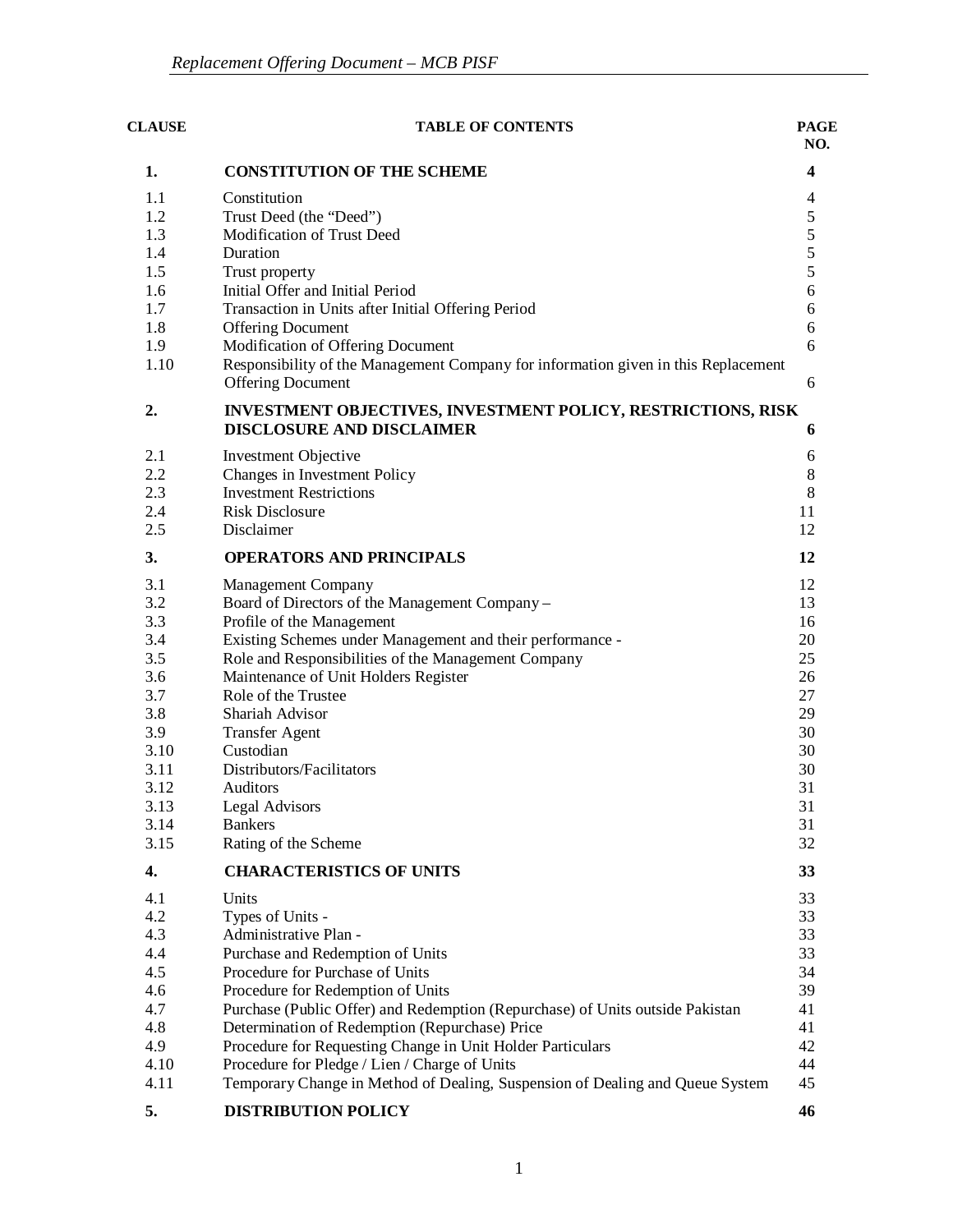| 5.1  | Declaration of Dividend                        | 46 |
|------|------------------------------------------------|----|
| 5.2  | Determination of Distributable Income          | 47 |
| 5.3  | Payment of Dividend                            | 47 |
| 5.4  | Dispatch of Dividend Warrants/Advice           | 47 |
| 5.5  | Reinvestment of Dividend                       | 47 |
| 5.6  | <b>Bonus Units</b>                             | 47 |
| 5.7  | <b>Encashment of Bonus Units</b>               | 47 |
| 5.8  | Closure of Register                            | 48 |
| 6.   | <b>FEE AND CHARGES</b>                         | 48 |
| 6.1  | Fees and Charges Payable by an Investor        | 48 |
| 6.2  | Fees and Charges Payable by the Fund           | 49 |
| 6.3  | <b>Formation Costs</b>                         | 49 |
| 6.4  | Other costs and expenses                       | 50 |
| 7.   | <b>TAXATION</b>                                | 50 |
| 7.1  | Taxation on the Income of the Fund             | 50 |
| 7.2  | Withholding tax                                | 51 |
| 7.3  | Zakat on Fund                                  | 51 |
| 7.4  | <b>Taxation and Zakat on Unit Holders</b>      | 51 |
| 7.5  | Disclaimer                                     | 52 |
| 8.   | <b>REPORTS TO UNIT HOLDERS</b>                 | 52 |
| 8.1  | <b>Account Statement</b>                       | 52 |
| 8.2  | <b>Financial Reporting</b>                     | 52 |
| 8.3  | <b>Trustee Report</b>                          | 52 |
| 8.4  | <b>Fund Manager Report</b>                     | 53 |
| 9.   | <b>WARNING AND DISCLAIMER</b>                  | 53 |
| 9.1  | Warning                                        | 53 |
| 9.2  | Disclaimer                                     | 53 |
| 10.  | <b>GENERAL INFORMATION</b>                     | 53 |
| 10.1 | Accounting Period / Financial Year of the Fund | 53 |
| 10.2 | <b>Inspection of Constitutive Documents</b>    | 54 |
| 10.3 | Transfer of Management Rights of the Fund      | 54 |
| 10.4 | Extinguishment/Revocation of the Fund          | 54 |
| 10.5 | Procedure and manner of Revocation of the Fund | 55 |
| 10.6 | Distribution of proceeds on Revocation         | 55 |
| 11.  | <b>GLOSSARY</b>                                | 56 |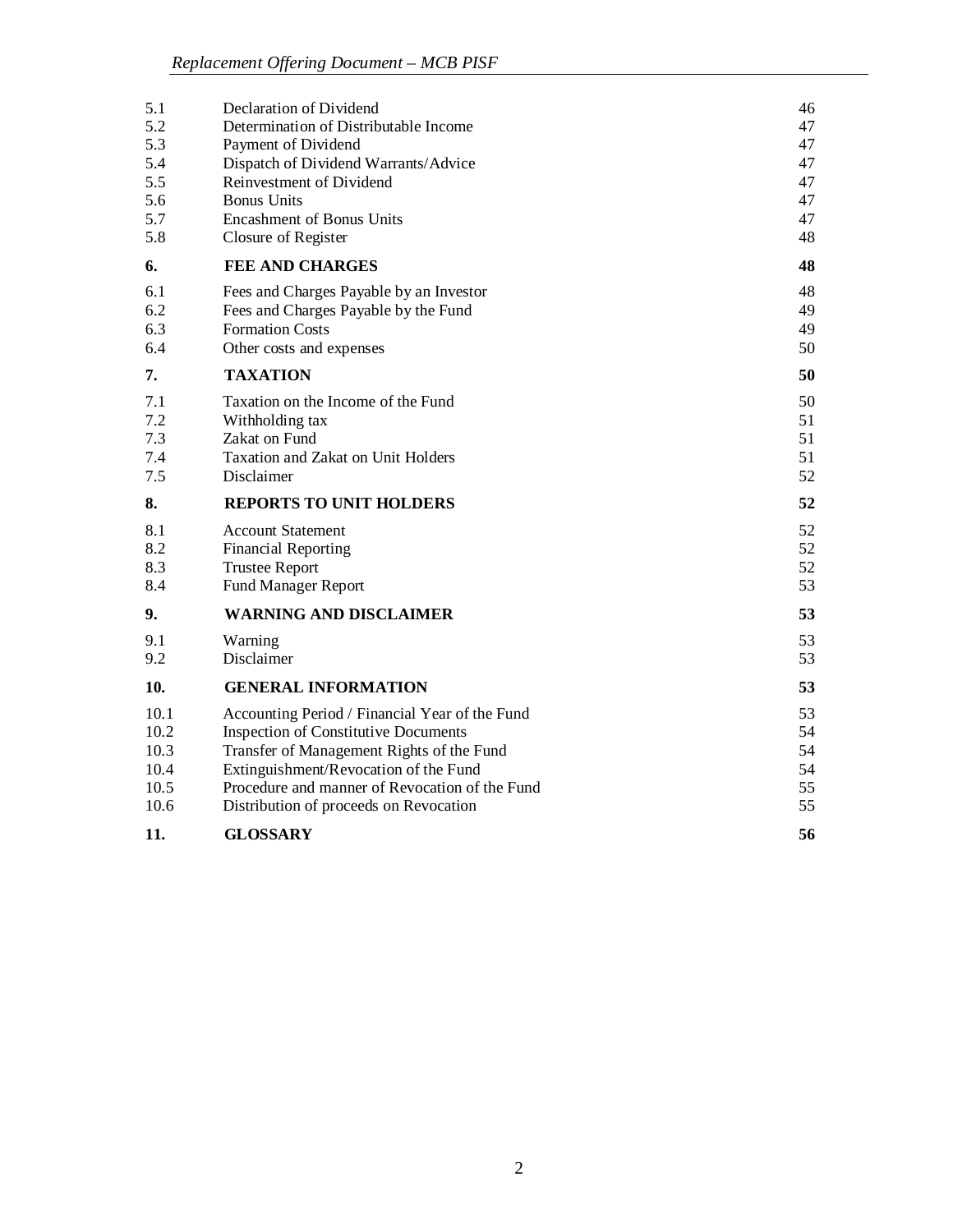## **Replacement Offering Document (Second Supplemental to the Replacement Offering Document)**

**Of**

#### **MCB Pakistan Islamic Stock Fund (MCB PISF) (Formerly: Pakistan Strategic Allocation Fund) (Open-Ended Shariah Compliant Equity Scheme)**

**Managed By**

# **MCB-Arif Habib Savings and Investments Limited**

# **[An Asset Management Company Registered under the Non-Banking Finance Companies (Establishment and Regulation) Rules, 2003]**

**Date of Publication of Offering Document Dated July 27, 2015**

**MCB Pakistan Islamic Stock Fund** (the Fund/the Scheme/the Trust/the Unit Trust/MCB PISF) has been established through the Trust Deed (the Deed) dated May 26, 2004 as amended through First Trust Deed dated October 06, 2010 and Second Supplemental Trust Deed Dated 13 March, 2015 under the Trust Act, 1882 entered into and between **MCB-Arif Habib Savings and Investments Limited,** the Management Company, and **Central Depository Company of Pakistan Limited,** the Trustee.

# **REGULATORY APPROVAL AND CONSENT**

## **Approval of the Securities and Exchange Commission of Pakistan**

The Securities and Exchange Commission of Pakistan (SECP) has authorized the offer of Units of **MCB Pakistan Islamic Stock Fund (MCB PISF)** and has registered MCB PISF as a notified entity under the Non-Banking Finance Companies and Notified Entities Regulations, 2008 ("Regulations") vide letter No.SCD/NBFC-II/AHIML/254/2009 dated February 24, 2009. SECP has approved this Replacement Offering Document (Second Supplemental to the Replacement Offering Document) under the Regulations vides its Letter No.SCD/AMCW/MCBAHSIL/MCBPISF/08/2015 dated July 7, 2015.

**It must be clearly understood that in giving this approval, SECP does not take any responsibility for the financial soundness of the Fund nor for the accuracy of any statement made or any opinion expressed in this Replacement Offering Document.**

## **Replacement Offering Document**

This Replacement Offering Document sets out the arrangements covering the basic structure of the **MCB-Pakistan Islamic Stock Fund** (the "Fund", the "Scheme"). It sets forth information about the Fund that a prospective investor should know before investing in any type of Unit of the Fund. The provisions of the Trust Deed, the Rules, the Regulations, the Shariah guidelines, circulars, directives etc as specified hereafter govern this Replacement Offering Document.

If prospective investor has any doubt about the contents of this Replacement Offering Document, he/she/it should consult one or more from amongst their investment advisers, legal advisers, bank managers, stockbrokers or financial advisers to seek independent professional advice.

**Investors must recognize that the investments involve varying levels of risk. The portfolio of the Fund consists of listed investments that are subject to market fluctuations and risks**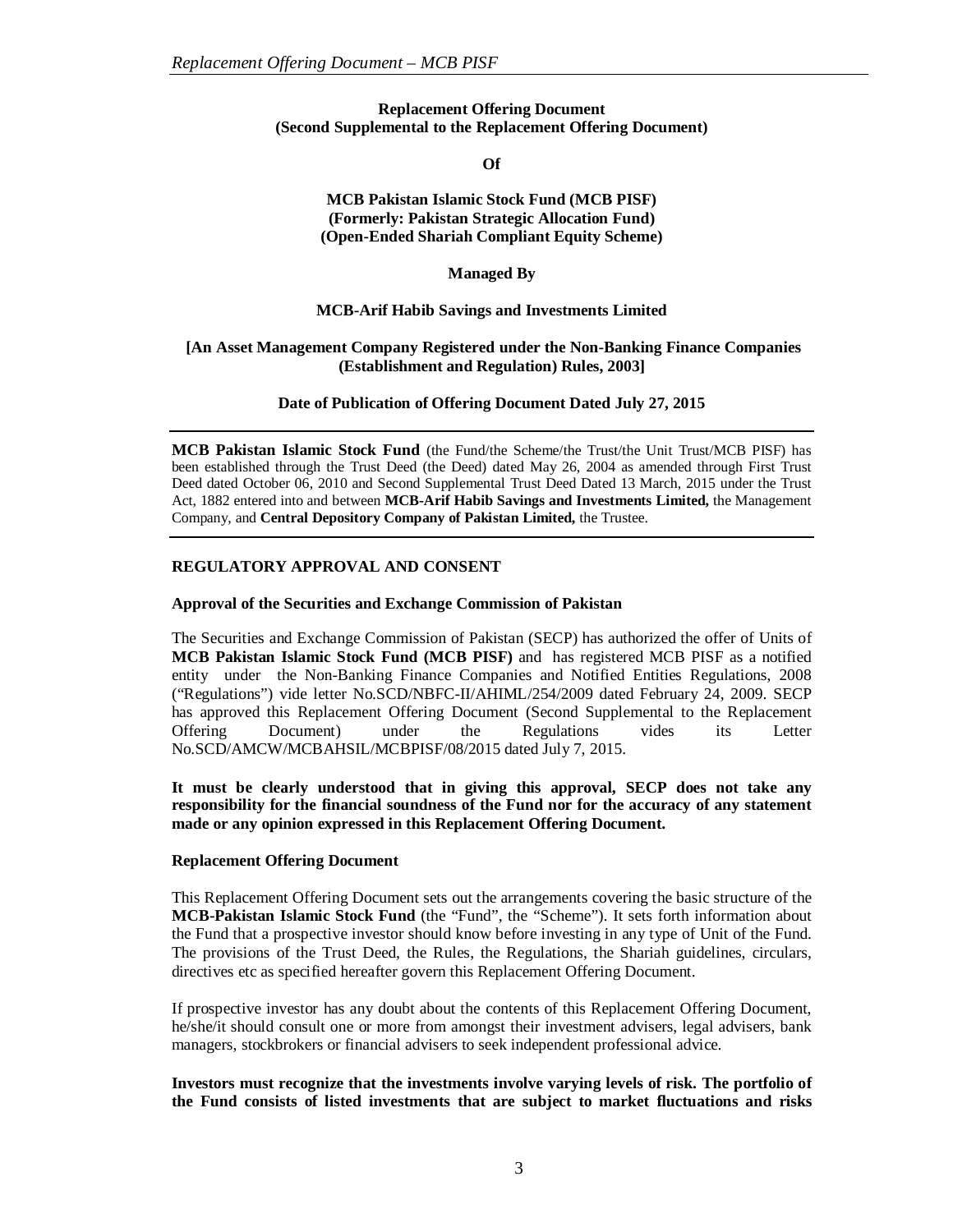**inherent in all such investments. Neither the value of the Units in the Fund nor the dividend declared by the Fund is, or can be, assured. Investors are requested to read the Risk Disclosure and Warnings statement contained in Clause 2.4 and Clause 9.1 respectively in this Replacement Offering Document.**

**All Investments of the Fund shall be in adherence to the Islamic Shariah. It is possible that adherence to the Islamic Shariah will cause the Fund to perform differently from Funds with similar objectives, but that are not subject to the requirements of Islamic Shariah.**

## **Filing of the Offering Document**

The Management Company has filed a copy of the Offering Document signed by the Chief Executive along with the Trust Deed with SECP. Copies of the following documents can be inspected at the registered office of the Management Company or the place of business of the Trustee:

- (1) License No. AMCW/18/MCB-AHSIL/AMS/11/2013 and AMCW/19/MCB-AHSIL/IA/08/2013 dated September 02, 2013 granted by SECP to MCB-Arif Habib Savings and Investments Limited to carry out Asset Management and Investment Advisory Services;
- (2) SECP's Letter No. No. NBFC-II/JD-(R)/AHIM-PSAF-444 dated May 13, 2004 approving the appointment of Central Depository Company of Pakistan Limited as the Trustee of the Fund;
- (3) Trust Deed (the Deed) of the Fund;
- (4) SECP's Letter No. SCD/NBFC-II/AHIML/254/2009 dated February 24, 2009 registering the Fund in terms of Regulation 44 of the NBFC and Notified Entities Regulations 2008;
- (5) Letters No. AC1/052/14 dated 23 July,2014 from Ernst & Young Ford Rhodes Sidat Hyder, Chartered Accountants, Auditors of the Fund , consenting to the issue of statements and reports;
- (6) Letters No. MCB-AHSIL-1/918/15/301 dated July 23, 2015from Bawaney & Partners, Legal Advisers of the Fund , consenting to act as adviser;
- (7) Letters dated December 17, 2014 from Shariah Supervisory Board, consenting to act as Shariah advisors of MCB Pakistan Islamic Stock Fund and consenting on the contents of the Replacement Offering Document;
- (8) SECP's letter No. SCD/AMCW/MCBAHSIL/MCBPISF/08/2015 dated July 7, 2015 approving this Replacement Offering Document.

## **1. CONSTITUTION OF THE SCHEME**

#### 1.1 **Constitution**

The Fund was Closed-end Fund and was constituted by a Trust Deed entered into at Karachi on dated 13 May 2004 as amended through First Supplemental Trust Deed dated October 06, 2010 for conversion of Fund from closed-end fund to an open-end fund and Second Supplemental Trust Deeds for change of category from stock market fund to Islamic stock market Fund dated March 13, 2015 respectively between:

**MCB-Arif Habib Savings and Investments Limited,** a listed public limited company incorporated under the Companies Ordinance 1984 and licensed by SECP to undertake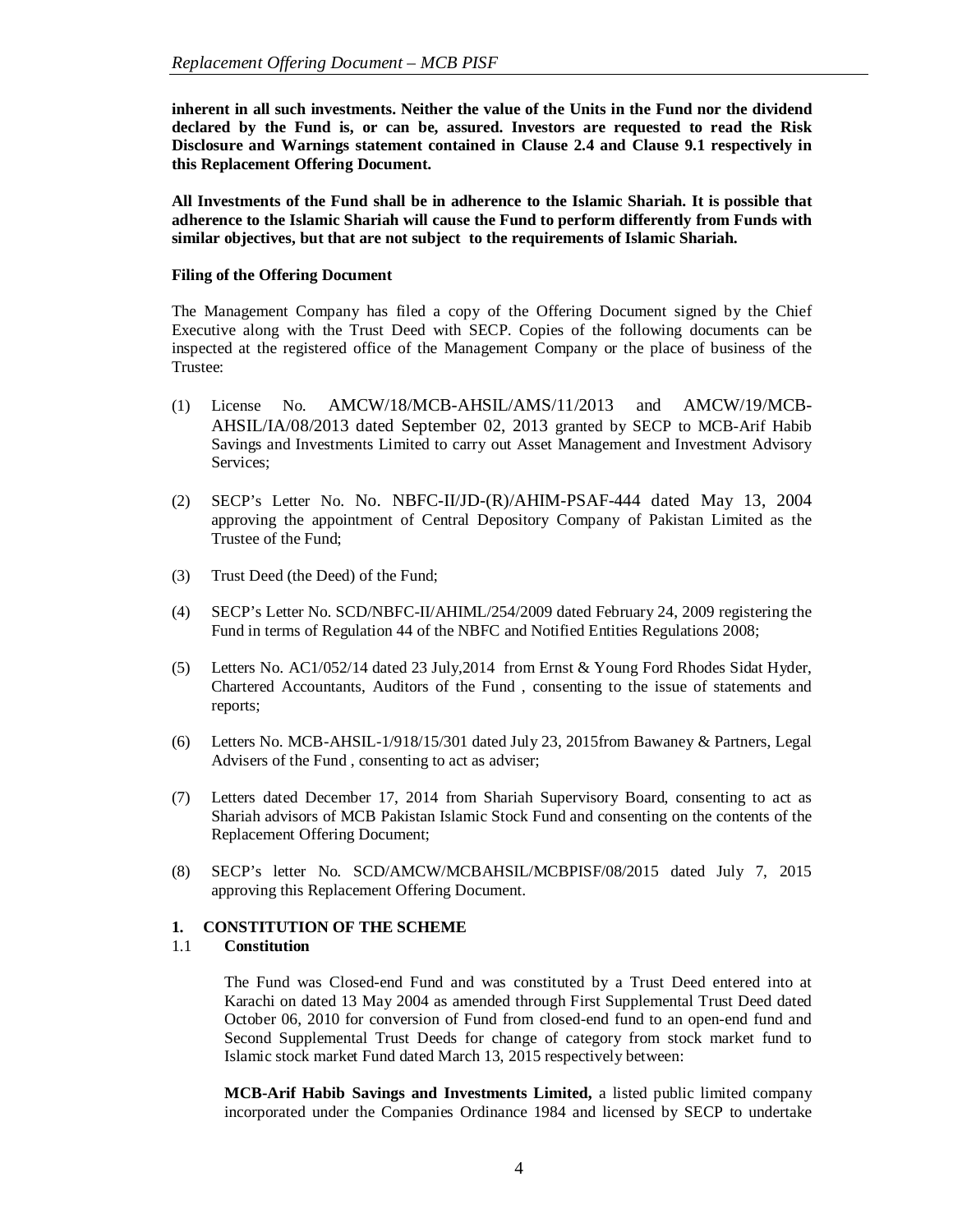asset management services, with its principal place of business at  $8<sup>th</sup>$  Floor, Techno City Corporate Tower, Hasrat Mohani Road, Karachi, as the Management Company; and

**Central Depository Company of Pakistan Limited,** a public limited company incorporated in Pakistan under the Companies Ordinance, 1984 and registered by SECP to act as a Trustee of the Collective Investment Scheme, having its registered office at CDC House, 99-B, Block "B", S.M.C.H.S., Main Shahra-e-Faisal, Karachi, as the Trustee.

# 1.2 **Trust Deed (the "Deed")**

The Deed is subject to and governed by the Non-Banking Finance Companies (Establishment and Regulations) Rules, 2003 and Non-Banking Finance Companies and Notified Entities Regulations, 2008, Securities and Exchange Ordinance 1969, Companies Ordinance 1984 and all other applicable laws and regulations. The terms and conditions in the Deed and any supplemental deed(s) shall be binding on each Unit Holder. In the event of any conflict between the Offering Document and the Deed the latter shall supersede and prevail over the provisions contained in this Replacement Offering Document. In the event of any conflict between the Deed and the Rules or Regulations and Circulars issued by SECP, the latter shall supersede and prevail over the provisions contained in the Deed.

Furthermore, all Investments of the Fund Property shall be in accordance with the Islamic Shariah as advised by the Shariah Supervisory Board. The Fund shall also be subject to the rules and the regulations framed by the State Bank of Pakistan with regard to the foreign investments made by the Fund and investments made in the Fund from outside Pakistan in foreign currency.

## 1.3 **Modification of Trust Deed**

The Trustee and the Management Company, acting together and with the approval of SECP, shall be entitled by supplemental deed(s) to modify, alter or add to the provisions of the Deed to such extent as may be required to ensure compliance with any applicable laws, Rules and Regulations.

Where the Deed has been altered or supplemented, the Management Company shall duly notify to the Unit Holders and posted on their official website.

## 1.4 **Duration**

The duration of the Fund is perpetual. However, SECP or the Management Company may wind it up or revoke, on the occurrence of certain events as specified in the Regulations.

## 1.5 **Trust property**

The aggregate proceeds of all Units issued from time to time after deducting Duties and Charges, Transactions Costs and any applicable Sales Load , shall constitute part of the Trust Property and includes the Investment and all income, profit and other benefits arising therefrom and all cash, bank balances and other assets and property of every description for the time being held or deemed to be held upon trust by the Trustee for the benefit of the Unit Holder(s) pursuant to the Deed but does not include any amount payable to the Unit Holders as distribution. However any profit earned on the amount payable to the Unit Holders as distribution shall become part of the Trust Property.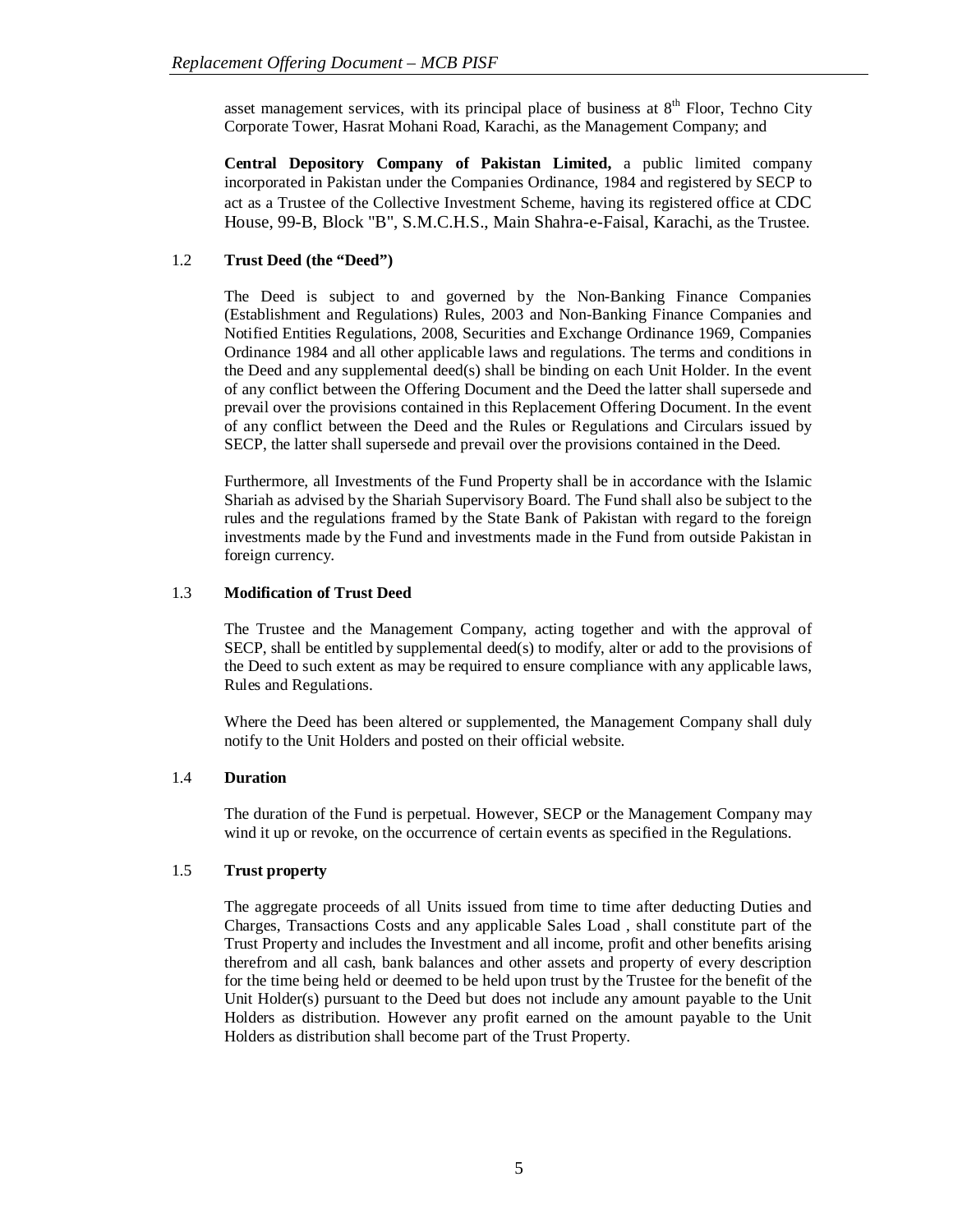## 1.6 **Initial Offer and Initial Period**

Initial Offer is made during the Initial Period. On the first day, the Units shall be issued at the Initial Price of Rs. 10 per Unit and subsequently at the price calculated and announced by the Management Company for every Dealing Day.

# 1.7 **Transaction in Units after Initial Offering Period**

Subsequently the Public Offering will be made at the Offer Price and redeemed at the Redemption Price. The Management Company will fix the Offer (Purchase) and Redemption (Repurchase) Prices for every Dealing Day on the basis of the Net Asset Value (NAV). The NAV based price shall be fixed after adjusting for the Sales Load as the case may be and any Transaction Costs that may be applicable. Except for circumstances elaborated in Clause 4.11 & 10.4 of this Replacement Offering Document, such prices shall be applicable to Purchase and Redemption requests, complete in all respects, received during the Business Hours on the Dealing Day.

# 1.8 **Offering Document**

The provisions of the Trust Deed, the Rules, the Regulations, circulars and the Directive issued by the Commission govern this Replacement Offering Document. It sets forth information about the Fund that a prospective investor should know before investing in any Unit. Prospective investors in their own interest are advised to carefully read this Replacement Offering Document to understand the Investment Policy, Risk Factors and Warning and Disclaimer and should also consult their legal, financial and/or other professional adviser before investing.

## 1.9 **Modification of Offering Document**

This Replacement Offering Document will be updated to take account of any relevant material changes relating to the Fund. Such changes shall be subject to prior consent of the Trustee and approval from the Securities and Exchange Commission of Pakistan (SECP) and shall be circulated to all Unit Holders and/ or publicly notified by advertisements in the newspapers subject to the provisions of the Rules and the Regulations and duly posted on official website of the Management Company.

# 1.10 **Responsibility of the Management Company for information given in this Replacement Offering Document**

The Management Company accepts the responsibility for the information contained in this Replacement Offering Document as being accurate at the date of its publication.

# **2. INVESTMENT OBJECTIVES, INVESTMENT POLICY, RESTRICTIONS, RISK DISCLOSURE AND DISCLAIMER**

## 2.1 **Investment Objective**

The objective of the Fund is to provide investors long term capital appreciation from its investment in Shariah Compliant Equity Securities.

## 2.1.1 **Investment Policy**

MCB Pakistan Islamic Stock Fund is an Open-ended Shariah Compliant Equity Scheme which primarily invests in Shariah Compliant Equity Securities. The Fund shall be subject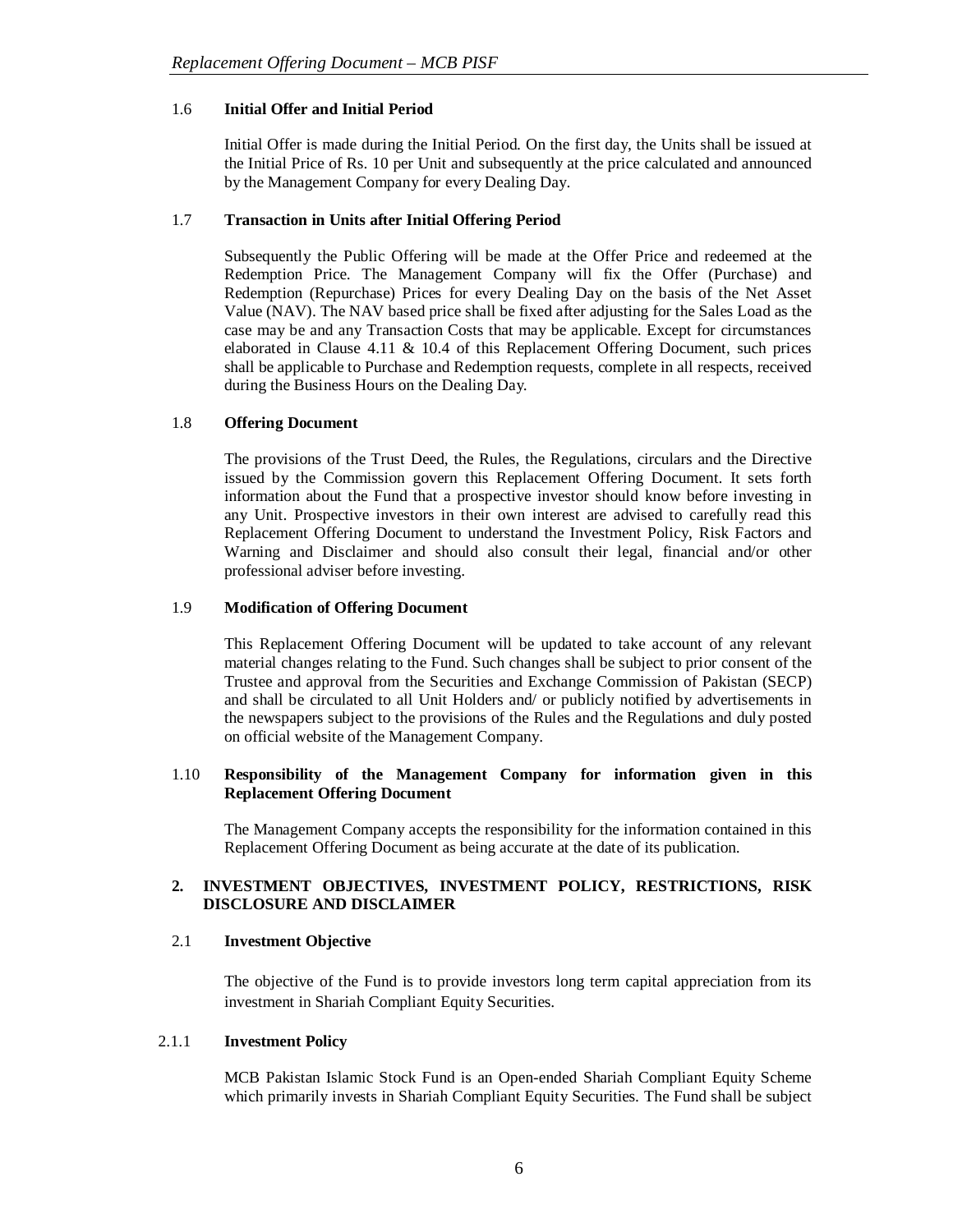to such exposure limits as are specified in the Rules, the Regulations and directives issued by SECP from time to time.

# 2.1.1.1 **Benchmark**

The benchmark of MCB PISF is KMI- 30 Index.

# 2.1.1.2 **Authorized Investments**

The Scheme shall invest in the following assets:

- a) Shariah Compliant Listed Equity Securities or Shariah Compliant Equity Securities for the listing of which an application has been approved by the Stock Exchange;
- b) Cash and/ or near cash instruments which include cash in bank accounts (excluding TDRs) and Shariah compliant Government Securities not exceeding ninety (90) days maturity;
- c) Authorized Shariah Compliant investments in overseas markets to the extent of 30% of the Net Asset Value, subject to a cap of US\$15 million or such cap as may be defined in the Rules, the Regulations or any other directive from time to time after seeking prior approval from SECP; and
- d) Any other Shariah compliant security and/or instruments that may be allowed by the SECP, the Regulations or any other regulatory authority from time to time.

# 2.1.1.3 **Offshore Investment:**

The Trustee shall, if requested by MCB Arif Habib Saving and Investment Limited, open Bank Accounts titled "CDC – Trustee MCB Islamic Stock Fund" in foreign countries where investments are made on account of the Fund, if such investments necessitate opening and operation of Bank Accounts by the Trustee. For this purpose, the Trustee shall be deemed to be authorized to sign and submit the prescribed account opening forms of such Banks. The opening, operation and maintenance of such Bank Accounts in foreign countries shall always be subject to the approval of the SBP  $\&$  SECP and the exchange control regulations, as well as any directives of the SBP and the Commission. Any such proposal by MCB Arif Habib Saving and Investment Limited shall be submitted to the Commission and SBP with the prior consent of the Trustee. While opening and operating any type of account and/or making investments in offshore countries on the instructions of Management Company, if the Trustee is required to provide any indemnities to offshore parties then Trustee and the Fund would be counter indemnified by MCB Arif Habib Saving and Investment Limited to such extent.

## 2.1.2 **Risk Control in the Investment Process**

In line with the Investment Objective of the Scheme, the Investment Committee aims to identify investment opportunities which offer superior risk adjusted yields. The Investment Committee will be guided through the internal and external rating of the investee companies, research covering in-depth evaluation of the proposed investments and industry dynamics pertinent to the proposed investment.

The Investment process would adapt a preemptive risk management framework to dilute risk levels and volatility during the portfolio construction process. The investment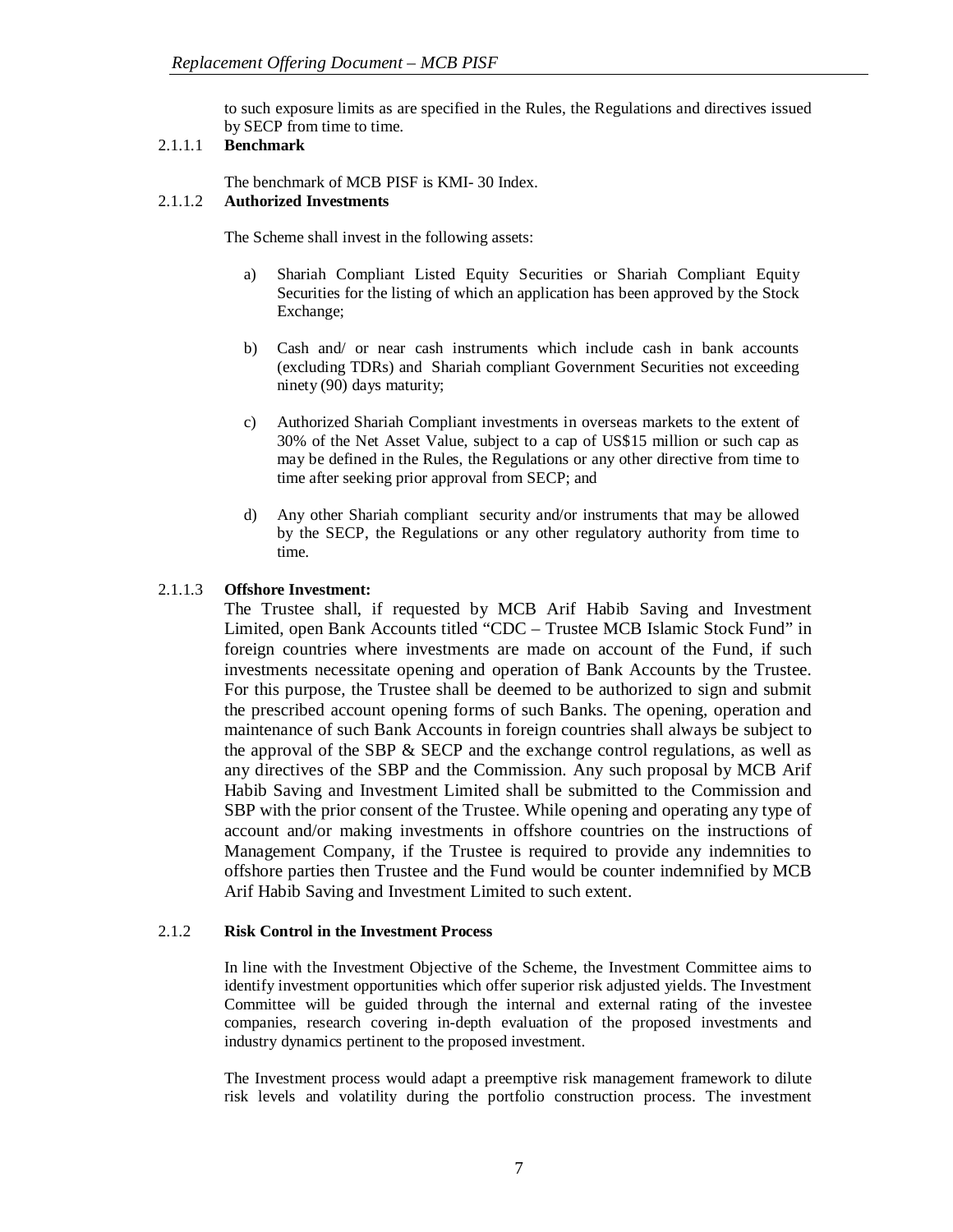restrictions defined in Clause 2.3 will also contribute to the reduction in overall risk pertinent to the portfolio and result in diversification of exposure.

## 2.1.3 **Management Company Can Alter Investment Mix**

The Management Company can from time to time alter the weightings, subject to the specified limits as per Clause 2.1.1 above, between the various types of Authorized Investments if it is of the view that market conditions so warrant. The Funds not invested in the foregoing avenues shall be placed as deposit with scheduled banks.

# 2.2 **Changes in Investment Policy**

The Investment Policy will be governed by the Regulations and/or SECP directives. Any fundamental change in the Investment Policy will be implemented only after obtaining prior approval from SECP and giving 90 days prior notice to the Unit Holders as specified in the Regulations.

# 2.3 **Investment Restrictions**

- (a) The Trust Property shall be subject to such exposure limits or other prohibitions as are provided in the Regulations, Trust Deed, this Replacement Offering Document of the Fund, circulars and directives and shall also be subject to any exemptions that may be specifically given to the Fund by SECP and are explicitly mentioned under the heading Exceptions to Investment Restriction in this Replacement Offering Document or subsequently in writing . If and so long as the value of the holding in a particular company or sector shall exceed the limit imposed by the Regulations, the Management Company shall not purchase any further Investments in such company or sector. In the event Exposure limits are exceeded due to corporate actions including taking up rights or bonus issue and/or owing to appreciation or depreciation in value of any Investment, disposal of any Investment or Redemption of Units, the excess exposure shall be regularized in such manner and within such time as specified in the Regulations, circular or notification issued by SECP from time to time.
- (b) The Management Company, on behalf of the Fund, shall not enter into transactions with any broker that exceeds the limit provided in the Regulations and/ or circulars and notifications issued by the Commission from time to time.

Transactions relating to money market instruments and debt securities do not fall under this clause.

- (c) The Management Company on behalf of the Scheme shall not:
	- i. Make investments in Non-Shariah compliant instruments and against the guidelines of Shariah Supervisory Board of the Scheme;
	- ii. Purchase or sell
		- (a) Bearer securities;
		- (b) Securities on margin;
		- (c) Real estate, commodities or commodity contracts;
		- (d) Securities which result in assumption of unlimited liability (actual or contingent);
		- (e) Anything other than Authorized Investments as defined herein;
	- iii. Participate in a joint account with others in any transaction;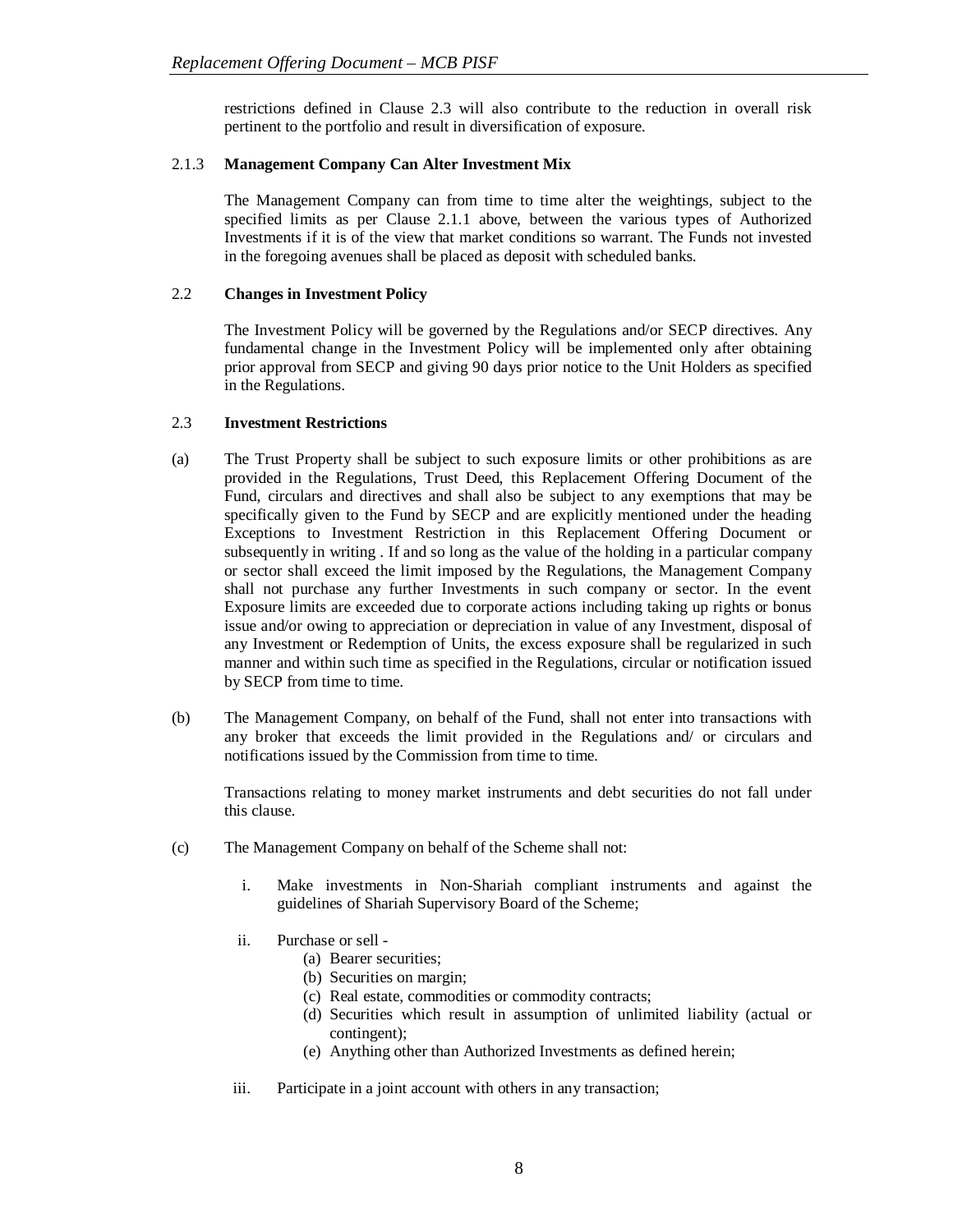- iv. Affect a short sale in a security whether listed or unlisted;
- v. Take Exposure in any other Collective Investment Scheme;
- vi. Lend, assume, guarantee, endorse or otherwise become directly or contingently liable for or in connection with any obligation or indebtedness of any person as specified in the Regulation;
- vii. Make any investment which will vest with the Management Company or its group the management or control of the affairs of the investee company;
- viii. Invest in securities of the Management Company;
- ix. Issue a senior security which is either stock or represents indebtedness, without the prior written approval of the Commission;
- x. Apply for de-listing from stock exchange, unless it has obtained prior written approval of the Commission;
- xi. Sell or issue Units for consideration other than cash unless permitted by the Commission on the basis of structure and investment policy of the Scheme;
- xii. Merge with, acquire or take over any scheme, unless it has obtained the prior approval of the SECP in writing to the scheme of such merger, acquisition or take over;
- xiii. Invest the subscription money until the closure of initial offering period;
- xiv. Enter on behalf of the Scheme, into underwriting or sub-underwriting contracts;
- xv. Subscribe to an issue underwritten, co-underwritten or sub-underwritten by group companies of the Management Company;
- xvi. Pledge any of the securities held or beneficially owned by the Scheme except as allowed under the Regulations;
- xvii. Accept deposits; and
- xviii. Make a loan or advance money to any person from the assets of the Scheme.
- (d) Exposure of the Scheme to any single entity shall not exceed an amount equal to ten per cent (10%) of the total Net Assets of the Scheme or the index weight of the security subject to the limit of fifteen per cent (15%), whichever is higher.
- (e) Exposure to Shariah Compliant Equity Securities of a company shall not exceed fifteen per cent (15%) of the issued capital of that company.
- (f) The Management Company shall not invest more than thirty five per cent (35%) or index weight, whichever is higher subject to maximum of 40% of the total Net Assets of the Scheme in securities of any one sector as per classification of the stock exchange.
- (g) Where the Exposure of the Scheme exceeds the limits specified in (d), (e) or (f) of this Clause because of corporate actions including taking up rights or bonus issue or due to market price increase or decrease in net assets the excess Exposure shall be regularized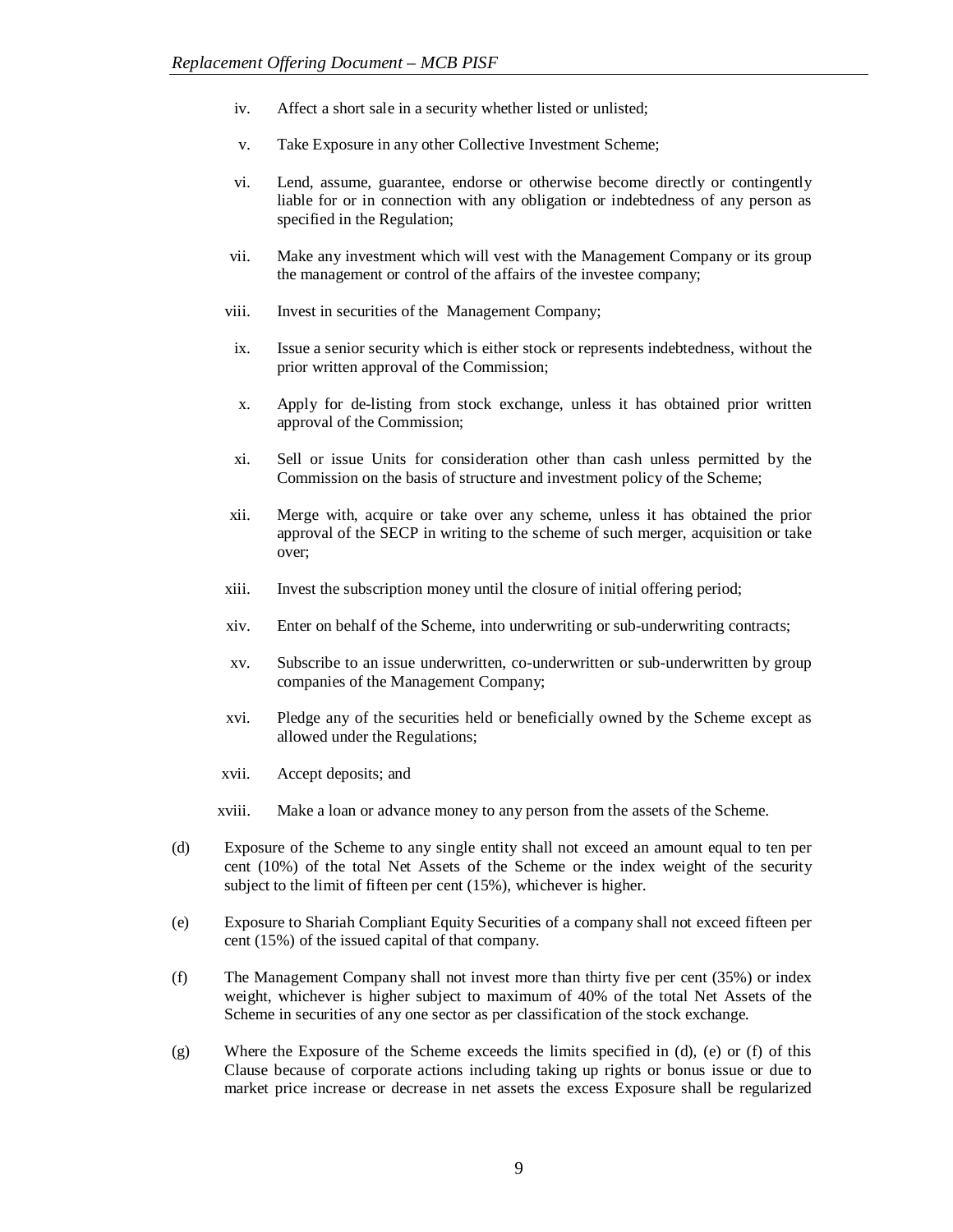within three (3) months of the breach of limits unless the said period of three (3) months is extended by the Commission on an application by the Management Company.

- (h) The Management Company, on behalf of the Scheme, shall not take Exposure of more than thirty five per cent (35%) of the total Net Assets of the Scheme in any single group. For this purpose, "group" means persons having at least 30% common directors or 30% or more shareholding in any other company, as per publicly disclosed information.
- (i) The Management Company, on behalf of the Scheme, shall not take Exposure of more than ten per cent (10%) of the total Net Assets of the Scheme in listed group companies of the Management Company and such Exposure shall only be made through the secondary market.
- (j) At least Seventy per cent (70%) of the total Net Assets of the Scheme shall remain invested in listed equity securities during the year based on quarterly average investment calculated on daily basis. The remaining Net Assets shall be invested in cash and/ or near cash instruments which include cash in bank accounts (excluding TDRs) and government securities not exceeding 90 days maturity.
- (k) The Scheme shall not take exposure to Continuous Fund System (CFS).
- (l) Rating of any bank with which Funds are placed shall not be lower than A- (A minus), and rating of DFI shall not be lower than A- (A minus).
- (m) In case of redemptions requests are pending due to constraint of liquidity in the Fund, for more than the period as stipulated in the Regulations, the Management Company shall not make any fresh investment or rollover of any investment.

## **Exemption to Investment Restrictions**

In order to protect the right of the Unit Holders, the Management Company may take an Exposure in any unauthorized investment due to recovery of any default proceeding of any counter party of any Authorized Investment with the approval of the Commission.

## 2.3.1 **Financing Arrangements**

(a) Subject to any statutory requirements for the time being in force and to the terms and conditions herein contained, the Management Company may arrange financing for account of the Scheme, with the approval of the Trustee, from Banks, Financial Institutions, or such other companies as specified by the Commission from time to time. The financing, however, shall not be resorted to, except for meeting the redemption requests and shall be repayable within a period of ninety days and such financing shall not exceed fifteen (15) percent of the Net Assets or such other limit as specified by the Commission of the scheme at the time of financing.

If subsequent to such financing, the Net Assets are reduced as a result of depreciation in the market value of the Trust Property or redemption of Units, the Management Company shall not be under any obligation to reduce such financing.

(b) Neither the Trustee, nor the Management Company shall be required to issue any guarantee or provide security over their own assets for securing such financings from banks, financial institutions and non-banking finance companies. The Trustee or the Management Company shall not in any manner be liable in their personal capacities for repayment of such financings.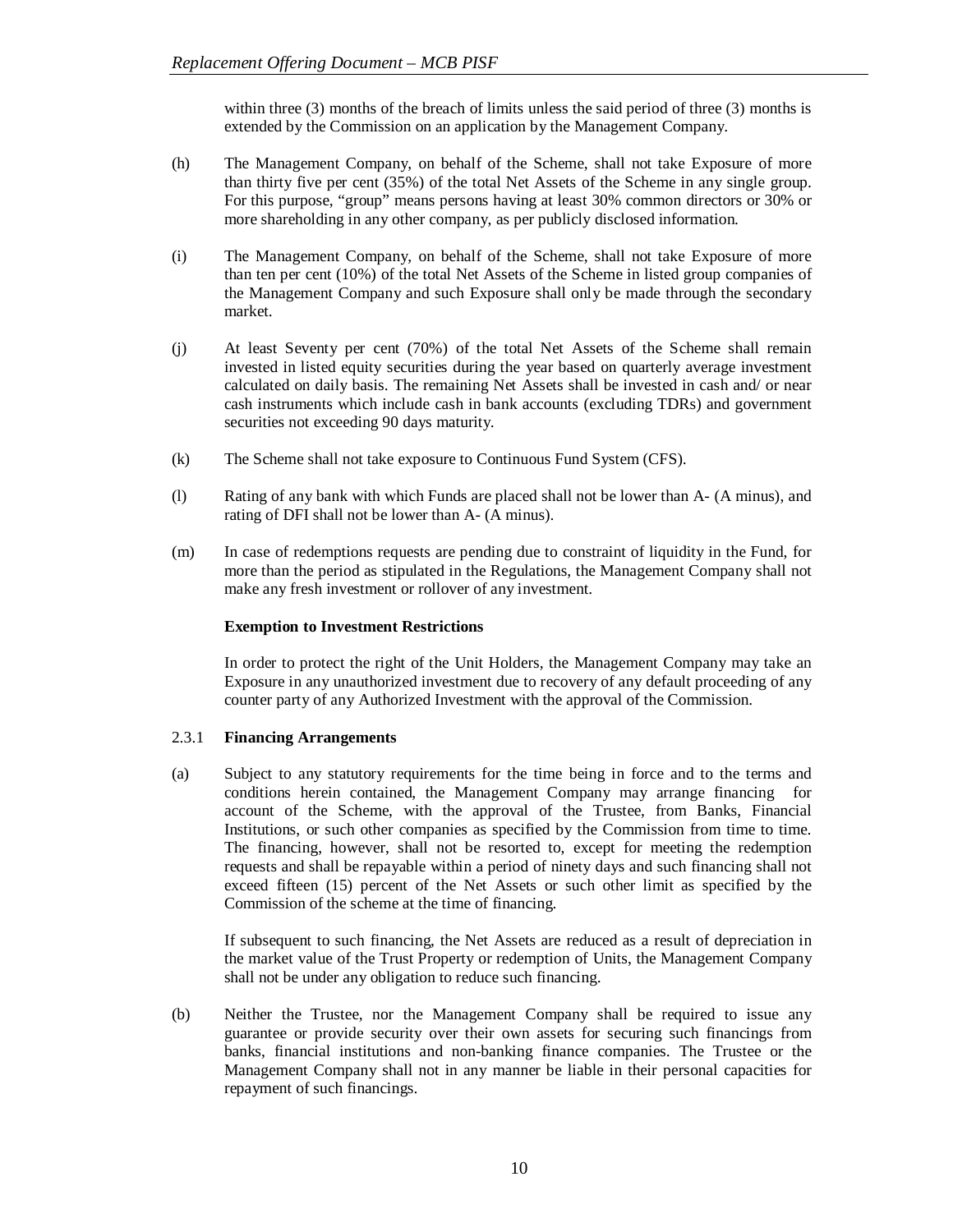- (c) For the purposes of securing any such financing, the Trustee may on the instruction of the Management Company mortgage, charge or pledge in any manner all or any part of the Trust Property provided that the aggregate amount secured by such mortgage, charge or pledge shall not exceed the limits provided under the Regulations and/or any law for the time being in force.
- (d) Neither the Trustee nor the Management Company shall incur any liability by reason of any loss to the Trust or any loss that a Unit Holder(s) may suffer by reason of any depletion in the Net Asset Value that may result from any financing arrangement made hereunder in good faith.

## 2.3.2 **Restriction of Transactions with Connected Persons**

- (a) The Management Company in relation to the Scheme shall not invest in any security of a company if any director or officer of the Management Company owns more than five per cent (5%) of the total amount of securities issued or, the directors and officers of the Management Company own more than ten per cent (10%) of those securities collectively subject to exemption provided in the Regulations.
- (b) The Management Company on behalf of the Scheme shall not without the approval of its Board of Directors in writing and consent of the Trustee, purchase or sell any security from or to any Connected Person or employee of the Management Company.
- (c) Provided that above shall not be applicable on sale or redemptions of Units.
- (d) All transactions carried out by or on behalf of the Scheme with connected person(s) shall be made as provided in the Constitutive Documents, and shall be disclosed in the Scheme's annual reports.

# 2.4 **Risk Disclosure**

Investors must realize that all investments in mutual Funds and securities are subject to market risks. Our target return / dividend range cannot be guaranteed and it should be clearly understood that the portfolio of the Fund is subject to market price fluctuations and other risks inherent in all such investments. The risks emanate from various factors that include, but are not limited to:

- (1) **Equity Risk**  Companies issue equities, or stocks, to help finance their operations and future growth. The Company's performance outlook, market activity and the larger economic picture influence the price of a stock. Usually when the economy is expanding, the outlook for many companies is good and the stock prices may rise and vice versa**.**
- (2) **Government Regulation Risk**  Government policies or regulations are more prevalent in some securities and financial instruments than in others. Funds that invest in such securities may be affected due to change in these regulations or policies, which directly or indirectly affect the structure of the security and/or in extreme cases a governmental or court order could restrain payment of capital, principal or income.
- (3) **Price Risk**  The price risk is defined as when the value of the Fund, due to its holdings in such securities rises and falls as a result of change in market rates.
- (4) **Liquidity Risk**  Liquidity risk is the possibility of deterioration in the price of a security in the Fund when it is offered for sale in the secondary market.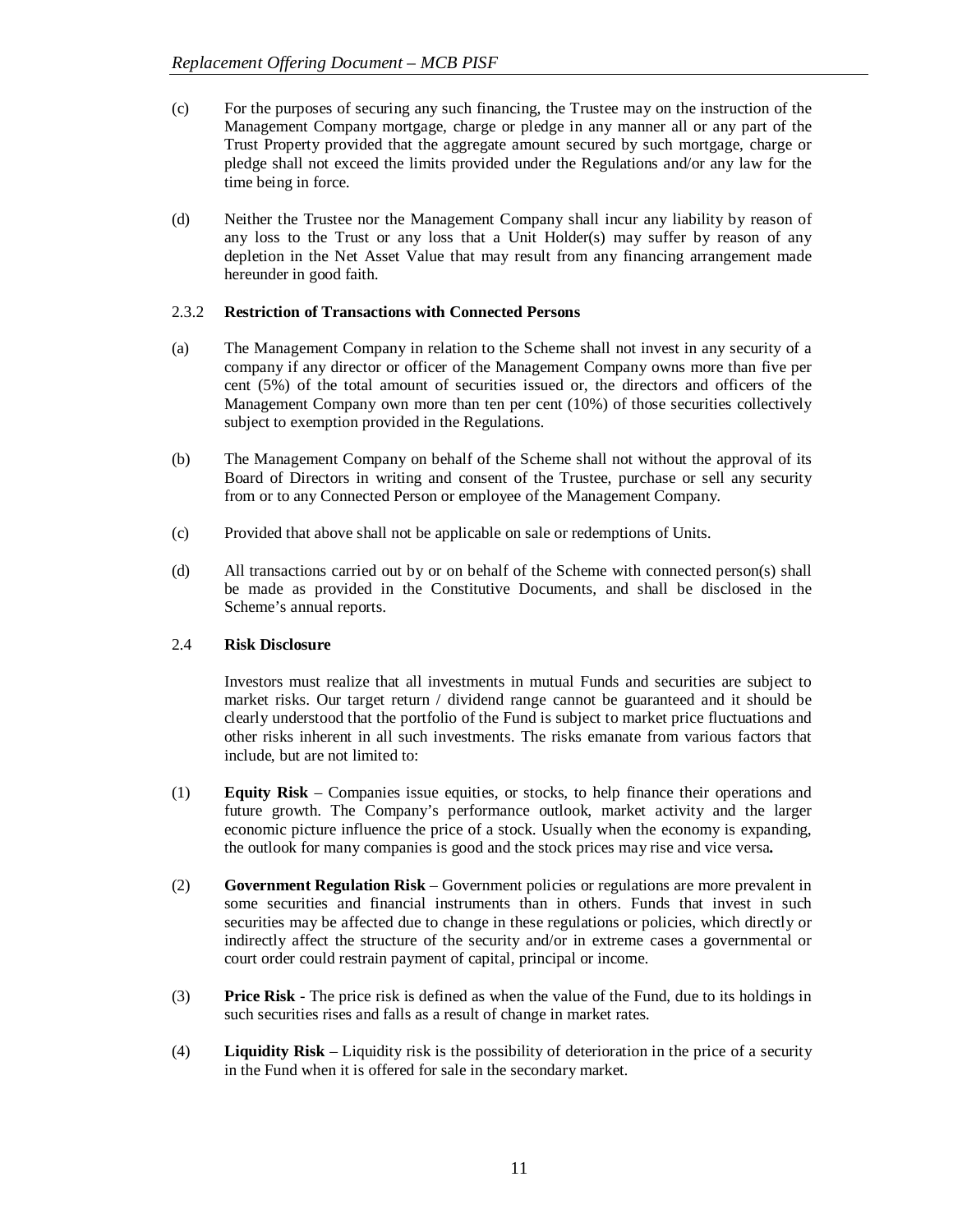- (5) **Settlement Risk**  At times, the Fund may encounter settlement risk in purchasing / investing and maturing/ selling its investments which may affect the Fund's performance etc.
- (6) **Reinvestment Rate Risk** –In a declining interest/ markup rate economic environment, there is a risk that maturing securities or coupon payments will be reinvested at lower rates, which shall reduce the return of the Fund compared to return earned in the preceding quarters.
- (7) **Events Risk -** There may be adjustments to the performance of the Fund due to events including but not limited to, natural calamities, market disruptions, mergers, nationalization, insolvency and changes in tax law.
- (8) **Redemption Risk** There may be special circumstances in which the redemption of Units may be suspended or the redemption payment may not occur within six working days of receiving a request for redemption from the investor.
- 2.4.1 There may be times when a portion of the investment portfolio of the Scheme is not compliant either with the investment policy or the minimum investment criteria of the assigned 'category'. This non-compliance may be due to various reasons including, adverse market conditions, liquidity constraints or investment – specific issues. Investors are advised to study the latest Fund Manager Report specially portfolio composition and Financial Statements of the Scheme to determine what percentage of the assets of the Scheme, if any, is not in compliance with the minimum investment criteria of the assigned category. The latest monthly Fund Manager Report as per the format prescribed by Mutual Funds Association of Pakistan (MUFAP) and financial statements of the Scheme are available on the website of the Management Company and can be obtained by calling/ writing to the Management Company.

## 2.5 **Disclaimer**

The Units of the Trust are not bank deposits and are neither issued by, insured by, obligations of, nor otherwise supported by SECP, any Government agency, the Trustee (except to the extent specifically stated in this document and the Deed) or any of the shareholders of the Management Company or any other bank or financial institution.

## **3. OPERATORS AND PRINCIPALS**

# 3.1 **Management Company**

# 3.1.1 **Organization**

MCB- Arif Habib Savings and Investments Limited (MCB-AH) is a listed public limited company incorporated in Pakistan under the Companies Ordinance, 1984. MCB-AH is registered as a non-banking finance company under the Rules and licensed by the Commission to provide asset management and investment advisory services under the Regulations. MCB-AH is also licensed by the Commission to operate as a Pension Fund Manager under the Voluntary Pension System Rules, 2005.

MCB-AH started its operations by offering two mutual funds with a total seed capital of Rs. 500 million in March 2002. In the year 2010 the process of merger was initiated and on June 27, 2011 MCB Asset Management Company Limited has been amalgamated with and into Arif Habib Investments Limited. Currently, MCB-AH is managing 12 openended Collective Investment Schemes and 2 Voluntary Pension Schemes. MCB-AH is also managing numerous separately managed accounts. The Assets Under Management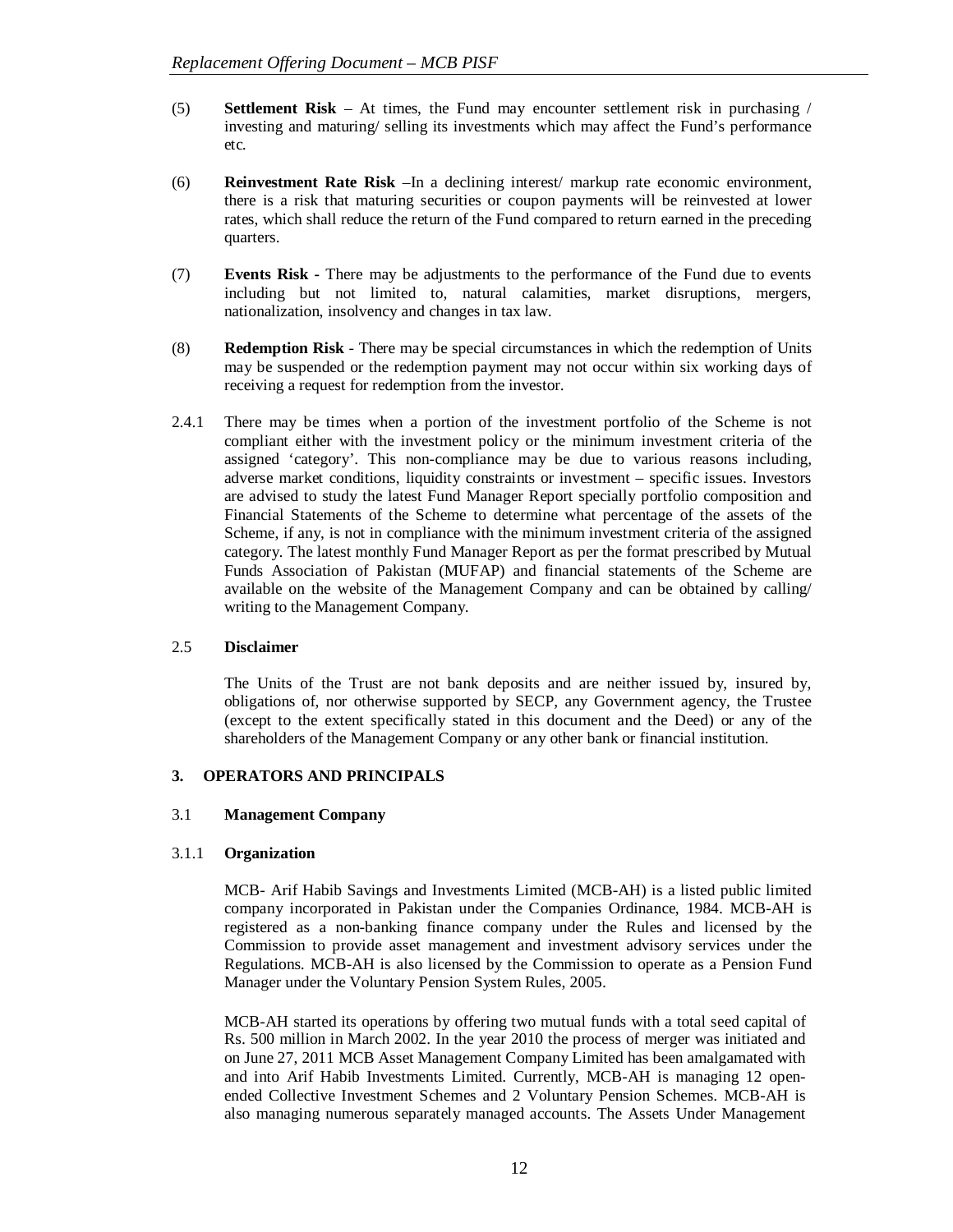(AUM) of MCB-AH as at 30 June, 2015 is Rupees 44.72 billion (Forty Four billion Seven Hundred and Twenty Million only).

| <b>Categories of Shareholders</b>                                       | Shareholders Shares Held |            | Percentage               |
|-------------------------------------------------------------------------|--------------------------|------------|--------------------------|
|                                                                         |                          |            |                          |
| Directors and their spouse(s) and minor children                        |                          |            |                          |
| <b>ABDUS SAMAD</b>                                                      | 2                        | 504        | 0.00                     |
| MR. NASIM BEG                                                           | 3                        | 27.322     | 0.04                     |
| MIRZA MAHMOOD AHMAD (00028)                                             | $\mathbf{1}$             | 1.000      | 0.00                     |
| YASIR OADRI                                                             | $\mathbf{1}$             | 1,200      | 0.00                     |
| <b>HAROUN RASHID</b>                                                    | $\mathbf{1}$             | 500        | 0.00                     |
| MIAN MOHAMMAD MANSHA                                                    | $\mathbf{1}$             | 500        | 0.00                     |
| SYED SALMAN ALI SHAH                                                    | $\mathbf{1}$             | 500        | 0.00                     |
| AHMED JAHANGIR                                                          | 1                        | 500        | 0.00                     |
| Associated Companies, undertakings and related parties                  |                          |            |                          |
| ADAMJEE INSURANCE COMPANY LIMITED                                       | $\mathbf{1}$             | 1,163,340  | 1.62                     |
| MCB BANK LIMITED - TREASURY                                             | $\mathbf{1}$             | 36,956,768 | 51.33                    |
| ARIF HABIB CORPORATION LIMITED                                          | 1                        | 21,664,167 | 30.09                    |
| <b>Executives</b>                                                       |                          |            | $\overline{\phantom{a}}$ |
| <b>Public Sector Companies and Corporations</b>                         | $\mathbf{1}$             | 70         | 0.00                     |
| Banks, development finance institutions, non-banking finance companies, |                          |            |                          |
| insurance companies, takaful, modarabas and pension funds               | 6                        | 1,762,370  | 2.45                     |
| <b>Mutual Funds</b>                                                     |                          |            |                          |
| CDC - TRUSTEE NIT-EQUITY MARKET OPPORTUNITY FUND                        | $\mathbf{1}$             | 900,000    | 1.25                     |
| <b>General Public</b>                                                   |                          |            |                          |
| a. Local                                                                | 1027                     | 4,833,441  | 6.71                     |
| b. Foreign                                                              | $\overline{2}$           | 72,004     | 0.10                     |
| Foreign Companies                                                       | 1                        | 2,190,500  | 3.04                     |
| <b>Others</b>                                                           | 27                       | 2,425,314  | 3.37                     |

# 3.1.2 **Principle Shareholders**

# 3.2 **Board of Directors of the Management Company –**

| Name     | <b>Address</b>   | Position | Other Directorships                    |
|----------|------------------|----------|----------------------------------------|
| Mian     | 28-Mair Gulberg, | Chairman | <b>MCB Bank Limited</b>                |
| Mohammad | Lahore.          |          | MCB Leasing Company, Azerbaijan.<br>2. |
| Mansha   |                  |          |                                        |
|          |                  |          |                                        |
|          |                  |          |                                        |
|          |                  |          |                                        |
|          |                  |          |                                        |
|          |                  |          |                                        |
|          |                  |          |                                        |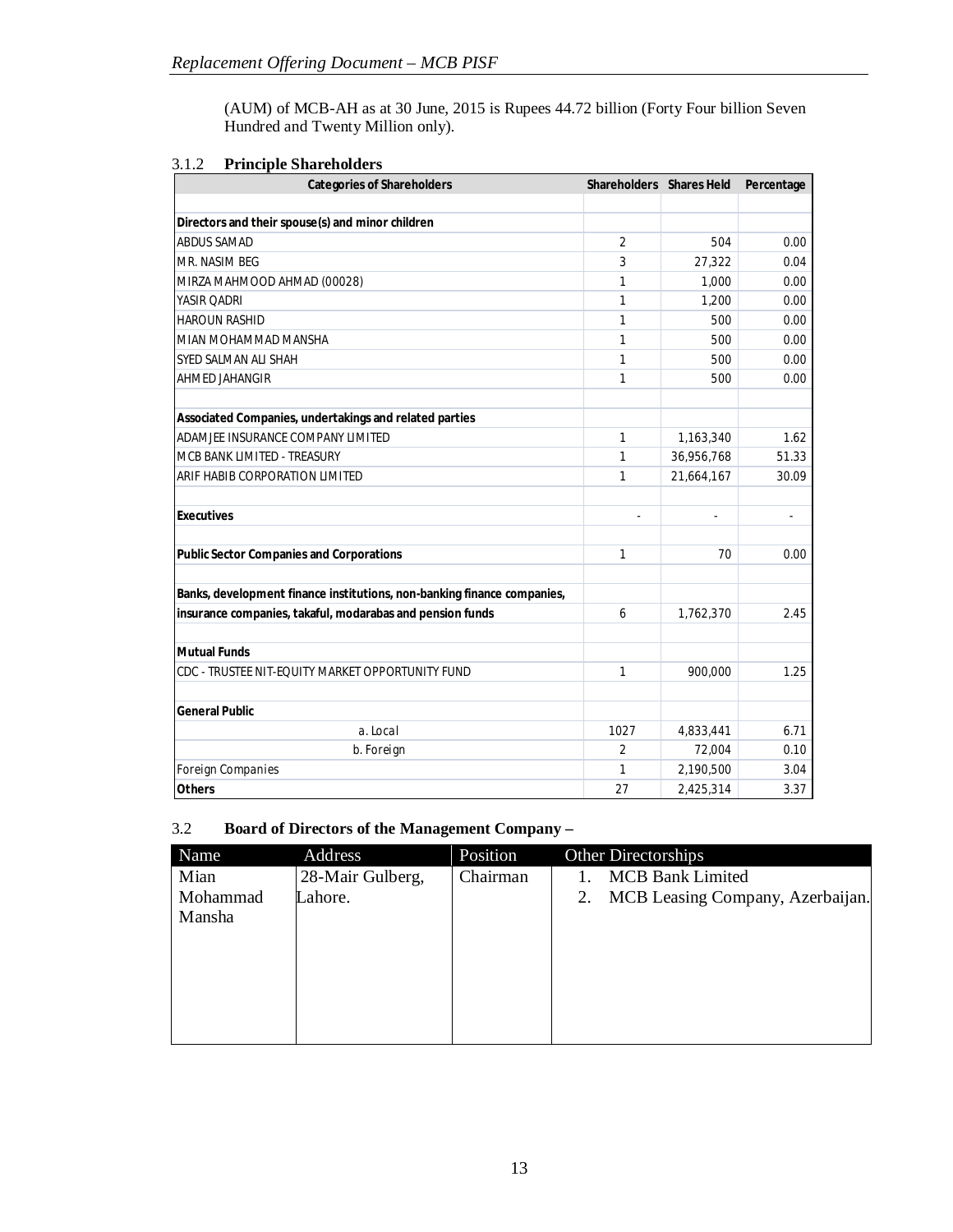| Mr. Nasim Beg         | $F 61/6$ , Block<br>4, Clifton,<br>Karachi                                                              | Executive<br>Vice<br>Chairman | 1- Pakarab Fertilizers Ltd.<br>2- Summit Bank Ltd.<br>3- Pakistan Private Equity Management<br>Limited<br>4- Arif Habib Corporation Ltd.<br>5- Arif Habib REIT Mangt Ltd.<br>6- Safe Mix Concrete Products Ltd.<br>7- Thatta Cement Co. Ltd.<br>8- Serendib Stockbrokers Pvt Ltd.<br>9- Arif Habib Consultancy Pvt Ltd.<br>10-Aisha Steel Mills Ltd.<br>11-Power Cement Limited.                                                                                                                                                                                                                               |
|-----------------------|---------------------------------------------------------------------------------------------------------|-------------------------------|----------------------------------------------------------------------------------------------------------------------------------------------------------------------------------------------------------------------------------------------------------------------------------------------------------------------------------------------------------------------------------------------------------------------------------------------------------------------------------------------------------------------------------------------------------------------------------------------------------------|
| Mr. Yasir Qadri       | 12/2, Gizri Avenue,<br>Phase - IV DHA,<br>Karachi                                                       | Chief<br>Executive            | Mutual Fund Association of Pakistan                                                                                                                                                                                                                                                                                                                                                                                                                                                                                                                                                                            |
| Ali Shah              | Mr. Syed Salman Askari Villas, House<br>#5, Opposite Polo<br>Ground, Sarwar Road,<br>Cantonment, Lahore | Director                      | Lahore Stock Exchange.                                                                                                                                                                                                                                                                                                                                                                                                                                                                                                                                                                                         |
| Mr. Haroon<br>Rashid  | A-15, Nisar<br>The<br>Cantonment,<br>Lahore                                                             | Road, Director                | 1. Pakistan Cables Ltd<br>2. Heritage Developments.<br>Rashid Poultry.<br>3.                                                                                                                                                                                                                                                                                                                                                                                                                                                                                                                                   |
| Mr. Ahmed<br>Jahangir | 85-C, Model Town,<br>Lahore                                                                             | Director                      | No other Directorship.                                                                                                                                                                                                                                                                                                                                                                                                                                                                                                                                                                                         |
| Mr. Samad A.<br>Habib | 84/II, 10 Street,<br>Khayban-E-Seher,<br>Phase VI, DHA,<br>Karachi                                      | Director                      | Javedan Corporation Ltd.<br>1.<br>Arif Habib Corporation Ltd.<br>2.<br>Arif Habib REIT Management Pvt<br>3.<br>Ltd.<br>Arif Habib Real Estate Services Ltd.<br>4.<br>Arif Habib DMCC (Dubai).<br>5.<br>International Complex Projects Ltd.<br>6.<br>7. Pak Arab Fertilizer Ltd.<br>8. Pakistan Private Equity Management<br>Pvt Ltd.<br>9. Rotocast Engineering Pvt. Ltd-NL<br>10. Power Cement Ltd.<br>11. Aisha Steel Mills Ltd.<br>12. Real Estate Modarba Management<br>Company Ltd.<br>13. Arif Habib Equity (Pvt) Ltd.<br>14. Nooriabad Spinning Mills Pvt Ltd.<br>15. Serendib Stock Brokers (Pvt) Ltd. |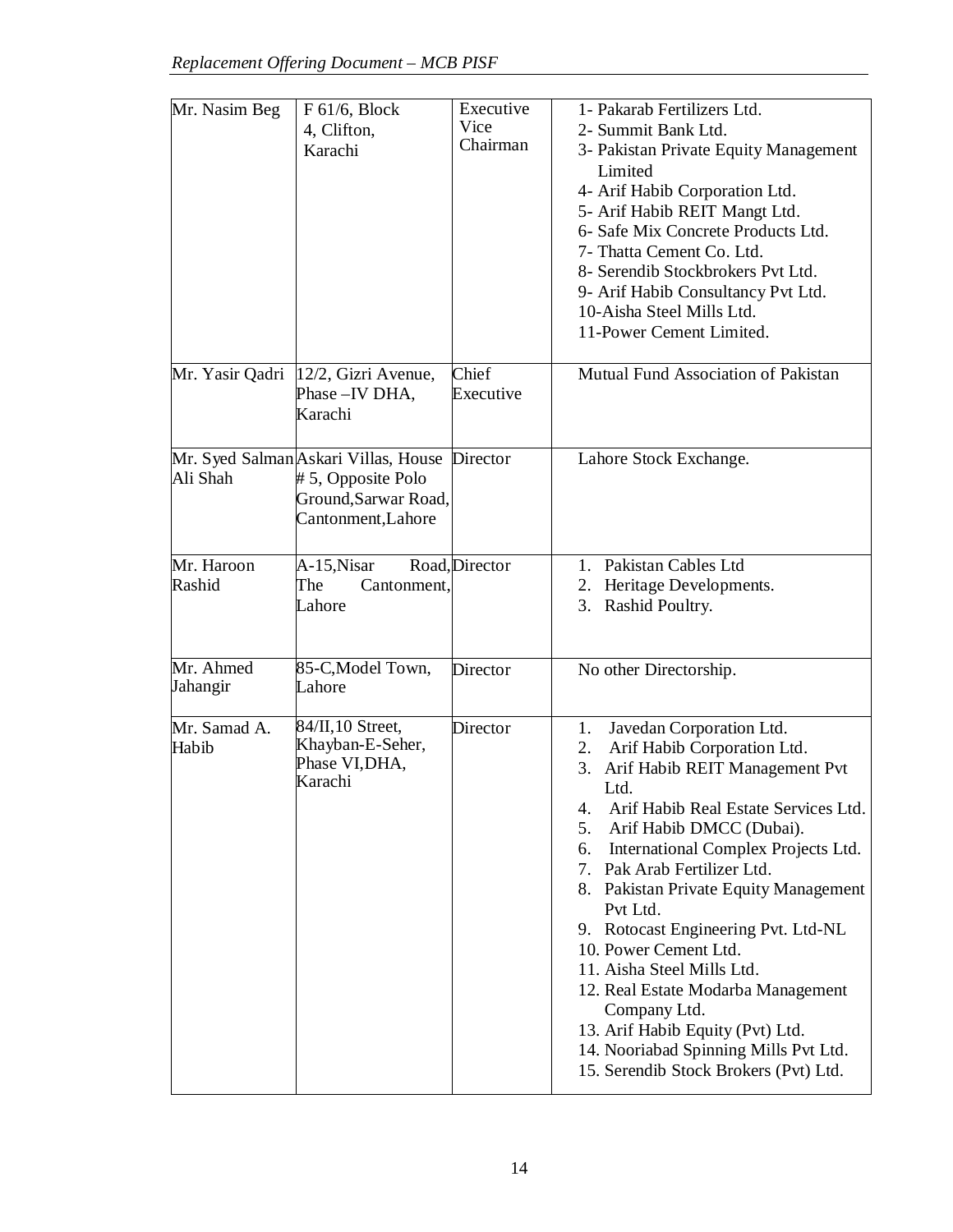| Mr. Mirza | House $\#$ 108, Block Director |  | 1. Pakistan Engineering Co. Ltd.   |
|-----------|--------------------------------|--|------------------------------------|
| Mahmood   | C,Model                        |  | 2. Sui Southern Co. Ltd.           |
| Ahmad     | Town, Lahore.                  |  | 3. Sui Northern Gas Pipelines Ltd. |
|           |                                |  |                                    |
|           |                                |  |                                    |

#### **Mian Mohammad Mansha, Chairman**

Mr. Mansha holds diverse and major business interests in Textile, Banking, Insurance, Cement, Power and Aviation. He is also serving as Chairman, Board of Directors of MCB Bank Limited. In 2004, he was presented with Pakistan's civil award, Sitara-e-Imtiaz, for his contributions to industrial development. He is a member of Board of Shalamar Medical & Dental College and also serves as a Director on Punjab Board of Investment & Trade (PBIT).

## **Nasim Beg, Executive Vice Chairman**

Mr. Beg, a Fellow Member of the ICAP, is the Executive Vice Chairman of MCB-AH, an Asset Management Company that he conceived, set up and headed as Chief Executive till June 2011. He has over forty years of experience in the business world. Mr. Beg has served as the Deputy Chief Executive of NIT, which he joined during its troubled period and played an instrumental role in its turn around and later served as the acting CEO for a few months. He has been associated on senior positions with other asset management & investment advisory companies and the automobile industry. He serves as a Director for several prestigious organizations.

#### **Yasir Qadri, Chief Executive Officer & Director**

Mr. Qadri has been associated with the Asset Management Industry for the last fourteen years. He has served in his current role as CEO since October 2007 and played a driving role in the merger of MCB AMC with Arif Habib Investments. Prior to his current assignment, Mr. Qadri has served as Chief Executive Officer of MCB Asset Management Co. Ltd. He has been responsible for business development, marketing and HR in his previous role. He also has a brief experience in marketing research and had played an important role in launching Socio-Economic Classifications as a common currency and standard in Pakistan.

He has served thrice on the Board of Mutual Funds Association of Pakistan, while chaired Public Awareness, Public Relations & Education, Debt Pricing and Technical committees of MUFAP He has also served as a member on Council of the Pakistan Advertisers Society (PAS). He has also been a member of the Securities & Exchange Commission of Pakistan's (SECP) sub-committee on Voluntary Pension Schemes and subsequently Consultative Group for Capital Markets.

He earned his BBA and MBA degree from University of Central Oklahoma, USA.

#### **Dr. Salman Shah, Director**

Dr. Shah is the former caretaker Finance Minister of Pakistan. He has served as an Advisor to the Finance Minister, Mr. Shaukat Aziz on finance, economic affairs, statistics and revenues and also, served as an economic consultant to different Pakistani governments. He has several years of teaching experience at international and local universities. Dr. Shah has served as the Chairman of the Privatization Commission and was a member on the board of Directors of the State Bank of Pakistan, Pakistan International Airlines, and Lahore University of Management Sciences. He is associated with various international institutions and has published papers in journals of international repute.

An experienced academic and consultant, Dr. Shah holds a Ph.D. in Finance & Economics from Indiana University, Bloomington's Kelley School of Business Administration, USA.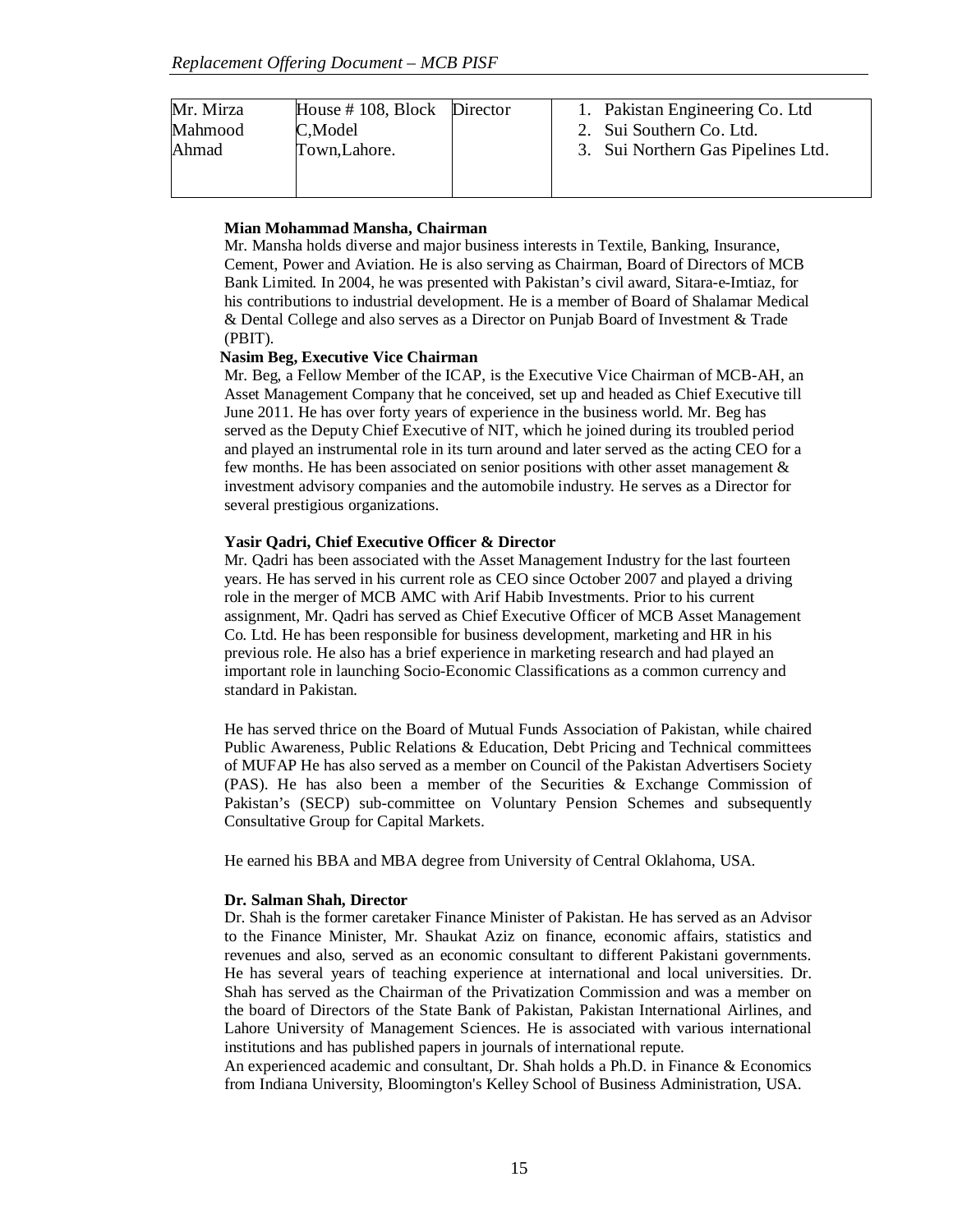## **Haroun Rashid, Director**

Mr. Rashid besides holding this office also serves in senior positions of several prestigious organizations. He has vast international and local experience to his credit and is a regular speaker at conferences worldwide. His extensive portfolio includes being Managing Director for ANZ Securities Asia Limited, Hong Kong and Kashmir Edible Oils Limited, Pakistan as well as Assistant Director at Grindlays Brandts Limited, London. He has held the position of Director at Financial Executives Institute, Hong Kong and Union Bank Limited, Pakistan. He has also served as the Chairman of All Pakistan Solvent Extractors Association & Governor of Lahore General Hospital.

Mr. Rashid is a fellow of The Institute of Chartered Accountants in England & Wales, London.

# **Ahmed Jahangir, Director**

Mr. Jahangir has a diverse experience, ranging from the textile sector to finance. He is currently the Executive Director, Head of Home Textile Business Unit at Nishat Textile Mills. Before this, he was working as the Director Marketing, Head of International Marketing of Yarn, Fabric and Home Textile Made up's. Mr. Jahangir has worked briefly in the investment banking sector as well. He joined Fidelity Investment Bank Limited in 2001, and served as a Member of the Board of Directors.

He has completed his MBA from the LUMS after receiving a BBA-Finance degree from Boston University, MA USA.

# **Samad A. Habib, Director**

Mr. Habib is leading Javedan Corporation as Chief Executive of the company and also serving as the Director on the board of several other organizations. He has more than 14 years of experience, including 9 years of experience in the financial services industry at various senior level positions. He began his career with Arif Habib Corporation Limited as an Investment Analyst and served at various executive positions, subsequently he was appointed as the Director.

Mr. Habib has earned his Master's degree in Business Administration

## **Mirza Mahmood Ahmad, Director**

Mr. Ahmad, a member of the Lahore High Court Bas Association and Punjab Bar Council, is an advocate at Lahore High Court and spearheads Minto & Mirza, Advocates & Solicitors as a partner. He is also, simultaneously making significant contribution as faculty member at Quaid-e-Azam Law College and has shared his experience and knowledge, as a lecturer at other well-known colleges. He has held the position of Senior Associate at Azmat Saeed & Co. and worked as an associate at Nisar Law Associates. He also serves the board of several companies & has enjoyed adding to his many accolades several research projects and publications.

Mr. Mahmood holds an LL.M. as "Cambridge Commonwealth Scholar" from Canterbury. He has also acquired an LL.B after completion of B.A. from The University of Punjab.

## 3.3 **Profile of the Management**

# **Mr. Muhammad Saqib Saleem Chief Operating Officer, Chief Financial Officer & Company Secretary**

Mr. Saleem is an Associate member of the Institute of Chartered Accountants of Pakistan. He has over 12 years of working experience which includes 10 years of post qualification experience with the leading institutions such as JS Investments Limited (formerly JS ABAMCO Limited), Habib Bank Limited and Atlas Asset Management Limited. Before joining the Company, Mr. Saleem was heading the Internal Audit Department of Atlas Asset Management Limited which includes Risk Management and Compliance. He has aslo served couple of times as member on the Professional Committees constituted by Mutual Fund Association of Pakistan.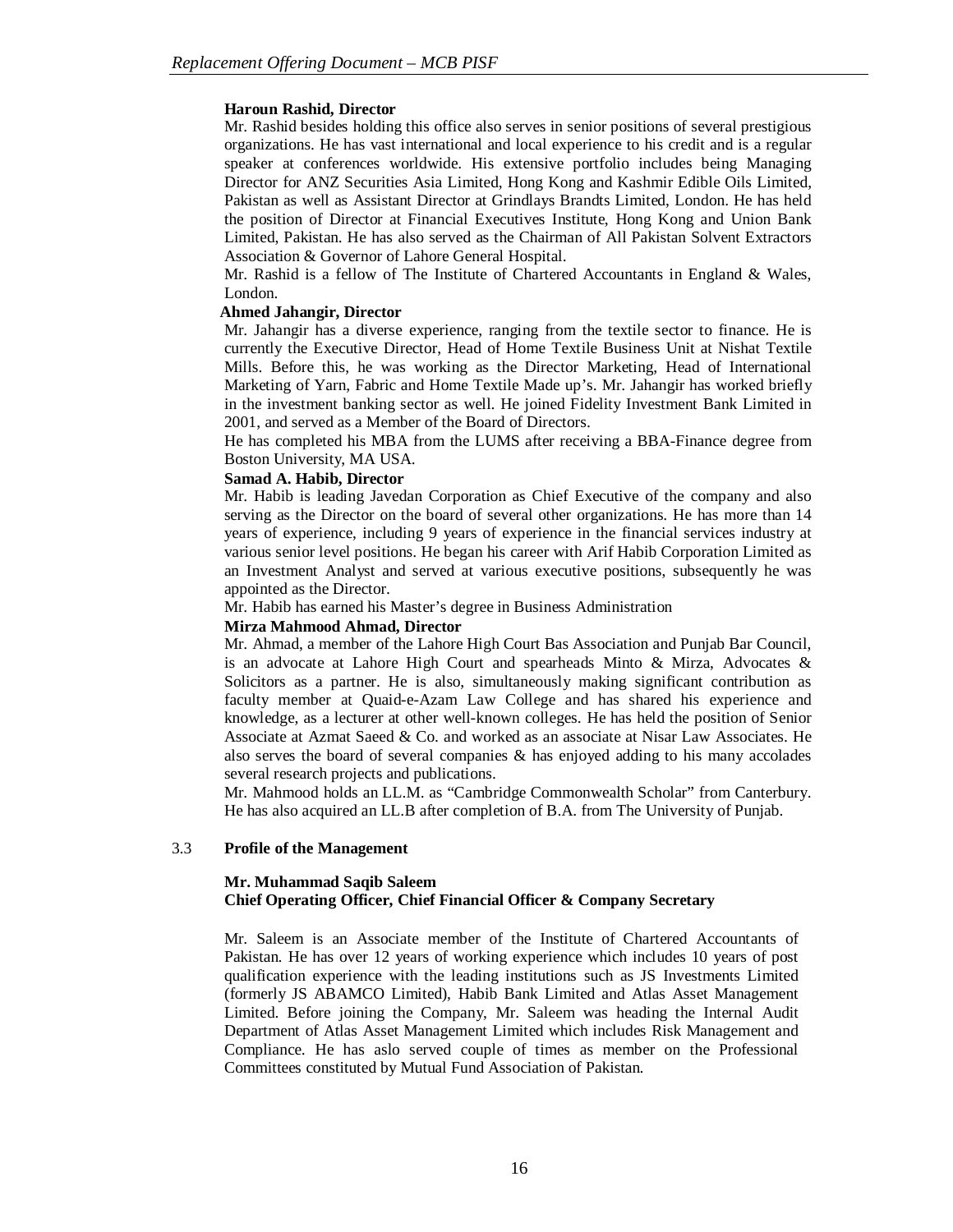# **Mr. Tanveer Ahmad Haral Senior Vice President- Head of Sales and Marketing**

Mr. Haral looks after the overall business development and product development functions of the Company. With total experience spanned over 20 years in Corporate Banking, Risk Management & Asset Management industries besides managing family business for couple of years, he has performed in various roles in MCB-Arif Habib Savings and Investments Limited since 2004 in Lahore & Karachi. He is also a member of Retirement Funds sub-committee of MUFAP. Besides serving as a visiting faculty member in various business schools for the last 16 years, Tanweer is also a guest speaker at NIPA/NIM.

He completed his MBA (Banking Specialization) from IBA, Karachi with distinction besides completing a certificate course in Islamic Law from IIU, Islamabad and Part-1 of IBP Diploma.

# **Mr. Muhammad Asim Senior Vice President- Chief Investment Officer**

Asim has been associated with AMC industry since 2005 and started his career as Buy Side Analyst.

He has been managing among the most consistent outperforming funds in Equity Funds Category. He has managed funds across various strategies in both active and passive styles in both dedicated core equity and hybrid asset class funds.

Mr. Asim is an MBA with majors in Finance from Institute of Business Administration, Karachi. He also holds CFA Charter from CFA Institute, USA. He has also served as Director and Treasurer on the Board of CFA Association of Pakistan.

| MCD DAIR LIMITED           |         |         |         | Rupees in Millions |         |
|----------------------------|---------|---------|---------|--------------------|---------|
| <b>Year Ended December</b> | 2014    | 2013    | 2012    | 2011               | 2010    |
| Profit/(loss) before tax   | 36,729  | 32,288  | 32,054  | 31,483             | 26,253  |
| Profit/(loss) after tax    | 24,325  | 21,495  | 20,941  | 19,425             | 16,873  |
| Paid up Capital            | 11,130  | 10,118  | 9.199   | 8,362              | 7,602   |
| Shareholders' Equity       | 106,908 | 97,271  | 88,157  | 78,915             | 69,180  |
| <b>Total Assets</b>        | 934,631 | 815,508 | 765,899 | 653,233            | 567,553 |
| Earning per share (Rs.)    | 21.85   | 19.31   | 22.77   | 21.12              | 18.34   |
| Cash Dividend (%)          | 140.00% | 140.00% | 130.00% | 120.00%            | 115.00% |
| Bonus $(\% )$              | Nil     | 10.00%  | 10.00%  | 10.00%             | 10.00%  |
|                            |         |         |         |                    |         |

#### 3.3.1 **Performance of Listed Associated Companies MCB Bank Limited** <br>Rupees in Millions

| <b>Pak Arab Fertilizer Limited</b> |         | Rupees in million |        |        |        |
|------------------------------------|---------|-------------------|--------|--------|--------|
| <b>Year Ended December</b>         | 2013    | 2012              | 2011   | 2010   | 2009   |
| Profit/(loss) before               | (2,797) | (896)             | 6,311  | 4,696  | 5,182  |
| Profit/(loss) after tax            | (1825)  | (240)             | 4,590  | 3,232  | 4,739  |
| Paid up Capital                    | 4,500   | 4,500             | 4,500  | 4,500  | 4,500  |
| Shareholders' Equity               | 6,200   | 15,396            | 10,414 | 12,248 | 14,847 |
| <b>Total Assets</b>                | 48,148  | 54,636            | 65,341 | 50,637 | 51,126 |
| Earning/ $(Loss)$ per              | (3.85)  | (0.53)            | 10.20  | 7.18   | 10.53  |
| Cash dividend (%)                  |         |                   |        |        |        |
| Bonus $(\%$ )                      |         |                   |        |        |        |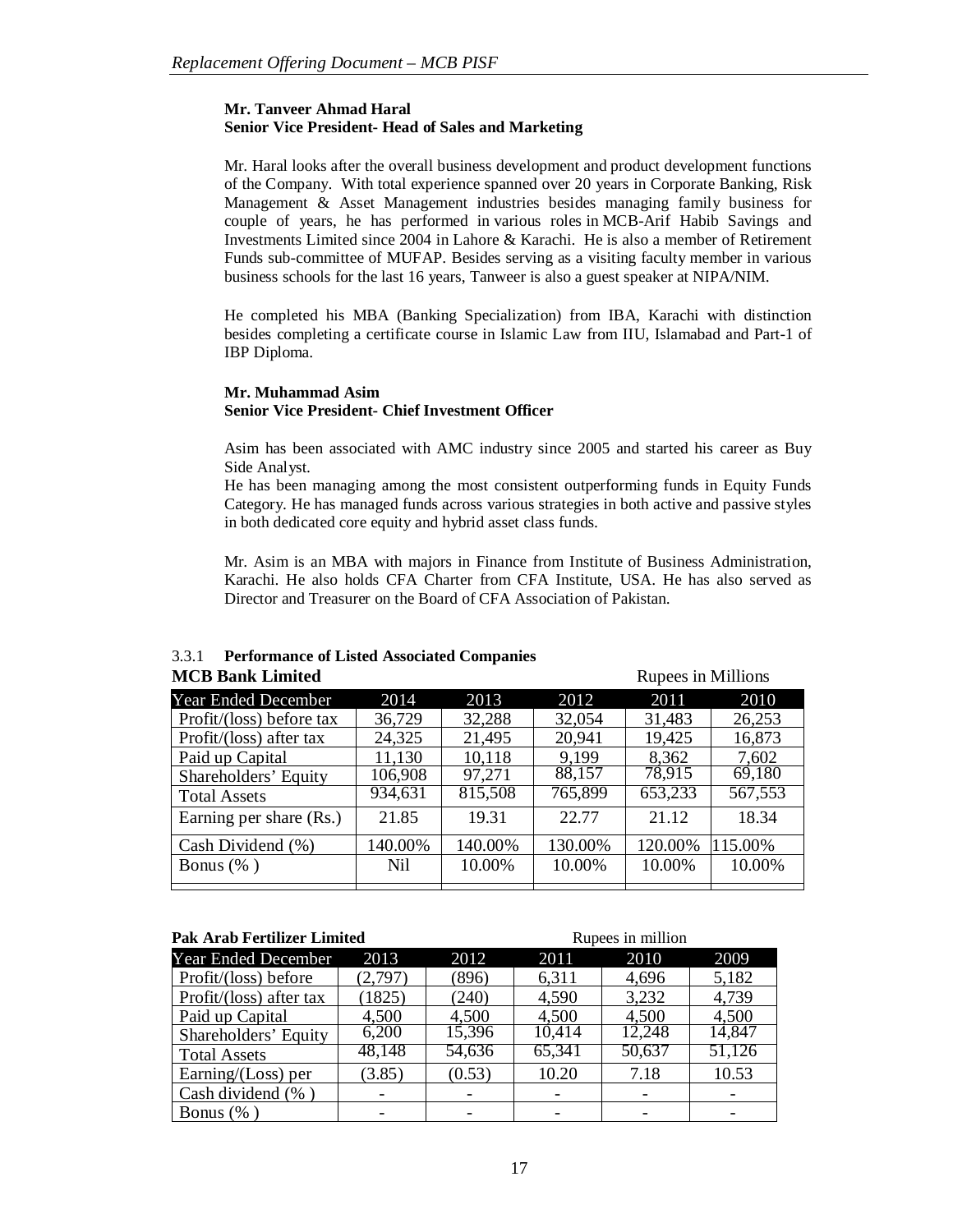# **Arif Habib Corporation Limited Rupees in million**

| Year Ended June                      | 2014   | 2013   | 2012   | 2011   | 2010   |
|--------------------------------------|--------|--------|--------|--------|--------|
| Profit/(loss) before tax             | 2,276  | 1,514  | 3,994  | 3,148  | 3,732  |
| Profit/(loss) after tax              | 2,306  | 1,366  | 4,254  | 2,840  | 3,798  |
| Paid up Capital                      | 4,538  | 4,538  | 4,125  | 3,750  | 3,750  |
| Shareholders' Equity                 | 25,751 | 24,685 | 24,245 | 21,112 | 19,784 |
| <b>Total Assets</b>                  | 33,511 | 29,970 | 30,070 | 25,684 | 23,388 |
| Earning/ (Loss) per<br>share $(Rs.)$ | 5.08   | 3.01   | 9.38   | 6.89   | 10.13  |
| Cash Dividend (%)                    | 25.00% | 25.00% | 20.00% | 20.00% |        |
| Bonus $(\% )$                        |        |        | 10.00% | 10.00% |        |

# **Sui Northern Gas Pipelines Ltd. Rupees in Millions**

| Year Ended June          | 2012    | 2011    | 2010    | 2009    | 2008   |
|--------------------------|---------|---------|---------|---------|--------|
| Profit/(loss) before tax | 4,741   | 1,688   | 3,880   | 1,730   | 3,981  |
| Profit/(loss) after tax  | 3,044   | 1,125   | 2,555   | 931     | 2,497  |
| Paid up Capital          | 5,766   | 5,491   | 5,491   | 5,491   | 5,491  |
| Shareholders' Equity     | 21,224  | 18,729  | 18,702  | 16,148  | 15,000 |
| <b>Total Assets</b>      | 173,326 | 138,731 | 139,237 | 122,551 | 97,648 |
| Earning per share (Rs.)  | 5.28    | 2.05    | 4.65    | 1.69    | 4.55   |
| Cash Dividend (%)        | 25.00%  | 10.00%  | 20.00%  |         |        |
| Bonus $(\%)$             | 10.00%  | 5.00%   | -       |         | 10%    |

# **Sui Southern Co. Ltd** Rupees in Millions

| 2012    | 2011    | 2010    | 2009                     | 2008   |
|---------|---------|---------|--------------------------|--------|
| 4,087   | 5,520   | 7,013   | 417                      | 2,382  |
| 2,581   | 4,724   | 4,399   | 257                      | 991    |
| 8,809   | 8,390   | 6,712   | 6,712                    | 6,712  |
| 18,249  |         | 14,072  | 9,684                    | 10,000 |
| 173,460 | 140,163 | 110,760 | 100,554                  | 71,703 |
| 2.93    | 5.36    | 6.55    | 0.38                     | 1.48   |
| 22.5%   | 25.00%  | 15.00%  | $\overline{\phantom{a}}$ |        |
|         | 5.00%   | 25.00%  |                          |        |
|         |         | 17,775  |                          |        |

# Pakistan Engineering Co. Ltd Rupees in Millions

| 2014     | 2013     | 2012    | 2011   | 2010    |
|----------|----------|---------|--------|---------|
| (128)    | (153)    | (152)   | (58)   | 183     |
| 69)      | (83)     | (100)   | (31)   | 115     |
| 57       | 57       | 57      | 57     | 57      |
| (1, 186) | (1, 136) | (1,067) | (979)  | (939)   |
| 9,636    | 9,586    | 6,024   | 6,288  | 6,137   |
| (12.12)  | (14.61)  | (17.56) | (5.38) | 20.13   |
|          |          |         |        | 100.00% |
|          |          |         |        |         |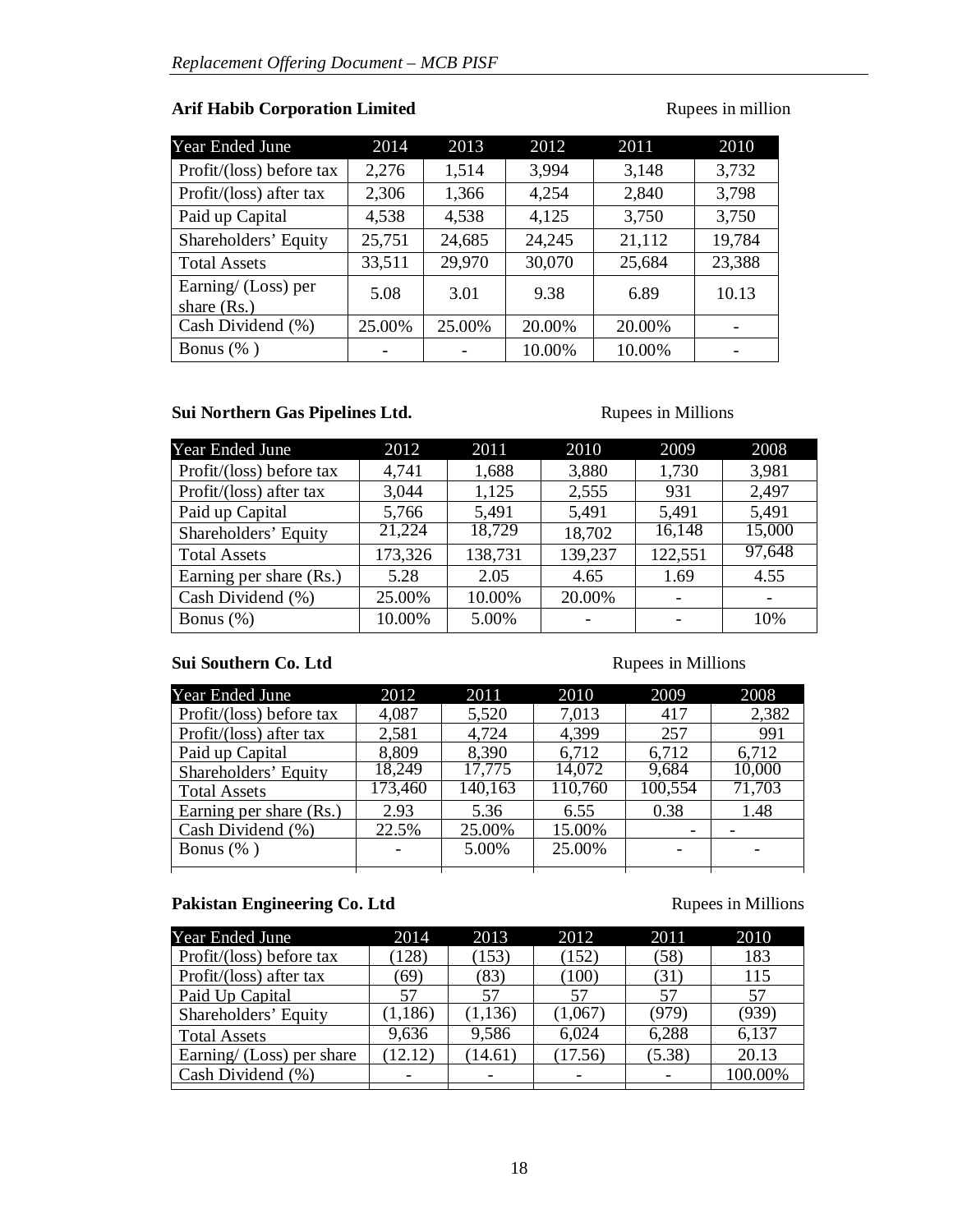# Pakistan Cables Limited **Rupees** in Millions

| Year Ended June          | 2014  | 2013   | 2012   | 2011   | 2010   |
|--------------------------|-------|--------|--------|--------|--------|
| Profit/(loss) before tax | 391   | 260    | 241    | 147    | 52     |
| Profit/(loss) after tax  | 222   | 173    | 140    | 86     | 46     |
| Paid up Capital          | 285   | 285    | 285    | 285    | 215    |
| Shareholders' Equity     | 1,649 | 1,550  | 1461   | 1374   | 719    |
| <b>Total Assets</b>      | 4,364 | 3,592  | 3,679  | 3,808  | 3,641  |
| Earning per share (Rs.)  | 7.81  | 6.08   | 4.92   | 3.34   | 2.12   |
| Cash Dividend (%)        | 45%   | 40.00% | 32.50% | 20.00% | 15.00% |
| Bonus per share (%)      |       |        |        |        |        |

| <b>Summit Bank Ltd.</b>   | Rupees in million |          |          |         |         |
|---------------------------|-------------------|----------|----------|---------|---------|
| Year Ended December       | 2014              | 2013     | 2012     | 2011    | 2010    |
| Profit/(loss) before tax  | 12                | (1, 407) | (2, 499) | (3,208) | (3,875) |
| Profit/ (Loss) after tax  | 230               | (1,828)  | (2,717)  | (1,209) | (3,018) |
| Paid up Capital           | 10,780            | 10,780   | 10,780   | 10,780  | 7,251   |
| Shareholders' Equity      | 11,018            | 3,248    | 2,897    | 5,576   | 3,594   |
| <b>Total Assets</b>       | 148,457           | 125,560  | 134,385  | 119,348 | 72,269  |
| Earning/ (Loss) per share | 0.16              | (1.52)   | (2.54)   | (1.17)  | (5.58)  |
| Cash dividend (%)         |                   |          |          |         |         |
| Bonus $(\%$               |                   |          |          |         |         |

| Rupees in million<br><b>Aisha Steel Mills Limited</b> |        |          |        |       |        |
|-------------------------------------------------------|--------|----------|--------|-------|--------|
| Year Ended June                                       | 2014   | 2013     | 2012   | 2011  | 2010   |
| Profit/(loss) before                                  | (409)  | (1, 115) | (132)  | (52)  | (214)  |
| Profit/(loss) after tax                               | (347)  | (746)    | (86)   | 139   | (214)  |
| Paid up Capital                                       | 3,438  | 3,438    | 3,438  | 3,200 | 1,989  |
| Shareholders' Equity                                  | 1,906  | 2,252    | 2,998  | 2,849 | 1,495  |
| <b>Total Assets</b>                                   | 16,281 | 14,351   | 10,947 | 8,476 | 5,819  |
| Earning/ $(Loss)$ per                                 | (1.62) | (3.15)   | (0.82) | 0.39  | (1.08) |
| share $(Rs.)$                                         |        |          |        |       |        |
| Cash dividend (%)                                     |        |          |        |       |        |
| Bonus $(\%$ )                                         |        |          |        |       |        |

# **Javedan Corporation Limited**

|                          |        |          |         |         | Rupees in million |
|--------------------------|--------|----------|---------|---------|-------------------|
| Year Ended June          | 2014   | 2013     | 2012    | 2011    | 2010              |
| Profit/(loss) before tax | 842    | 723      | (746)   | (558)   | (124)             |
| Profit/(loss) after tax  | 842    | 711      | (336)   | (131)   | (129)             |
| Paid up Capital          | 583    | 581      | 581     | 581     | 581               |
| Shareholders' Equity     | 527    | (1, 416) | (2,952) | (3,744) | (3,613)           |
| <b>Total Assets</b>      | 12,890 | 11,239   | 10,670  | 9,688   | 9,497             |
| Earning per share (Rs.)  | 14.48  | 12.23    | (5.78)  | (2.25)  | (2.36)            |
| Cash dividend $(\% )$    |        |          |         |         |                   |
| Bonus $(\%$              |        |          |         |         |                   |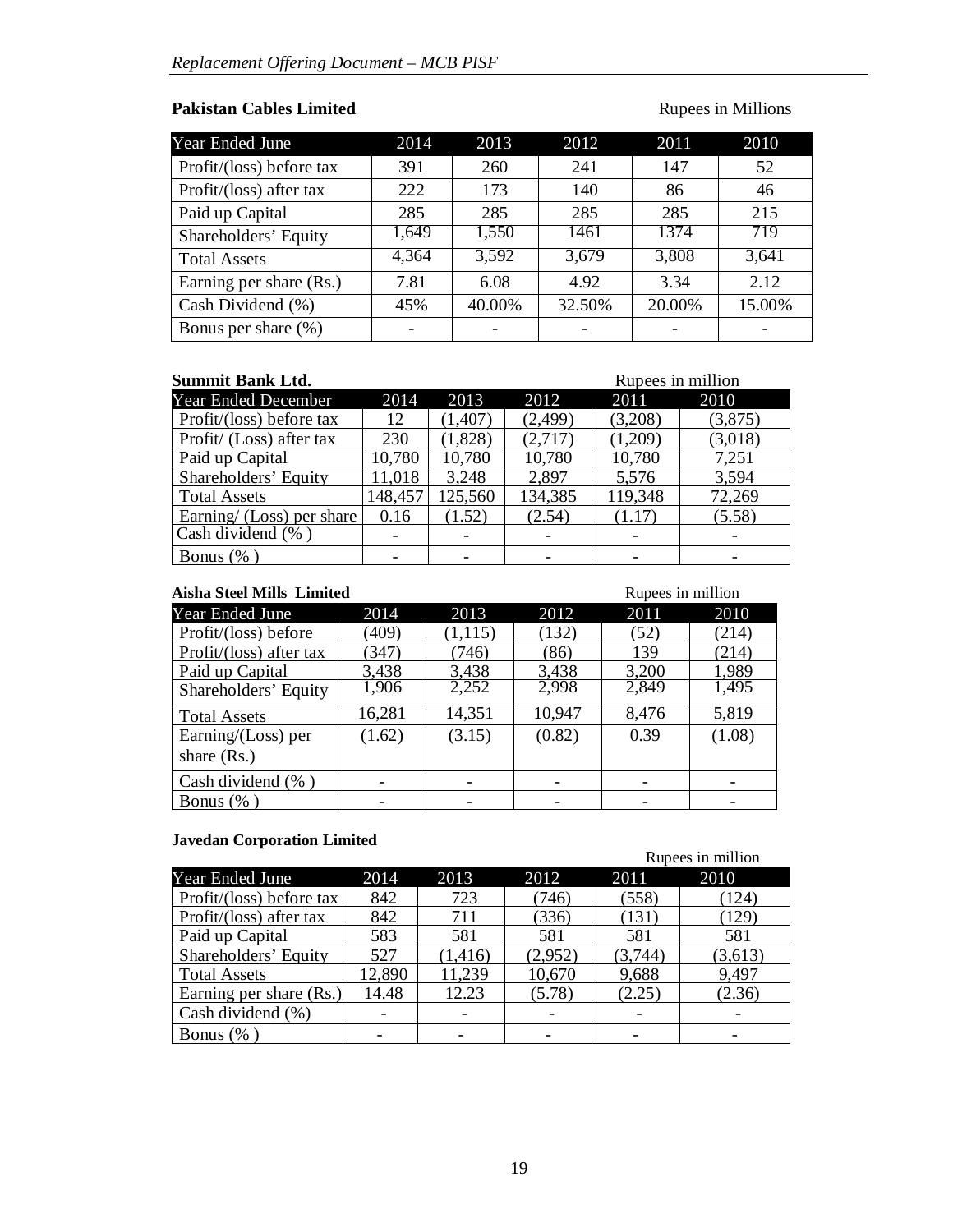|                             |                          |       |        |        | Rupees in million |
|-----------------------------|--------------------------|-------|--------|--------|-------------------|
| Year Ended June             | 2014                     | 2013  | 2012   | 2011   | 2010              |
| Profit/(loss) before tax    | (140)                    | 435   | 293    | (756)  | (746)             |
| Profit/(loss) after tax     | 74)                      | 370   | 153    | (927)  | (721)             |
| Paid up Capital             | 3,657                    | 3,657 | 3,657  | 3,657  | 1,828             |
| Shareholders' Equity        | 1,429                    | 1,495 | 1,125  | 972    | 997               |
| <b>Total Assets</b>         | 5,786                    | 5,619 | 5,183  | 5,051  | 5,184             |
| Earning/ $(Loss)$ per share | (0.20)                   | 1.01  | (4.27) | (3.94) | 0.67              |
| (Rs)                        |                          |       |        |        |                   |
| Cash dividend (%)           | $\overline{\phantom{a}}$ |       |        |        |                   |

# **Power Cement (formerlyAl-Abbas Cement Industries Ltd)**

| <b>Thatta Cement Limited</b> | Rupees in million |        |        |       |       |
|------------------------------|-------------------|--------|--------|-------|-------|
| <b>Year Ended June</b>       | 2013              | 2012   | 2011   | 2010  | 2009  |
| Profit/(loss) before         | 257               |        | (64)   |       | 263   |
| Profit/(loss) after tax      | 148               | 44`    | 75     |       | 204   |
| Paid up Capital              | 997               | 997    | 798    | 798   | 798   |
| Shareholders' Equity         | 1,107             | 958    | 701    | 776   | 771   |
| <b>Total Assets</b>          | 2,197             | 2,042  | 1,990  | 1,438 | 1,419 |
| Earning/ $(Loss)$ per        | 1.49              | (0.44) | (0.93) | 0.01  | 2.56  |
| Cash dividend (%)            |                   |        |        |       |       |

# **Safe Mix Concrete Products Ltd** Rupees in Millions

ı

| Year Ended June                   | 2012    | 2011    | 2010       | 2009    |
|-----------------------------------|---------|---------|------------|---------|
| Profit/(loss) before tax          |         | (13)    | (5)        | 27      |
| Profit/(loss) after tax           | (7)     | (5)     | (12)       | 18      |
| Paid up Capital                   | 200     | 200     | <b>200</b> | 70      |
| Shareholders' Equity              | 197.092 | 203.847 | 208.813    | 119.374 |
| <b>Total Assets</b>               | 329     | 322     | 326        | 287     |
| Earning/ (Loss) per share $(Rs.)$ | (0.34)  | (0.25)  | (0.58)     | 2.52    |
| Bonus per share (%)               |         |         |            |         |

# 3.4 *Existing Schemes under Management and their performance -*

|                                | March 11, 2002        |
|--------------------------------|-----------------------|
|                                |                       |
| Date of Launching:             |                       |
| Category of Fund:              | <b>Equity Scheme</b>  |
| NAV on June 30, 2012:          | Rs. 921.464 million   |
| NAV on June 30, 2013:          | Rs. 1,178.662 million |
| NAV on June 30, 2014:          | Rs. 3,729.868 million |
| Par value of unit:             | Rs. 50                |
| NAV per unit on June 30, 2012: | Rs. 51.92             |
| NAV per unit on June 30, 2013: | Rs. 77.58             |
| NAV per unit on June 30, 2014: | Rs. 62.56             |
| Distribution (June 30, 2012):  | Rs.7.91 per unit      |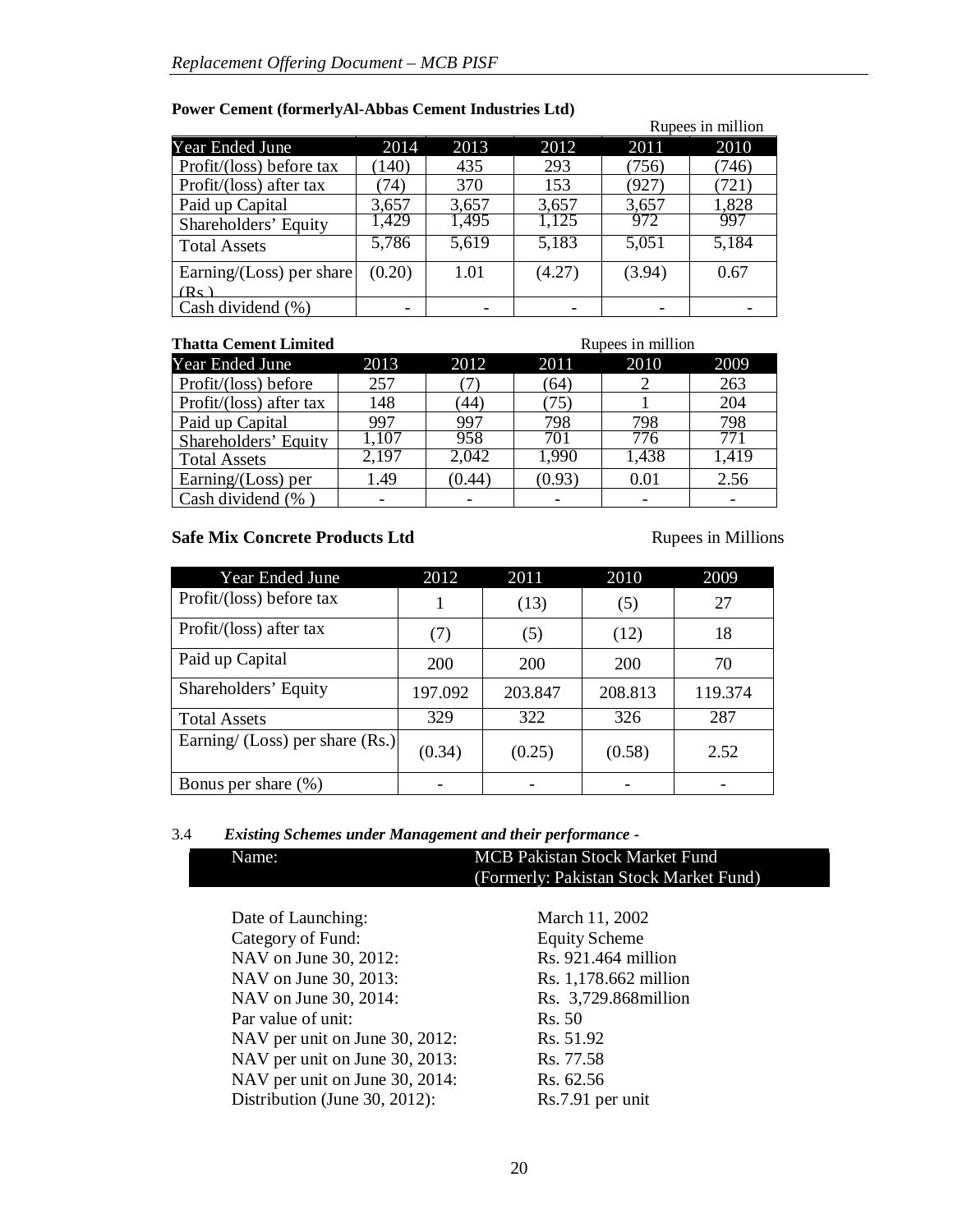| Distribution (June 30, 2013):        |      | $Rs.18.62$ per unit |                      |               |      |
|--------------------------------------|------|---------------------|----------------------|---------------|------|
| Distribution (June 30, 2014):        |      | $Rs.16.71$ per unit |                      |               |      |
| Return since inception:              |      | 1646.84%            |                      |               |      |
| Latest five financial years Returns: | 2010 | 2011                | 2012                 | 2013          | 2014 |
|                                      |      |                     | 24.77% 21.07% 11.33% | 49.42\% 34.78 |      |

| Name:                                                                                                                                                                                                                                                                                                                                                                                                                | Pakistan Income Fund                                                                                                                                                                                                                                                                                                     |
|----------------------------------------------------------------------------------------------------------------------------------------------------------------------------------------------------------------------------------------------------------------------------------------------------------------------------------------------------------------------------------------------------------------------|--------------------------------------------------------------------------------------------------------------------------------------------------------------------------------------------------------------------------------------------------------------------------------------------------------------------------|
| Date of Launching:<br>Category of Fund:<br>NAV on June 30, 2012:<br>NAV on June 30, 2013:<br>NAV on June 30, 2014:<br>Par value of unit:<br>NAV per unit on June 30, 2012:<br>NAV per unit on June 30, 2013:<br>NAV per unit on June 30, 2014:<br>Distribution (June 30, 2012):<br>Distribution (June 30, 2013):<br>Distribution (June 30, 2014):<br>Return since inception:<br>Latest five financial years Returns: | March 11, 2002<br>Income Scheme<br>Rs.1,300.756 million<br>Rs.1,091.897 million<br>Rs.1,007.818 million<br>Rs. 50<br>Rs. 52.04<br>Rs. 53.16<br>Rs. 52.04<br>Rs. 4.67 per unit<br>Rs. 3.67 per unit<br>Rs. 4.99 per unit<br>10.09%<br>2010<br>2011<br>2012<br>2013<br>2014<br>14.01%<br>9.39%<br>12.50%<br>7.16%<br>8.13% |

# Name: Pakistan Capital Market Fund

| D ate of Launching:                                        | January 24, 2004    |                        |      |                     |      |
|------------------------------------------------------------|---------------------|------------------------|------|---------------------|------|
| Date of Conversion (Close to Open Ended) November 21, 2005 |                     |                        |      |                     |      |
| Category of Fund:                                          |                     | <b>Balanced Scheme</b> |      |                     |      |
| NAV on June 30, 2012:                                      |                     | Rs. 354.053 million    |      |                     |      |
| NAV on June 30, 2013:                                      |                     | Rs. 400.536 million    |      |                     |      |
| NAV on June 30, 2014:                                      | Rs. 364.636 million |                        |      |                     |      |
| Par value of unit:                                         |                     | Rs. 10                 |      |                     |      |
| NAV per unit on June 30, 2012:                             |                     | Rs. 7.55               |      |                     |      |
| NAV per unit on June 30, 2013:                             |                     | Rs. 9.67               |      |                     |      |
| NAV per unit on June 30, 2014:                             |                     | Rs. 9.06               |      |                     |      |
| Distribution (June 30, 2012):                              |                     | $Rs.0.61$ per unit     |      |                     |      |
| Distribution (June 30, 2013):                              |                     | Rs. 1.28 per unit      |      |                     |      |
| Distribution (June 30, 2014):                              | $Rs. 1.51$ per unit |                        |      |                     |      |
| Return since inception:                                    | 337.25%             |                        |      |                     |      |
| Latest five financial years Returns:                       | 2010                | 2011                   | 2012 | 2013                | 2014 |
|                                                            | 20.41\%             | 14.00%                 |      | 9.42% 28.08% 26.10% |      |

# Name: MCB Pakistan Sovereign Fund (Formerly: MetroBank Pakistan Sovereign Fund)

Date of Launching: March 1, 2003 Category of Fund: Income Scheme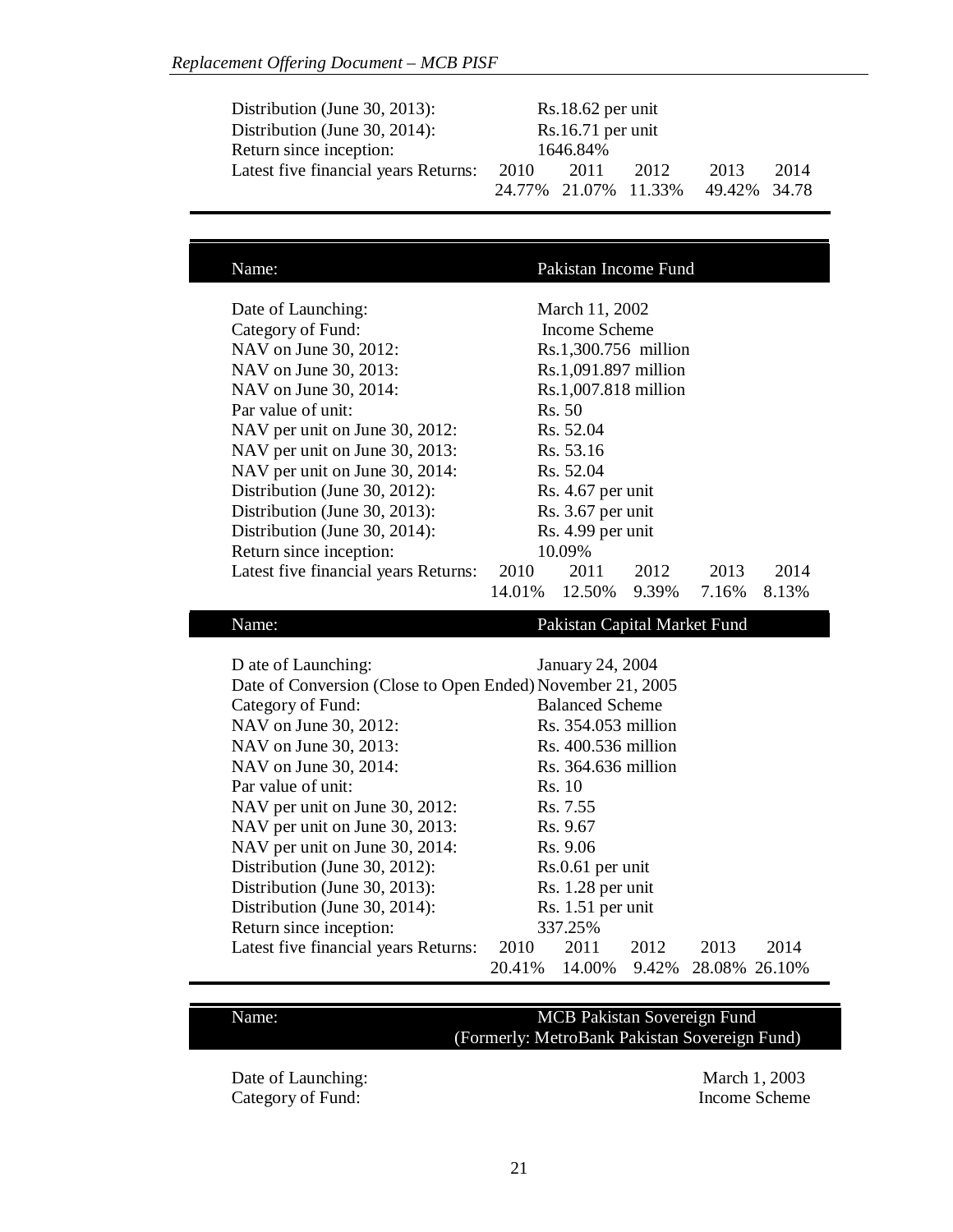| NAV on June 30, 2012:                                | Rs. 6,103.531 Million     |  |  |  |
|------------------------------------------------------|---------------------------|--|--|--|
| NAV on June 30, 2013:                                | Rs. 1,270.388 Million     |  |  |  |
| NAV on June 30, 2014:                                | Rs. 2,496.461 Million     |  |  |  |
| Par value of unit:                                   | Rs. 50                    |  |  |  |
| NAV per unit on June 30, 2012                        | Rs. 50.07                 |  |  |  |
| NAV per unit on June 30, 2013                        | Rs. 51.38                 |  |  |  |
| NAV per unit on June 30, 2014                        | Rs. 50.04                 |  |  |  |
| Distribution (June 30, 2012): MSF-Perpetual          | Rs. 5.42 per unit         |  |  |  |
| Distribution (June 30, 2013): MSF-Perpetual          | Rs. 5.95 per unit         |  |  |  |
| Distribution (June 30, 2014): MSF-Perpetual          | Rs. 4.45 per unit         |  |  |  |
| Return since inception:                              | 7.14%                     |  |  |  |
| 2010<br>Latest five financial years Returns:<br>2011 | 2012<br>2014<br>2013      |  |  |  |
| 10.27%<br>10.13%                                     | 11.29%<br>12.26%<br>9.26% |  |  |  |

# Name: Pakistan International Element Islamic Asset Allocation Fund

| Date of Launching:                   | May 2, 2006                                              |                      |      |               |      |
|--------------------------------------|----------------------------------------------------------|----------------------|------|---------------|------|
| Category of Fund:                    | <b>Shariah Compliant Islamic Asset Allocation Scheme</b> |                      |      |               |      |
| NAV on June 30, 2012:                |                                                          | $Rs.294.063$ million |      |               |      |
| NAV on June 30, 2013:                |                                                          | Rs.203.540 million   |      |               |      |
| NAV on June 30, 2014:                |                                                          | $Rs.411.020$ million |      |               |      |
| Par value of unit:                   |                                                          | Rs. 50               |      |               |      |
| NAV per unit on June 30, 2012:       | Rs. 39.75                                                |                      |      |               |      |
| NAV per unit on June 30, 2013:       | Rs. 51.04                                                |                      |      |               |      |
| NAV per unit on June 30, 2014:       | Rs. 49.30                                                |                      |      |               |      |
| Distribution (June 30, 2012):        | Rs. 4.33 per unit                                        |                      |      |               |      |
| Distribution (June 30, 2013):        | Rs. 5.32 per unit                                        |                      |      |               |      |
| Distribution (June 30, 2014):        | Rs. 5.00 per unit                                        |                      |      |               |      |
| Return since inception:              | 117.39%                                                  |                      |      |               |      |
| Latest five financial years Returns: | 2010                                                     | 2011                 | 2012 | 2013          | 2014 |
|                                      | 6.95%                                                    | 15.08% 15.66%        |      | 28.39% 18.89% |      |

| Name:                                | Pakistan Cash Management Fund |                      |                     |       |       |
|--------------------------------------|-------------------------------|----------------------|---------------------|-------|-------|
| Date of Launching:                   |                               | March 20, 2008       |                     |       |       |
| Category of Fund:                    |                               |                      | Money Market Scheme |       |       |
| NAV on June 30, 2012:                |                               | Rs.3,834.263 million |                     |       |       |
| NAV on June 30, 2013:                |                               | Rs.2,556.911 million |                     |       |       |
| NAV on June 30, 2014:                |                               | Rs.3,147.568 million |                     |       |       |
| Par value of unit:                   | Rs. 50                        |                      |                     |       |       |
| NAV per unit on June 30, 2012:       | Rs. 50.0793                   |                      |                     |       |       |
| NAV per unit on June 30, 2013:       | Rs. 50.4999                   |                      |                     |       |       |
| NAV per unit on June 30, 2014:       | Rs. 50.0125                   |                      |                     |       |       |
| Distribution (June 30, 2012)         | $Rs.5.2061$ per unit          |                      |                     |       |       |
| Distribution (June 30, 2013)         | Rs.3.9403 per unit            |                      |                     |       |       |
| Distribution (June 30, 2014)         | Rs.4.0673 per unit            |                      |                     |       |       |
| Return since inception:              | 10.48%                        |                      |                     |       |       |
| Latest five financial years Returns: | 2010                          | 2011                 | 2012                | 2013  | 2014  |
|                                      | 11.28%                        | 12.01%               | 11.05%              | 9.07% | 8.39% |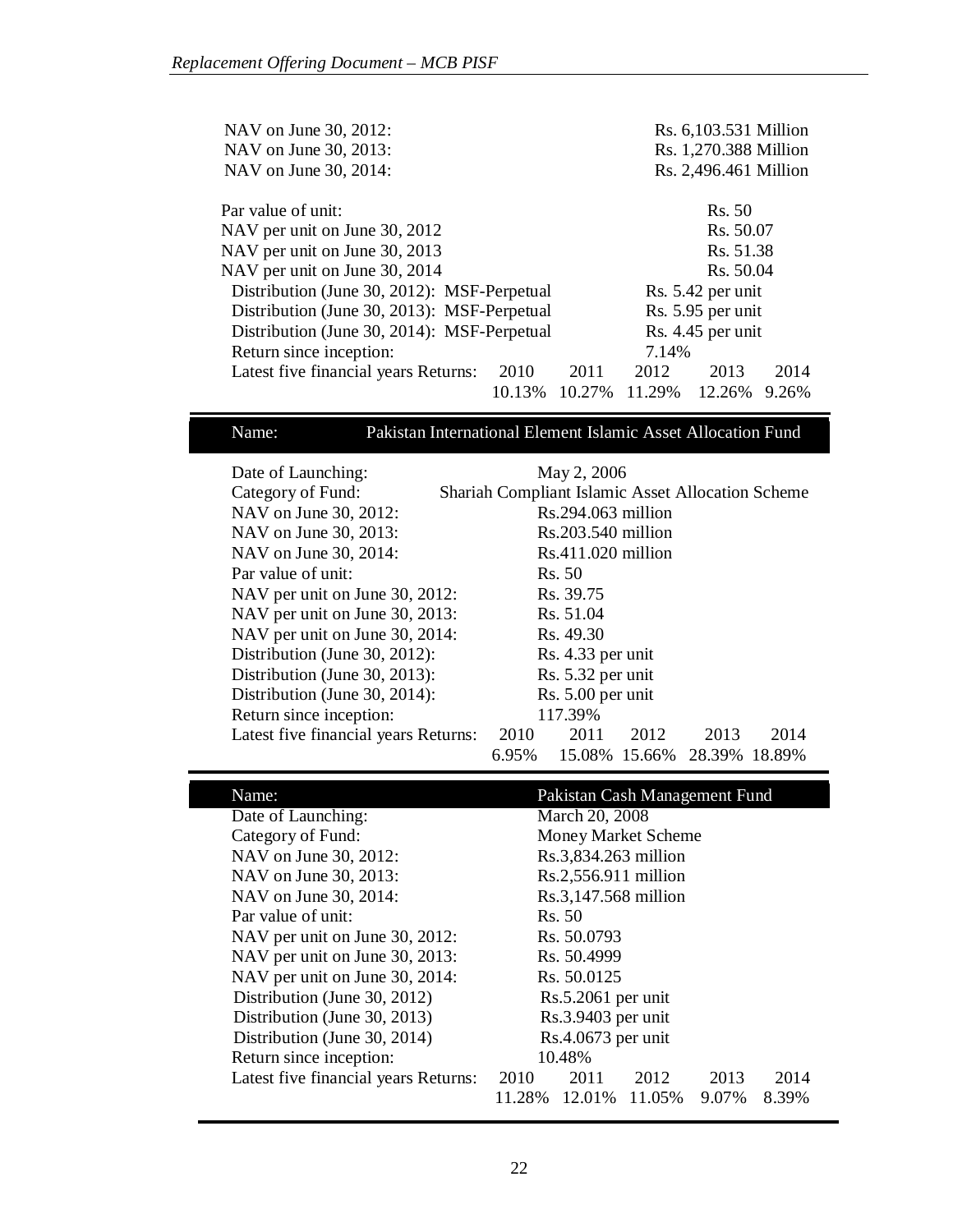| Name:                                | Pakistan Income Enhancement Fund |                                |       |       |       |
|--------------------------------------|----------------------------------|--------------------------------|-------|-------|-------|
|                                      |                                  |                                |       |       |       |
| Date of Launching:                   |                                  | Aug 28, 2008                   |       |       |       |
| Category of Fund:                    |                                  | Aggressive Fixed Income Scheme |       |       |       |
| NAV on June 30, 2012                 |                                  | Rs. 991.307 million            |       |       |       |
| NAV on June 30, 2013                 |                                  | Rs. 1,318.681 million          |       |       |       |
| NAV on June 30, 2014                 |                                  | Rs. 1,677.166 million          |       |       |       |
| Par value of unit:                   | Rs. 50                           |                                |       |       |       |
| NAV per unit on June 30, 2012        | Rs. 51.83                        |                                |       |       |       |
| NAV per unit on June 30, 2013        | Rs. 51.86                        |                                |       |       |       |
| NAV per unit on June 30, 2014        | Rs. 51.05                        |                                |       |       |       |
| Distribution (June 30, 2012)         | Rs. 4.50 per unit                |                                |       |       |       |
| Distribution (June 30, 2013)         | Rs. 4.41 per unit                |                                |       |       |       |
| Distribution (June 30, 2014)         | Rs. 4.23 per unit                |                                |       |       |       |
| Return since inception:              | 11.42%                           |                                |       |       |       |
| Latest five financial years Returns: | 2010                             | 2011                           | 2012  | 2013  | 2014  |
|                                      | 14.26%                           | 12.39%                         | 8.92% | 7.21% | 8.73% |

# Name: MCB Pakistan Asset Allocation Fund (Formerly: MCB Dynamic Allocation Fund)

| Date of Launching:                   | March 17, 2008                       |                                |       |        |        |
|--------------------------------------|--------------------------------------|--------------------------------|-------|--------|--------|
| Category of Fund:                    |                                      | <b>Asset Allocation Scheme</b> |       |        |        |
| NAV on June 30, 2012                 |                                      | $Rs. 100.404$ million          |       |        |        |
| NAV on June 30, 2013                 |                                      | Rs. 432.680 million            |       |        |        |
| NAV on June 30, 2014                 |                                      | Rs. 779.117 million            |       |        |        |
| Par value of unit:                   | Rs. 100                              |                                |       |        |        |
| NAV per unit on June 30, 2012        |                                      | Rs.70.69                       |       |        |        |
| NAV per unit on June 30, 2013        |                                      | Rs. 84.24                      |       |        |        |
| NAV per unit on June 30, 2014        | Rs. 71.87                            |                                |       |        |        |
| Distribution: (June 30, 2012):       | Rs. 5.21 per unit                    |                                |       |        |        |
| Distribution: (June 30, 2013):       | $Rs. 12.91$ per unit                 |                                |       |        |        |
| Distribution: (June 30, 2014):       | Rs. 8.00 per unit                    |                                |       |        |        |
| Return since inception:              | 38.15%                               |                                |       |        |        |
| Latest five financial years Returns: | 2010<br>2013<br>2014<br>2011<br>2012 |                                |       |        |        |
|                                      | 16.72%                               | 20.86%                         | 8.66% | 19.23% | 11.95% |

# Name: MCB DCF Income Fund (Formelry: MCB Dynamic Cash Fund)

Date of Launching: March 01, 2007 Category of Fund: Income Scheme NAV on June 30, 2012 Rs. 6,696.213 million NAV on June 30, 2013 Rs. 11,319.750 million NAV on June 30, 2014 Rs. 11,101.985 million Par value of unit: Rs. 100 NAV per unit on June 30, 2012 Rs. 101.45 NAV per unit on June 30, 2013 Rs. 103.65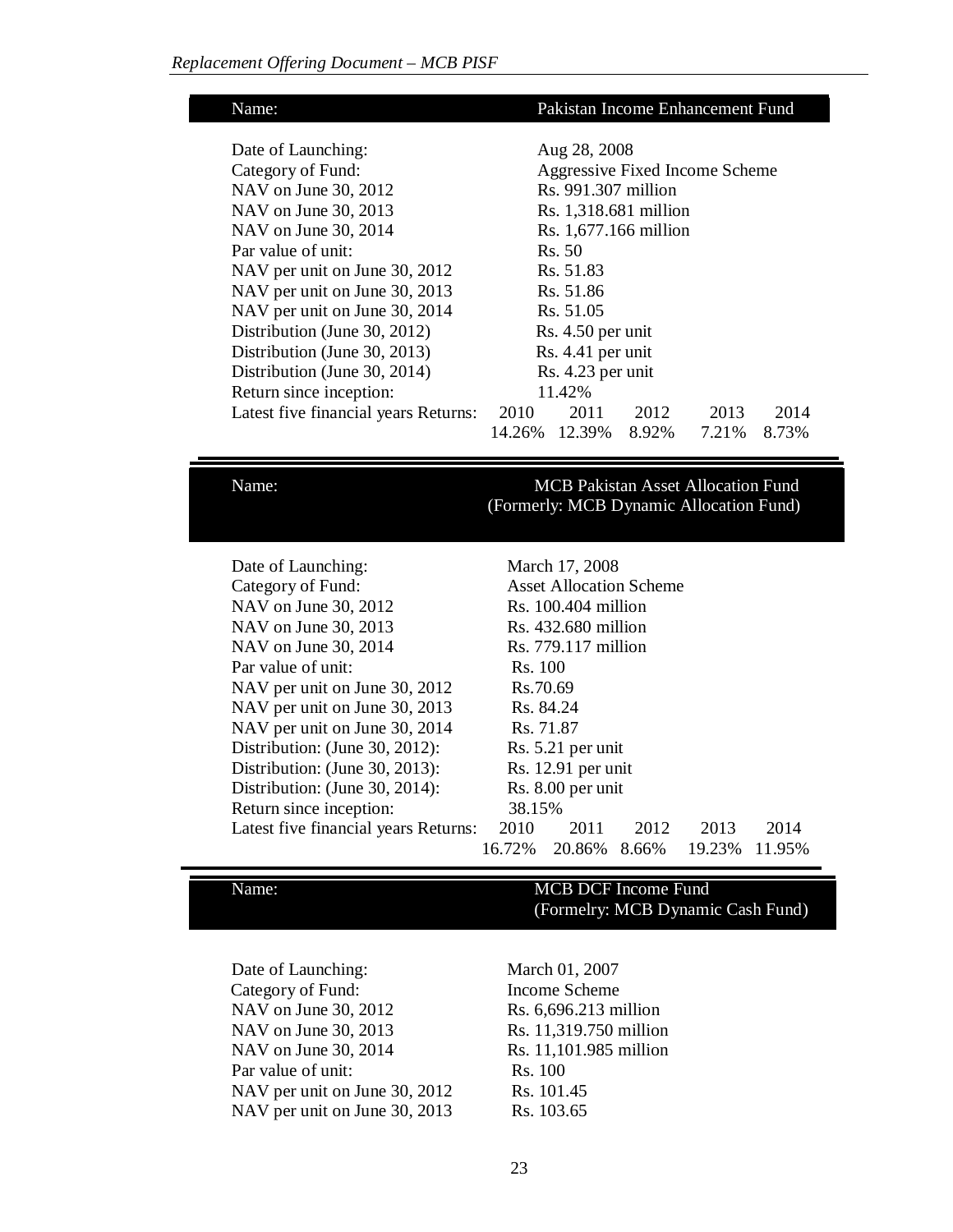| NAV per unit on June 30, 2014        |                     | Rs. 101.10        |        |      |              |
|--------------------------------------|---------------------|-------------------|--------|------|--------------|
| Distribution: (June 30, 2012):       |                     | Rs. 1.94 per unit |        |      |              |
| Distribution: (June 30, 2013)        |                     | Rs.10.06 per unit |        |      |              |
| Distribution: (June 30, 2014)        | $Rs.10.39$ per unit |                   |        |      |              |
| Return since inception:              | 10.61%              |                   |        |      |              |
| Latest five financial years Returns: | 2010                | 2011              | 2012   | 2013 | 2014         |
|                                      | 11 03%              | 12.85%            | 10.78% |      | 9.82% 10.79% |

Name: MCB Cash Management Optimizer

| Date of Launching:                   | October 01, 2009     |                            |        |       |       |
|--------------------------------------|----------------------|----------------------------|--------|-------|-------|
| Category of Fund:                    |                      | <b>Money Market Scheme</b> |        |       |       |
| NAV on June 30, 2012                 |                      | Rs. 18,971.363 million     |        |       |       |
| NAV on June 30, 2013                 |                      | Rs. 11,074.530 million     |        |       |       |
| NAV on June 30, 2014                 |                      | Rs. 10,180.728 million     |        |       |       |
| Par value of unit:                   | Rs. 100              |                            |        |       |       |
| NAV per unit on June 30, 2012        | Rs. 100.17           |                            |        |       |       |
| NAV per unit on June 30, 2013        | Rs. 101.10           |                            |        |       |       |
| NAV per unit on June 30, 2014        | Rs. 100.02           |                            |        |       |       |
| Distribution: (June 30, 2012):       | Rs. 10.9240 per unit |                            |        |       |       |
| Distribution: (June 30, 2013):       | Rs. 9.0618 per unit  |                            |        |       |       |
| Distribution: (June 30, 2014):       | Rs. 7.9099 per unit  |                            |        |       |       |
| Return since inception:              | 10.15%               |                            |        |       |       |
| Latest five financial years Returns: | 2010                 | 2011                       | 2012   | 2013  | 2014  |
|                                      | 10.90%               | 11.65%                     | 11.26% | 9.20% | 8.23% |

# Name: MCB Islamic Income Fund

| Date of Launching:                   |            | June $20^{th}$ , $2011$ |                                  |  |
|--------------------------------------|------------|-------------------------|----------------------------------|--|
| Category of Fund:                    |            |                         | Open-end (Islamic) Income Scheme |  |
| NAV on June 30, 2012                 |            | Rs. 1,506.772 million   |                                  |  |
| NAV on June 30, 2013                 |            | Rs. 2,946.490 million   |                                  |  |
| NAV on June 30, 2014                 |            | Rs. 2,054.563 million   |                                  |  |
| Par value of unit:                   | Rs. 100    |                         |                                  |  |
| NAV per unit on June 30, 2012        | Rs. 100.10 |                         |                                  |  |
| NAV per unit on June 30, 2013        | Rs. 101.89 |                         |                                  |  |
| NAV per unit on June 30, 2014        | Rs. 100.03 |                         |                                  |  |
| Distribution: (June 30, 2012):       |            | Rs. 10.0329 per unit    |                                  |  |
| Distribution: (June 30, 2013):       |            | Rs.9.1842 per unit      |                                  |  |
| Distribution: (June 30, 2014):       |            | Rs.8.1015 per unit      |                                  |  |
| Return since inception:              | 9.08%      |                         |                                  |  |
| Latest five financial years Returns: | 2012       | 2013                    | 2014                             |  |
|                                      | 10.29%     | 8.91%                   | 8.38%                            |  |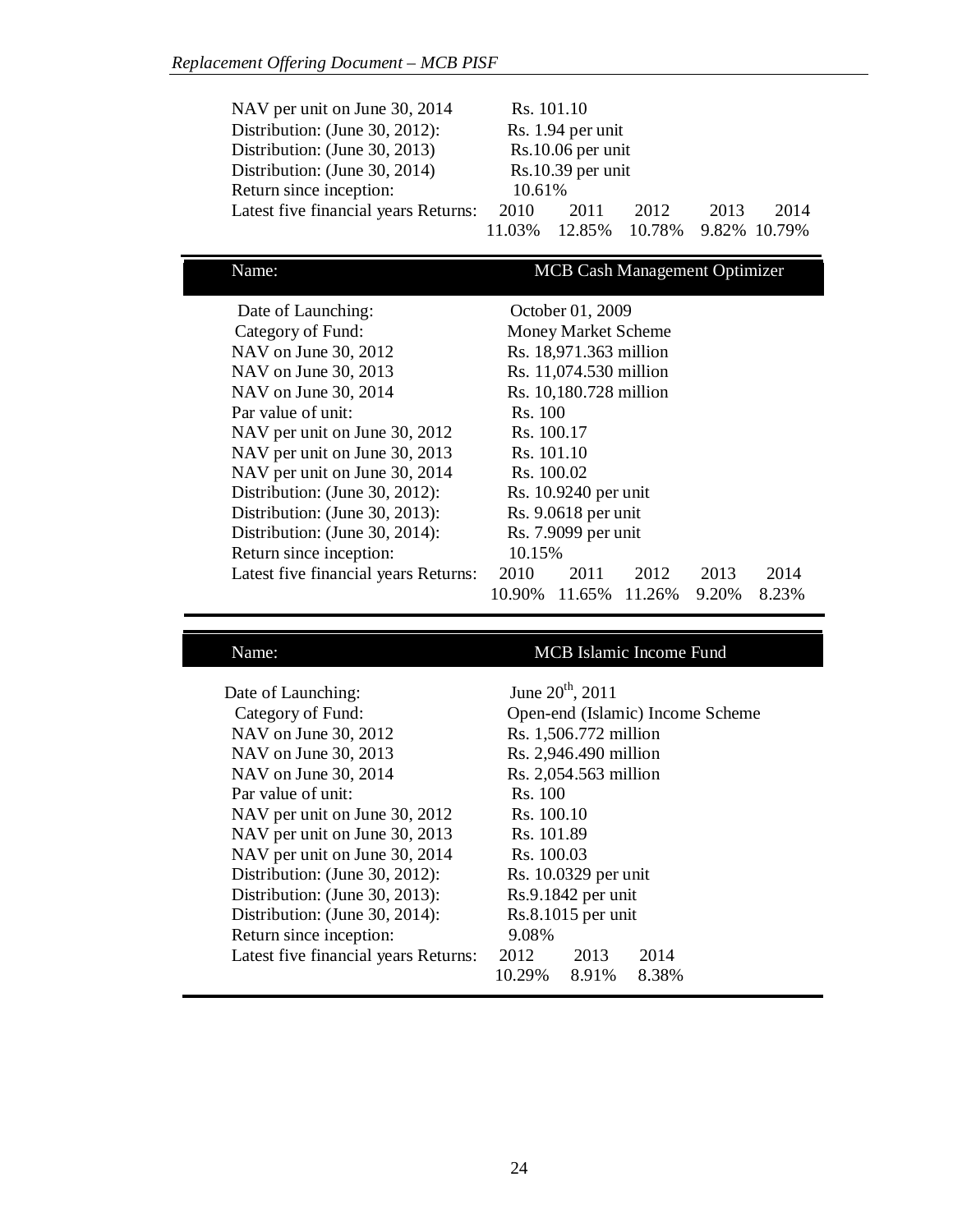## 3.5 **Role and Responsibilities of the Management Company**

The Management Company shall manage, operate and administer the Scheme in accordance with the Rules, Regulations directives, circulars and guidelines issued by SECP and this Deed and the Offering Document.

The Fund is based on the Shariah principles of "Wakala", in which the Management Company shall manage, operate and administer the Scheme and Fund Property in the interest of the Principal (Unit Holders) in good faith, and to the best of its ability.

## 3.5.1 **Administration of the Scheme**

The Management Company shall administer the Scheme in accordance with the Rules, the Regulations, the Deed and this Replacement Offering Document and the conditions (if any), which may be imposed by the Commission from time to time.

#### 3.5.2 **Management of Fund Property**

The Management Company shall manage the Fund Property in the interest of the Unit Holders in good faith, to the best of its ability and without gaining any undue advantage for itself or any of its Connected Persons and group companies or its officers, and subject to the restrictions and limitations as provided in the Deed and the Rules and Regulations. Any purchase or sale of investments made under any of the provisions of the Deed shall be made by the Trustee according to the instructions of the Management Company in this respect, unless such instructions are in conflict with the provisions of the Deed or the Rules and Regulations. The Management Company shall not be liable for any loss caused to the Trust or to the value of the Fund Property due to elements or circumstances beyond its reasonable control.

The Management Company shall comply with the provisions of the Regulations, the Deed and this Replacement Offering Document of the Scheme for any act or matter to be done by it in the performance of its duties and such acts or matters may also be performed on behalf of the Management Company by any officer(s) or responsible official(s) of the Management Company or by any nominee or agent appointed by the Management Company and any act or matter so performed shall be deemed for all the purposes of the Deed to be the act of the Management Company. The Management Company shall be responsible for the acts and omissions of all persons to whom it may delegate any of its functions, as if these were its own acts and omissions and shall account to the Trustee for any loss in value of the Trust Property where such loss has been caused by willful act and / or omission or of its officers, officials or agents.

## 3.5.3 **Appointment of Distributors**

The Management Company, shall from time to time appoint, remove or replace one or more suitable persons, entities or parties as Distributor(s) for carrying on Distribution Function(s) at one or more location(s) locally or internationally. The Management Company may also itself act as a Distributor for carrying on Distribution Functions and updated list of distributors would be available on official website of the Management Company.

The Management Company shall ensure, where it delegates the Distribution Function, that:

(a) the Distributors to whom it delegates, have acquired registration with the Mutual Funds Association of Pakistan (MUFAP) as registered service providers and are abiding by the code of conduct prescribed by the Association; and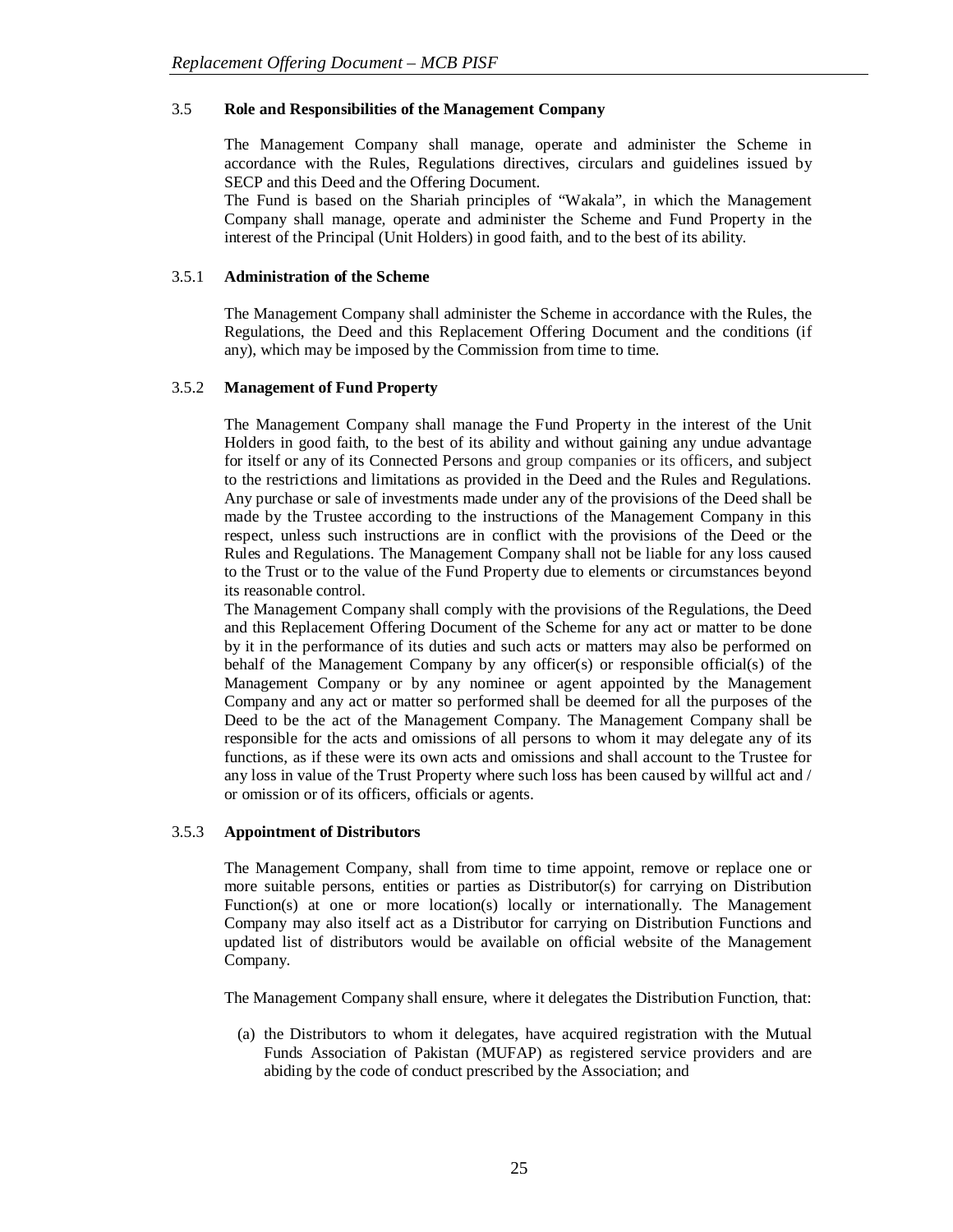(b) the written contract with the Distributors clearly states the terms and conditions for avoidance of frauds and sales based upon misleading information.

# 3.5.4 **Appointment of Investment Facilitator**

The Management Company may, at its own responsibility  $\&$  cost, from time to time appoint Investment Facilitators to assist it in promoting sales of Units. An update list of investment facilitators appointed by the Management Company shall be made available at all times on the websites of the Management Company.

The Management Company shall ensure, where it appoints the investment facilitator, that:

- a. the investment facilitator have acquired registration with the Mutual Funds Association of Pakistan (MUFAP) as registered service providers and are abiding by the code of conduct prescribed by the Association; and
- b. the written contract with the Investment facilitator clearly states the terms and conditions for avoidance of frauds and sales based upon misleading information.

## 3.5.5 **Maintenance of Accounts and Records**

The Management Company shall maintain at its principal office, complete and proper accounts and records to enable a complete and accurate view to be formed of the assets and liabilities and the income and expenditure of the Scheme, all transactions for the account of the Scheme, amounts received by the Scheme in respect of issue of Units, payments made from the Scheme on redemption of the Units and by way of distributions and payments made at the termination of the Scheme. The Management Company shall maintain the books of accounts and other records of the Scheme for a period of not less than ten years.

The Management Company shall ensure that no entry and exit from the Scheme (including redemption and re-issuance of Units to the same Unit Holders on different NAVs) shall be allowed other than the following manners, unless permitted otherwise by the Commission under the Regulations:

- (a) cash settled transaction based on the formal issuance and redemption requests
- (b) net off issuance and redemption transaction at same net asset value when redemption request is ready to disburse and rank at the top in the list of pending redemption requests (if any).

The Management Company shall clearly specify Cut-Off Timings (for acceptance of application forms of issuance, redemption, and conversion of Units of the Scheme) in this Replacement Offering Document, on its web site and at designated points. Such Cut-Off Timing shall uniformly apply on all Unit Holders.

## **3.6 Maintenance of Unit Holders Register**

- 3.6.1 A Register of Unit Holders may be maintained by the Management Company itself or such other company, as the Management Company may appoint after giving prior notice to the Unit Holders.
- 3.6.2 The office of the Transfer Agent is located at **8 th Floor, Techno City, Corporate Tower, Hasrat Mohani Road, Karachi,** where Register of Unit Holder will maintain.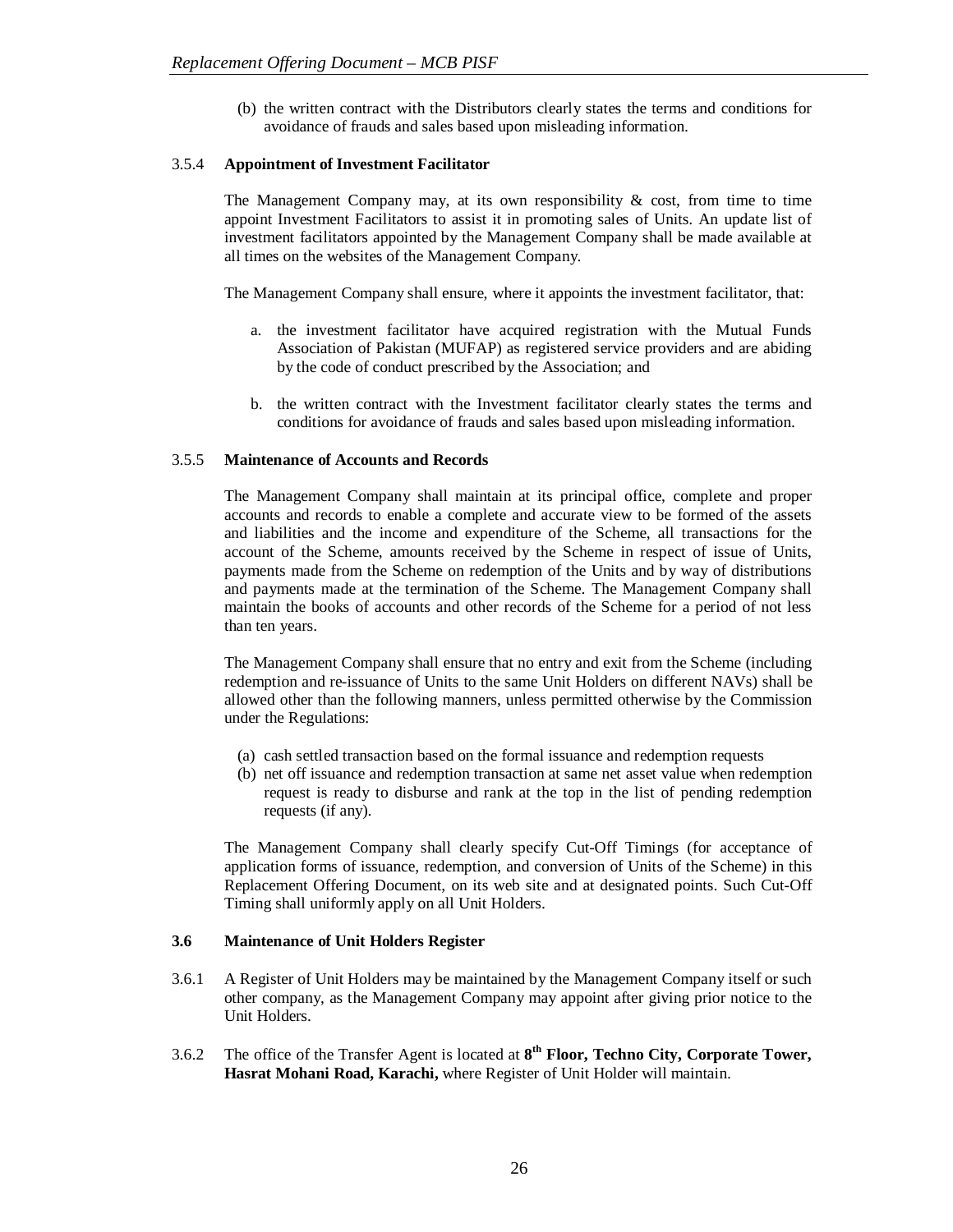3.6.3 Every Unit Holder will have a separate Registration Number. The Management Company shall use such Registration Number for recording Units held by the Unit Holder. Unit Holder's account identified by the registration number will reflect all the transactions in that account held by such Unit Holder.

# 3.6.4 **Disclaimer**

The Management Company shall not be under any liability except such liability as may be expressly assumed by it under the Rules, Regulations and the Constitutive Documents, nor shall the Management Company (save as herein otherwise provided) be liable for any act or omission of the Trustee nor for anything except for its own gross negligence or willful breach of duty and the acts and omissions of all persons to whom it may delegate any of its functions as manager as if they were its own acts and omissions. If for any reason it becomes impossible or impracticable to carry out the provisions of the Constitutive Documents, the Management Company shall not be under any liability therefore or thereby and it shall not incur any liability by reason of any error of law or any matter or thing done or suffered or omitted to be done in good faith hereunder. The Management Company shall not be liable for any loss caused to the Fund or to the value of the Trust Property due to any elements or circumstances of Force Majeure.

# 3.7 **Role of the Trustee**

- The trustee shall perform its role as specified in the Rules, Regulation and directives issued there under, the Deed and the Offering Document.
- The Trustee shall exercise all due diligence and vigilance in carrying out its duties and in protecting the interests of the Unit Holder(s). The Trustee shall not be under any liability on account of anything done or suffered by the Trust, if the Trustee had acted in good faith in performance of its duties under the Trust Deed or in accordance with or pursuant to any request of the Management Company provided it is not in conflict with the provisions of the Trust Deed or the Rules and Regulations. Whenever pursuant to any provision of the Trust Deed, any instruction, certificate, notice, direction or other communication is required to be given by the Management Company, the Trustee may accept as sufficient evidence thereof:
	- a document signed or purporting to be signed on behalf of the Management Company by any authorized representative(s) whose signature the Trustee is for the time being authorized in writing by the Management Committee to accept; and
	- any Instructions received online through the software solution adopted by the Management Company/Trustee in consultation with each other shall be deemed to be instructions from the authorized representative(s).
- The Trustee shall not be liable for any loss caused to the Fund or to the value of the Trust Property due to any elements or circumstances of Force Majeure.
- In the event of any loss caused due to any gross negligence or willful act and/or omission, the Trustee shall have an obligation to replace the lost investment forthwith with similar investment of the same class and issue together with all rights and privileges pertaining thereto or compensate the Trust or Unit Holder as the case may be, to the extent of such loss. However the trustee shall not be under any liability thereof or thereby and it shall not incur any liability by reason of any error of law or any matter or thing done or suffered or omitted to be done in good faith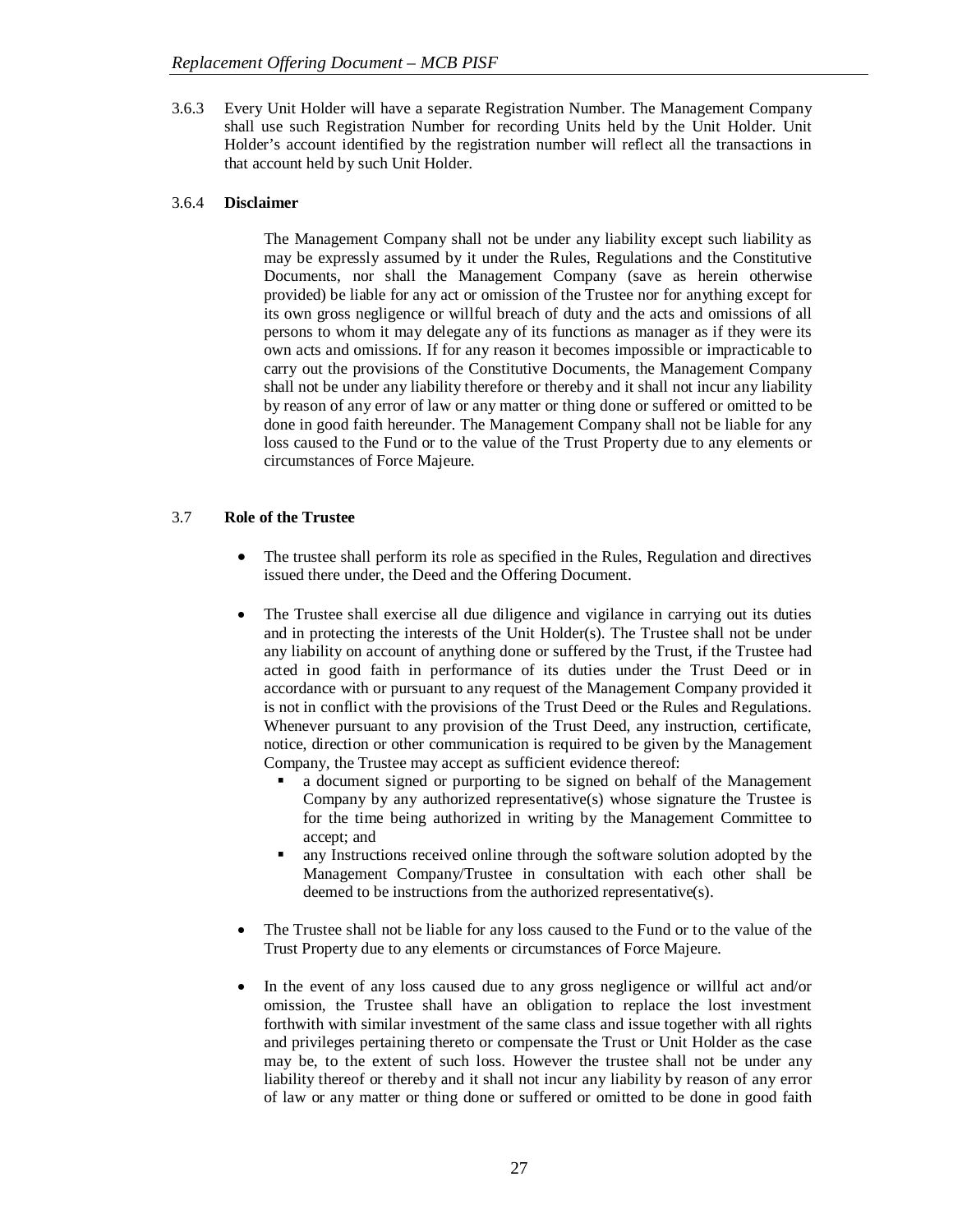hereunder.

# 3.7.1 **Obligations under Regulations and Constitutive Document**

The Trustee shall perform all the obligations entrusted to it under the Regulations, circulars, directives, the Deed and this Replacement Offering Document and discharge all its duties in accordance with the Rules, Regulations, the Trust Deed and this Replacement Offering Document. Such duties may also be performed on behalf of the Trustee by any officer or responsible official of the Trustee or by any nominee or agent appointed by the Trustee under intimation to the Management Company. Provided that the Trustee shall be responsible for the willful acts and omissions of all persons to whom it may delegate any of its duties, as if these were its own acts and omissions and shall account to the Trust for any loss in value of the Fund Property where such loss has been caused by negligence or any reckless willful act or omission of the Trustee or any of its attorney (ies), or agents.

# 3.7.2 **Custody of Assets**

The Trustee has the responsibility for being the nominal owner and for the safe custody of the assets of the Fund on behalf of the beneficial owners (the Unit Holders), within the framework of the Regulations, the Trust Deed and Offering Document issued for the Fund.

# 3.7.3 **Investment of Fund Property at direction of Management Company**

The Trustee shall invest the Fund Property from time to time at the direction of the Management Company strictly in terms of the provisions contained and the conditions stipulated in the Deed, this Replacement Offering Document(s), the Regulations, circulars, directives and the conditions (if any) which may be imposed by the Commission from time to time.

## 3.7.4 **Carrying out instructions of the Management Company**

The Trustee shall carry out the instructions of the Management Company in all matters including investment and disposition of the Fund Property unless such instructions are in conflict with the provisions of the Deed, this Replacement Offering Document(s), the Regulations, the Circulars and Directives of SECP or any other applicable law.

# 3.7.5 **Liabilities of the Trustee**

The Trustee shall not be under any liability except such liability as may be expressly assumed by it under the Rules, the Regulations and/or the Deed, nor shall the Trustee (save as herein otherwise provided) be liable for any act or omission of the Management Company or for anything except for loss caused due to its willful acts or omissions or that of its agents in relation to any custody of assets of investments forming part of the Fund Property. If for any reason it becomes impossible or impracticable to carry out the provisions of the Deed the Trustee shall not be under any liability there for or thereby and it shall not incur any liability by reason of any error of law or any matter or thing done or suffered or omitted, to be done in good faith hereunder. The Trustee shall not be liable for any loss caused to the Trust or to the value of the Fund Property due to any elements or circumstances beyond its reasonable control.

## 3.7.6 **Disclaimer**

The Trustee shall not be under any liability except such liability as may be expressly assumed by it under the Rules and Regulations and the Deed nor shall the Trustee be liable for any act or omission of the Management Company nor for anything except for loss caused due to its willful acts or omissions or that of its agents in relation to any custody of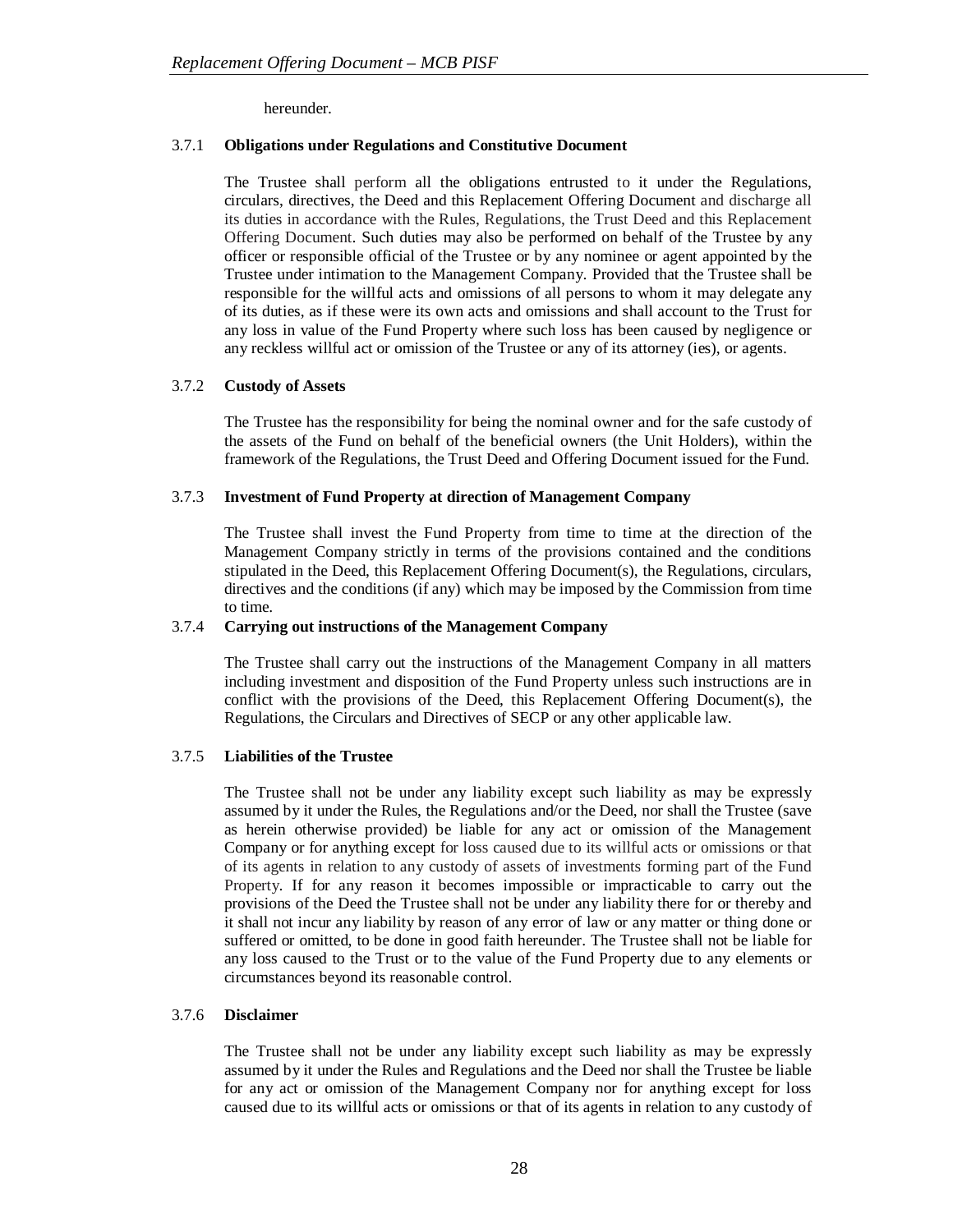assets of investments forming part of the Trust Property. If for any reason it becomes impossible or impracticable to carry out the provisions of the Deed the Trustee shall not be under any liability therefore or thereby and it shall not incur any liability by reason of any error of law or any matter or thing done or suffered or omitted to be done in good faith hereunder.

# 3.8 **Shariah Supervisory Board**

The Management Company, on its own expense, has appointed Shariah Supervisory Board.

Shariah Supervisory Board shall comprise of the following members:

- (a) Mufti Muhammad Taqi Usmani (Chairman)
- (b) Mufti Zubari Usmani
- (c) Mufti Ejaz Samadani

The Management Company has appointed Shariah Supervisory Board as shariah advisors. The profile of the Shariah Advisors is annexed as Annexure ''E'' in the Offering Document.

The Shariah Supervisory Board will be appointed under intimation to the Trustee. The Management Company may at any time, with prior notice to the Trustee and intimation to the Commission, terminate the Agreement with the Shariah Supervisory Board by giving a notice as per the Agreement with the Shariah Supervisory Board, before the completion of the term, and fill the vacancy under intimation to the Commission and the trustee. Furthermore, the agreement entered into for the appointment of the Shariah Supervisory Board shall be furnished to the commission.

# 3.8.1 **Duties and Responsibilities of Shariah Supervisory Board**

The Shariah Supervisory Board shall advise the Management Company on matters relating to Shariah compliance and recommend general investment guidelines consistent with Shariah. Any verdict issued by the Shariah Supervisory Board in respect of any Shariah related matter would be final and acceptable to the Trustee, the Management Company, the Unit Holders and other parties.

The Shariah Supervisory Board shall do the research as appropriate on the criteria followed by Islamic Unit Trusts all over the world for the purpose of screening of investments. The Shariah Advisory will then decide as to which screening criteria are relevant to be used in the context of Pakistan's capital markets and the instruments available therein, and which need to be modified/ added/ deleted.

The Shariah Supervisory Board shall provide technical guidance and support on various aspects of Shariah, so as to enable the Management Company to mould the Fund into a Shariah Compliant Investment.

The Shariah Supervisory Board has certified that Investment Policy of the Trust is compliant with the requirements of Shariah. However, in case there is a requirement for any amendment, based on future research for purposes of increasing the Shariah acceptability of the Investment Policy, permission for necessary amendments of the Deed may be sought from the Commission.

The shariah Supervisory Board shall determine an appropriate percentage of income and cash flows included in the income and cash flow of the companies in which the Unit Trust has invested from activities not in accordance with the principles of the Shariah, and will recommend to the Management Company the criteria for selecting the Charities to whom such sums shall be donated, subject to the condition that such charity organization is not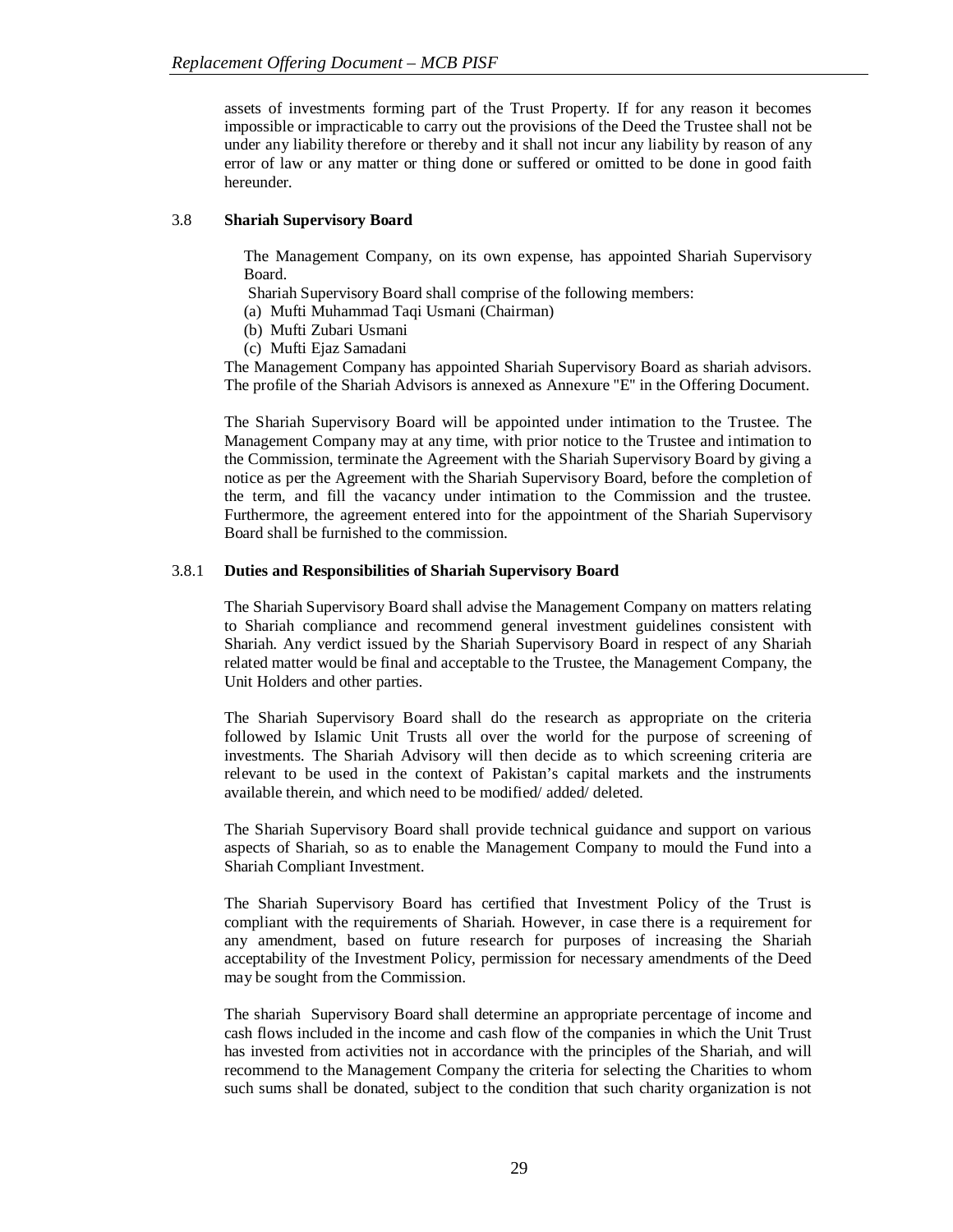related to the Shariah Supervisory Board, Management Company or any of their employees.

At the end of each Annual and Semi Annual Accounting Period or such other interval as the Commission may require, the Shariah Supervisory Board shall issue a certificate to be included in the Annual reports or such other report in respect of the Shariah compliance of the preceding year's or past operations of the Fund.

# 3.9 **Transfer Agent**

The Management Company will perform duties as the Transfer Agent of the Fund until any further notice and intimation to the Trustee. The Management Company will be responsible for maintaining the Unit Holder's Register, preparing and issuing account statements, Unit Certificates and dividend warrants/advice and providing related services to the Unit Holders.

## 3.10 **Custodian**

Central Depository Company of Pakistan Limited will also be performing the functions of the custodian of the Trust Property. The salient features of the custodial function are:

- (a) Segregating all property of the Fund from Custodian's own property and that of its other clients.
- (b) Assuring the smooth inflow/outflow of dematerialized securities and such other instruments as required.
- (c) Ensuring that the benefits due on investments are received and credited to the Fund's account.

The Trustee may, in consultation with the Management Company, from time to time, appoint, remove or replace one or more Custodian(s) for performing the Custodian Function at one or more locations, on terms and conditions to be agreed between the Custodian and the Trustee and agreed by the Management Company for the safe keeping of any portion of the Trust Property.

# 3.11 **Distributors/Facilitators**

- 3.11.1 Parties detailed in Annexure ''**D**'' of this Replacement Offering Document have each been appointed as Distributors to perform the Distribution Functions at their Authorized Branches. The addresses of these branches are given in Annexure ''**D**'' of this Replacement Offering Document; these branches may be increased or decreased by the Management Company from time to time. The Management Company may, from time to time, appoint additional Distributors (if they fulfill the requirement of regulations) or terminate the arrangement with any Distributor and intimate the Trustee and Commission accordingly. The Management Company may itself perform the functions of a Distributor either directly or through sub-distributors.
- 3.11.2 The Distributors will be responsible for receiving applications for Purchase, Redemption, Conversion or Transfer of Units etc. They will be interfacing with and providing services to Unit Holders, including receiving applications for change of address or other particulars or applications for issuance of duplicate certificates, requests for income tax exemption or Zakat exemption, etc. for immediate transmission to the Management Company or Transfer Agent as appropriate for further action. The Management Company shall remunerate the Distributors out of its resources and/or from Sales Load.
- 3.11.3 The Management Company may, at its sole discretion, from time to time, appoint Investment Facilitators (Facilitators). The Facilitators' function is to identify, solicit and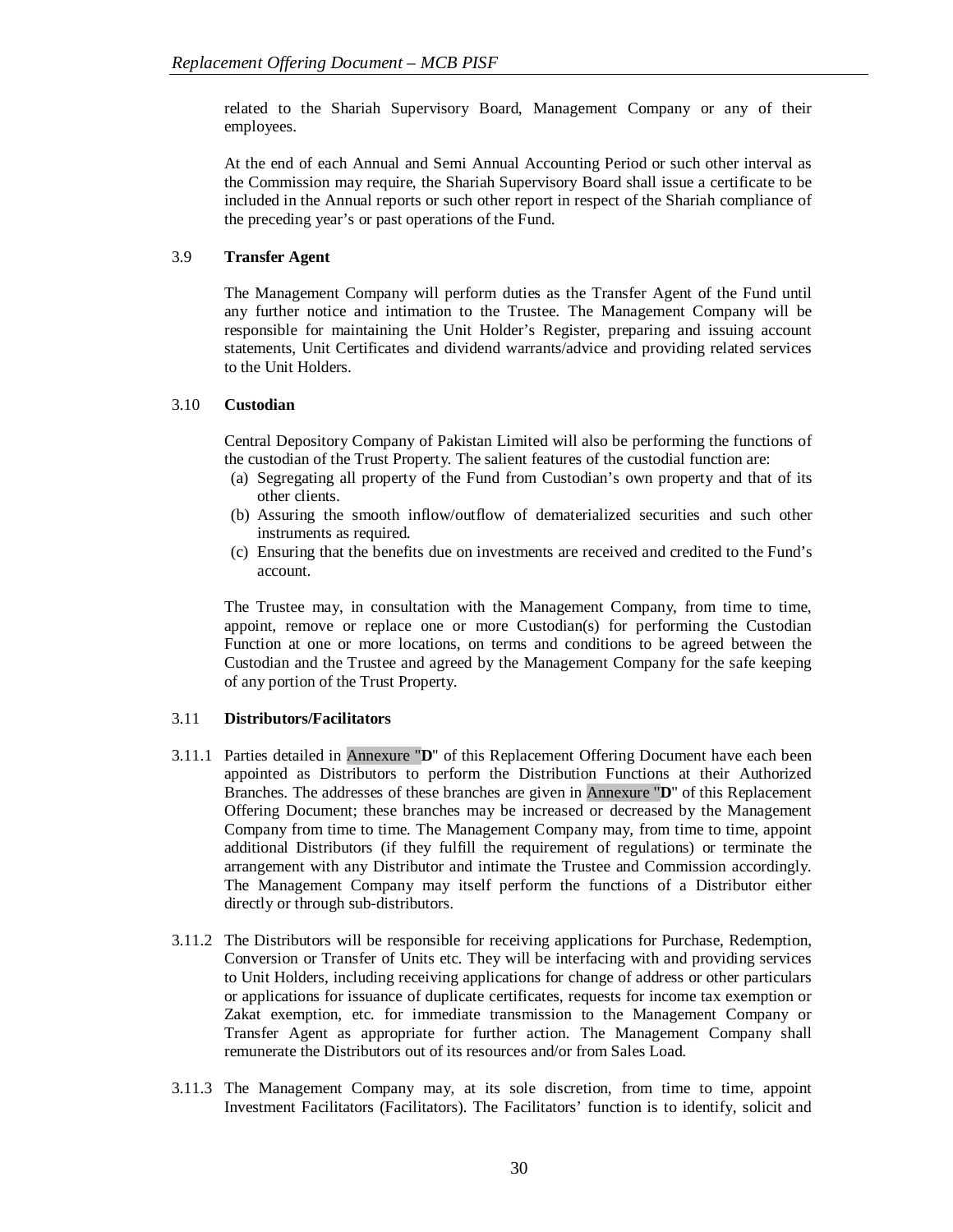assist investors in investing in the Fund. The Management Company shall remunerate the Facilitators out of its resources and/or from Front-end Load.

# 3.12 **Auditors**

## 3.12.1 **Ernst & Young Ford Rhodes Sidat Hyder, Chartered Accountants.**

- 3.12.2 They will hold office until the transmission of the reports and accounts, which will cover the period from commencement of the Trust up to the end of the Accounting Period and will, afterwards, be eligible for reappointment by the Management Company with the concurrence of the Trustee. However, an auditor may be reappointed for such terms as stipulated by the Regulations and/or the Ordinance, as amended from time to time. The appointment of Auditor and contents of the Auditor's report shall be in accordance with the provisions of the Rules and Regulations.
- 3.12.3 The Auditors shall have access to the books, papers, accounts and vouchers of the Trust, whether kept at the office of the Management Company, Trustee, Custodian, Transfer Agent or elsewhere and shall be entitled to require from the Management Company, Trustee and their Directors, Officers and Agents such information and explanations as considered necessary for the performance of audit.
- 3.12.4 The Trustee shall be entitled to require the Auditors to provide such further reports as may be agreed between the Trustee and the Management Company as may be considered necessary to facilitate the Trustee in issuing the certification required under the Regulations.
- 3.12.5 The Auditors shall prepare a written report to the Unit Holders on the accounts and books of accounts of the Trust and the balance sheet, profit and loss account, cash flow statement and statement of movement in Unit Holders' Funds and on every other document forming part of the balance sheet and profit and loss account, including notes, statements or schedules appended thereto.
- 3.12.6 The contents of the Auditors report shall be as mentioned in the Regulations.

## 3.13 **Legal Advisors**

*Bawaney & Partners Advocates & Investment & Corporate Advisers 3 rd & 4th Floors, 68-C, Lane-13 Bokhari Commercial Area Phase-VI, DHA Karachi.*

## 3.14 **Bankers**

| <b>Current List of Bankers</b>                                      | Rating |
|---------------------------------------------------------------------|--------|
| <b>MCB Bank Limited (Islamic Banking)</b>                           | AAA    |
| <b>Habib Metropolitan Bank Limited (Islamic</b><br><b>Banking</b> ) | $AA+$  |
| <b>United Bank Limited (Islamic Banking)</b>                        | $AA+$  |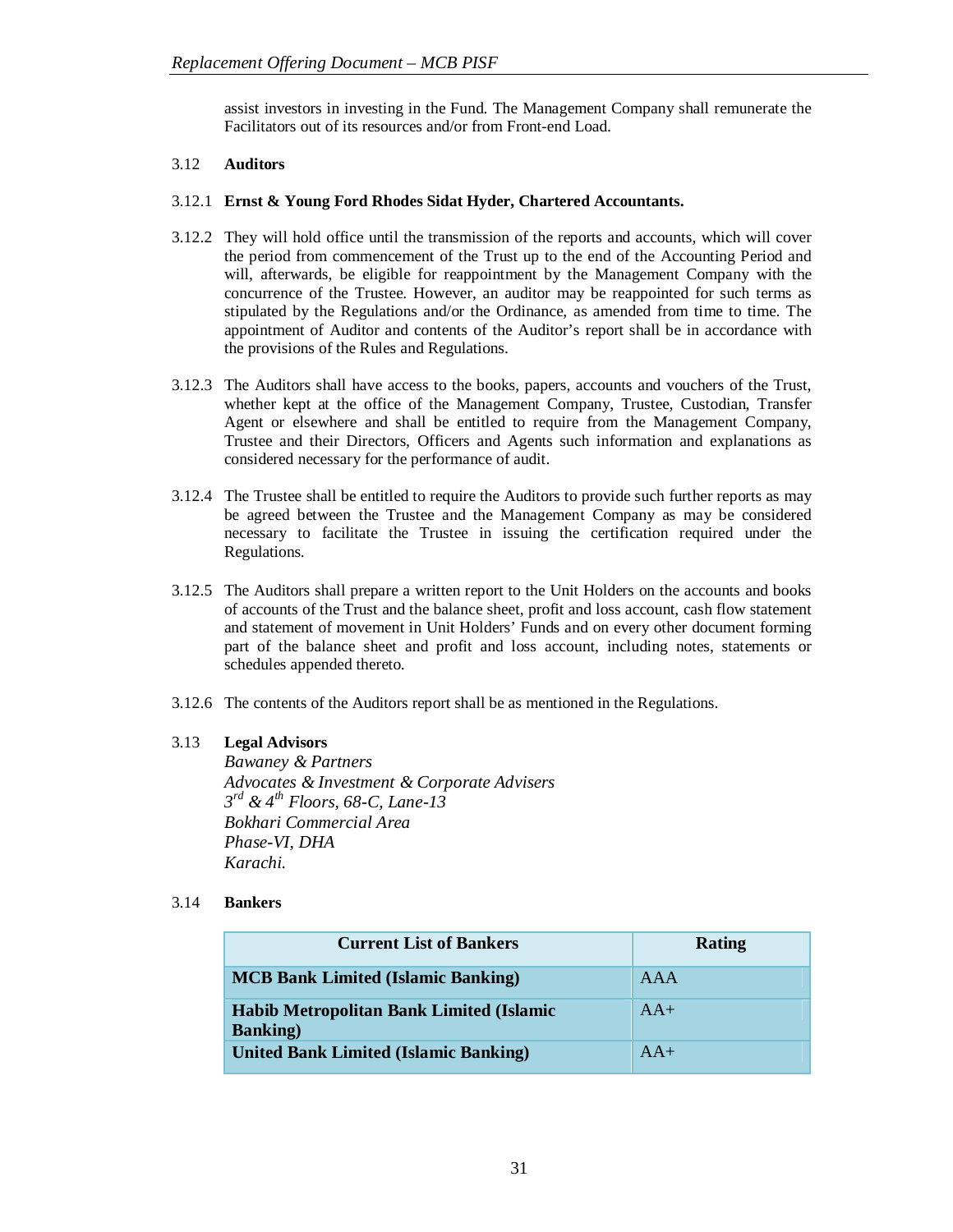In addition to the above-mentioned Banks, the Management Company may appoint any other Islamic Bank or licensed Islamic Banking windows of conventional Bank with the approval of its Board of Directors. The Trustee shall operate the bank accounts on instructions from the Management Company.

# 3.14.1 **Bank Accounts**

- (a) The Trustee, at the request of the Management Company, shall open Bank Account(s) titled "**CDC-Trustee MCB Pakistan Islamic Stock Fund"** for the Unit Trust at designated Bank(s) inside or outside Pakistan, subject to the relevant laws, Trust Deed, Rules and Regulations, for collection, investment, redemption or any other use of the Trust's Funds.
- (b) The Management Company may also require the Trustee to open Bank Account(s) as Distribution Account(s) for dividend distribution out of the Unit Trust. Notwithstanding anything in the Deed, the beneficial ownership of the balances in the Accounts shall vest in the Unit Holders.
- (c) All bank charges for opening and maintaining Bank Accounts for the Trust shall be charged to the Fund.
- (d) All income, profit etc. earned in the Distribution Account(s), including those accruing on unclaimed dividends, shall form part of the Trust Property for the benefit of the Unit Holders and shall be transferred periodically from the Distribution Account(s) to the main Bank Account of the Trust.
- (e) The amounts received from the Investors before the Initial Period shall be deposited in a Bank Account of the Fund and any income, profit etc earned and/or accrued on the investments of that amount upto and including the day before the opening of Initial Period shall not form part of the Trust Property and shall be paid by the Management Company or the Trustee to those Investors participated before the Offering Period, either in cash or in additional Units as selected by those Investors, in proportion of their investments.
- **(f)** The Trustee shall, if requested by the Management Company at its discretion also open a separate Account designated by the Management Company. These account(s) may be used for the purpose of collection of sale proceeds, where collections received on account of subscription of Units by investors of various unit trusts and the administrative plans that are managed by the Management Company shall be held prior to their being allocated and transferred to pertinent unit trust(s). Such account(s) may also be used for temporary parking for the purpose of redemption. Provided however, in relation to the other unit trusts managed by the Management Company mentioned above, there are similar provisions in the trust deeds of such Funds and have Trustee as common between them.

## 3.15 **Rating of the Scheme**

The Management Company will be obliged to obtain a rating of the Scheme, once the Scheme becomes eligible for rating as per the criteria of the rating agency, and such rating shall be updated at least once every Financial Year and also published in the annual and quarterly reports of the Scheme as well as on the Management Company's website.

# **3.15 Minimum Fund Size**

The minimum size of an open end scheme shall be one hundred million rupees at all times during the life of the scheme. In case of after the initial public offering or subsequently at any time if the size of open end scheme falls below that minimum size of one hundred million rupees (Rs. 100,000,000/-), the asset management company shall ensure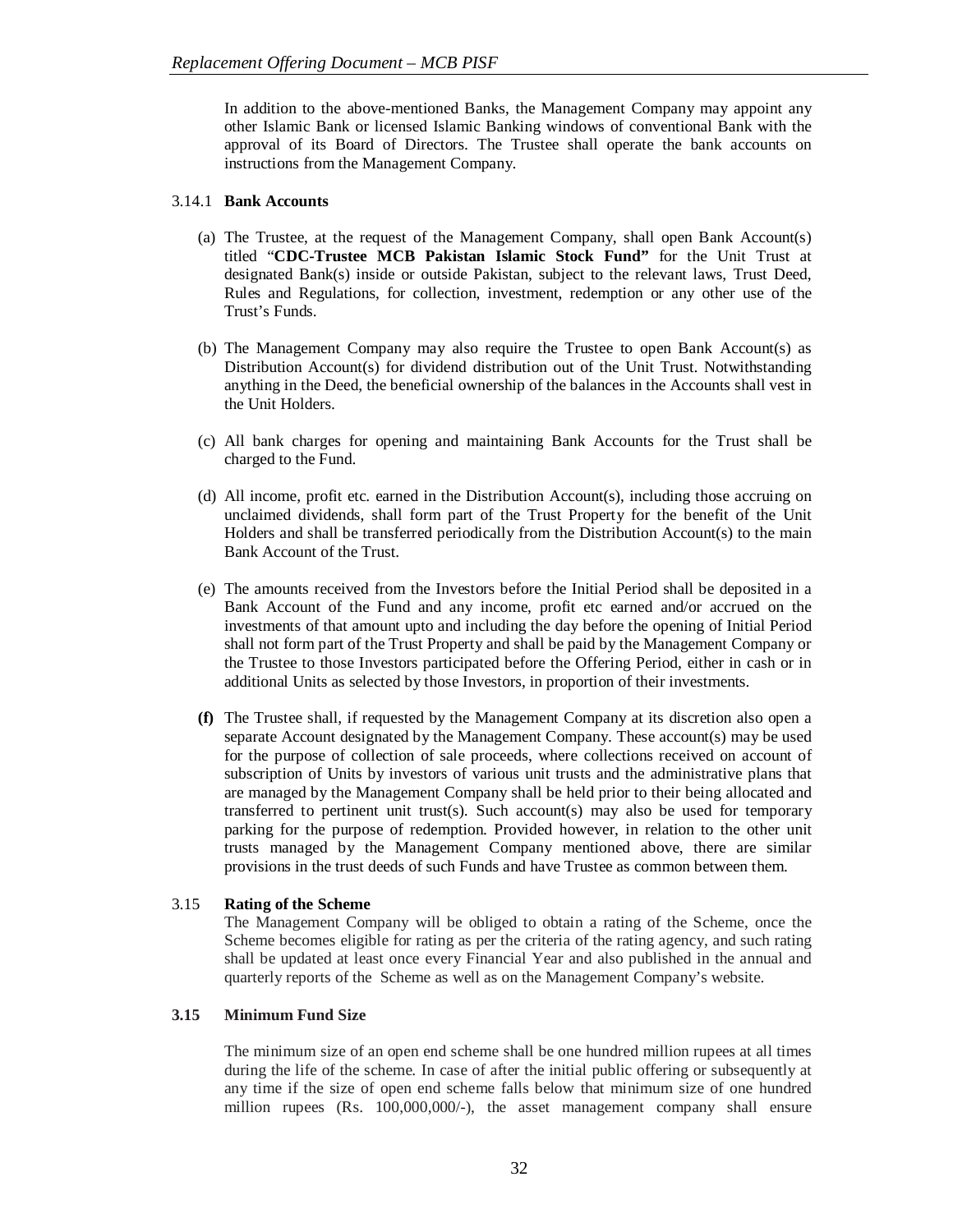compliance with the minimum fund size within three (3) months of its breach and if the fund size remains below the minimum fund size limit for conservative ninety (90) days the asset management company shall immediately intimate the grounds to the commission upon which it believes that the scheme is still commercially viable and its objective can still be achieved.

# **4. CHARACTERISTICS OF UNITS**

# 4.1 **Units**

All Units and fractions thereof represent an undivided share in the Fund and rank pari passu as to their rights in the net assets, earnings, and the receipt of the dividends and distributions. Each Unit Holder has a beneficial interest in the Fund proportionate to the Units held by such Unit Holder. For the convenience of investors, the Management Company may issue Units with different options for different arrangements as chosen by the investor from time to time, after seeking prior approval of the Commission and amending the Offering Document.

# 4.2 **Types of Units -**

- (a) Type "**A"** Units are Units issued to all investors both individual and institutional investors whose units were converted from Closed End Fund to an Open End Fund.
- (b) Type "**B**" Units are Units offered and issued to both individual and institutional investors post conversion of the Scheme with or without Front-end Load and Transaction Cost at the discretion of the Management Company in accordance with the Front-end Load and Transaction Cost structure as per Annexure **B**. Current level of Front-end Load and Back-end Load and Transaction Cost are mentioned in Annexure ''**B**'' to this Offering Document.

# 4.3 **Administrative Plan -**

Investors of the Fund may opt for an Administrative Plan over the Fund at any time to attain a regular periodic income and systematic transfer to support their liquidity requirements.

# 4.4 **Purchase and Redemption of Units**

- (a) Units are purchased at the Offer Price and redeemed at the Redemption Price at any of the Authorized Distribution Offices during Business Hours on any Dealing Day in accordance with the procedure set out in of this Replacement Offering Document.
- (b) Units are issued on receipt of duly completed application form, copies of other documents prescribed in the form and the payment/ intimation as the case may be.
- (c) During the period the register is closed, the sale, redemption and conversion of Units will be suspended.
- (d) The Management Company may decline an applicant for issue of units if it is of the opinion that it will not be possible to invest the substantial inflow of Funds or to meet any regulatory requirements.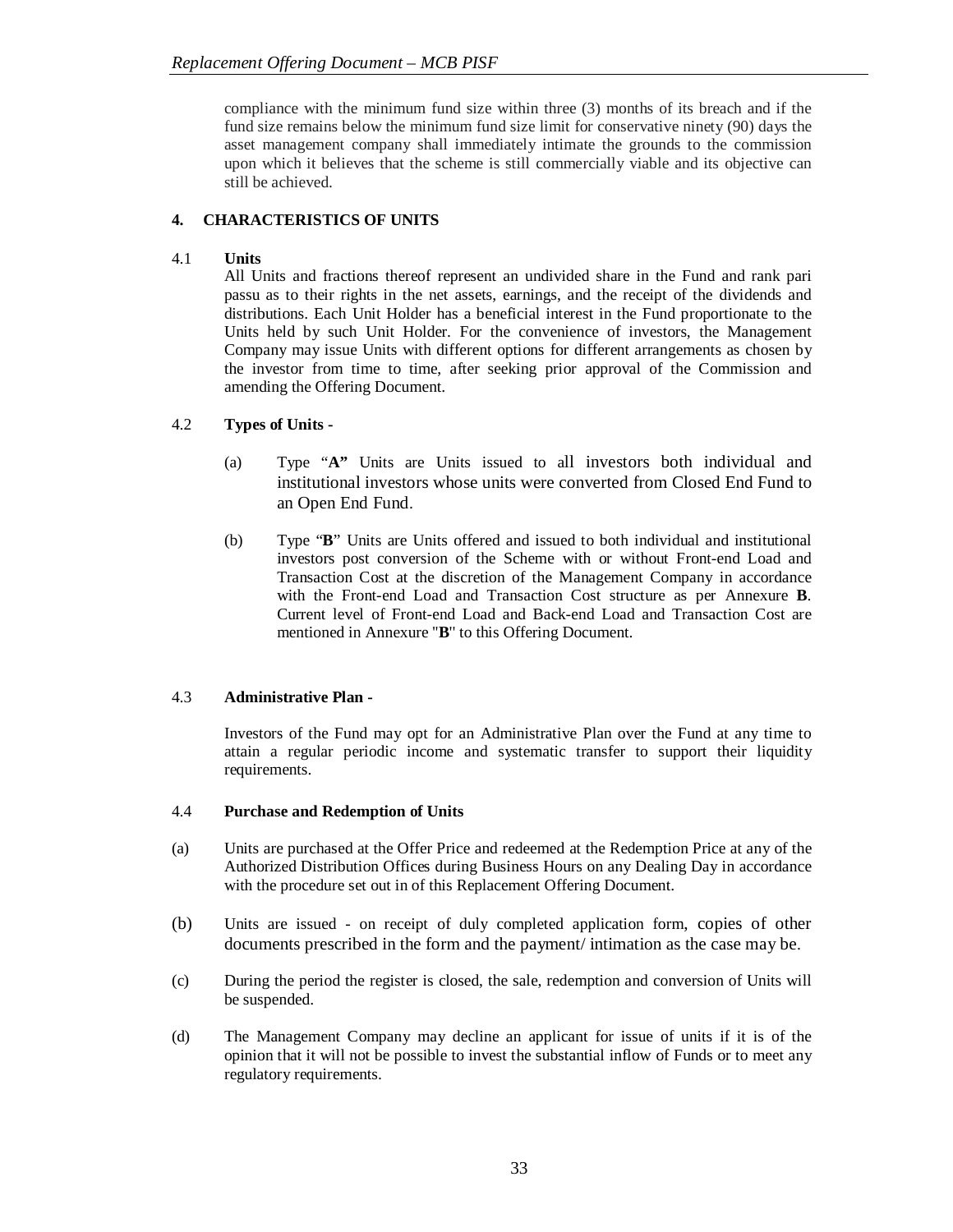## 4.5 **Procedure for Purchase of Units**

# 4.5.1 **Who Can Apply?**

Any investor or any related group of investors qualified or authorized to purchase the Units may make applications for the Purchase of Units in the Fund. Application may be made pursuant to the procedures described in paragraph 4.5.2 below by any qualified or authorized investor(s) including, but not limited to, the following:

- (a) Citizens of Pakistan resident in Pakistan. In respect of minors below 18 years of age, applications may only be made by their guardians.
- (b) Companies, corporate bodies, financial institutions, banks, partners of a firm and societies incorporated in Pakistan provided such investment is permitted under their respective memorandum and articles of association and / or bye-laws.
- (c) Pakistanis resident abroad, foreign nationals and companies incorporated outside Pakistan can apply for Units subject to the regulations of the State Bank of Pakistan and the Government of Pakistan and any such regulations and laws that may apply to their place of residence, domicile and citizenship. The payment of dividends and redemption proceeds to such investors shall be subject to the relevant taxation and exchange regulations / laws. Any person making an application for the Purchase of Units in the Fund shall warrant that he/she is duly authorized to purchase such Units.
- (d) Provident Funds constituted by companies registered under the Companies Ordinance, 1984, subject to conditions and investment limits as laid down in Employees Provident Fund (Investment in Listed Securities) Rules, 1996, as amended from time to time, including by SROs.
- (e) Provident, Pension and Gratuity Funds constituted by organizations other than companies under Section 20 (h) of the Trusts Act 1882, (11 of 1882).
- (f) Islamic products/ Takaful from Insurance Companies
- (g) Non Profit Organization under Rule 213 (i) of the Income Tax Rules, 2002.
- (h) Fund of Funds.

## **How can Units be purchased?**

## 4.5.2 **Account Opening Procedure**

- (a) The procedure given below is designed for paper-based transactions. The Management Company at a later date after seeking approval of the Commission may introduce electronic/Internet based options for opening of accounts.
- (b) In case of new Investor before purchasing Units of the Fund an investor must open an account with Management Company using the Account Opening Form (Form ) attached to this Replacement Offering Document.
- (c) In case of individuals, a photocopy of the Computerized National Identity Card (CNIC), NICOP or Passport etc of the applicant or any other form of identification acceptable to the Management Company needs to be furnished. The Management Company may also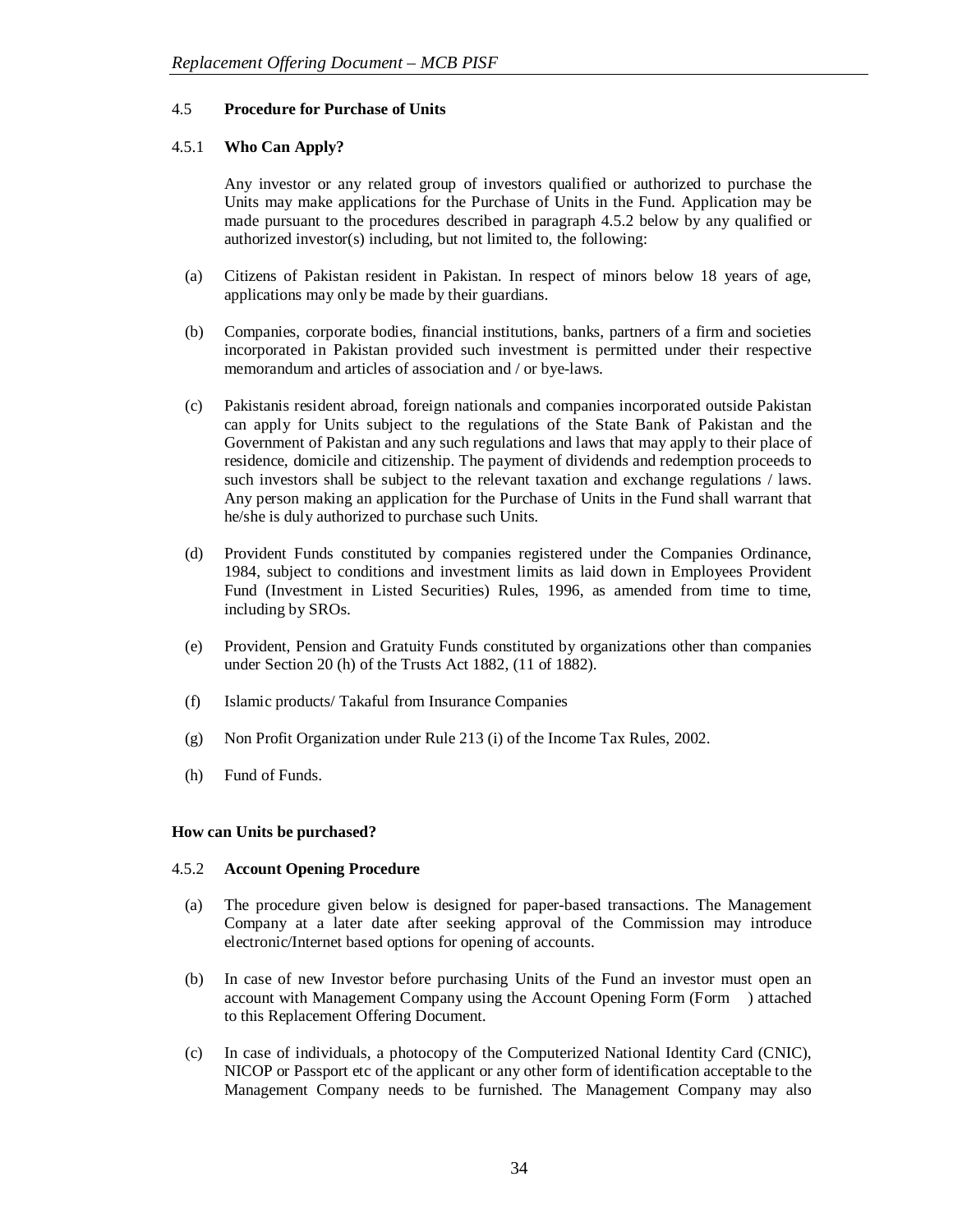requires other documents for processing account opening request in accordance with the laws as may be applicable from time to time.

- (d) In case of a body corporate or a registered society or a trust the following documents would be required,
	- (i) Duly certified copy of the memorandum and articles of association/ Charter/ Byelaws or rules and regulations;
	- (ii) Duly certified copy of power of attorney and/or relevant resolution of the board of directors/ trustees/ governors delegating any of its officers to invest the Funds and/ or to realize the Investment and;
	- (iii)Duly certified copy of the Computerized National Identity Card (CNIC) of the officer to whom the authority has been delegated.

The Management Company may also requires other documents for processing account opening request in accordance with the laws as may be applicable from time to time.

(e) In case of existing Unit Holders, if any of the documents (in a-c above) have previously been submitted with the Management Company and/or Transfer Agent, fresh submission of documents will not be required provided that submitted documents are acceptable to the Management Company. However, the account number must be provided to facilitate linking.

Any change in particulars of Unit Holder including name or address or bank account as entered in the Register shall forthwith be notified in writing by relevant unit holder to the distributor company or transfer agent.

- (f) The Distribution Company and/or Management Company will be entitled to verify the particulars given in the Account Opening Form. In case of any incorrect information, the application may be rejected if the applicant fails to rectify the discrepancy.
- (g) If subsequent to receipt of the application by the Distributor, but prior to issue of the Units, the application is found by the Registrar or the Distributor to be incomplete or incorrect in any material manner, the Registrar or the Distributor will advise the applicant in writing to remove the discrepancy, in the meanwhile the application will be held in abeyance for fifteen (15) days and in the event the discrepancy is not removed in the said fifteen (15) days, the amount will be refunded without any interest or mark-up. However, in the event Units have been issued and a material discrepancy is discovered subsequent to that, the Registrar or the Distributor will advise the applicant in writing to remove the discrepancy within fifteen (15) days and if the investor, in the opinion of the Registrar, fails to remove the discrepancy without good cause, the Units shall be redeemed at the Redemption Price fixed on the date the Units are so redeemed. The Unit Holder shall not be entitled to any payment beyond the redemption value so determined.
- (h) The Investor Account Opening Form can be lodged with any Distributor or directly lodged with the Management Company. No other person is authorized to accept the forms or payment.
- (i) The Management Company will make arrangements, from time to time, for receiving Account Opening Forms from outside Pakistan and will disclose these arrangements through its website and its Distributors and agents outside Pakistan.
- (j) Electronic Transactions

Web Based account opening functionality may be made available on the Website of the Management Company after seeking approval from the Commission. Currently, the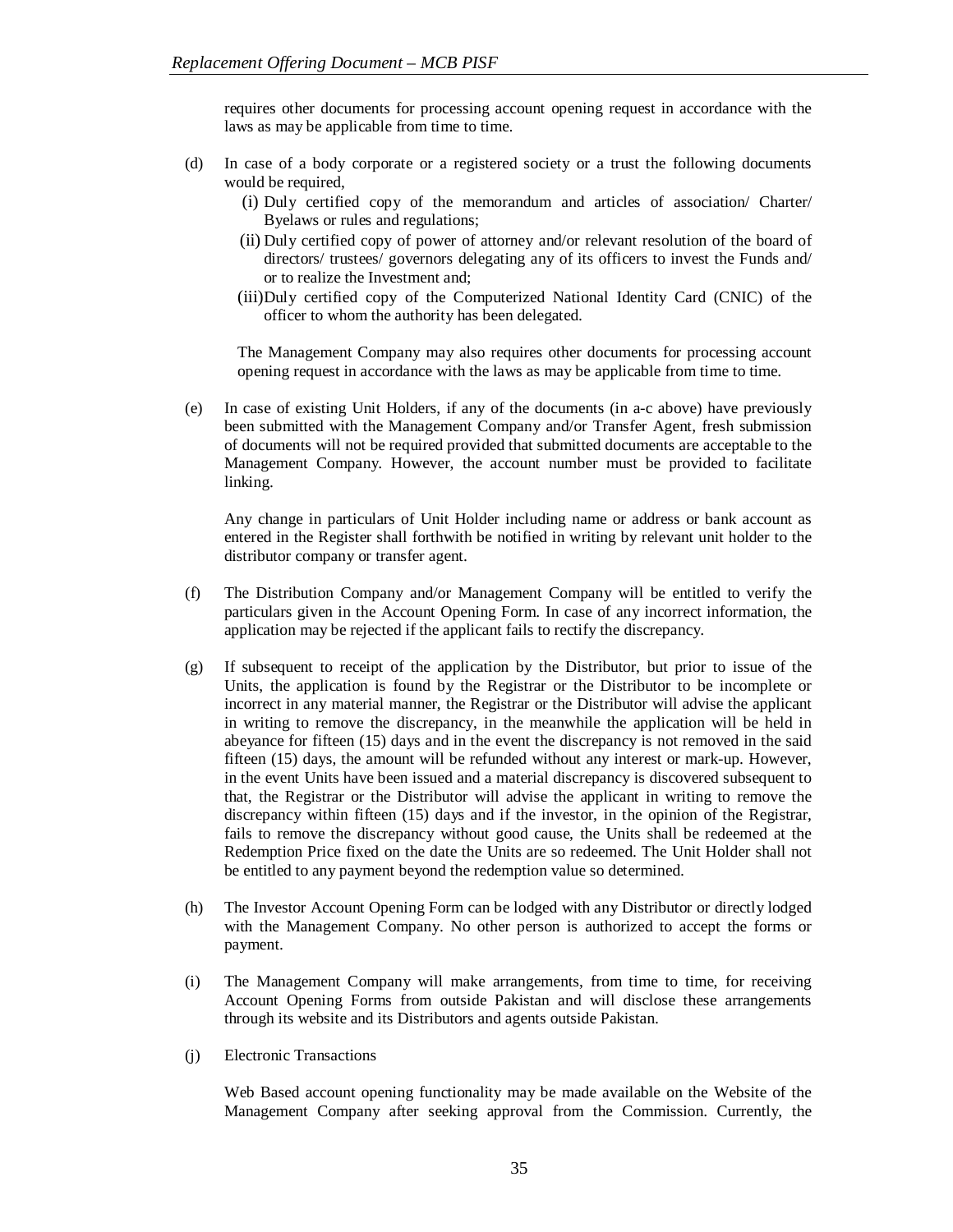Management Company is only providing Web Based Functionality ("WEB BACHAT") and Interactive Voice Response ("TELE BACHAT') for transactions and the same has been approved by SECP vide its letter # SCD/AMCW/MAHSIL/423/2013. The process of the WEB BACHAT and TELE BACHAT are available at the Management Company's Website. Further updated information about the electronic/internet transaction functionality will be made available from time to time on the website of the Management Company.

# 4.5.3 **Joint Application**

- (a) Joint application can be made by up to four applicants. Such persons shall be deemed to hold Units on principal holder basis. However, each person must sign the Account Opening Form and submit a copy of Computerized National Identity Card, NICOP, Passport, other identification document and is also required to fulfill the FACTA and KYC requirements.
- (b) The principal Holder shall receive all notices and correspondence with respect to the account, as well as proceeds of any redemption, or dividend payments. Such person's receipt or payment into the person's designated bank account shall be considered as a valid discharge of obligation by the Trustee and the Management Company.
- (c) In the event of death of the principal Holder, the person first in the order of survivor(s) as stated in the Account Opening Form shall be the only person recognized by the Trustee and the Management Company to receive all notices and correspondences with regard to the accounts, as well as proceeds of any redemption requests or dividend. Such person's acknowledgement of receipt of proceeds shall be considered as the valid discharge of obligation by the Trustee and the Management Company.

Provided however the Trustee and/or the Management Company may at their discretion request the production of a Succession Certificate from an appropriate Court before releasing of redemption requests or dividends in cases of doubts or disputes among the Joint Unit Holders and/or the legal heirs or legal representatives of the deceased.

#### 4.5.4 **Purchase of Units**

- (a) After opening an account an account holder may purchase Units of the Fund using the Investment Application Form attached to this Replacement Offering Document. Payment for the Units must accompany the form.
- (b) Application for Purchase of Units shall be made by completing the prescribed Investment Application Form and submitting it to the authorized branches of the Distributor or to the Management Company together with the payment by cheque, bank draft, pay order or online transfer as the case may be in favor of Trustee Bank Account and crossed "Account Payee only" as specified below;
	- Demand draft or Pay order in favor of **CDC Trustee MCB Pakistan Islamic Stock Fund**
	- Online transfer to Bank Account(s) of **CDC Trustee MCB Pakistan Islamic Stock Fund**
	- Cheque (account payee only marked in favor of **CDC Trustee MCB Pakistan Islamic Stock Fund** ;
	- CDC Trustee MCBAH Funds (for collection accounts)
- (c) The Management Company may also notify, from time to time, arrangements or other forms of payment within such limits and restrictions considered fit by it with the prior approval of Commission.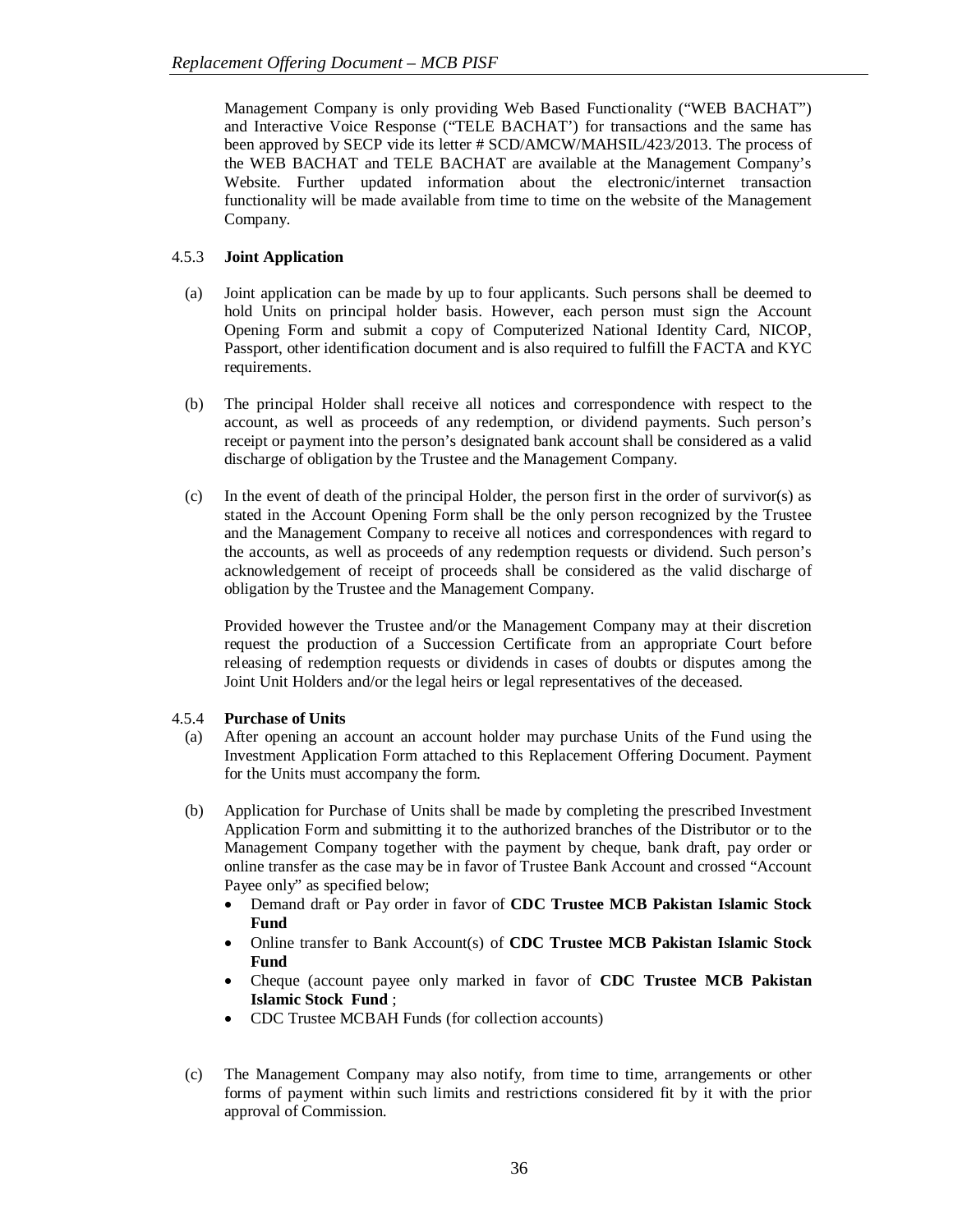- (d) Applicants must indicate their account number in the Investment Application Form except in cases where the Investor Account Opening Form is sent with the Investment Application Form.
- (e) The applicant may obtain a copy of the application signed and stamped by an authorized officer of the Distributor acknowledging the receipt of the application, copies of other documents prescribed herein and the demand-draft, pay-order, cheque or deposit slip as the case may be. Acknowledgement for applications and payment instruments can only be validly issued by Distributors.
- (f) The Distribution Company and/or Management Company will be entitled to verify the detail given in the Investment Form. In case of any incorrect information, the application may be rejected if the applicant fails to rectify the discrepancy (except for discrepancy in payment instrument, in which case application will be rejected immediately).
- (g) The Management Company will make arrangements, from time to time, for receiving Investment Request Forms and payments from outside Pakistan and will disclose these arrangements through its website and its Distributors and agents outside Pakistan.

# (h) **Electronic Transactions:**

Web Based purchase of units may be made available on the Website of the Management Company after seeking approval from the Commission. Further updated information about the electronic/internet transaction functionality will be made available from time to time on the website of the Management Company.

# 4.5.5 **Minimum Amount of Investment**

Initially Units shall be issued at Par Value of **Rs 10** with a minimum investment size of **Rs.5,000** (Rupees Five Thousand only) and thereafter the minimum amount for investment would be Rs. 1,000/- (Rupees One Thousand only) per transaction, at applicable NAV or purchase price, other than reinvestment of Dividend and Bonus Units. The Management Company reserves the right to alter the minimum amounts stated hereinabove after giving thirty (30) days prior notice to the Unit Holders. However, enhancement in current minimum monetary investments shall not take effect retrospectively. The minimum initial and subsequent investment size will not be applicable to conversion of one CIS to another CIS, Transfer and transmission.

#### 4.5.6 **Determination of Purchase (Public Offer) Price**

- (a) Units offered during the Initial period will be as specified in Clause 1.6.
- (b) After the Initial Period, the Purchase (Offer) Price for the Unit offered through Public Offering, shall be determined from time to time pursuant to the Sub clause (c) hereafter and shall be announced by the Fund for Dealing Days during the period when the Fund is open for subscription.
- (c) The Purchase (Offer) Price shall be equal to the sum of:
	- (i) The Net Asset Value as of the close of the Business Day;
	- (ii) Any Front-end Load as disclosed in this Replacement Offering Document.
	- (iii) Such amount as the Management Company may consider an appropriate provision for Duties and Charges; and
	- (iv) Such amount as the Management Company may consider an appropriate provision for Transaction Costs.
	- (v) Such sum shall be adjusted upward to the nearest paisa.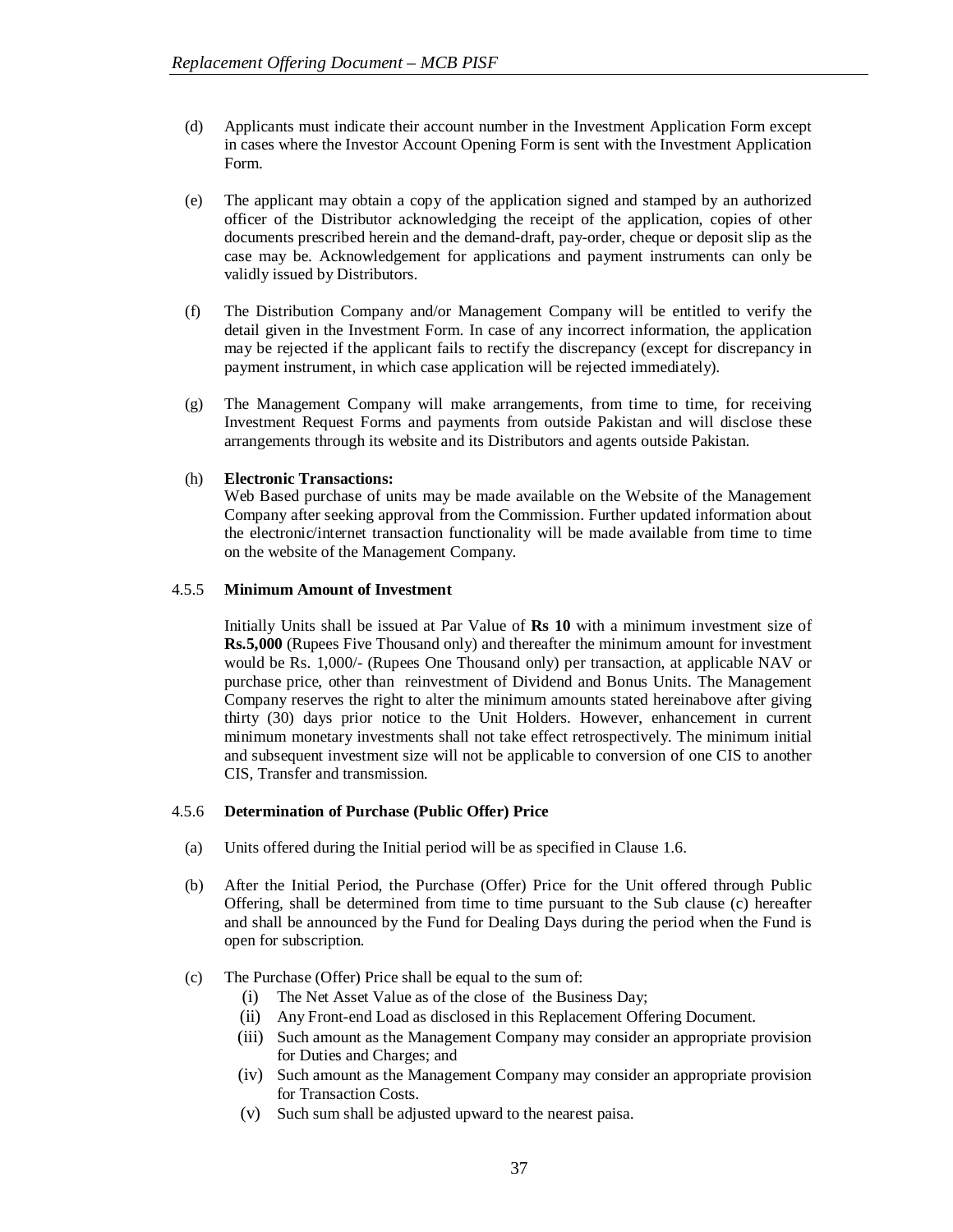- (d) The Purchase (Offer) Price so determined shall apply to purchase requests, received by the Distributor or the Management Company during the Business Hours on the Dealing Day on which the completely and correctly filled purchase of Units application form is received.
- (e) The Purchase (Offer) Price determined by the Management Company shall be made available to the public at the office and branches of the Distributors and will also be published daily on the Management Company's and MUFAP's website.

#### 4.5.7 **Allocation/ Issue of Units**

- (a) The Purchase Price determined shall apply to all Investment Request Forms, complete in all respects, received by the Management Company at its registered address or by the Distributor at its Authorized Branch(s) during Business Hours on that Dealing Day. Any Investment Request Forms received after Business Hours will be transferred to the next Dealing Day.
- (b) Units will be allocated at the Purchase Price as determined in Clause 4.5.6 above and issued after realization of Funds in the bank account of the Fund.
- (c) The statements or report shall be sent only by electronic mail at the time of opening of first account and there after each time there is issuance of units against fresh subscription on the registered email address of the Unit Holder(s). Physical copy of account statement shall only be send on specific request of the Unit Holder.
- (d) In case the Management Company announces a suspension of further issue of Units of Fund, it may allow existing Unit Holder to continue acquiring Units out of any dividend declared on the Units held.

#### 4.5.8 **Issuance of Physical Certificates**

- (a) Unit Certificates will be issued only if requested by the Unit Holder.
- (b) Unit Holder can apply for the issue of Certificate by completing the prescribed application form and submitting it to the relevant Distribution Company together with a fee at the rate of up to **Rs. 1,000** per Certificate or any other amount as determined by the Management Company from time to time. However, the Management Company may waive the fee on case to case basis.
- (c) The Certificate will be posted at the applicant's risk within 21 Business Days after the request for the Certificate has been made to the address of the Unit Holder or to the address of the principal Unit Holder, if the relevant Unit or Units are jointly held.
- (d) A Unit or any fraction thereof shall not be represented by more than one Certificate at any one time.

#### 4.5.9 **Replacement of Certificates**

(a) The Transfer Agent or Management Company may replace Certificates, which are defaced, mutilated, lost or destroyed on application received by them from the Unit Holder on the prescribed form on the payment of all costs and on such terms as to evidence, indemnity and security as may be required. Any defaced or mutilated Certificate must be surrendered before a new Certificate is issued.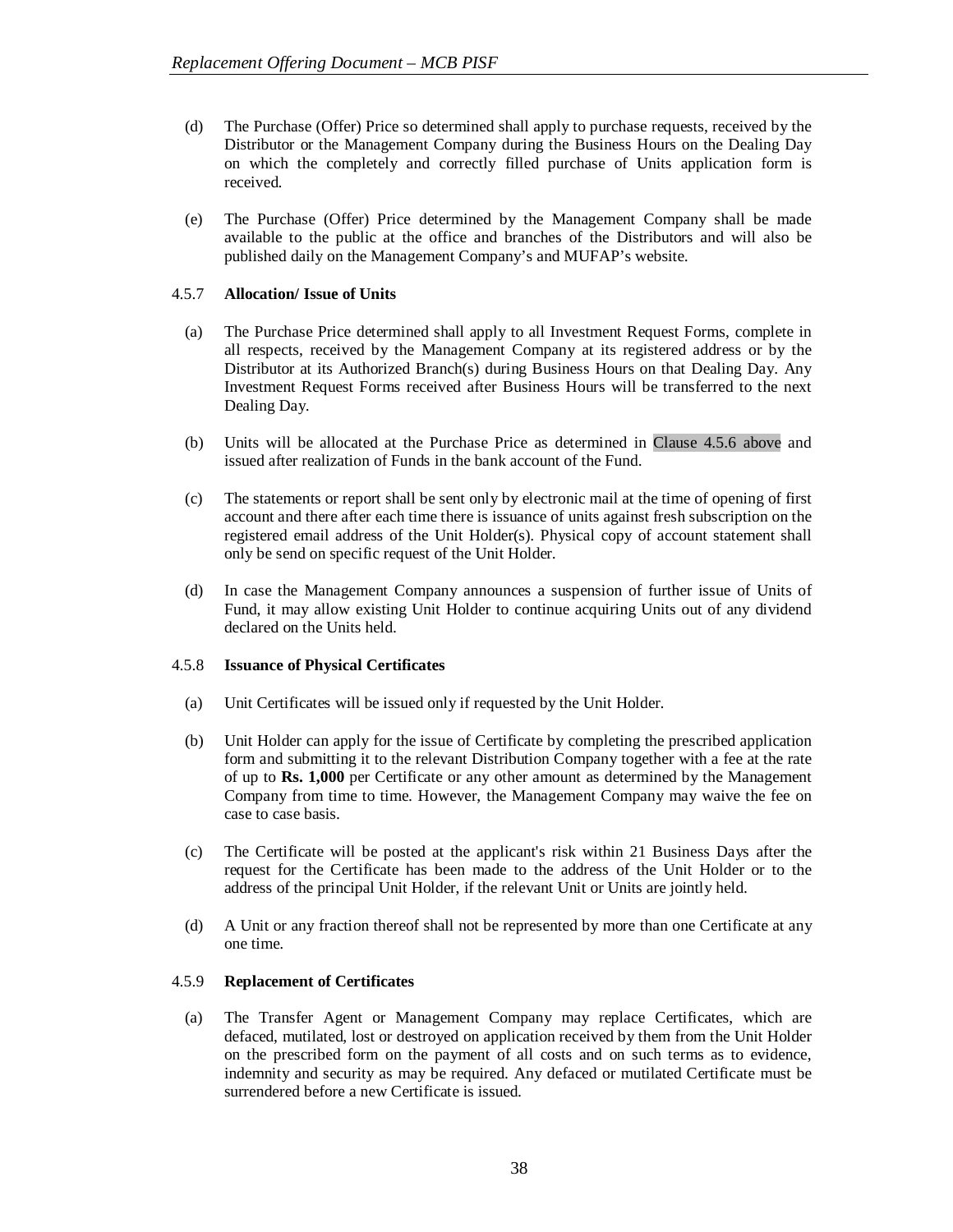- (b) The Unit Holder shall on application on prescribed form be entitled to consolidate the entire holding in the Fund into one (01) Certificate upon surrender of existing Certificates.
- (c) Each new issue of Certificates will require payment of up to **Rs.1,000** per Certificate, subject to revisions of fee from time to time by the Management Company.

# 4.5.10 **Issuance of Units in Book Entry form in CDS**

Unit Holder may obtain Units in Book Entry form in CDS. The Issuance of Units in CDS shall be made in accordance with the procedure laid down in CDCPL Regulations. The cost of CDS for issuance of units in CDS would be deducted from Unit Holder (s) account equivalent to the number of Units.

# 4.6 **Procedure for Redemption of Units**

# 4.6.1 **Who Can Apply?**

All Unit Holders shall be eligible for redemption after the closure of the Initial Period.

# 4.6.2 **Redemption Application Procedure**

- 4.6.3 Request for Redemption of Units shall be made by completing the prescribed redemption form and the same is received at the Authorized Branch or office of the Distributor on a Dealing Day during the Business Hours as may be announced by the Management Company from time to time. The Distributor may retain a copy of the Redemption Form and a copy may also be supplied to the Registrar, if so required by the Management Company.
- 4.6.4 The Management Company may redeem only part of the Units comprised in a Certificate and reissue a new Certificate for the remaining Units, however, in the case where Certificate is not issued any number of Units may be redeemed by the Unit Holder thereof. The relevant Certificate shall accompany the application for Redemption of Units, if issued. At the discretion of the Management Company certificate charges may apply for the reissued Certificate.
- 4.6.5 The Registrar with the consent of the Trustee may dispense with the production of any Certificate that shall have become lost, stolen or destroyed upon compliance by the Unit Holder(s) with the like requirements to those arising in the case of an application by him for the replacement thereof.
- 4.6.6 In case of application for redemption by joint Unit Holders, unless otherwise specified by the joint holders, such application should be signed by all the joint Holders as per their specimen signatures provided at the time of opening of the account within the Unit Holder Register, through the investor's Account Opening Form. However, the Transfer Agent will follow any subsequent change in account operating instruction requested by the Unit Holder or Holders as the case may be.
- 4.6.7 The Distribution Company or the Registrar shall verify the particulars given in the application for Redemption of Units. The signature of any Unit Holder or joint Unit Holder on any document required to be signed by him under or in connection with the application for redemption of Units may be verified by Management Company or the Registrar or otherwise authenticated to their reasonable satisfaction. In case of submission of electronic on-line redemptions the Unit Holder's user ID and password will authenticate his identity.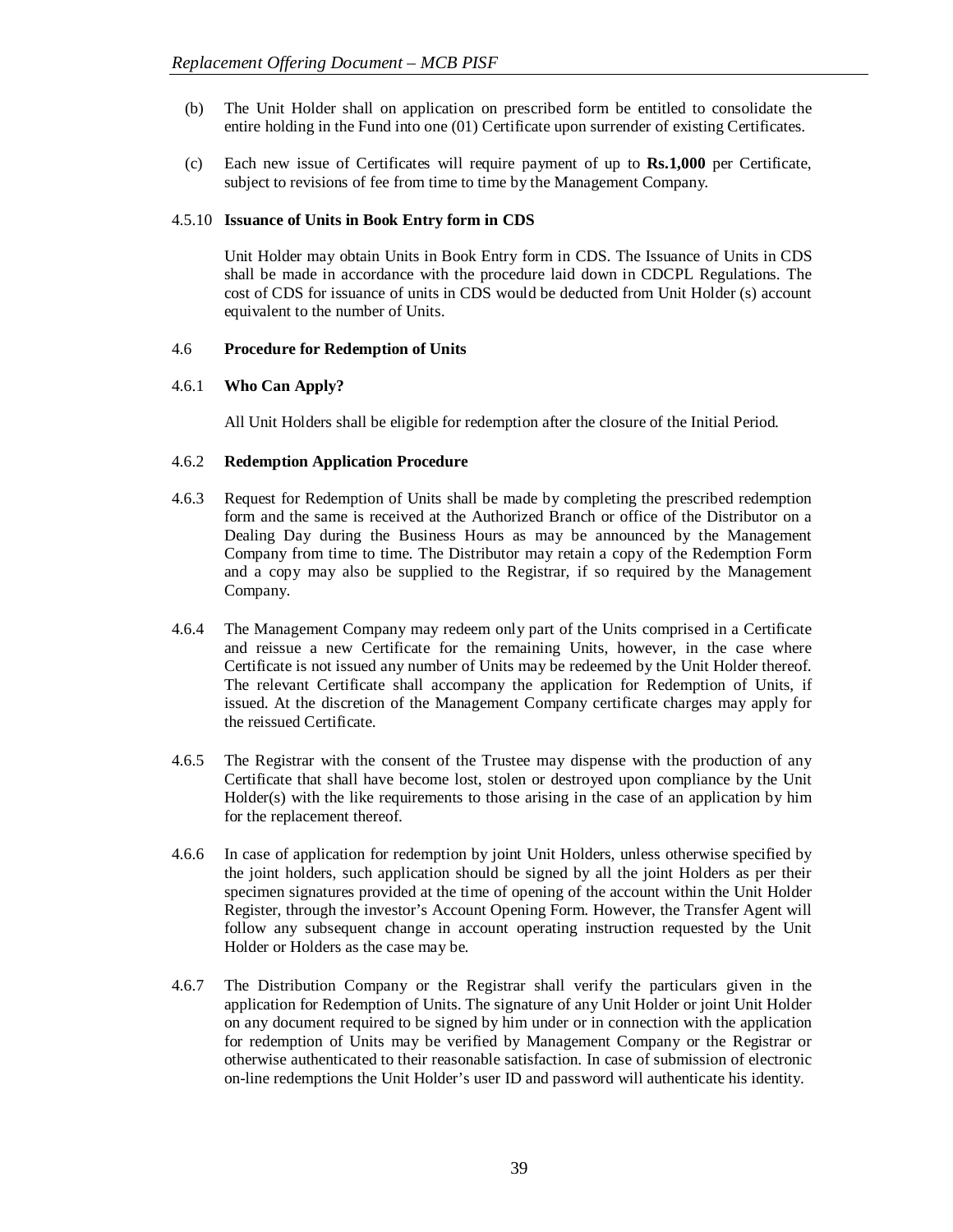- 4.6.8 The Unit Holder may request for a receiving note confirming the receipt of the application for redemption from the relevant Distribution Office.
- 4.6.9 If subsequent to receipt of the redemption application by the Distributor, but prior to the redemption of the Units, the application is found by the Management Company or the Registrar or the Distributor to be incomplete or incorrect in any material manner, the Management Company or Registrar or the Distributor may advise the applicant to remove the discrepancy. In the meanwhile, the application may be held in abeyance for fifteen (15) days. In the event the discrepancy is not removed in the said fifteen (15) days, the application for redemption will be cancelled treating the same as null and void. The Unit Holder will then have to submit a fresh application for Redemption of Units. However, the Management Company may at its discretion cancel any such request without allowing 15 days rectification, the Unit Holder will then have to submit a fresh application for Redemption of Units.
- 4.6.10 The Management Company shall ensure all valid redemption request are paid based on ranking of the request in a queue.
- 4.6.11 The amount payable on redemption may be paid to the Unit Holder or principal Unit Holder by dispatching a cheque/ bank draft/ pay order for the amount to the registered address of the Unit Holder or through Electronic Bank transfer to the Unit Holder's designated bank account as communicated by the Unit Holder from time to time either through Account Opening Form or Special Request Form within six (6) Business Days from the date of presentation of the duly completed Redemption form, electronic or otherwise, at the Authorized Branch or office of the Distributor or the Management Company.
- 4.6.12 The Management Company may request the Trustee to disburse the redemption proceeds to any third party/ Authroized Representative upon specific or standing instruction of the Unit Holder as the case may be.
- 4.6.13 The Management Company may make arrangements through branches of banks to facilitate redemption of Units of the Unit Trust. A request for redemption of Units may also be made through the use of electronic means including but not limited to Internet or ATM facilities under prior arrangement with the Trustee. The Management Company may redeem appropriate number of units from the account of Unit Holder to cover any transaction processing charges applicable on the mode of payment selected by the Unit Holder. Please refer to the website of the Management Company for current level of charges.
- 4.6.14 The receipt of any amount payable in respect of the Units by the Unit Holders or any Joint Holder, as the case may be, shall be a good discharge to the Trustee and the Management Company.
- 4.6.15 Application for Redemption of Units will be received at the authorized offices or branches of the Distributor on all Dealing Days. Where redemption requests on any one Dealing Day exceed ten (10) percent of the total number of Units outstanding, such redemption requests in excess of ten (10) percent may be deferred in accordance with the procedure elaborated in the **Clause 4.11.4**.
- 4.6.16 On the occurrence of any circumstance specified in the Regulation or the Deed that may require the Fund should be suspended, the Management Company shall suspend the Sale and Redemption of Units and the intimation of suspension shall be made to the Unit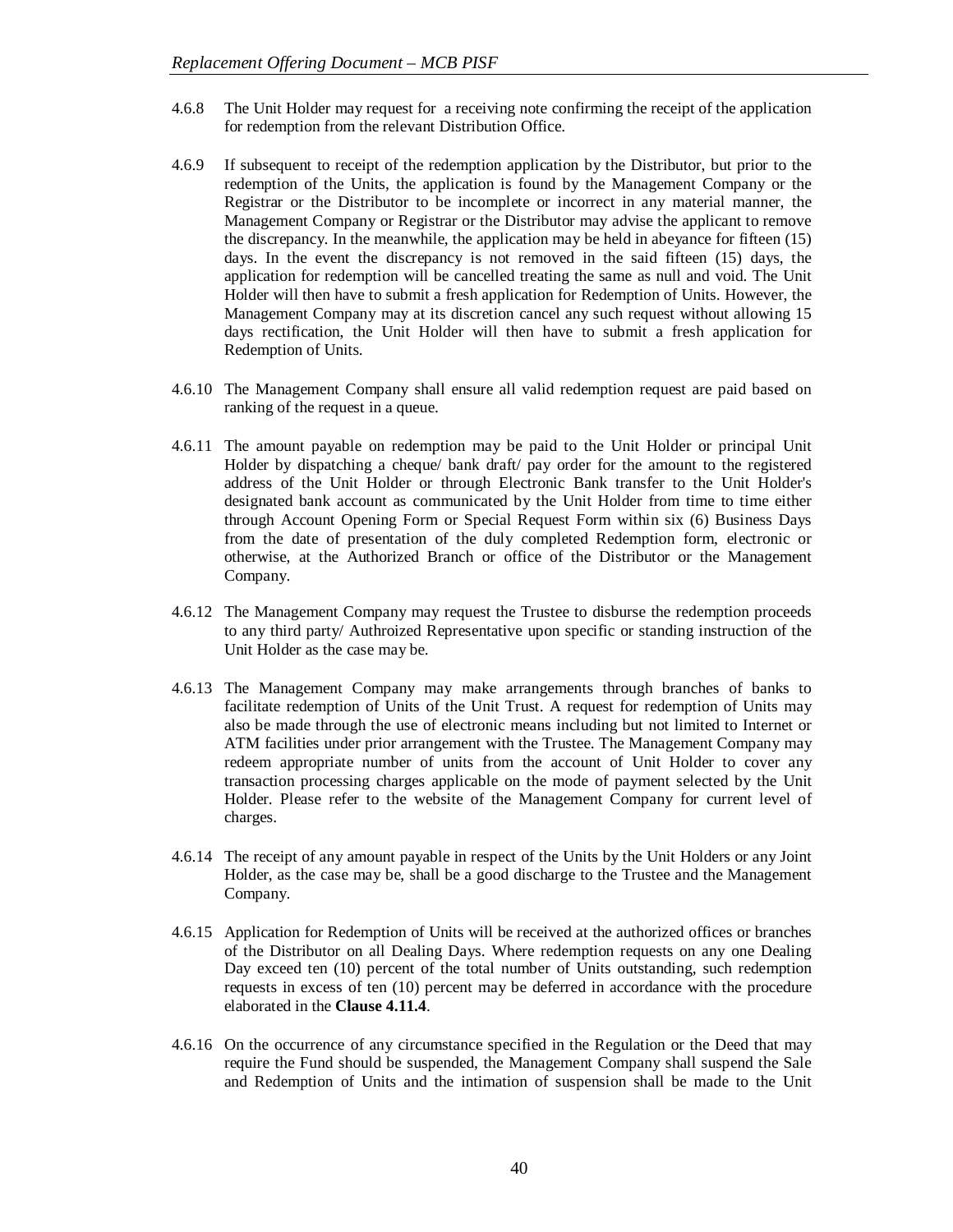Holders, the Trustee and the Commission according to the procedure laid down in the Regulation.

# 4.6.17 **Redemption of Units in Book Entry form in CDS**

Unit Holder may redeem their Units held in Book Entry form in CDS. The Redemption of Units in CDS shall be made in accordance with the procedure laid down in CDCPL Regulations.

# 4.7 **Purchase (Public Offer) and Redemption (Repurchase) of Units outside Pakistan**

- 4.7.1 Subject to exchange control, SECP's prior approval and other applicable laws, Rules and Regulations, in the event of arrangements being made by the Management Company for the Purchase (Public Offer) of Units to persons not residing in Pakistan or for delivery in any country outside Pakistan, the price at which such Units may be issued may include in addition to the Purchase (Public Offer) Price as hereinbefore provided a further amount sufficient to cover any exchange risk insurance, any additional stamp duty or taxation whether national, local or otherwise leviable in that country in respect of such issue or of the delivery or issue of Certificates, or any additional costs relating to the delivery of certificates or the remittance of money to Pakistan or any other cost in general incurred in providing this facility.
- 4.7.2 In the event that the Redemption Price for Units shall be paid in any country outside Pakistan, the price at which such Units may be redeemed may include as a deduction to the Redemption Price as hereinbefore provided a further amount sufficient to cover any exchange risk insurance and any additional stamp duty or taxation whether national, local or otherwise leviable in that country in respect of such payment or redemption or any bank or other charges incurred in arranging the payment or any other cost in general incurred in providing this facility. Provided however, neither the Management Company, nor the Trustee give any assurance or make any representation that remittance would be allowed by the State Bank of Pakistan at the relevant time.
- 4.7.3 The currency of transaction of the Trust is the Pakistan Rupee and the Management Company, Trustee or any Distributor are not obliged to transact the purchase or redemption of the Units in any other currency and shall not be held liable, save as may be specifically undertaken by the Management Company, for receipt or payment in any other currency or for any obligations arising therefrom.

# 4.8 **Determination of Redemption (Repurchase) Price**

- 4.8.1 The Redemption ( Repurchase) Price shall be equal to the Net Asset Value as of the close of Business Day (forward pricing) less:
	- (a) Any Back-end Load as per the details in this Replacement Offering Document; and;
	- (b) Such amount as the Management Company may consider an appropriate provision for Duties and Charges and other levies etc; and
	- (c) Such amount as the Management Company may consider an appropriate provision for Transaction Costs;
	- (d) Such sum shall be adjusted downward to the nearest paisa

Level of all back end loads shall be disclosed in the Offering Document. An increase in Back End load will require 90 days prior notice to the Unit Holder or any other period as specified in the Regulations.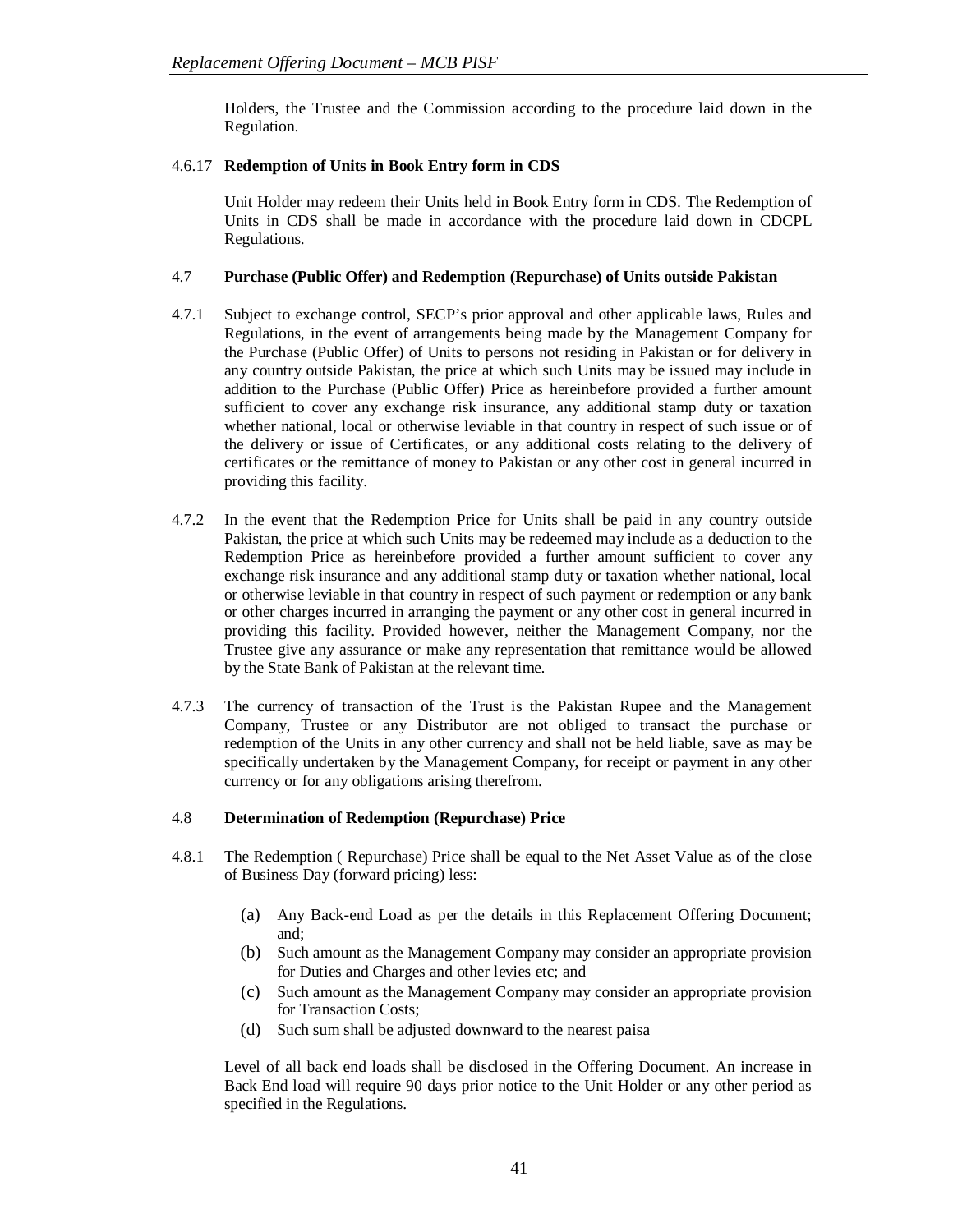- 4.8.2 Being a Forward Pricing Scheme, the Repurchase (Redemption) Price so determined shall apply to properly filled redemption application requests received before the close of the Business Hours on the Dealing Day by the Distributor or the Management Company.
- 4.8.3 The Redemption Price determined by the Management Company shall be made available for every Dealing day to the public at the office and branches of the Distributors and at the discretion of the Management Company may also be published in any daily newspaper widely circulated in Pakistan and will be published at Management Company's and MUFAP's website.

# 4.9 **Procedure for Requesting Change in Unit Holder Particulars**

# 4.9.1 **Who Can Request Change?**

All Unit Holders are eligible to change their Unit Holder details if they so desire. For such change in particulars, a request shall be made via the Special Request/ Instruction Forms. These Forms may be obtained from Distributors or Investment Facilitators or from the Management Company or through its website. However, if Units are held in CDS account then request should be made through CDS Participant or the Investor Account Service (IAS) with which the account is maintained, according to the procedure laid down in CDC Regulations.

# 4.9.2 **Application Procedure for Change in Particulars**

Subject to the submission of Special Request Form and supporting documents to the satisfaction of the Management Company, the Unit Holder may request any change in his or her information kept in the Unit Holder Register.

- (a) Fully completed Special Request/ Instruction Form(s) have to be submitted by both Individual and/or Institutional Investor(s). This Form should be delivered to any of the Authorized Branches of the Distribution Companies or may be submitted to the Management Company through an Investment Facilitator within Business Hours on a Dealing Day.
- (b) The applicant must obtain a copy of the Special Request/ Instruction Form signed and duly verified by an Authorized Officer of the Distributor or Management Company.
- (c) The Distribution Company and/ or Management Company will be entitled to verify the particulars given in the Special Request/ Instruction Form. In case of any incorrect information the application may be rejected if the applicant does not rectify the discrepancy.
- (d) The Unit Holder will be liable for any taxes, charges or duties that may be levied on any of the above changes. These taxes, charges or duties may either be recovered by redemption of Unit Holder equivalent Units at the time of the service request or the Management Company may require separate payment for such services.
- (e) Unless the Joint Unit Holder(s) of Units have specified otherwise, all the Joint Unit Holder(s) shall sign the Special Request/ Instruction Form for such Units.

#### 4.9.3 **Transfer, Nomination, Transmission and Conversion Procedure**

4.9.4 Unit Holder may, subject to the law, transfer any Units held by them to any other person. The transfer shall be carried out after the Management Company/ Transfer Agent has been satisfied that all the requisite formalities including the payment of applicable taxes and duties, if any, have been complied with.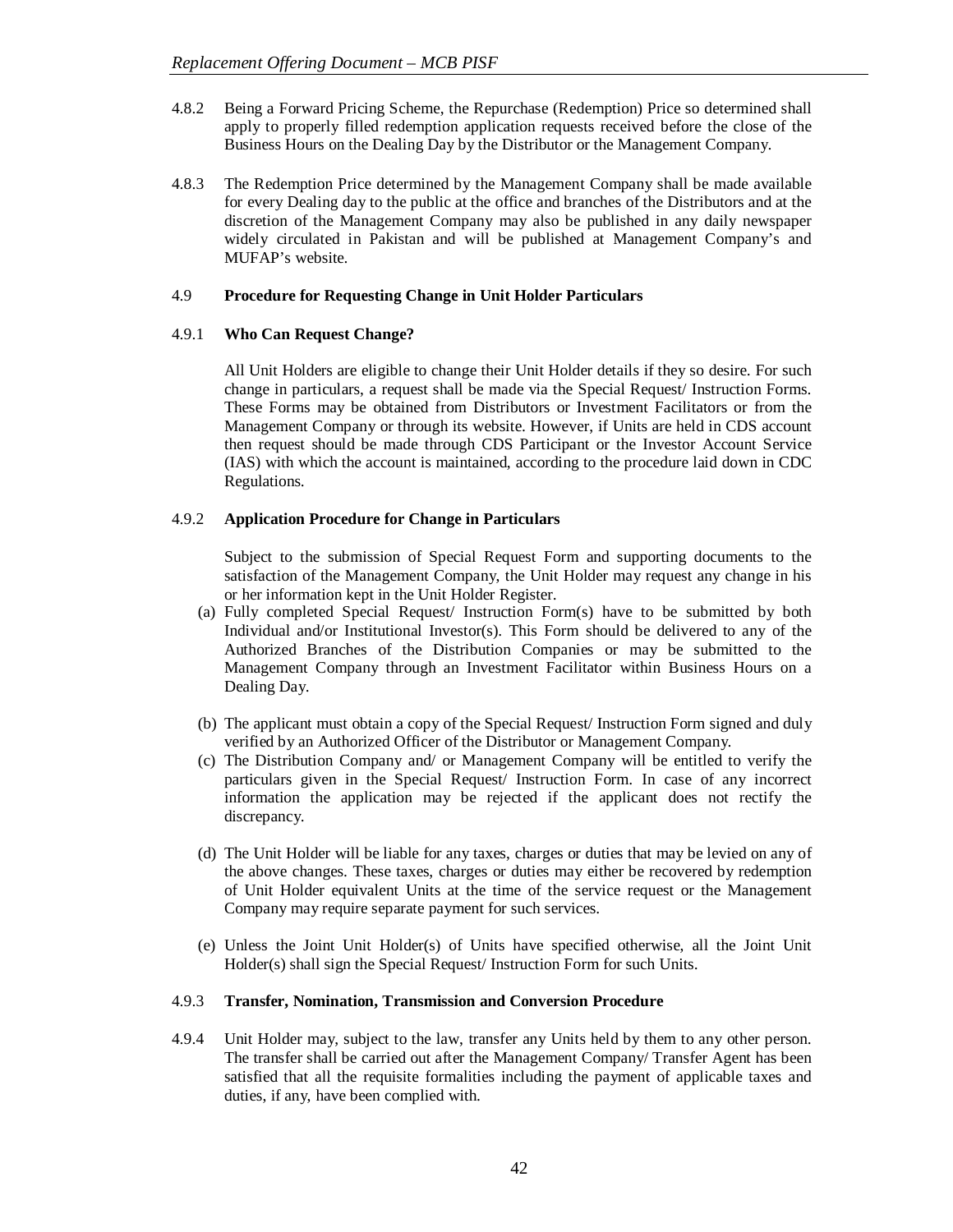- 4.9.5 Both the transferor and the transferee must sign every instrument of transfer and the transferor shall be deemed to remain the Holder of the Units transferred until the name of the transferee is entered in the register. Every instrument of transfer must be duly completed in all respects. .
- 4.9.6 Where Certificates have been issued, the Management Company/ Transfer Agent with the consent of the Trustee may dispense with the production of any Certificate that shall have become lost, stolen or destroyed upon compliance by the Unit Holder(s) with the like requirements to those arising in the case of an application by him for the replacement thereof as provided in this Replacement Offering Document. The Management Company or the Transfer Agent shall retain all instruments of transfer.
- 4.9.7 The Transfer Agent shall, with the prior approval of the Management Company or the Management Company itself be entitled to destroy all instruments of transfer or the copies thereof, as the case may be, which have been registered at any time after the expiration of twelve (12) years from the date of registration thereof and all the Certificates which have been cancelled at any time after the expiration of ten (10) years from the date of cancellation thereof and all registers, statements and other records and documents relating to the Trust at any time after the expiration of ten (10) years from transmission to the Trust. The Trustee or the Management Company or the Transfer Agent shall be under no liability, whatsoever, in consequence thereof and it shall conclusively be presumed in favor of the Trustee or the Management Company or the Transfer Agent that every Unit of Transfer so destroyed was a valid and effective instrument duly and properly registered by the Trustee or the Management Company or the Transfer Agent and that every Certificate so destroyed was a valid Certificate duly and properly cancelled, provided that (i) this provision shall apply only to the destruction of a document in good faith and without notice of any claim (regardless of the parties thereto) to which the document may be relevant; (ii) nothing in this sub-clause shall impose upon the Trustee or the Management Company or the Transfer Agent any liability in respect of the destruction of any document earlier than as aforesaid or in any case where the conditions of provision (i) above are not fulfilled. Reference herein to the destruction of any document includes reference to the disposal thereof in any manner. Complete list of unclaimed dividends will be maintained by AMCs and shall not be destroyed. Unit Holder may nominate any successor/ nominee for transmission, subject to all legal requirements, in case of the decease of Unit Holder.
- 4.9.8 Transmission of Units to successors in case of inheritance or distribution of the estate of a deceased Unit Holder shall be processed by the Transfer Agent or the Management Company itself as Registrar after satisfying as to all legal requirements such as intimation of death of deceased Unit Holder along with certified copy of death certificate , , indemnity from nominee along-with copy of CNIC of nominee and deceased Unit Holder, and original unit certificate (in case of physical certificate) etc. If considered necessary the Management Company may also require either heirship or succession certificate for the purpose of determining entitlement of the deceased Unit Holder's property. The legal costs and taxes, if any, shall be borne and paid by the transferees. However, the processing fee shall not be payable by successors or the beneficiaries of the estate in the case of transmission. The Management Company shall pay the relevant processing fee to the Transfer Agent.
- 4.9.9 A Unit Holder may convert the Units of the Scheme into Units of another scheme managed by the Management Company by submitting a form designated for this purpose either physically or electronically. Notwithstanding anything contained in this Offering Document, the Offer Prices applicable on the conversion shall be the price applicable for the day on which form is submitted. For the purpose of conversion transaction applicable Cut Off timings of the respective Schemes shall be applicable. The Transfer Agent or Management Company itself shall carry out the conversion after satisfying that all the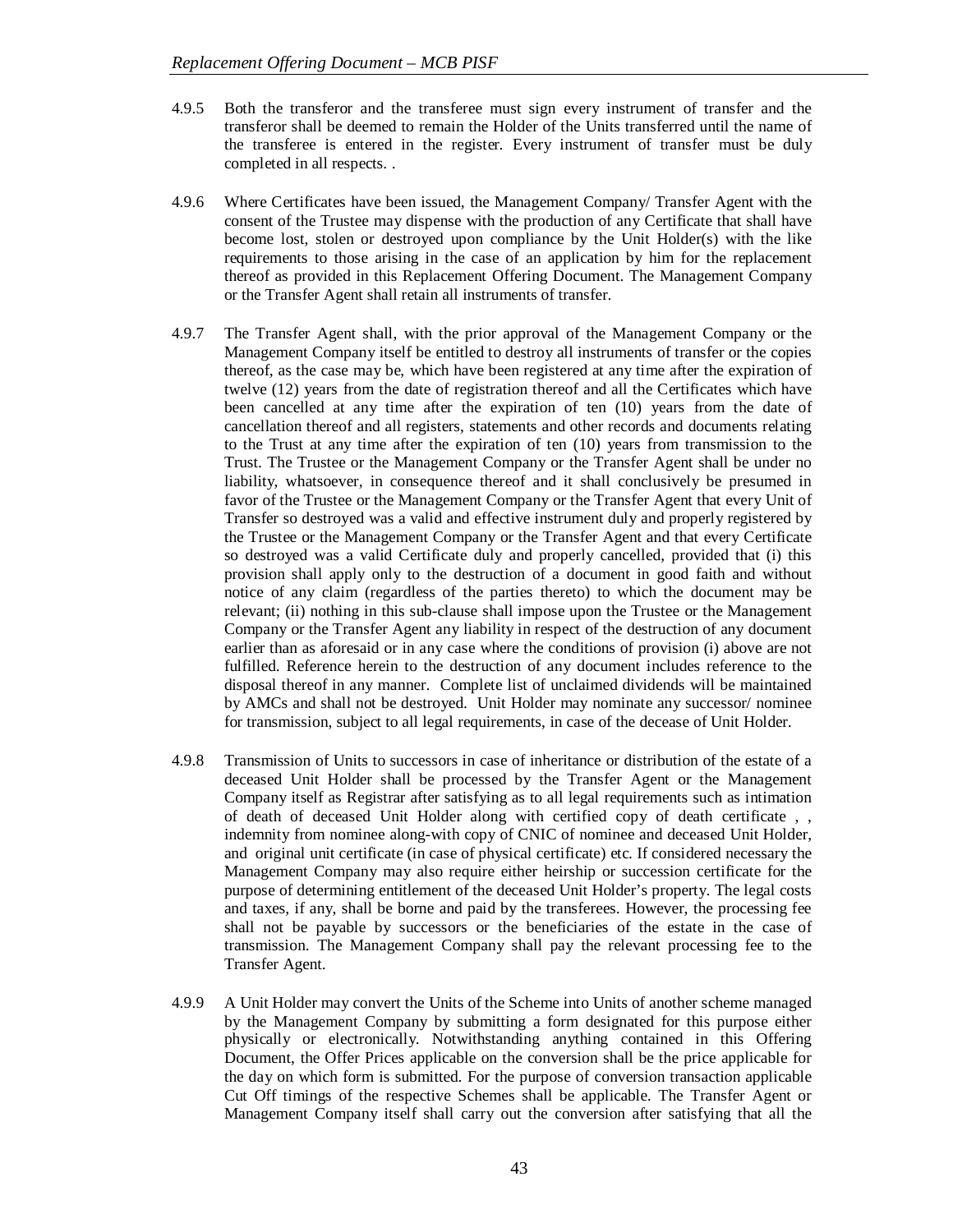requisite formalities have been fulfilled and payment of the applicable taxes, fees and/or load, if any, has been received. The Management Company may impose a time limit before which conversion may not be allowed.

4.9.10 A Unit Holder may merge the Units which he/she has invested with two folio/registration numbers into one folio/ registration number. The Transfer Agent shall carry out the merger after satisfying that all the requisite formalities have been completed and payment of applicable taxes and fee, if any, has been received.

# 4.9.11 **Partial Transfer**

Partial transfer of Units covered by a single Certificate is permitted provided that in case of physical certificates issued, the Unit Holder must apply for splitting of the unit certificate representing the partial amount and then the new certificate shall be applied for transfer.

# 4.10 **Procedure for Pledge / Lien / Charge of Units**

# 4.10.1 **Who Can Apply?**

- (a) All Unit Holders are eligible to apply for pledge/ lien/ charge of Units if they so desire. Such Pledge/ Lien/ Charge can be made via the Pledge of Units Form as attached in Annexure ''**F**'' of this Replacement Offering Document. This Form may be obtained from Distributors or Investment Facilitators or from the Management Company or through its website. However, if Units are held in CDS account then request should be made to the CDS Participant or the Investor Account Service (IAS) with which the account is maintained, according to the procedure laid down in CDC Regulations.
- (b) Any Unit Holder either singly or with Joint Unit Holder(s) (where required) may request the Management Company or Transfer Agent to record a pledge/ lien of all or any of his/ her/ their Units in favor of any third party legally entitled to invest in such Units in its own right. The Management Company or Transfer Agent shall register a lien on any Unit in favor of any third party with the consent of the Management Company. However, the lien shall be valid only if evidenced by an account statement or letter issued by the Management Company or Transfer Agent with the Units marked in favor of the Pledgee. The onus for due process having been followed in registering a lien shall lie with the party claiming the lien.
- (c) The lien once registered shall be removed by the authority of the party in whose favor the lien has been registered or through an order of a competent court. Neither the Trustee, nor the Management Company, nor the Transfer Agent, shall be liable for ensuring the validity of any such pledge/ charge/ lien. The disbursement of any loan or undertaking of any obligation against the constitution of such pledge/charge/lien by any party shall be at the entire discretion of such party and neither the Trustee nor the Management Company and the Transfer Agent shall take any responsibility in this matter.
- (d) Payments of cash dividends or the issue of bonus Units and redemption proceeds of the Units or any benefits arising from the said Units that are kept under lien/ charge/ pledge shall be paid to the order of the lien/ charge/ pledge holder's bank account or posted to the registered address of Pledgee mentioned in the Pledge Form and/ or Investor Account Opening Form submitted. In case of Units are pledged through Central Depository System, payments of cash dividends or the issuance of bonus Units goes to the Pledgor as per Central Depositories Act.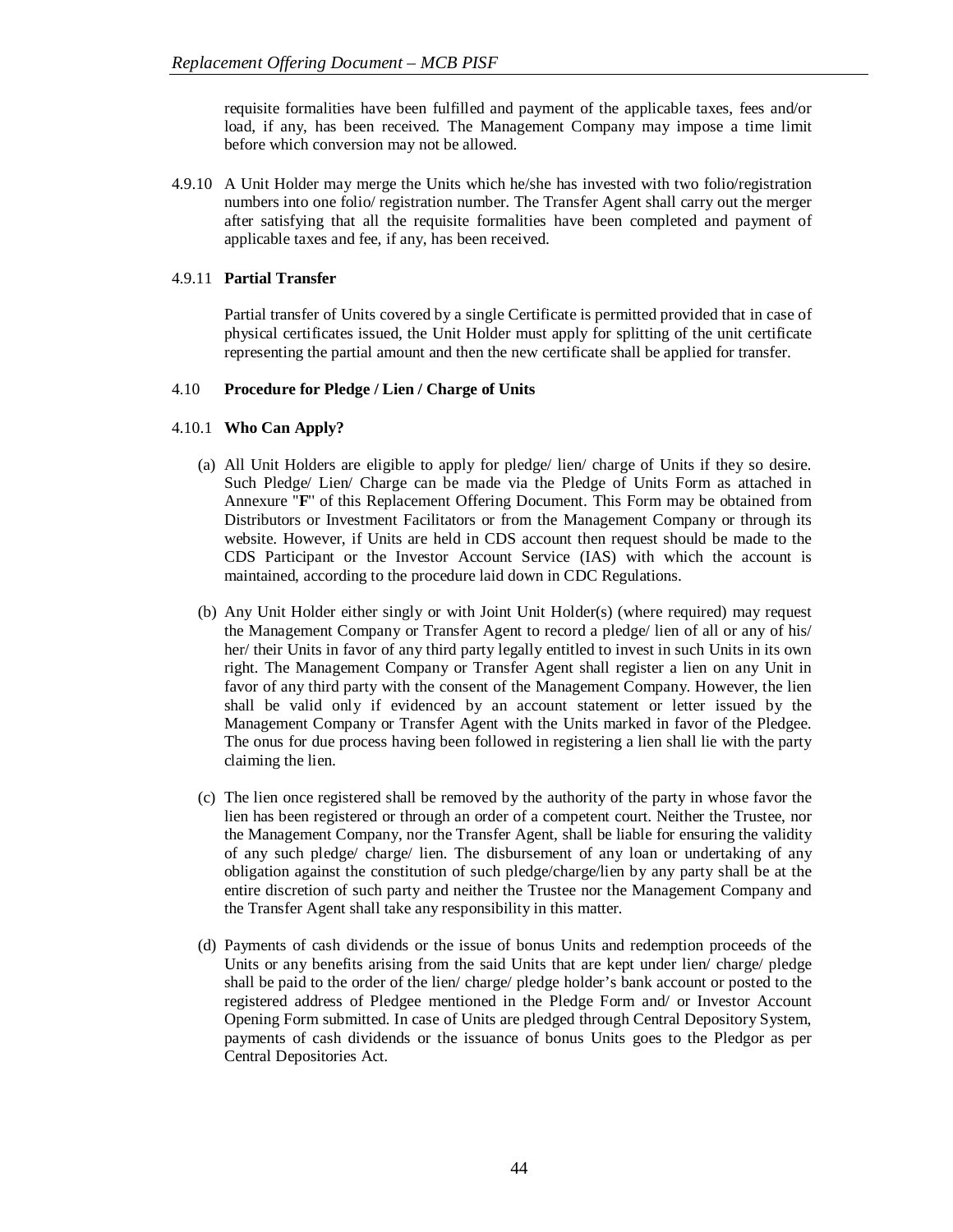- (e) The Distribution Company and/ or Management Company will be entitled to verify the particulars given in the Pledge Form. In case of any incorrect information the application may be rejected if the applicant does not rectify the discrepancy.
- (f) Fully completed Pledge of Units Form has to be submitted by both Individuals and/or nonindividuals Unit Holders. This Form should be delivered to any of the Authorized Branches of the Distribution Companies or may be submitted to the Management Company directly or through an Investment Facilitator within Business Hours on a Dealing Day.
- (g) All risks and rewards, including the right to redeem such Units, shall vest with the pledge/ lien/ charge holder. This will remain the case until such time as the pledge/ lien/ charge holder in writing to the Management Company instructs otherwise.

#### 4.11 **Temporary Change in Method of Dealing, Suspension of Dealing and Queue System**

# 4.11.1 **Temporary Change in the Method of Dealing**

Under the circumstances mentioned in Clause  $4.11.2 \& 4.11.3$ , Subject to compliance with Regulation (having regard to the interests of Unit Holders), the Management Company may request the Trustee to approve a temporary change in the method of dealing in Units.

A permanent change in the method of dealing shall be made after expiry of at least one month's notice to Unit Holders and with the approval of Trustee.

#### 4.11.2 **Suspension of Fresh Issue of Units**

The Management Company may, under the following circumstances, suspend issue of fresh Units.

- The situation of Force Majeure as defined in this Replacement Offering Document;
- A situation in which it is not possible to invest the amount received against issuance of fresh Units; or
- Any other situation in which issuance of fresh Units is, in Management Company's opinion, against the interests of the existing/remaining Unit Holders.

Such suspension may however not affect existing Unit Holders for the issue of bonus Units as a result of profit distribution The Management Company shall announce the details of circumstances at the time a suspension of fresh issue is announced. The Management Company shall immediately notify SECP and Trustee if issuance of Units is suspended and shall also have the fact published, immediately following such decision, in the newspapers in which the Fund's prices are normally published.

In case of suspension of redemption of Units due to extraordinary circumstances the issuance of Units shall also be kept suspended until and unless redemption of Units is resumed

Investment application form received on the day of suspension will not be processed and the amount received shall be returned to the investor.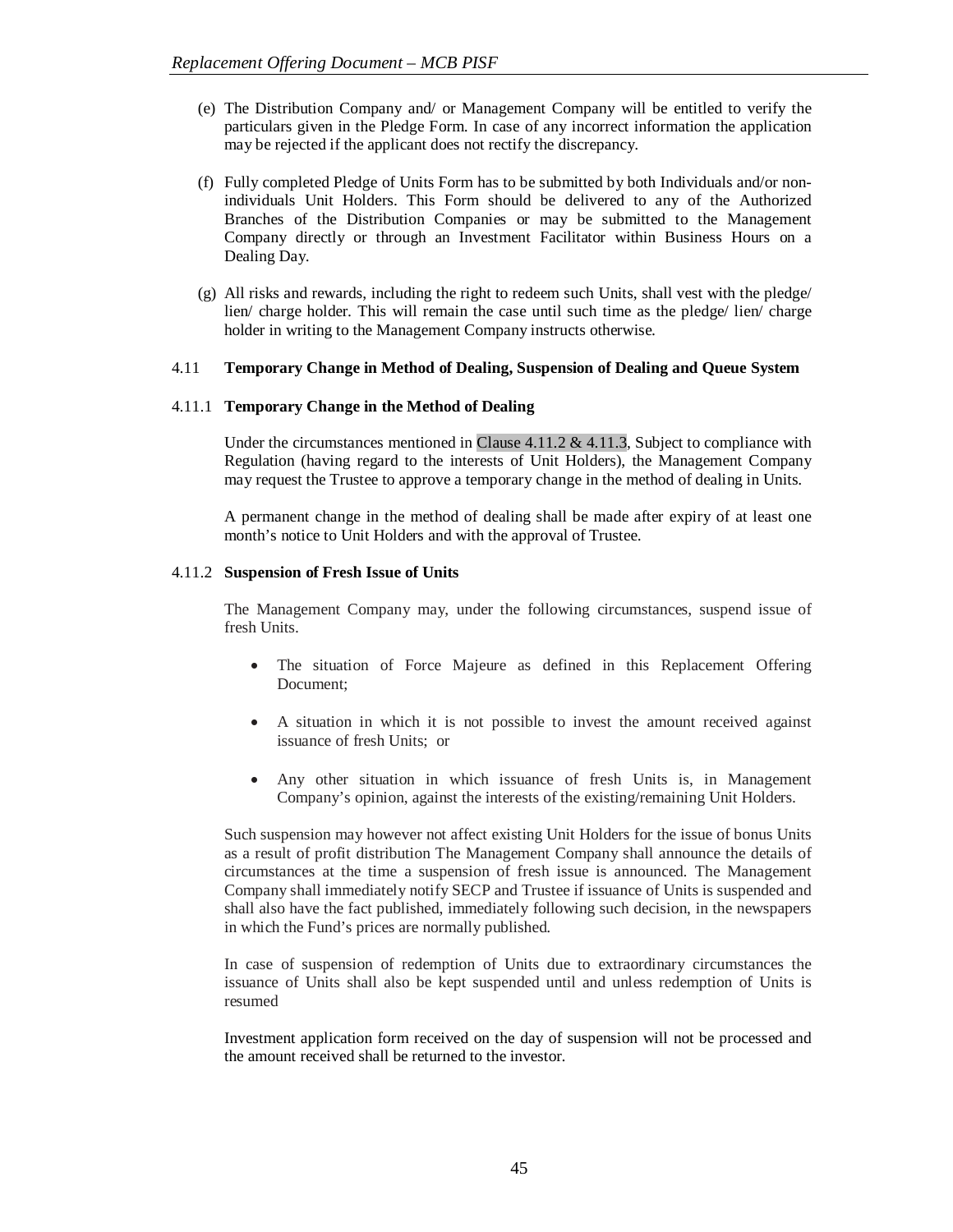# 4.11.3 **Suspension of Redemption of Units**

The Redemption of Units may be suspended during extraordinary circumstances/ Force Majeure.

Redemption requests received on the day of the suspension shall be rejected.

# 4.11.4 **Queue System**

In the event redemption requests on any day exceed ten percent (10%) of the Units in issue, the Management Company may invoke a Queue System whereby requests for redemption shall be processed on a first come first served basis for up to ten percent (10%) of the Units in issue. The Management Company shall proceed to sell adequate assets of the Fund and / or arrange borrowing as it deems fit in the best interest of all Unit Holders and shall determine the redemption price to be applied to the redemption requests based on such action. Where it is not practical to determine the chronological ranking of any requests in comparison to others received on the same Dealing Day, such requests shall be processed on basis proportionate to the size of the requests. The Management Company shall provide all redemption requests duly timed and date stamped to the Trustee within 24 hours of receipt of any such request following the queue system. The requests in excess of ten percent (10%) shall be treated as redemption requests qualifying for being processed on the next Dealing Day at the price to be determined for such redemption requests. However, if the carried over requests and the fresh requests received on the next Dealing Day still exceed ten percent (10%) of the Units in issue, these shall once again be treated on first come first served basis and the process for generating liquidity and determining the redemption price shall be repeated and such procedure shall continue till such time the outstanding redemption requests come down to a level below ten percent (10%) of the Units then in issue.

#### 4.11.5 **Winding up in view of Major Redemptions**

In the event the Management Company is of the view that the quantum of redemption requests that have built up are likely to result in the Fund being run down to an unsustainable level or it is of the view that the selloff of assets is likely to result in a significant loss in value for the Unit Holders who are not redeeming, it may announce winding up of the Fund. In such an event, the Queue System, if already invoked, shall cease to apply and all Unit Holders shall be paid after selling the assets and determining the final Redemption Price. However, interim distributions of the proceeds may be made if the Management Company finds it feasible. In case of shortfall, neither the Trustee nor the Management Company shall be liable to pay the same.

# **5. DISTRIBUTION POLICY**

#### 5.1 **Declaration of Dividend**

The Management Company shall decide as soon as possible but not later than forty-five (45) days after the Accounting Date whether to distribute among Unit Holders, profits, either in form of bonus Units or cash dividend, if any, available for the distribution at the end of the Accounting Period and shall advise the Trustee of the amount of such distribution per Unit. The Fund will comply with regulatory and taxation requirements and the distribution policy may be amended accordingly.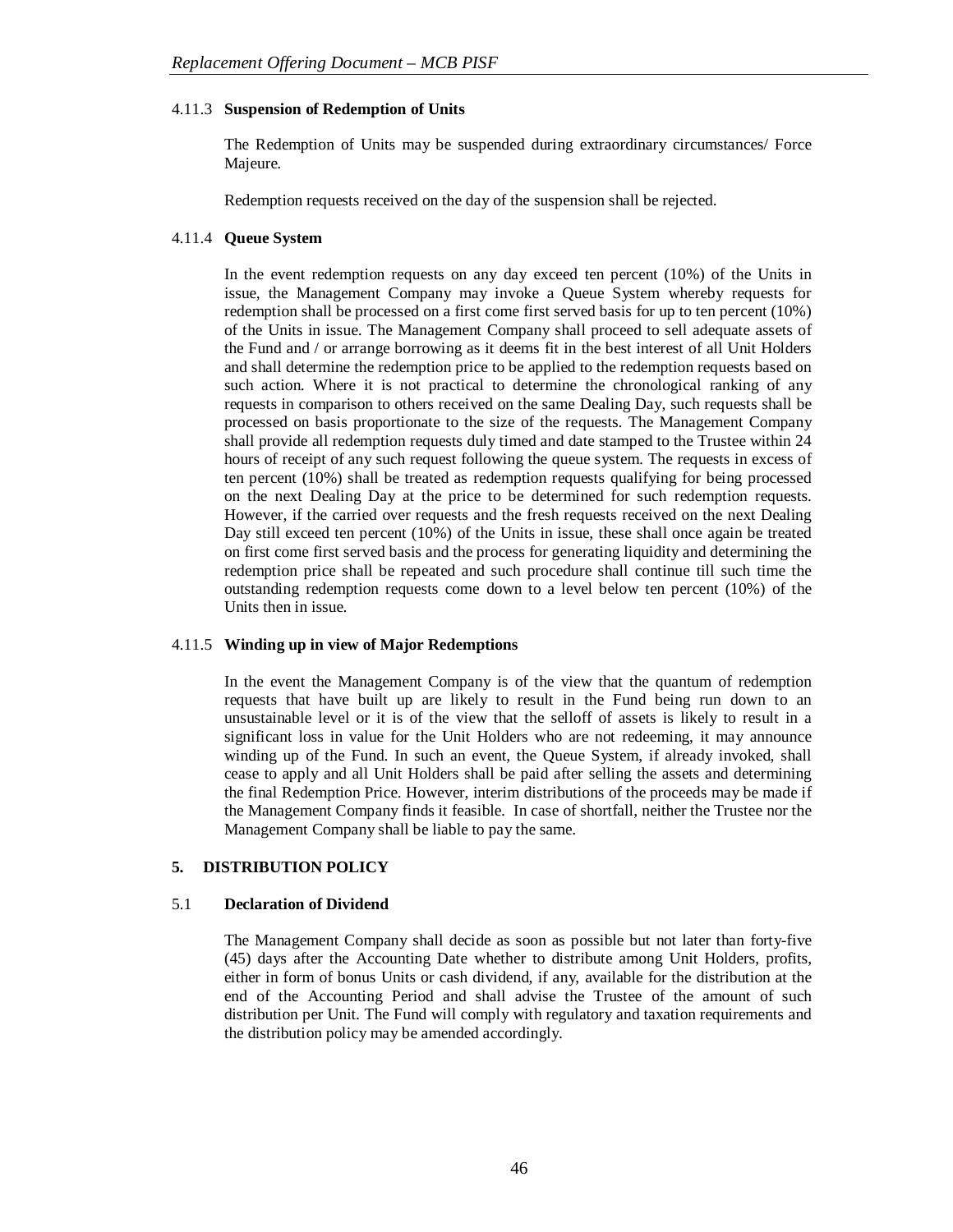# 5.2 **Determination of Distributable Income**

- 5.2.1 The amount available for distribution in respect of any Accounting Period shall be determined in accordance with the regulatory and taxation requirements as may be applicable from time to time.
- 5.2.2 All the receipts deemed by the Management Company to be in the nature of capital accruing from Investments shall not be regarded as available for distribution but shall be retained as part of the Fund Property, provided that and subject to the regulatory and taxation requirements such amounts out of the sale proceeds of the Investments and all other receipts as deemed by the Management Company to be in the nature of the net realized appreciation may be distributable to the Unit Holders by the Trustee upon instructions of the Management Company and shall thereafter cease to form part of the Fund Property..

# 5.3 **Payment of Dividend**

All payments for dividend shall be made through payment instruments or transfer of Funds to the Unit Holder's designated bank account or through any other mode of payment with the approval of Commission and such payment shall be subject to the Regulations and any other applicable laws. In case of pledged Units the dividend shall be reinvested in pledgor's account after deducting applicable taxes and pledge shall be marked in favor of charge holder.

# 5.4 **Dispatch of Dividend Warrants/Advice**

Dividend warrants/advices/payment instruments and/or Account Statements shall be dispatched to the Unit Holders and the charge-holders at their registered addresses.

#### 5.5 **Reinvestment of Dividend**

The Management Company shall give the Unit Holders the option at the time of opening of Unit Holder Account (via the Investor Account Opening Form) within the Unit Holder Register to receive new Units instead of cash dividend at the ex-dividend NAV. The Unit Holders shall be entitled to change such option.

#### 5.6 **Bonus Units**

The Management Company may decide to distribute, wholly or in part, the distributable income in the form of stock dividend (which would comprise of the Bonus Units of the Trust) if it is in the interest of Unit Holders. After the fixing of the rate of bonus distribution per Unit, in case of distribution in the form of Bonus Units, the Management Company shall, under intimation to the Trustee, issue additional Units issued in the name of the Unit Holders as per the bonus ratio. The Bonus Units would rank pari passu as to their rights in the Net Assets, earnings and receipt of dividend and distribution with the existing Units from the date of issue of these Bonus Units.

#### 5.7 **Encashment of Bonus Units**

The Management Company shall give the Unit Holder(s) the option at the time of opening of Unit Holder Account (via the Investor Account Opening Form) within the Unit Holder Register to encash bonus Units. In such case the bonus Units issued to the credit of such Unit Holder(s) shall be redeemed at the ex-dividend NAV as calculated on the Business Day immediately preceding the first day of the book closure announced for such purpose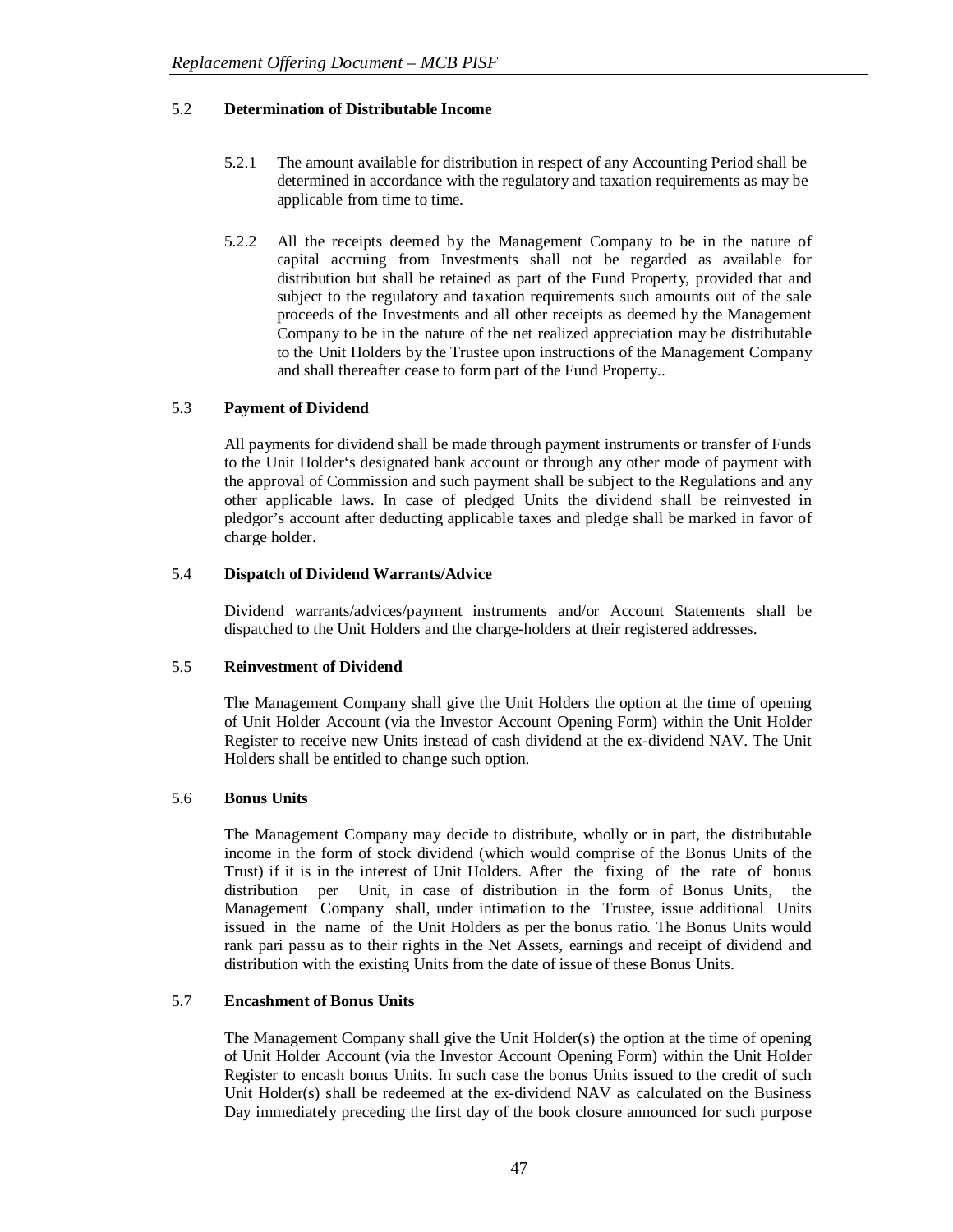and proceeds shall be credited in accordance with the normal procedure already detailed above for Redemption of Units.

# 5.8 **Closure of Register**

The Management Company may close the Register by giving at least seven (7) days notice to Unit Holder provided that the time period for closure of register shall not exceed six (6) working days at a time and whole forty five (45) days in a Financial Year. During the closure period, the sale, redemption, conversion of Units or transfer of Units will be suspended. Notice for closure of register should be published in two newspapers (Urdu and English language) having circulated all over Pakistan.

# **6. FEE AND CHARGES**

# 6.1 **Fees and Charges Payable by an Investor**

The following fees and charges shall be borne by the Investor:

# 6.1.1 **Front-end Load**

Front end Load is a part of Sales Load which may be included in the offer price of the Units. The remuneration of Distributors shall be paid from such Load and if the Front-end Load is insufficient to pay the remuneration of the Distributors, the Management Company shall pay the amount necessary to pay in full such remuneration and no charges shall be made against the Fund Property or the Distribution Account in this respect.

The Management Company may at its discretion charge different levels of Load as per Annexure ''**B**''. Any change in Front-end Load shall be done through an addendum to the Offering Document after seeking prior approval of the Commission.

A Distributor located outside Pakistan may if so authorized by the Management Company and the Trustee retain such portion of the Front-end Load as is authorized by the Management Company and transfer the net amount to the Trustee, subject to the law for the time being in force.

The issue price applicable to Bonus Units issued by way of dividend distribution or issue of Units in lieu of cash distribution shall not include any sales or processing charge.

#### 6.1.2 **Back-end Load**

Back end Load deducted from the Net Asset Value in determining the Redemption Price; provided however that different levels of Back-end Load may be applied to different types of Units, but Unit Holders within a type shall be charged same level of back end load. Management Company may change the current level of Back-end Load after giving 90 days prior notice to the Unit Holder through newspaper (either Urdu or English Newspaper) and via post and the unit holders shall be given an option to exit at the applicable NAV without charge of back end load as specified in the Regulation.

The current level of Back-end Load is indicated in Annexure ''**B**''.

#### 6.1.3 **Expenses borne by the Management Company and the Trustee**

The Management Company and Trustee shall bear all expenditures in respect of services provided in accordance with the provisions of the applicable laws. Neither the Management Company nor the Trustee shall make any charge against the Unit Holders nor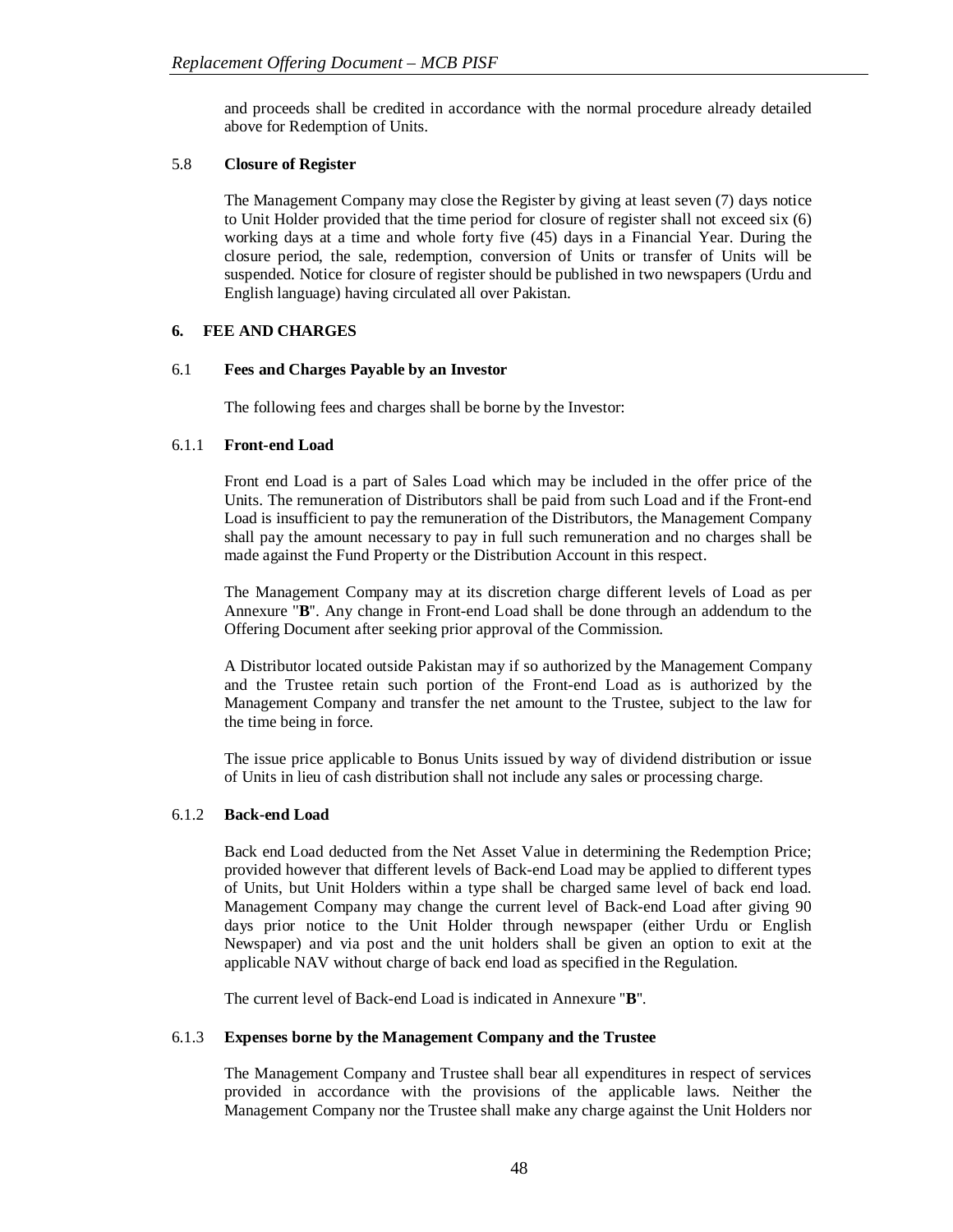against the Trust Property nor against the Distribution Account for their services nor for expenses, except such expenses or fees as are expressly authorized under the provisions of the Regulations to be payable out of Trust Property.

Any cost associated with sales, marketing and advertisement of collective investments schemes shall not be charged to the collective investment schemes unless specifically allowed by the Commission in Rules or Regulations.

# 6.1.4 **Remuneration of Distribution Company / Investment Agent / Investment Facilitator**

The Distribution Company employed by the Management Company will be entitled to a remuneration payable by the Management Company out of its own resources and/or from Front End Load on terms to be agreed between the Management Company and the Distribution Company. The Investment Facilitator/Investment Adviser/Sales Agent employed by the Management Company will be entitled to a remuneration payable by the Management Company out of its own resources.

Distributors located outside Pakistan may, if so authorized by the Management Company, be entitled to remuneration (from Management Company's own resources) on terms to be agreed between them and the Management Company, subject to the law for the time being in force.

# 6.2 **Fees and Charges Payable by the Fund**

The following expenses shall be borne by the Fund:

# 6.2.1 **Remuneration of the Management Company**

The remuneration shall begin to accrue from the close of the Initial Offering Period. In respect of any period other than an Annual Accounting Period, such remuneration shall be prorated on the basis of the actual number of days for which such remuneration has accrued in proportion to the total number of days in the Annual Accounting Period concerned.

Current level Management Fee is disclosed in Annexure ''**B**''. Any increase in the current level of Management Fee, provided it is within the maximum limit prescribed in the Regulations shall be subject to giving a ninety (90) days prior notice to the unit holders and the unit holders shall be given an option to exit at the applicable NAV without charge of any exit load.

#### 6.2.2 **Remuneration of the Trustee**

The Trustee shall be entitled to a monthly remuneration out of the Trust Property determined in accordance with Annexure ''**A**''.

The remuneration shall begin to accrue following the expiry of the Initial Period. For any period other than an Annual Accounting Period such remuneration will be prorated on the basis of the actual number of days for which such remuneration has accrued in proportion to the total number of days in an Annual Accounting Period concerned. Any upward change in the remuneration of trustee from the existing level shall require prior approval of the Commission.

#### 6.3 **Formation Costs**

All preliminary and floatation expenses of the Fund including expenses incurred in connection with the establishment and authorization of the Fund, including execution and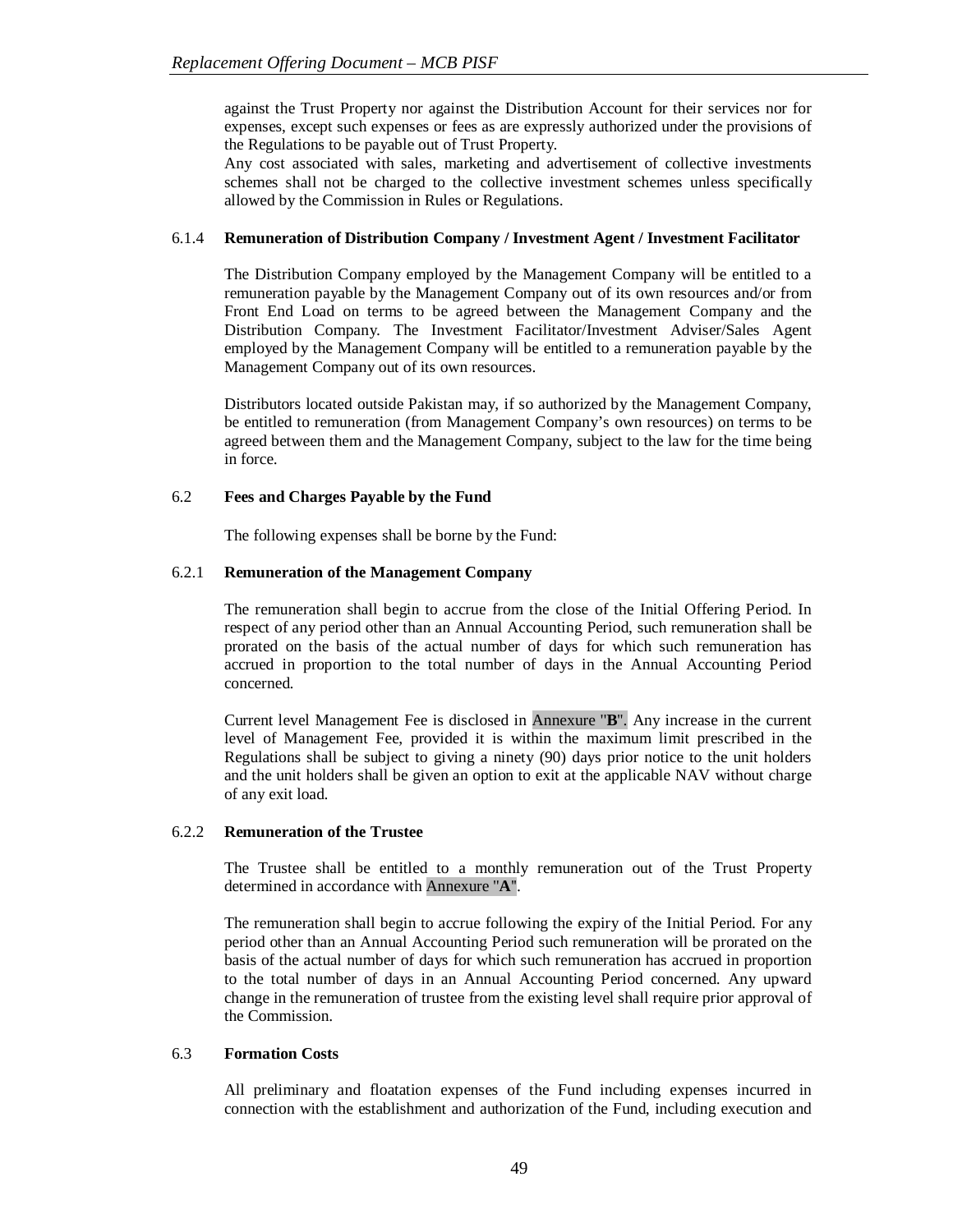registration of the Constitutive Documents, issue, legal costs, printing, circulation and publication of the Offering Document, and all expenses incurred during and up to the Initial Offering Period subject to a maximum of one per cent of pre-IPO capital of the Fund or Rupees five million, whichever is lower, shall be borne by the Fund subject to the audit of expenses and amortized over a period of not less than five years or within the maturity of the Fund whichever is lower. This cost shall be reimbursable by a collective investment scheme to an AMC subject to the audit of expenses. The Formation Cost shall be reported by the Management Company to the Commission and the Trustee giving their break-up under separate heads, as soon as the distribution of the securities is completed.

# 6.4 **Other costs and expenses**

Only the expenses allowed under the applicable laws shall be paid out of the Fund Property. Following are the example of charges which shall be payable out of the Fund Property, however the expenses chargeable to Fund Property shall be in accordance with the applicable laws:

- (i) Custody, Brokerage, Transaction Costs of investing and disinvesting of the Fund Property.
- (ii) All expenses incurred by the Trustee in effecting the registration of all registerable property in the Trustee's name.
- (iii) Legal and related costs incurred in protecting or enhancing the interests of the Unit Holders.
- (iv) Bank charges, borrowing and financial costs;
- (v) Auditors' Fees and out of pocket expenses.
- (vi) printing costs and related expenses for issuing Fund's quarterly, half yearly and annual reports
- (vii) Fund rating fee payable to approved rating agency.
- (viii)Listing Fee including renewals payable to the Stock Exchange(s) on which Units may be listed
- (ix) fee pertaining to the Fund payable to the Commission.
- (x) Taxes, fees, , duties if any, applicable to the Fund and on its income, turnover and/or its properties including the Sales Tax levied on Services offered by Asset Management Company.
- (xi) Charges and levies of stock exchanges, national clearing and settlement company, CDC charges.
- (xii) Any amount which the Shariah Advisor may declare to be Haram and to be paid to Charity.
- (xiii)Any other expenses as permissible under the Rules and Regulations from time to time and / or permitted by the Commission.

# **7. TAXATION**

# 7.1 **Taxation on the Income of the Fund**

#### 7.1.1 **Liability for Income Tax**

The following is a brief description of the Income Tax Ordinance, 2001, applicable in respect of the Fund. This section is for advice only and potential investors should consult their tax experts for their liability with respect to taxation on income from investment in the Fund. This part does not cover tax liability of non-Pakistani resident investors with respect to taxes in their own jurisdiction.

Under the Tax Law in Pakistan, the definition of a public company includes a trust formed under any law for the time being in force. The Fund will be regarded as a public company liable to a tax rate applicable to a public company.

The income of the Fund will accordingly be taxed at the following rates: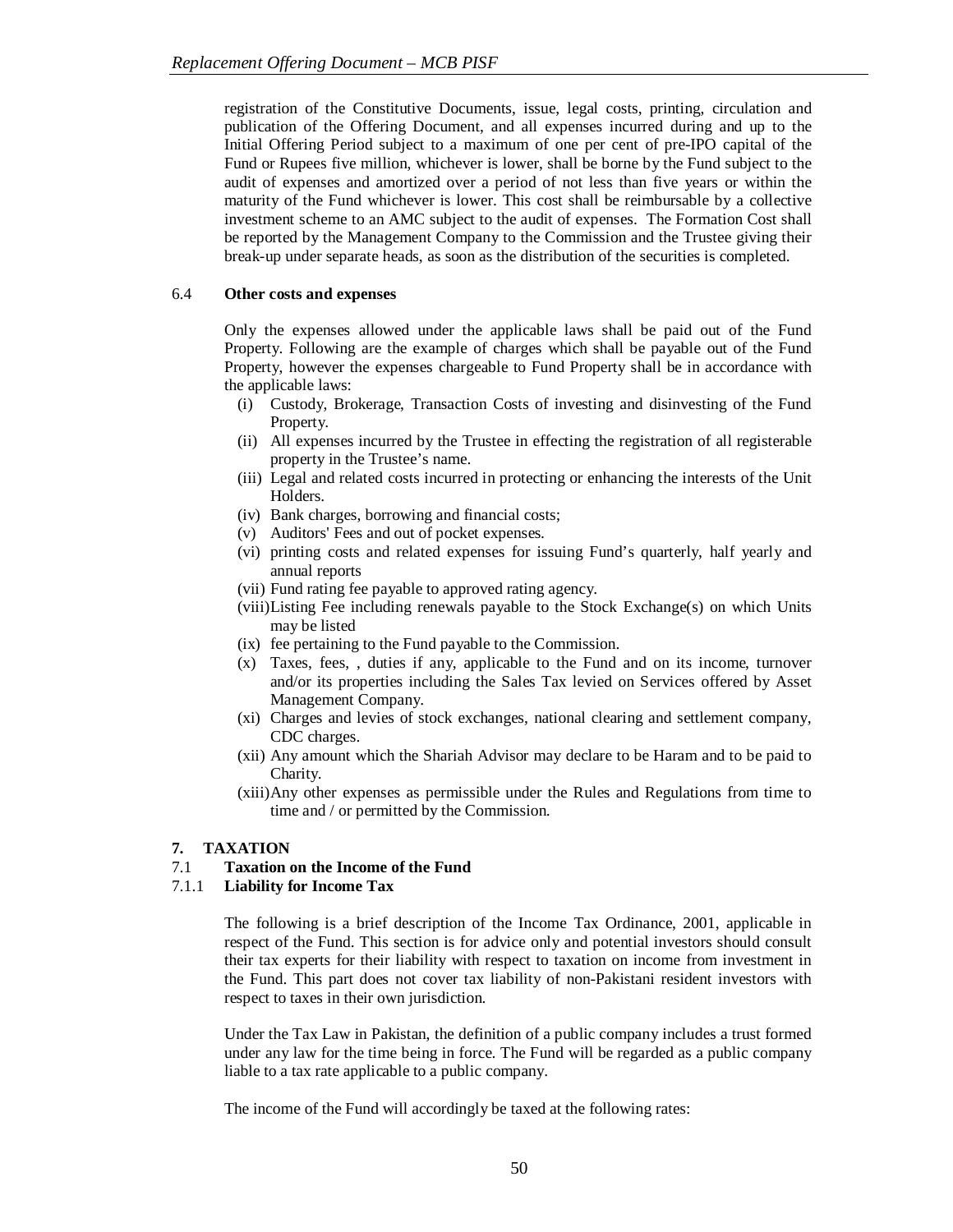- (i) Dividend income as applicable according to the relevant law;
- (ii) Capital Gains Tax as applicable according to the relevant law;
- (iii) Return from all other sources/ instruments are taxable at the rate applicable to a public company.

#### 7.1.2 **Liability for Income Tax if Ninety Percent of Income is distributed**

Notwithstanding the tax rate given above, the income from the Fund will be exempted from tax if not less than 90% of the income for the year as reduced by capital gains whether realized or unrealized is distributed amongst the Unit Holders as dividend.

# 7.2 **Withholding tax**

Under the provision of Clause 47(B) of Part (IV) of Second Schedule of the Income Tax Ordinance 2001, the Fund's income from dividend from securities or instruments of companies, organizations and establishments, return on (Riba free) deposits with banks/financial institutions, return from contracts, will not be subject to any withholding tax.

# 7.3 **Zakat on Fund**

The Fund is Saheb-e-Nisab under the Zakat and Ushr Ordinance, 1980. The balance in the credit of savings bank account, or similar account with a bank standing on the first day of Ramzan-ul-Mubarak will be subjected to Zakat deduction @ 2.5%.

#### 7.4 **Taxation and Zakat on Unit Holders**

# 7.4.1 **Taxation on Income from the Fund of the Unit Holder**

The following is a brief description of the Income Tax Ordinance, 2001, applicable in respect of Unit Holder of the Fund. This section is for advice only and potential investors should consult their tax experts for their liability with respect to taxation on income from investment in the Fund. This part does not cover tax liability of non-Pakistani resident investors with respect to taxes in their own jurisdiction.

- 7.4.2 Unit Holders of the Fund will be subject to tax on dividend income distributed by the Fund at applicable tax rates as mentioned in Income Tax Ordinance 2001. The tax deducted on dividend will be the final tax and the payer will be required to withhold the amount of tax at source from payment of dividend except payment to the banking companies.
- 7.4.3 Capital gain arising from redemption of Units of the Fund will be subject to tax at the applicable tax rate as mentioned in Income Tax Ordinance 2001.
- 7.4.4 Unit Holders who are exempt from income tax may obtain exemption certificate from the Commissioner of Income Tax and provide the same to the Management Company and/ or Transfer Agent and on the basis of Exemption Certificate income tax will not be withheld.

#### 7.4.5 **Tax Credit to Unit Holders**

Unit Holders other than a company shall be entitled to a tax credit under Section 62 of the Income Tax Ordinance, 2001, on purchase of new Units.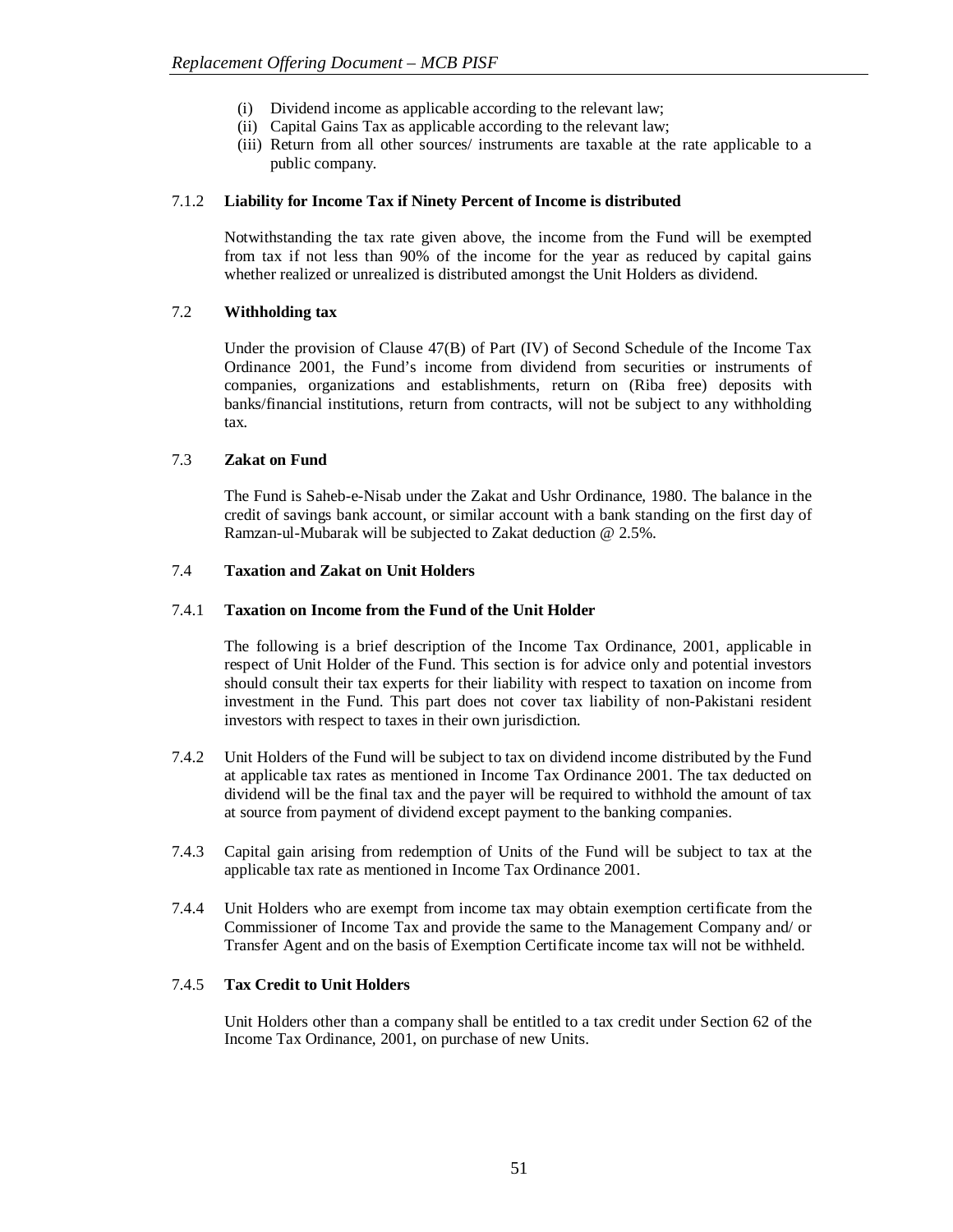# 7.4.6 **Zakat**

Units held by resident Pakistani Unit Holders shall be subject to Zakat at 2.5% of the value of the Units under Zakat and Ushr Ordinance, 1980, (XVII of 1980), except those exempted under the said Ordinance. Zakat will be deducted at source from the redemption proceeds. Above deduction will not be made if Unit Holder provides declaration in due course of time to the Management Company.

# 7.5 **Disclaimer**

The tax and Zakat information given above is based on the Management Company's tax advisor's interpretation of the law which, to the best of the Management Company's understanding, is correct. Investors are expected to seek independent advice so as to determine the tax consequences arising from their investment in the Units of the Fund. Furthermore, tax and Zakat laws, including rates of taxation and of withholding tax, are subject to amendments from time to time. Any such amendments in future shall be deemed to have been incorporated herein.

# **8. REPORTS TO UNIT HOLDERS**

#### 8.1 **Account Statement**

The statements or report shall be sent only by electronic mail at the time of opening of first account and there after each time there is issuance of units against fresh subscription on the registered email address of the Unit Holder(s). Physical copy of account statement shall only be send on specific request of the Unit Holder.

The Unit Holder will be entitled to ask for copies of his account statement on any Dealing Day within Business Hours by applying to the Management Company/ Transfer Agent in writing and providing such fee that the Management Company may notify from time to time.

# 8.2 **Financial Reporting**

- (a) The Management Company shall prepare and transmit the annual report electronically in such form and manner as set out in SECP SRO 787 of 2014 and Regulations as amended or substituted from time to time. In case where any unit holder who has opted to receive Audited Financial Statements and notice through email and subsequently ask for the hard copy of Audited Financial Statements the same shall be provided free of cost with in seven days of receipt of such request.
- (b) The Management Company shall prepare and transmit quarterly reports electronically in such form and manner as set out in SECP SRO 787 of 2014 and Regulations as amended or substituted from time to time. In case where any unit holder who has opted to receive quarterly Financial Statements and notice through email and subsequently ask for the hard copy of quarterly Financial Statements, the same shall be provided free of cost within seven days of receipt of such request.

#### 8.3 **Trustee Report**

The Trustee shall report to the Unit Holder, to be included in the annual and second quarter Financial Reports issued by the Management Company to the Unit Holders, as to whether in its opinion the Management Company has in all material respects managed the Fund in accordance with the provisions of the Regulations, the Constitutive Documents and if the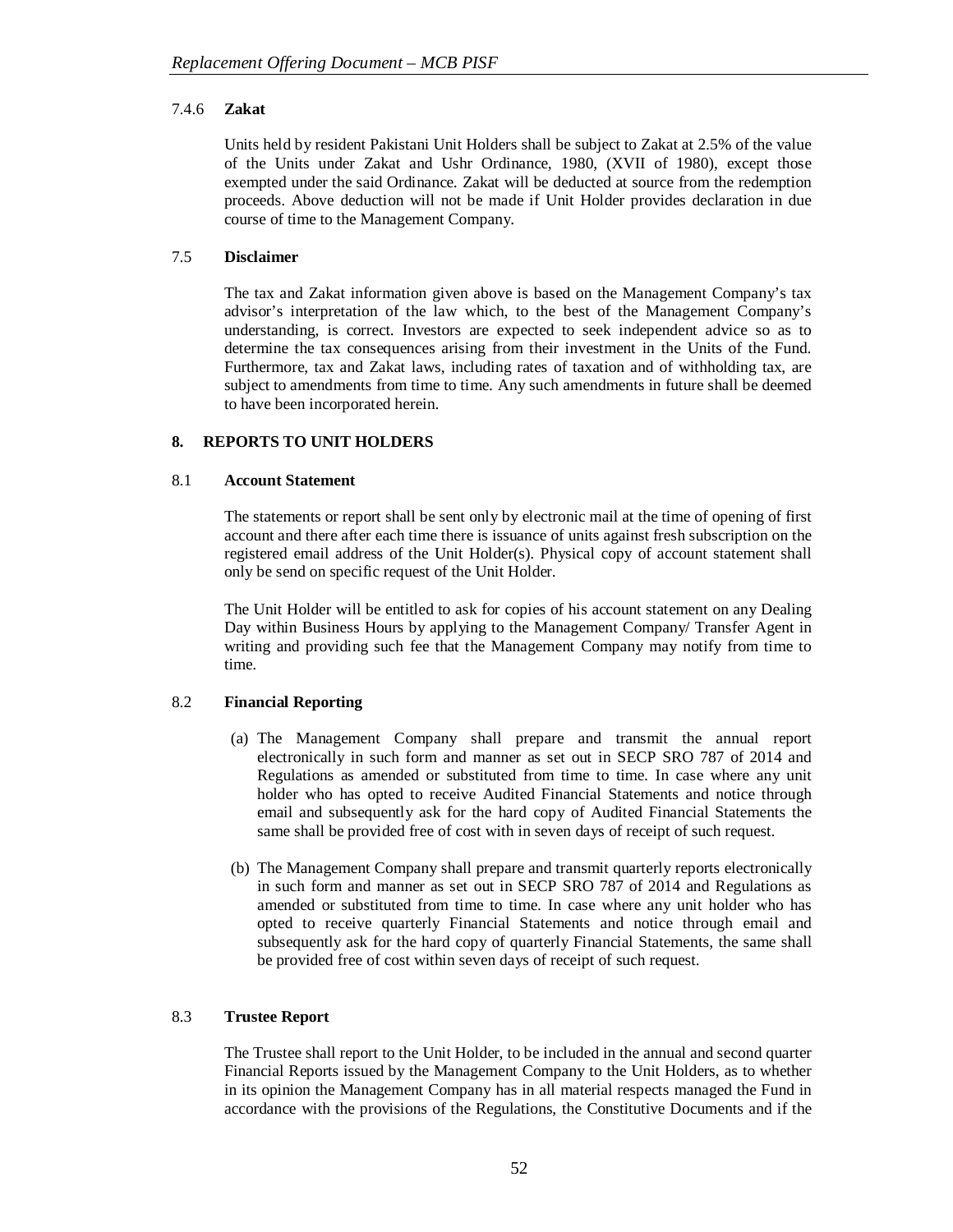Management Company has not done so, the respect in which it has not done so and the steps the Trustee has taken in respect thereof.

# 8.4 **Fund Manager Report**

The Management Company shall prepare Fund Manager's Report each month as per guideline issued by MUFAP and also made available at their website latest by  $7<sup>th</sup>$  of each month. The Management Company shall transmit the same to the Unit Holders through electronic mail if requested by the Unit Holders.

# **9. WARNING AND DISCLAIMER**

# 9.1 **Warning**

- 9.1.1 If you are in any doubt about the contents of this Replacement Offering Document, you should consult your bank manager, Legal advisor, or other financial advisor. The price of the Units of this Fund and the income of this Fund (from which distributions to Unit Holders is made) may increase or decrease.
- 9.1.2 Investment in this Fund is suitable for investors who have the ability to take the risks associated with financial market investments. Capital invested in the financial markets could in extreme circumstances lose its entire value. The historical performance of this Fund, other Funds managed by the Management Company, the financial markets, or that of any one security or transaction included in the Fund's portfolio will not necessarily indicate future performance.
- 9.1.3 Before making any investment decision, investor should review the latest monthly fund manager report and financial statements of the Scheme particularly the details of noncomplaint investment and Risk Factors.

#### 9.2 **Disclaimer**

- 9.2.1 The Units of the Fund are not bank deposits and are neither issued by, insured by, obligation of, nor otherwise supported by SECP, any Government Agency, Trustee (except to the extent specifically stated in this Replacement Offering Document and the Trust Deed) or any of the shareholders of the Management Company or any of the Pre-IPO Investors or any other bank or financial institution. The portfolio of the Fund is subject to market risks and risks inherent in all such investments.
- 9.2.2 Fund's target return/ dividend range cannot be guaranteed. Fund's Unit price is neither guaranteed nor administered/ managed; it is based on the NAV that may go up or down depending upon the factors and forces affecting the capital markets and interest rates.

# **10. GENERAL INFORMATION**

#### 10.1 **Accounting Period / Financial Year of the Fund**

Accounting Period means a period ending on and including an accounting date and commencing (in case of the first such period) on the date on which the Trust Property is first paid or transferred to the Trustee and (in any other case) from the next day of the preceding accounting period.

Annual Accounting Period means the period commence on  $1<sup>st</sup>$  July and shall end on  $30<sup>th</sup>$ June of the succeeding calendar year.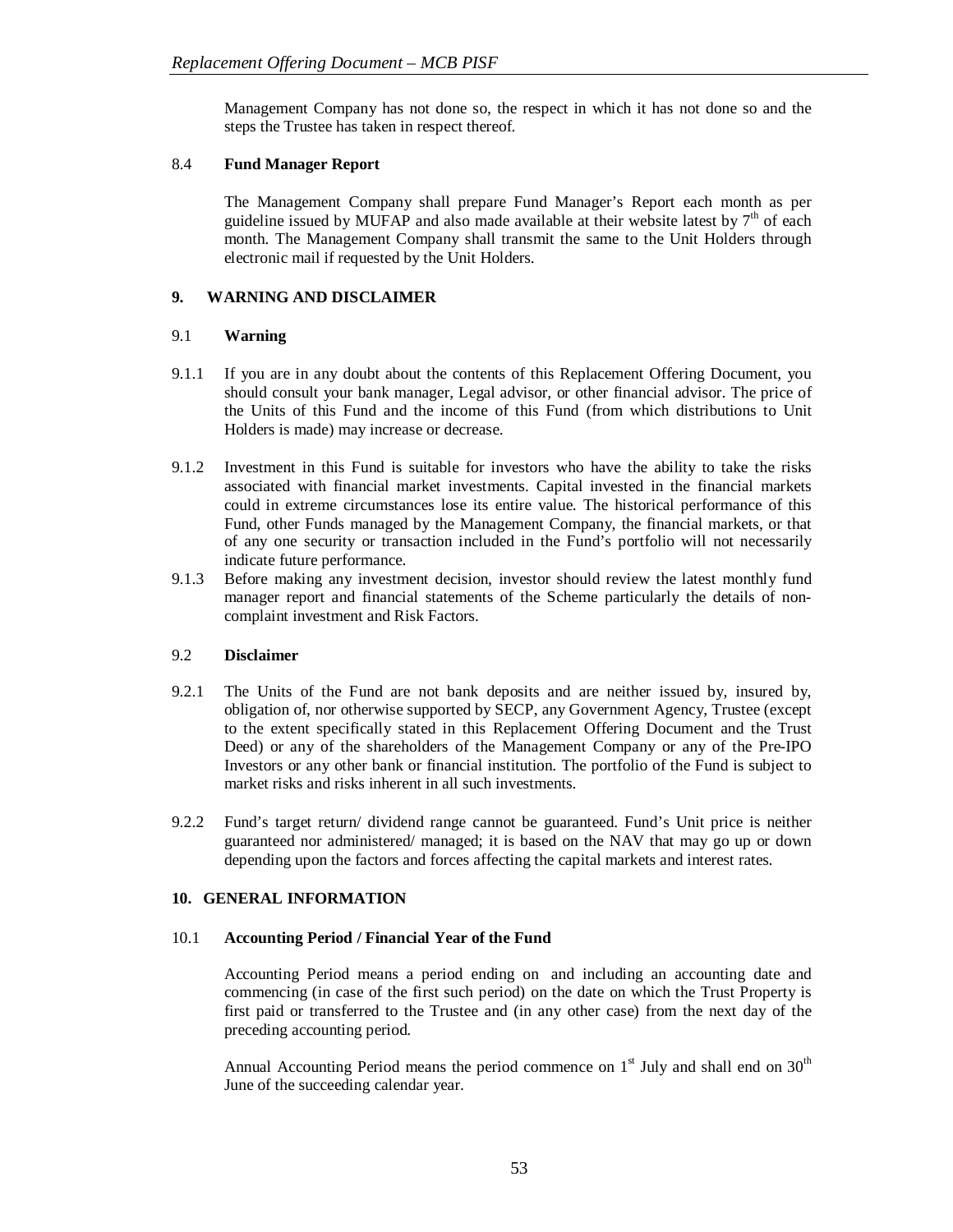#### 10.2 **Inspection of Constitutive Documents**

The copies of constitutive documents, such as the Deed and the Offering Document, can be inspected free of charge at the addresses given below, however such documents shall also be available on the website of the Management Company:

# **8 th Floor, Techno City Corporate Tower, Hasrat Mohani Road, Karachi**

#### 10.3 **Transfer of Management Rights of the Fund**

The management rights of the Fund may be transferred to another Management Company upon the occurrence of any of the following events in accordance with the procedure laid down in the Regulation, the Deed and the Directive issued by the Commission;-

- (i) the Management Company goes into liquidation, becomes bankrupt or has a liquidator appointed over its assets, or its license has been cancelled or does not hold valid license;
- (ii) where the Management Company is unable to remove the suspension of redemption of Units of the Fund within the fifteen (15) business days of suspension and the Unit Holders representing at least three fourth in value of total outstanding Units of the concerned scheme pass a resolution or have given consent in writing that the scheme be transferred to another Management Company;
- (iii) if in the opinion of the Commission further management of the Fund by the existing Management Company is detrimental to the interest of the Unit Holders, the Commission may direct the Trustee to transfer the Fund to another Management Company.
- (iv) If the Management Company may retire voluntarily with the prior written consent of the Commission.

#### 10.4 **Extinguishment/Revocation of the Fund**

The Fund may be extinguished by the occurrence of any of the following events in accordance with the procedure laid down in the Regulation, the Deed and the Directive issued by the Commission;-

- (i) the Fund has reached its maturity date as specified in the Deed;
- (ii) where the Management Company is unable to remove the suspension of redemption of Units of the Fund within the fifteen business days of suspension and the Unit Holders representing at least three fourth in value of total outstanding Units of the concerned scheme pass a resolution or have given consent in writing that the scheme be revoked;
- (iii) where the Management Company goes into liquidation, becomes bankrupt or has a liquidator appointed over its assets, or its license has been cancelled or does not hold valid license;
- (iv) in the opinion of the Management Company the scheme is not commercially viable or purpose of the scheme cannot be accomplished subject to the consent of Trustee;
- (v) The Management Company subject to regulatory approval, may announce winding up of the Trust in the event redemption requests build up to a level where the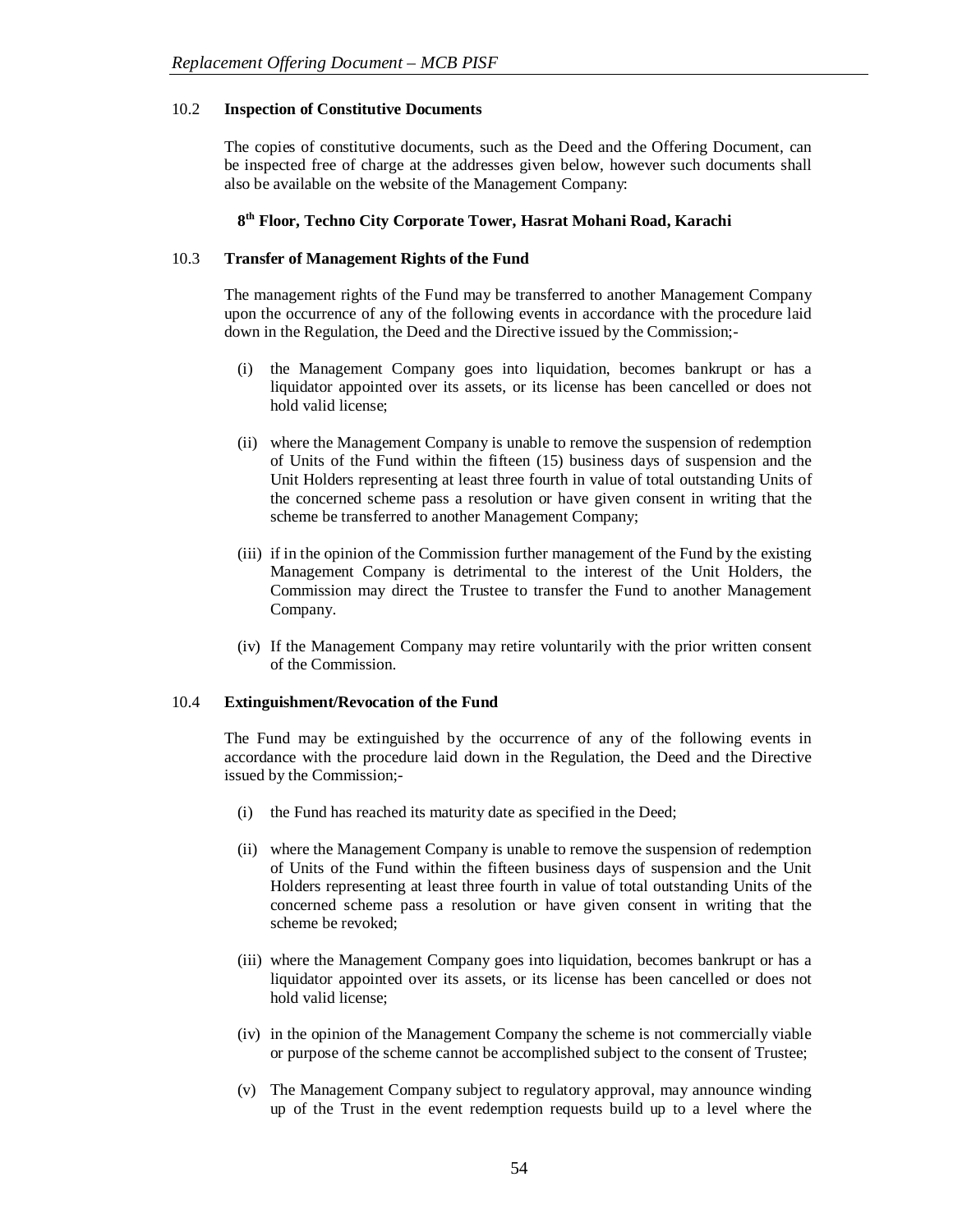Management Company is of the view that the disposal of the Trust Property to meet such redemptions would jeopardize the interests of the remaining Unit Holder(s) and that it would be in the best interest of all the Unit Holder(s) that the Trust be wound up.

- (vi) on occurrence of any event or circumstances which, in the opinion of the Trustee, requires the Fund to be revoked; and
- (vii) where the Commission deems it necessary to revoke the Fund so directs either Trustee or the Management Company in the interest of Unit Holders.

#### 10.5 **Procedure and manner of Revocation of the Fund**

Revocation of the Fund shall be done in accordance with the procedures and in the manner as mentioned in the Regulations or through circulars/ guidelines issued by the SECP from time to time.

#### 10.6 **Distribution of proceeds on Revocation**

In case of Revocation of the Fund the Trustee shall according to the procedure laid down in Regulations refund the net proceeds to the Unit Holders in proportion to the number of units held by them.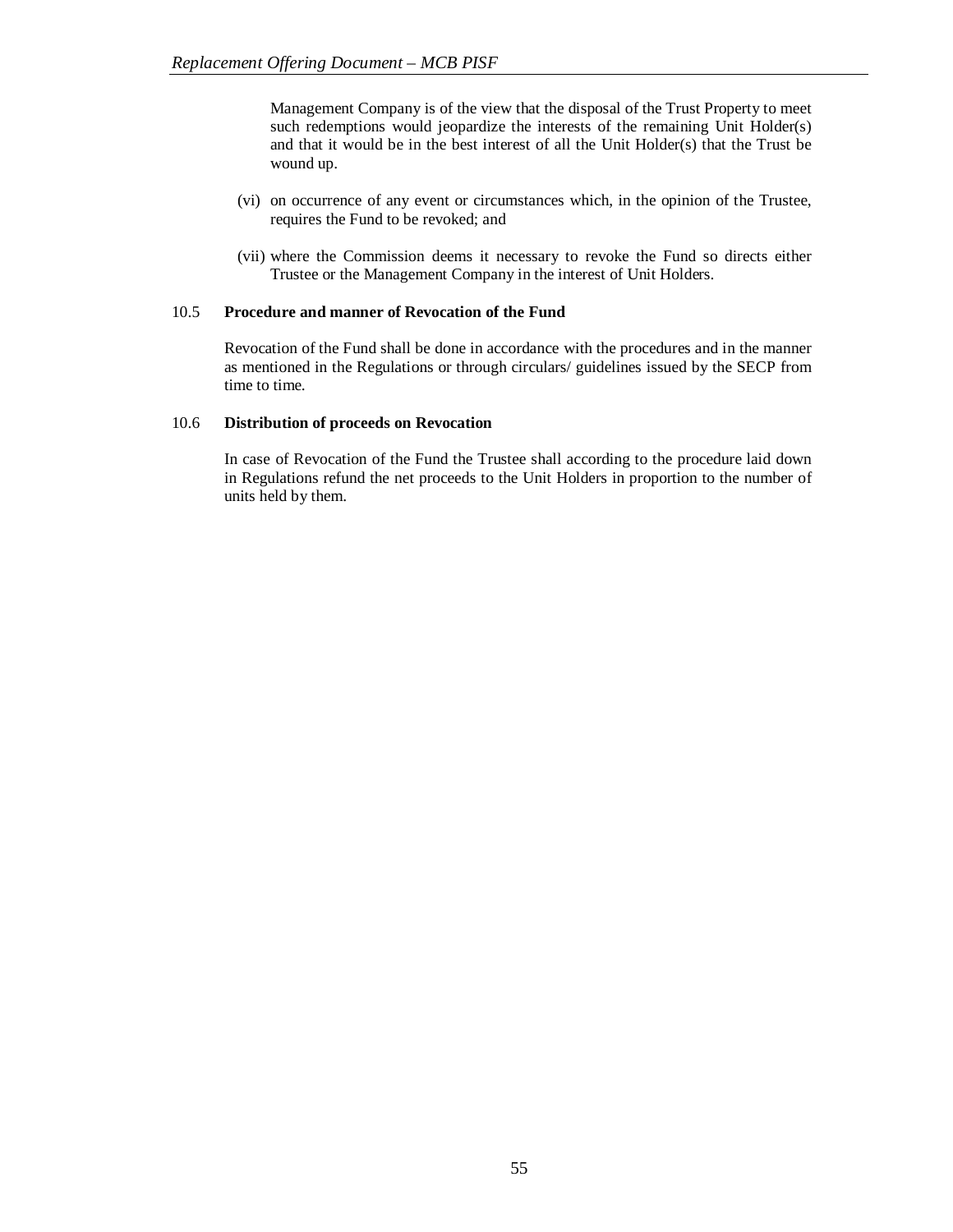# **11. GLOSSARY**

Unless the context requires otherwise the following words or expressions shall have the meaning respectively assigned to them:

- 11.1 **"Accounting Date"** means the thirtieth day of June in each year and any interim date on which the financial statements of the Scheme are drawn up. Provided that the Management Company may, with the written consent of the Trustee and after obtaining approval from the Commission and the Commissioner of Income Tax may change such date to any other date and such change shall be intimated to the Commission.
- 11.2 **"Account Opening Form"** means standardized form prescribed by the Management Company to be duly filled by the investors at the time of opening an account with the Management Company.
- 11.3 *"***Accounting Period"** means a period ending on and including an Accounting Date and commencing (in case of the first such period) on the date on which the Trust Property is first paid or transferred to the Trustee and (in any other case) from the next day of the preceding accounting period.
- 11.4 **"Administrative Plans"** means investment plans offered by the Management Company and approved by the Commission, where such plans allow investors a specific investment strategy in any one or a combination of Schemes managed by the Management Company in accordance with the conditions specified by SECP.
- 11.5 **"Annual Accounting Period" or "Financial Year"** means the period commence on 1st July and shall end on 30th June of the succeeding calendar year.
- 11.6 **"Asset Management Company"** means an asset Management Company as defined in the Rules and Regulations.
- 11.7 **"Auditor"** means the Auditor of the Trust appointed by the Management Company, with the consent of the Trustee, as per the Regulations.
- 11.8 **"Authorized Branches"** means those Branches of Distributors or Distribution Companies which are allowed by the Management Company to deal in Units of the Funds managed by the Management Company.
- 11.9 **"Authorized Broker"** means those Brokers which are authorized to deal in Government Securities.
- 11.10 *"Authorized Investments"* mean investments as defined in the Clause 2.1.1 of this Replacement Offering Document.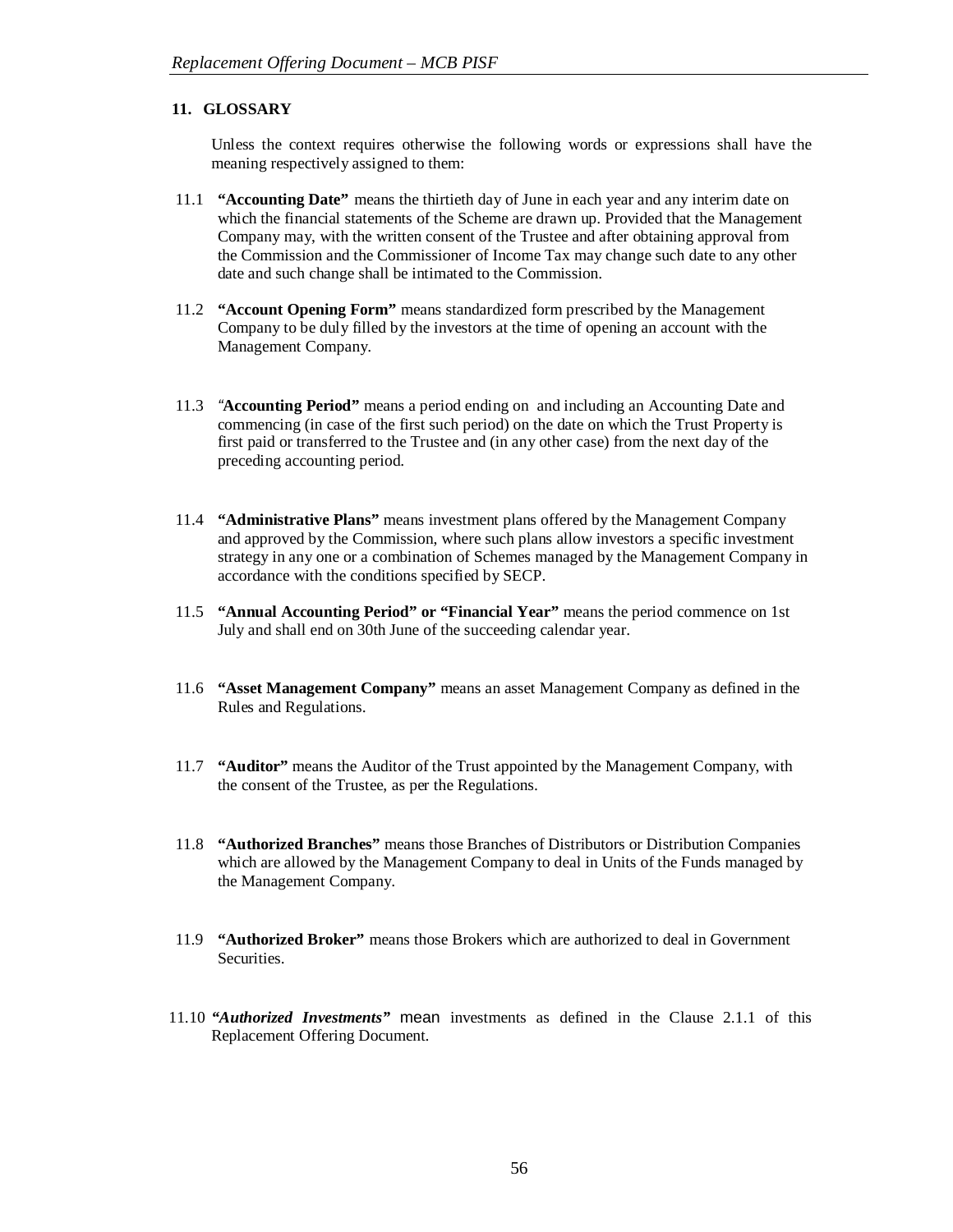- 11.11 *"Back-end Load"* means the charge deducted from the Net Asset Value in determining the Redemption Price; provided however that different levels of Back-end Load may be applied to different types of Units, as specified in this Replacement Offering Document.
- 11.12 *"Bank"* means institution(s) providing banking services under the Banking Companies Ordinance, 1962, or any other regulation in force for the time being in Pakistan, or if operating outside Pakistan, under the banking laws of the jurisdiction of its operation outside Pakistan.
- 11.13 *"Bank Accounts"* means those account(s) opened and maintained for the Trust by the Trustee at Banks, the beneficial ownerships in which shall vest in the Unit Holder(s).
- 11.14 *"Broker"* means any person engaged in the business of effecting transactions in securities for the account of others.
- 11.15 *"Business Day"* means any day on which stock exchanges are open for business in Pakistan.
- 11.16 *"Certificate"* means the definitive certificate acknowledging the number of Units registered in the name of the Unit Holder issued at the request of the Unit Holder pursuant to the provisions of the Trust Deed.
- 11.17 *"Connected Person"* shall have the same meaning as assigned in the Rules and Regulations.
- 11.18 *"Constitutive Documents"* means the Trust Deed or such other documents as defined in the Regulations.
- 11.19 *"Custodian"* means a Bank, a Depository or an Investment Finance Company licensed under the Regulations, which may be appointed by the Trustee in consultation with the Management Company to hold and protect the Trust Property or any part thereof as custodian on behalf of the Trustee, and shall also include the Trustee itself if it provides custodial services for the Fund.
- 11.20 *"Cut-Off Time"/ "Business Hours"* means the day time for dealing in Units of the Fund. The current Cut-Off Timing/Business Hours are mentioned in Annexure ''C'' of this Replacement Offering Document.
- 11.21 *"Dealing Day"* means that Business Day on which Units will be available for dealing (purchase, redemption, transfer, switching etc) during Cut-off Time. Provided that the Management Company may with the prior written consent of the Trustee and upon giving not less than seven (7) days notice in two widely circulated English or Urdu newspapers in Pakistan declare any particular Business Day(s) not to be a Dealing Day(s).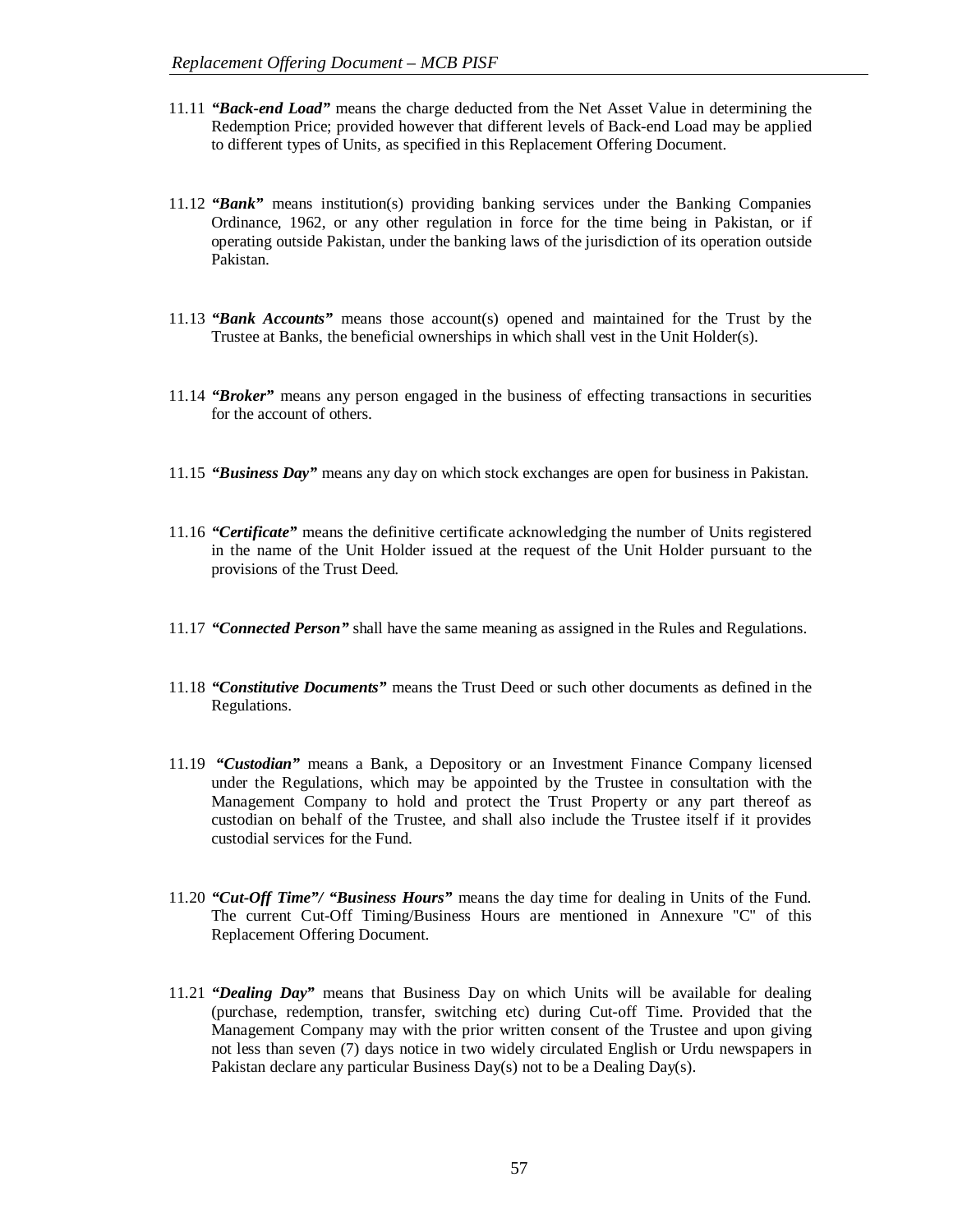- 11.22 *"Distribution Account"* means the Bank Account (which may be a current, saving or deposit account) maintained by the Trustee with a Bank as directed by the Management Company in which the amount required for distribution of income to the Unit Holder(s) shall be transferred. Interest, income or profit, if any, including those accruing on unclaimed dividends, in this account shall be transferred to the main account of the Fund from time to time, as part of the Trust Property for the benefit of the Unit Holder(s).
- 11.23 *"Distributor / Distribution Company"* means Company(ies), Firm(s), Sole Proprietorship concern(s), individual(s), Banks or any other Financial Institution appointed by the Management Company under intimation to the Trustee for performing any or all of the Distribution Functions and who are registered with MUFAP as Registered Service Providers. The Management Company may itself also performs the Distribution Function.
- 11.24 *"Distribution Function"* means the functions with regard to:
	- a. receiving applications for issue of Units together with the aggregate Offer Price for Units applied for by the applicants;
	- b. issuing receipts in respect of (a) above;
	- c. interfacing with and providing services to the Holders including receiving redemption/transfer applications, conversion notices and applications for change of address or issue of duplicate Certificates for immediate transmission to the Management Company or the Transfer Agent as appropriate;
	- d. accounting to the Management Company for all: (i) payment instruments received from the applicants for issuance of Units; (ii) payments instruments to the Holders on redemption of Units; and (iii) expenses incurred in relation to the Distribution Function.
	- e. the above functions may be performed electronically, if appropriate systems are in place.
- 11.25 *"Duties and Charges"* means in relation to any particular transaction or dealing all stamp and other duties, taxes, Government charges, bank charges, transfer fees, registration fees and other duties and charges in connection with the increase or decrease of the Trust Property or the creation, issue, sale, transfer, redemption or purchase of Units or the sale or purchase of Investment or in respect of the issue, transfer, cancellation or replacement of a Certificate or otherwise which may have become or may be payable in respect of or prior to or upon the occasion of the transaction or dealing in respect of which such duties and charges are payable, but do not include the remuneration payable to the Distribution Company or any Commission payable to agents on sales and redemption of Units or any Commission charges or costs which may have been taken into account in ascertaining the Net Asset Value.
- 11.26 *"Exposure"* shall have same meanings as provided in the Regulations.
- 11.27 *"Federal Government"* means the Federal Government of Islamic Republic of Pakistan.
- 11.28 *"Financial Institution"* means a Bank, Development Finance Institution, Non Banking Finance Company, Modaraba or an institution registered under relevant laws to provide financial services within or outside Pakistan.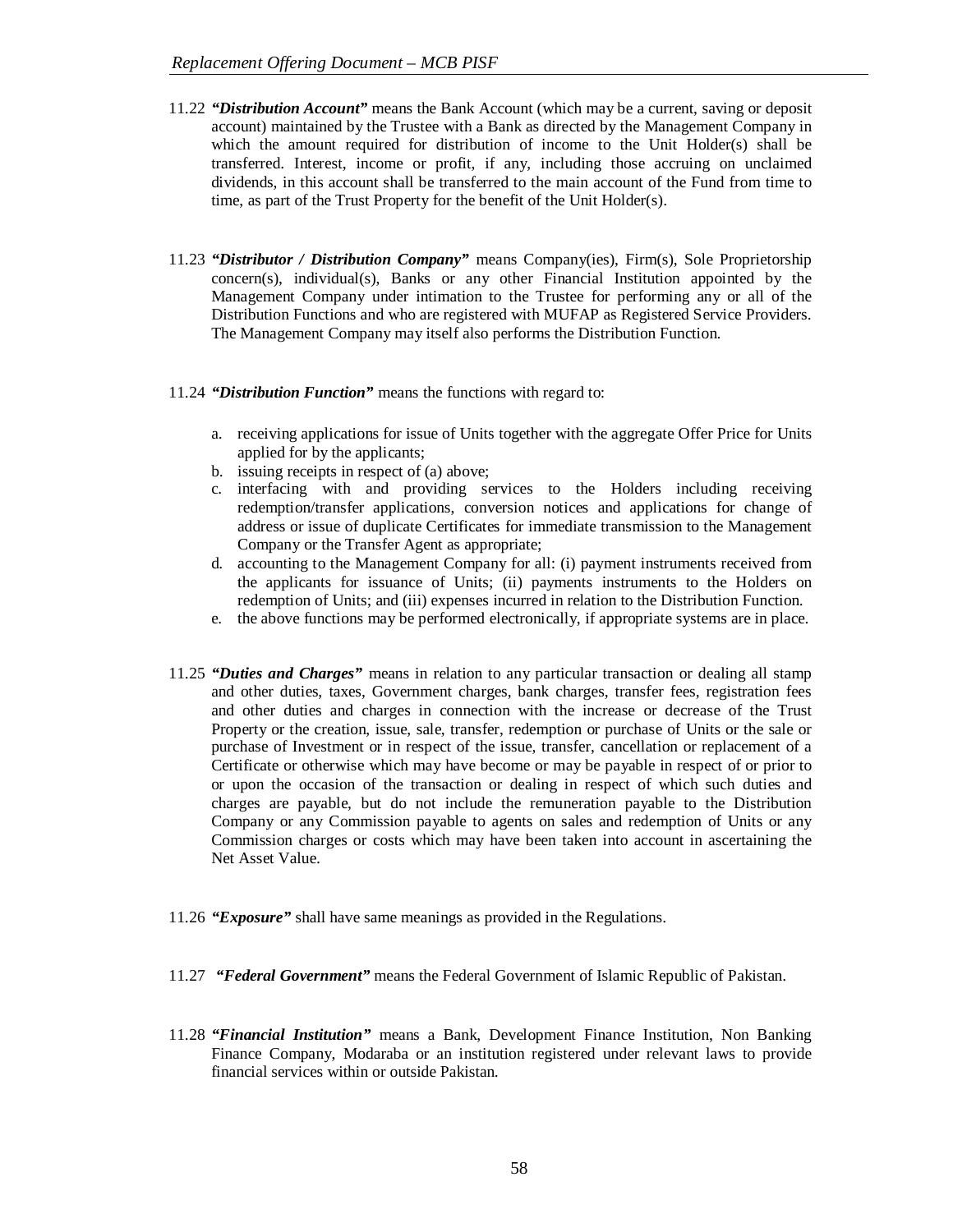- 11.29 *"Financial Sector"* shall comprise of the savings and term deposits / certificates/ securities/ instruments issued by the entities of Banking Sector, Financial Services Sector, Life Insurance Sector and Non- Life Insurance Sector as classified by Karachi Stock Exchange and DFIs.
- 11.30 *"Force Majeure"* means any occurrence or circumstance or element which delays or

prevents performance of any of the terms and conditions of this Deed or any obligations of the Management Company or the Trustee and shall include but not limited to any circumstance or element that cannot be reasonably controlled, predicted, avoided or overcome by any party hereto and which occurs after the execution of this Deed and makes the performance of the Deed in whole or in part impossible or impracticable or delays the performance, including but not limited to any situation where performance is impossible without unreasonable expenditure. Such circumstances include but are not limited to floods, fires, droughts, typhoons, earthquakes and other acts of God and other unavoidable or unpredictable elements beyond reasonable control, such as war (declared or undeclared), insurrection, civil war, acts of terrorism, accidents, strikes, riots, turmoil, civil commotion, any act or omission of a governmental authority, failure of communication system, hacking of computer system and transmissions by unscrupulous persons, closure of stock exchanges, banks or financial institutions, freezing of economic activities and other macro-economic factors, etc.

- 11.31 *"Formation Cost"* means preliminary expenses relating to regulatory and registration fees of the Scheme, flotation expenses of the Scheme, expenses relating to authorization of the Scheme, execution and registration of the Constitutive Documents, legal costs, printing, circulation and publication of this Replacement Offering Document, announcements describing the Scheme and all other expenses incurred until the end of the Initial Period.
- 11.32 *"Front-end Load"* means the Sales load which may be included in the offering price of the Units; provided however that different levels of Front-end Load may be applied to different investors, as determined by the Management Company. However aggregate of Front-end Load and Back-end Load should not exceed 5% of Net Asset Value.
- 11.33 *"Government Securities"* includes monetary obligations of the Government or a Provincial Government or a corporation wholly owned or controlled, directly or indirectly, by the Federal Government or a Provincial Government and guaranteed by the Federal Government and any other security as the Federal Government may, by notification in the official Gazette, declare, to the extent determined from time to time, to be a Government Security.
- 11.34 *"Holder or Unit Holder"* means the investor for the time being entered in the Register as owner of a Unit including investors jointly so registered pursuant to the provisions of the Trust Deed.
- 11.35 *"Initial Period" or "Initial Offering Period"* means a period determined by the Management Company during which Units will be offered as mentioned in clause 1.7 of this Replacement Offering Document.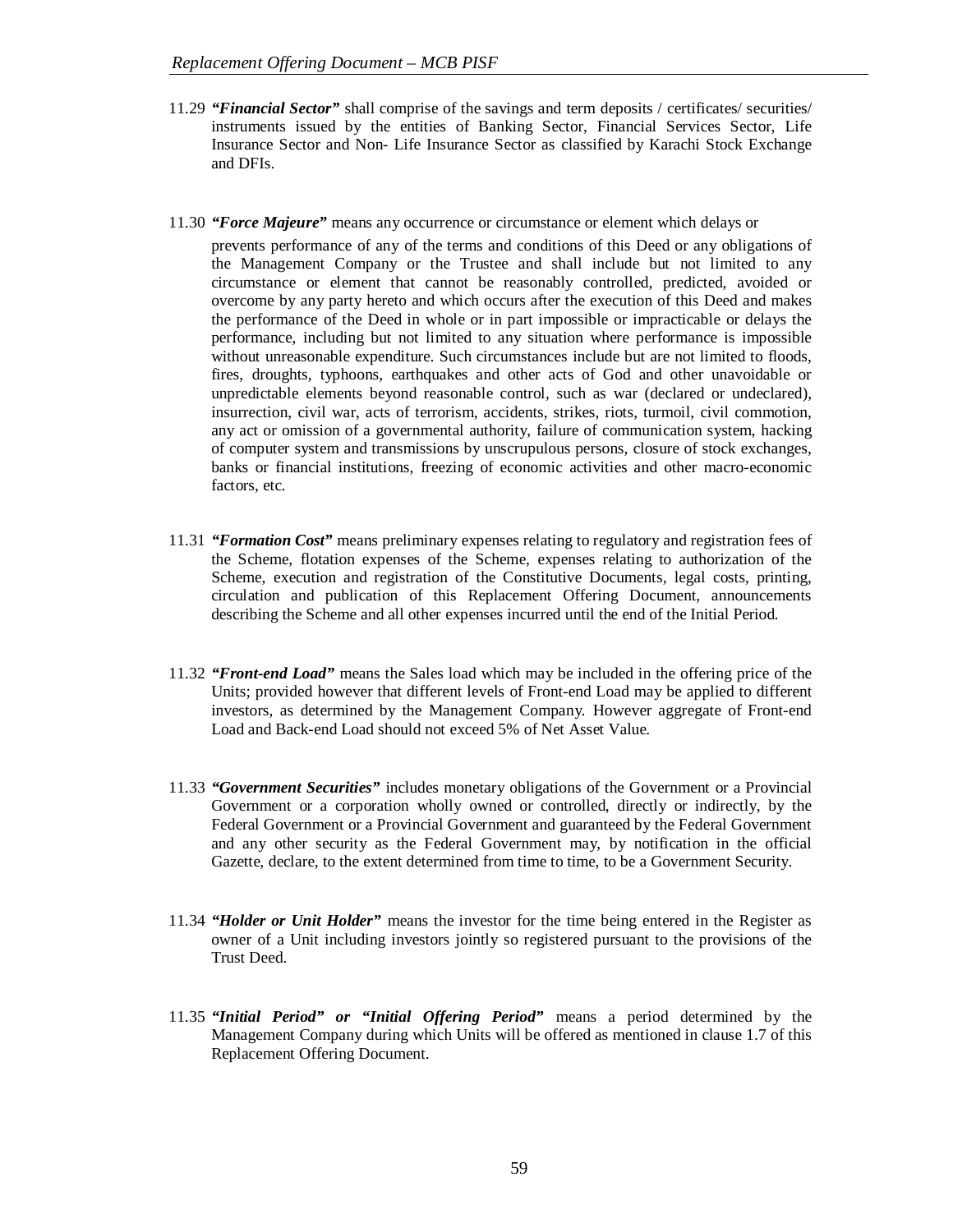- 11.36 *"Initial Price" or "Initial Offer"* means the price per Unit on the first day of the Initial Period determined by the Management Company.
- 11.37 *"Investment"* means any Authorized Investment forming part of the Trust Property.
- 11.38 *"Investment Facilitators/Advisors"* means an individual, firm, corporate or other entity appointed by the Management Company to identify, solicit and assist investors in investing in the Scheme. The investment facilitator/advisor is not authorized to perform the Distribution Functions. The Management Company shall compensate the Investment Facilitators.
- 11.39 *"Investment Form"* means a standardized form prescribed by the Management Company to be duly filled by the investor to purchase Units and will be stated in this Replacement Offering Document.
- 11.40 *"Local Governments"* mean all the local / city governments in Pakistan.
- 11.41 *"Management Company"* is defined in the preamble hereto;
- 11.42 *"Net Assets",* in relation to the Trust, means, the excess of assets over liabilities of the Scheme as calculated in accordance with the Regulations.
- 11.43 *"Net Asset Value" or "NAV"* means per Unit value of the Trust arrived at by dividing the Net Assets by the number of Units outstanding.
- 11.44 *"Offer Price or Purchase (Public Offer) Price"* means the sum to be paid by the investor for purchase of one Unit, such price to be determined pursuant to this document.
- 11.45 *"Offering Document"* means the prospectus or other document (issued by the Management Company with written consent of the Trustee and approved by the Commission) which contains the investments and distribution policy, unit structure(s) and all other information in respect of the Unit Trust, as required by the Rules and Regulations and is circulated to invite offers by the public to invest in the Scheme.
- 11.46 *"Online"* means transactions through electronic data-interchange whether real time transactions or otherwise, which may be through the internet, intranet networks and the like.
- 11.47 *"Ordinance"* means the Companies Ordinance, 1984.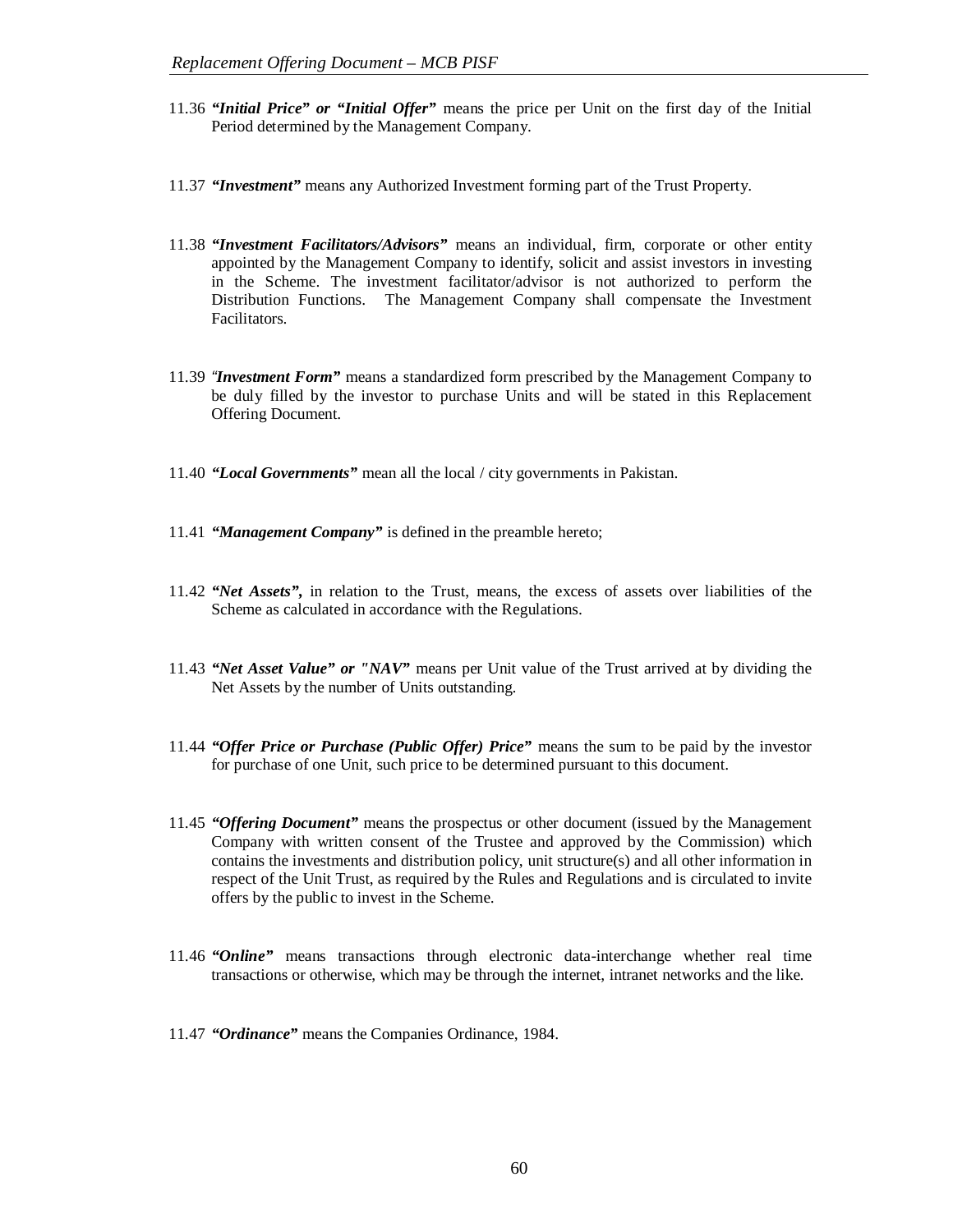- 11.48 *"Par Value"* means the face value of Rs. 10 for a Unit of the Fund.
- 11.49 *"Personal Law"* means the law of inheritance and succession as applicable to the individual Unit Holder.
- 11.50 *"Pledge Form"* means a standardized form prescribed by the Management Company to be duly filled by the investor to Pledge his/her Units and will be stated in this Replacement Offering Document.
- 11.51 *"Profit Distribution Date"* means the date on which the Management Company decides to distribute the profits (if any).
- 11.52 *"Provincial Governments"* mean the Provincial Governments of all four provinces of Pakistan.
- 11.53 *"Redemption Form"* means a standardized form prescribed by the Management Company to be duly filled by the investor to redeem Units and will be stated in this Replacement Offering Document.
- 11.54 *"Redemption Price or Repurchase Price"* means the amount to be paid to the relevant Holder upon redemption of that Unit, such amount to be determined pursuant to this document.
- 11.55 *"Register Function"* means the functions with regard to:
	- a. Maintaining the Register, including keeping a record of change of addresses/other particulars of the Holders;
	- b. Issuing account statements to the Holders;
	- c. Issuing Certificate, including Certificates in lieu of undistributed income to Holders;
	- d. Cancelling old Certificates on redemption or replacement thereof;
	- e. Processing of applications for issue, redemption, transfer and transmission of Units, recording of pledges, liens and changes in the data with regard to the Holders;
	- f. Issuing and dispatching of Certificates;
	- g. Dispatching income distribution warrants, and bank transfer intimation and distributing bonus Units or partly both and allocating Units to Holders on re-investment of dividends;
	- h. Receiving applications for redemption and transfer/transmission of Units directly from Holder or legal representatives or through Distributor;
	- i. Maintaining record of lien/pledge/charge; and
	- j. Keeping record of change of addresses/other particulars of the Holders.
- 11.56 *"Regular Interval"* means monthly, quarterly, half yearly or annual periods.
- 11.57 *"Rules"* mean Non-Banking Finance Companies (Establishment and Regulation) Rules 2003 as amended from time to time.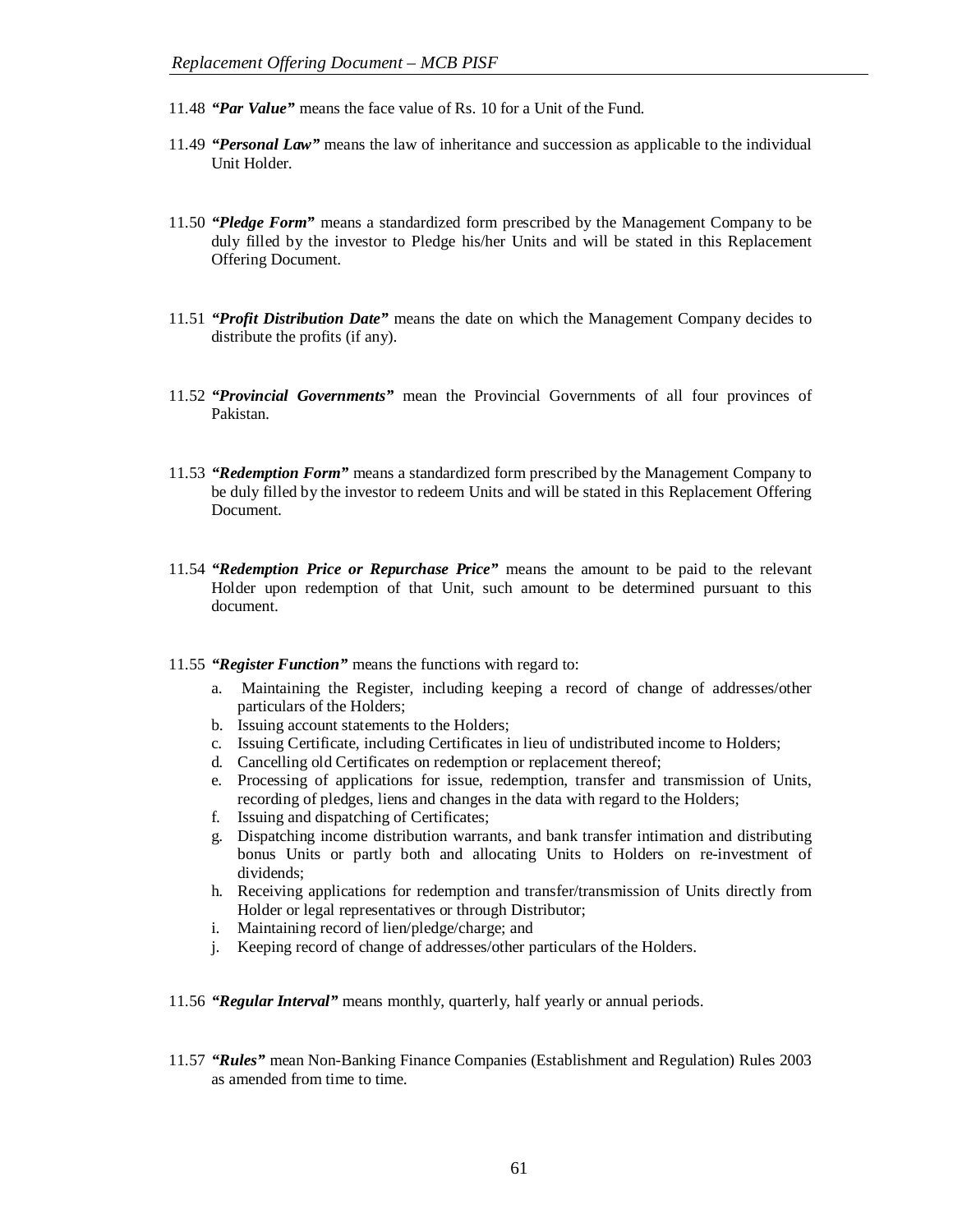- 11.58 *"Regulations"* mean Non--Banking Finance Companies and Notified Entities Regulations, 2008 and the Schedules and Forms attached to it as amended/replaced from time to time.
- 11.59 *"Sales Load"* mean Front end load and Back end load and any processing charges or Commission (excluding Duties and Charges) not exceeding five percent of NAV or as may be allowed under the Regulations, which may be included in the offer price of all or certain type of Units or deducted from the NAV in order to determine the Redemption Price of certain types of Units.
- 11.60 *"SECP" or "Commission"* means Securities and Exchange Commission of Pakistan established under Securities and Exchange Commission of Pakistan Act, 1997 and shall include its successor.
- 11.61 *"Special Instruction Form"* means a standardized form prescribed by the Management Company to be duly filled by the investor to change his/her particulars and will be stated in this Replacement Offering Document.
- 11.62 *"Stock Exchange"* means Stock Exchanges registered under the Securities and Exchange Ordinance, 1969.
- 11.63 *"Sukuk"* means a type of Islamic bond that is backed by assets of the issuer that earn profit or rent.
- 11.64 *"Transaction Costs"* means the costs incurred or estimated by the Management Company to cover the costs (such as, but not restricted to ,bank charges, brokerage, Trustee charges, taxes or levies on transactions, etc.) related to the investing or disinvesting activity of the Unit itself or Trust's portfolio, inter alia, necessitated by creation or cancellation of Units, which costs may be added to the NAV for determining the Offer Price of Units or to be deducted from the NAV in determining the Redemption Price.
- 11.65 *"Transfer Agent"* means a company including a Bank that the Management Company shall appoint for performing the Registrar Functions. The Management Company may itself perform the Registrar Function.
- 11.66 *"Transfer Form"* means a standardized form prescribed by the Management Company to be duly filed by the investor to transfer Units and will be stated in this Replacement Offering Document.
- 11.67 *"Trust Deed" or "Deed"* means the Trust Deed of the Fund executed between the Management Company and the Trustee along with all the exhibits appended hereto.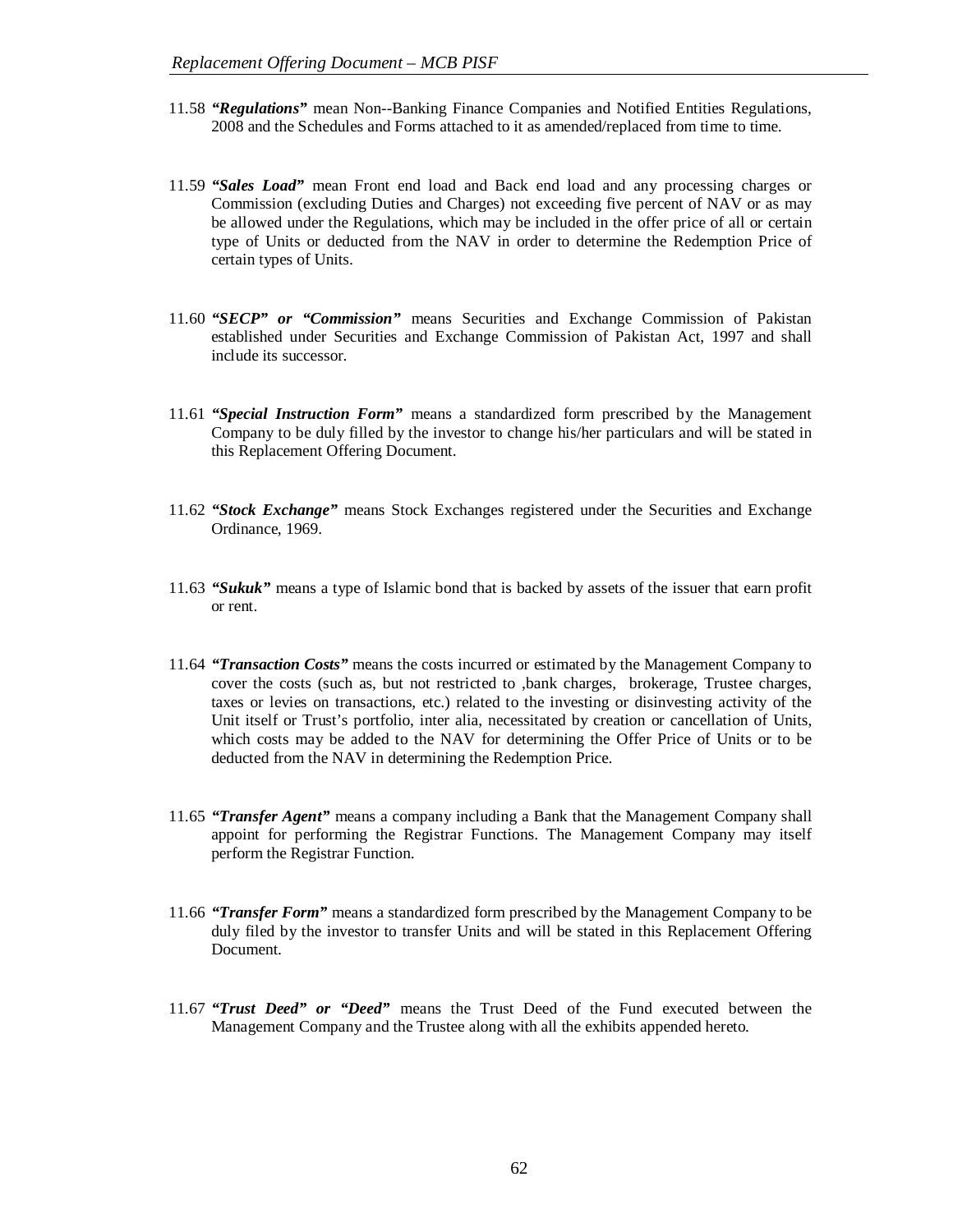11.68 *"Trust" or "Unit Trust" or "Fund" or "***Scheme" or "MCB PISF"** means the Unit Trust constituted by the Trust Deed as amended and replaced by the First and Second Supplemental Trust Deeds for continuous offers for sale of Units of the Trust.

Words and expressions used but not defined herein shall have the meanings assigned to them in the Rules and Regulations, words importing persons include corporations, words importing the masculine gender include the feminine gender, words importing singular include plural and words "**written**" or "**in writing**" include printing, engraving, lithography, or other means of visible reproduction. The headings and table of contents are for convenience only and shall not affect the construction of the Replacement Offering Document.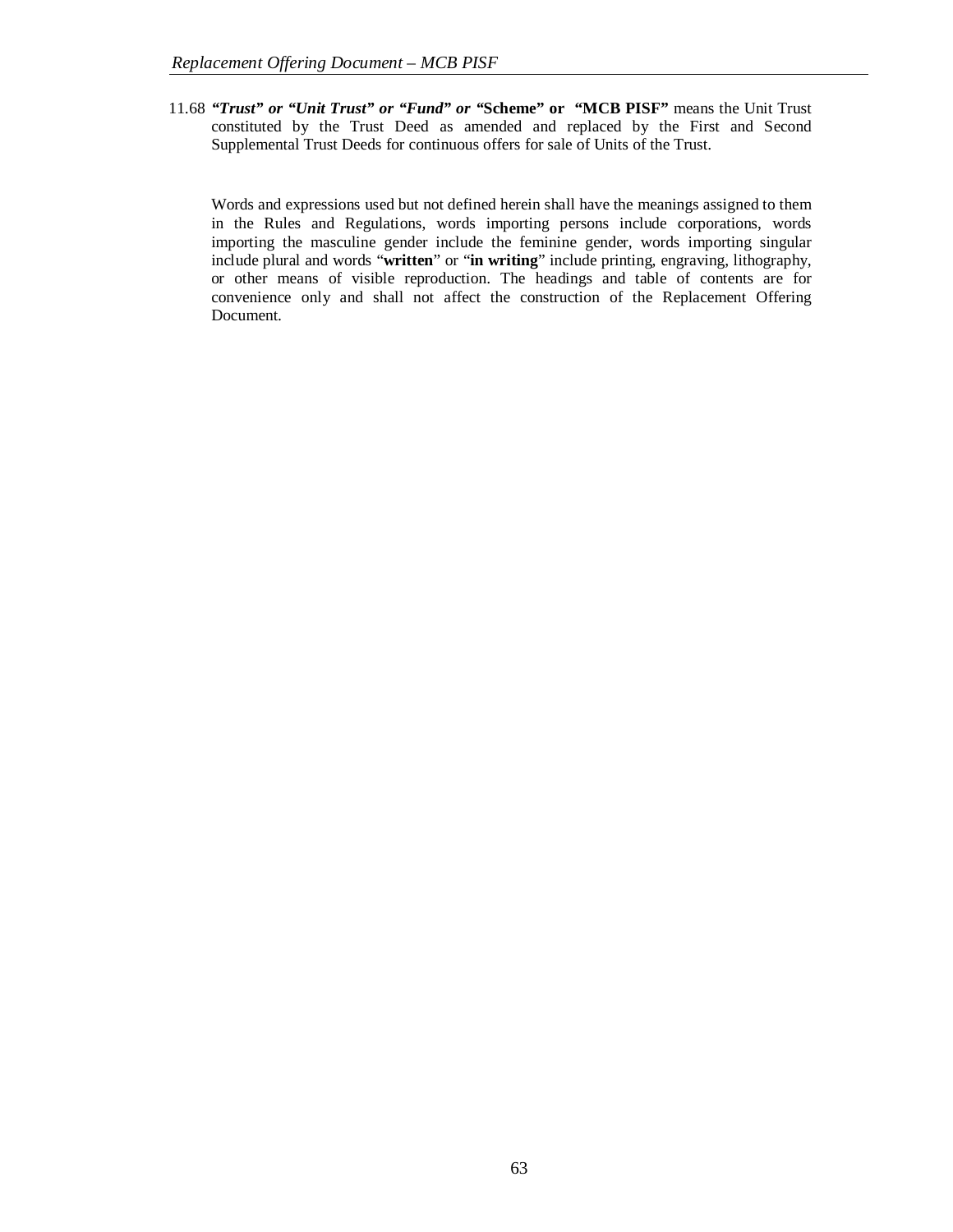# **Annexure A**

# **REMUNERATION OF TRUSTEE**

Trustee Fee subject to review by either party. However any upward revision shall require prior approval of SECP.

#### **TARIFF STRUCTURE FOR OPEN END SCHEMES**

The trustee remuneration shall consist of reimbursement of actual custodial expenses / charges plus the following tariff:

**NET ASSETS (Rs.) TARIFF**

Up to 1billion Rs. 0.7 million or 0.20% p.a. of Net Assets. Whichever is higher

Over 1 billion Rs. 2.0 million plus 0.10% p.a. of Net Assets, on amount exceeding Rs. 1 billion.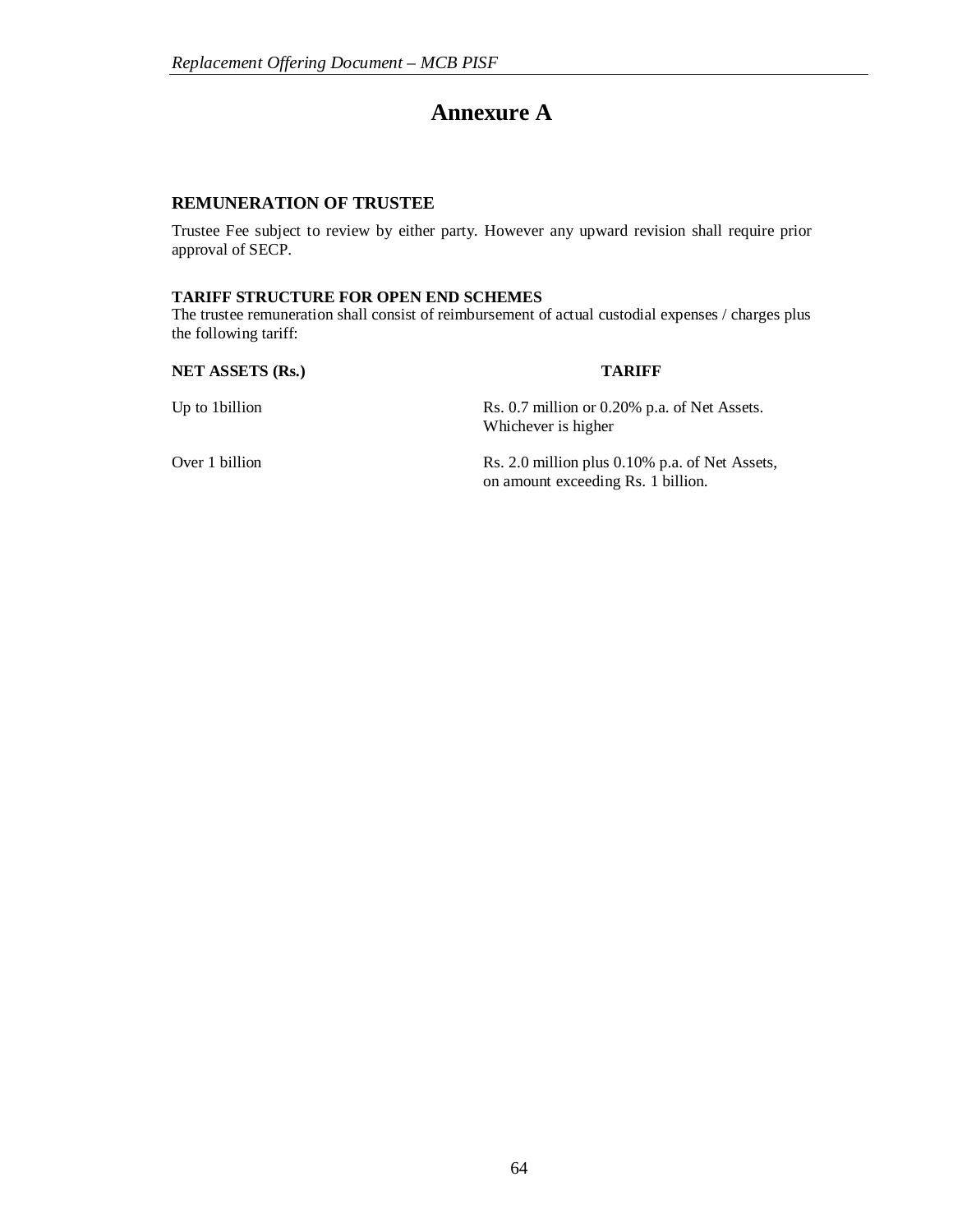# **Annexure B**

# **Current Level of Front End Load and Back End Load:**

| Transaction less than or equal to Rs.15 million: | Front end load is | 2%   |
|--------------------------------------------------|-------------------|------|
| Transaction more than Rs.15 million:             | Front end load is | Nil. |
| For corporate*                                   | Front end load is | Nil. |

\*<sup>C</sup>**orporate** includes all the Unit Holders other than the individuals who hold valid National Identity Card/ Pakistan Origin Card or valid passport including foreigners.

Back End Load: None

**Current level of Management Fee** is 2% per annum of the average Net Assets of the Fund.

Transaction Charges\* Rs. 1,000/-

\*\*The Management Company may at its discretion waive the transaction charges on case to case basis.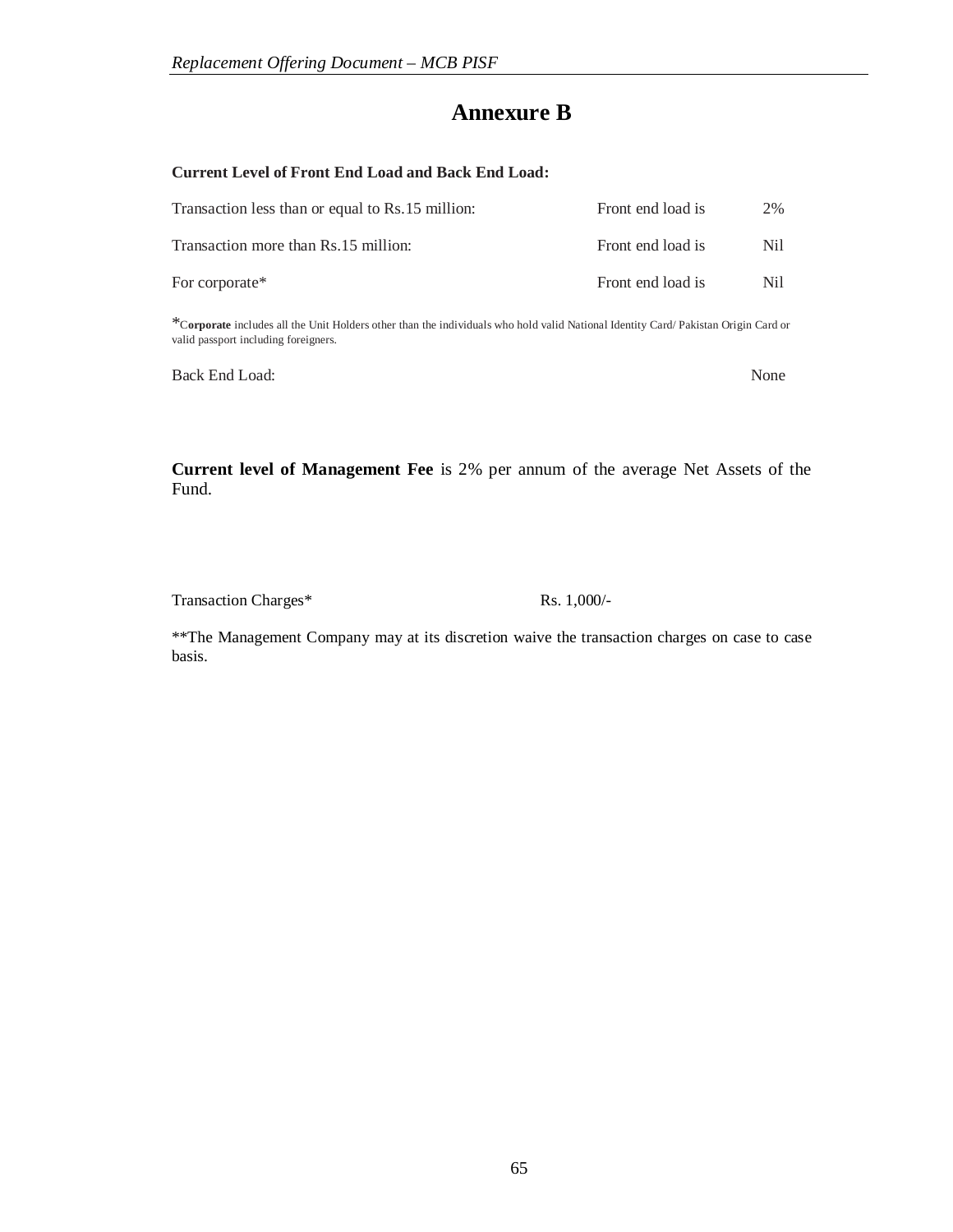# **Annexure C**

Cut off timing shall be observed from **9:00am to 4:30pm**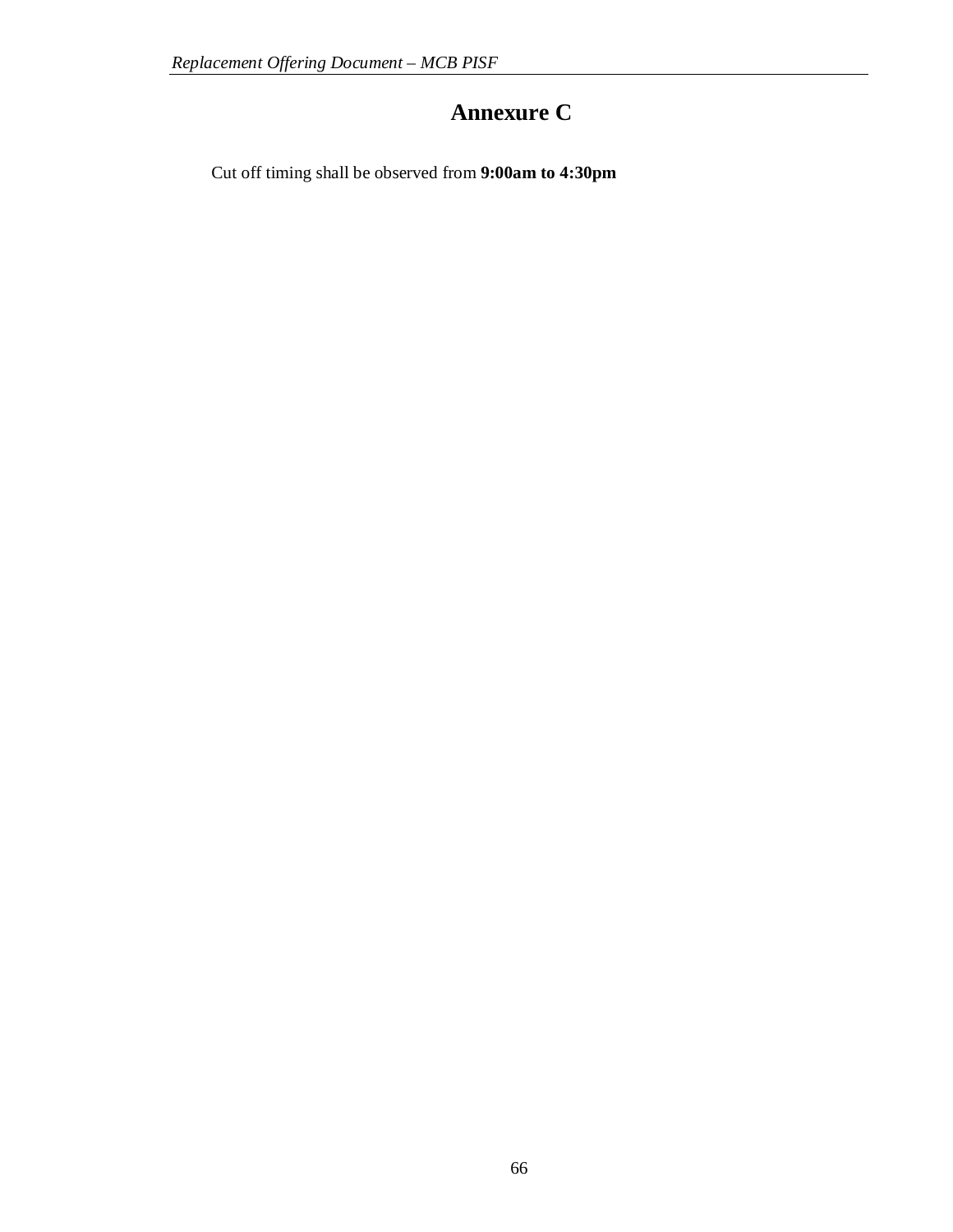# **Annexure D**

#### **MANAGEMENT COMPANY AND DISTRIBUTION COMPANY**

#### **Management Company**

Management Company of the Fund is MCB Arif Habib Savings and Investments Limited. Forms and other information of the Fund can be collected from the following address of the Management Company or from the branches of the Distribution Company:

**MCB Arif Habib Savings and Investments Limited 8 th Floor, Techno City, Corporate Tower Hasrat Mohani Road, Karachi**

For more information Call: 111-162-224/ 111-468-378 Email: info@mcbah.com Website: www.mcbah.com

# **Distribution Companies**

- 1. MCB Bank. MCB House, 15-D, Main Gulberg, Lahore
- 2. Standard Chartered Bank. P.O. Box. No. 5556, I.I. Chundrigar Road, Karachi 74000

Updated list of distribution companies is available at our website: www.mcbah.com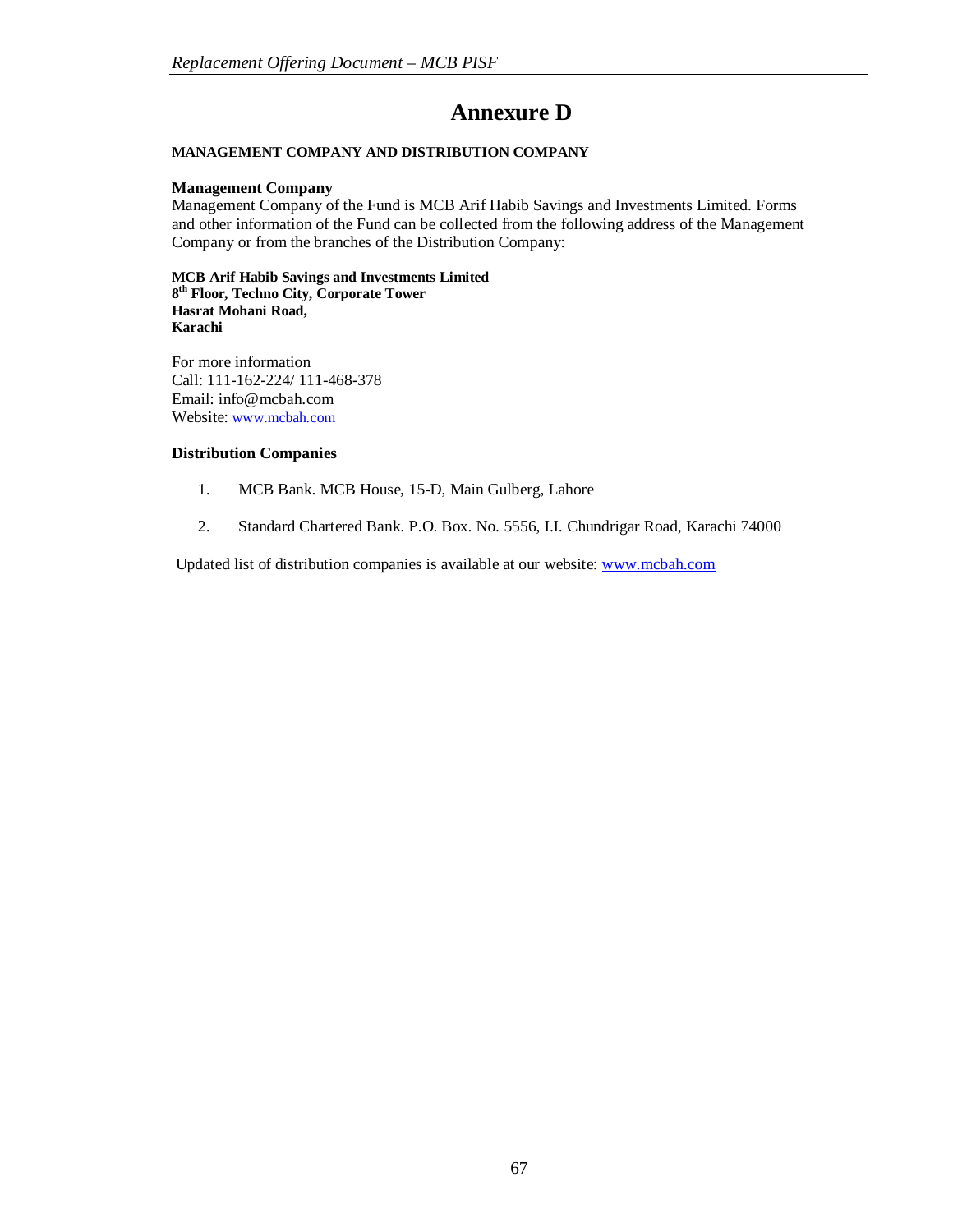# **Annexure E**

# **Profile of the Shariah Advisors**

**Dr. Mufti Muhammad Taqi Usmani** son of the late Maulana Mufti Muhammad Shafi, the former Grand Mufti of Pakistan. He obtained his Takhassus degree (an advanced degree equivalent to Ph.D.) in Islamic education from Darul Uloom Karachi, the largest and most renowned Islamic educational institution in Pakistan. He also obtained a Master's degree in Arabic literature from Punjab University, and a law degree (LLB) from Karachi University.

He is regarded as an expert in the fields of Hadith (sacred traditions of the Holy Prophet, may Allah's peace and blessings be upon him), Fiqh (Islamic jurisprudence), Economics, and Tasawwuf (Islamic spirituality). He has been teaching these and other branches of Islamic education since 1959.

He served as Judge of the Shariat Appellate Bench of the Supreme Court of Pakistan from 1982 to May 2002. He is also a permanent member of the International Islamic Fiqh Academy, an organ of OIC based in Jeddah, Saudi Arabia. He has served as the Vice Chairman of the Academy for nine years. He is also the Vice President of Darul Uloom Karachi. He is also chairman of AAOFI Bahrain and several Islamic Financial institutions

He has held many positions in the higher echelons of the education sector of Pakistan and has participated in numerous commissions set up by the government of Pakistan in the field of education and economics. Since 1967, he's been the Chief Editor of the monthly Urdu-language magazine "Albalagh", and since 1990, he's been Chief Editor of the monthly English-language magazine "Albalagh International." He has also contributed articles to leading Pakistani newspapers on a range of issues. He has authored more than 60 books in Arabic, English, and Urdu.

**Dr. Mufti Muhammad Zubair Usmani** son of Mufti Muhammad Rafi Usmani (grand Mufti of Pakistan and President Jamia Dar ul Uloom Karachi) is a qualified Fazil Dars-e-Nizami from Jamia Dar ul Uloom, Karachi (Wifaq ul Madaris Arabia), Takhassus Filfiqh (Mufti) from Jamia Dar ul Uloom, Karachi and Doctor of Philosophy holder in Islamic Finance from University of Karachi. He also holds Bachelor of Arts degree in Economics from University of Karachi and Masters in Arts in International Relations from University of Karachi. He has done many courses in Islamic Finance from Centre for Islamic Economics (Dar ul Uloom, Karachi), from International Islamic University Islamabad and specialized course in International Humanitarian laws from Beirut Lebanon. Mr. Usmani is teaching Tafseer-e-Qura'an, Hadith and Fiqh at Jamia Dar ul Uloom, Karachi and Islamic Finance at Jamia Dar ul Uloom, Karachi, Bahria University, Sheikh Zayed Islamic Centre of University of Karachi and other institutions.

Mr. Usmani is the author of the books including but not limited to Accounting  $\&$  Auditing for Islamic Financial system, comparative study between Islam and Christianity and Ijarah (Islamic Leasing). Mr. Usmani has got published his research papers in various international journals and has delivered research based lectures/presentations at different national & international seminars, forums, conferences and seminars. Mr. Usmani is a member Shari'ah Board State Bank of Pakistan besides being Shari'ah advisor, MCB Islamic Banking Group and supervising various candidates for their Doctor of Philosophy studies.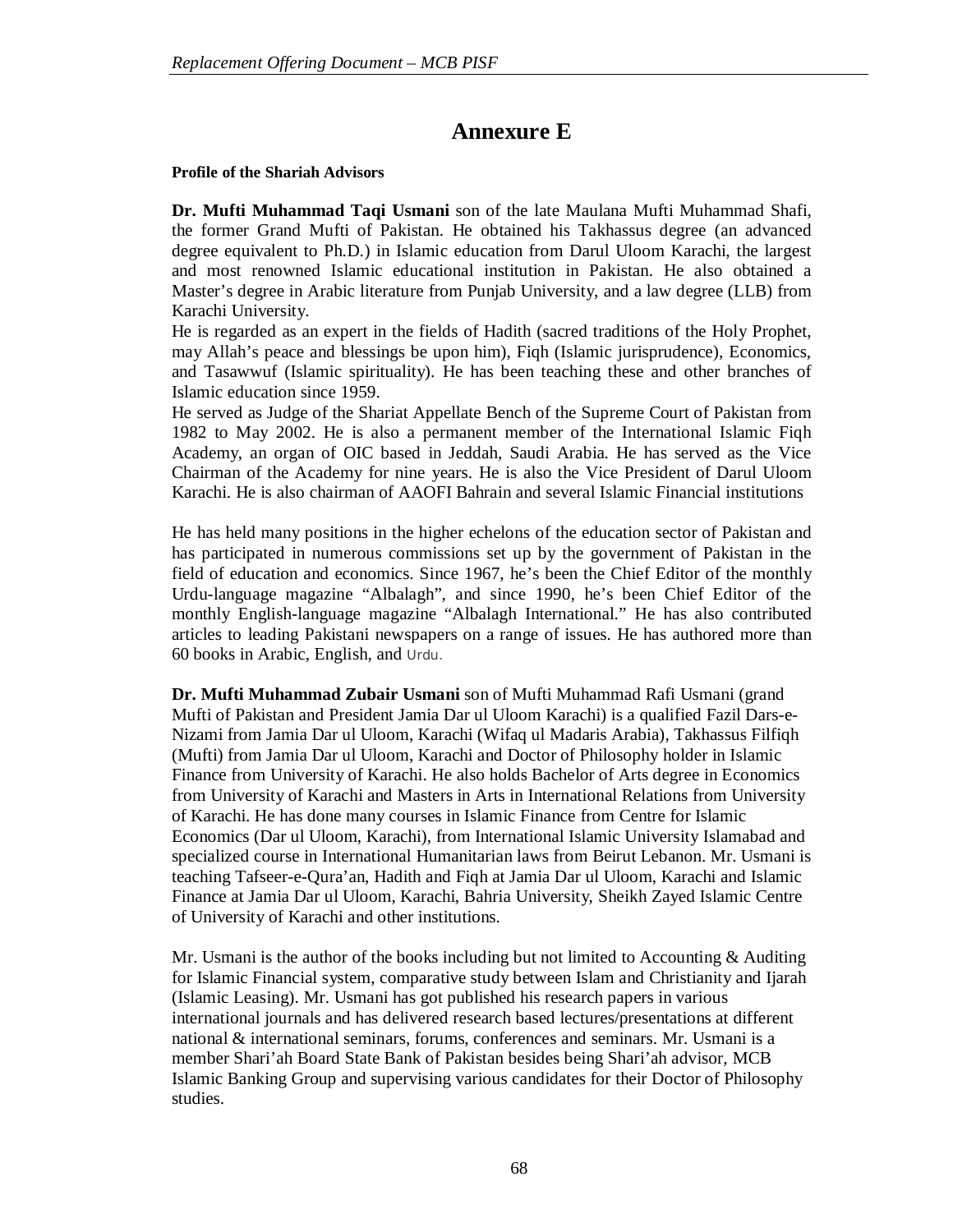**Dr. Ejaz Ahmed Samadani** is a faculty member of Centre for Islamic Economics (CIE), a division of Jamia darul Uloom Karachi, Chaired by Justice (R) Muhammad Taqi Usmani. He is also a visiting faculty member of Professional Institute of Excellence (PIE), a training institute which arranges Islamic banking and Takaful courses. He is a Doctor of Philosophy degree holder from University of Karachi. He also holds LLB degree from Sindh Muslim Government College. He has also done courses in Islamic Banking & Finance, Astronomy (Falkiat), Mufti-al-Meeras from Centre of Islamic Economics (Dar ul Uloom, Karachi) and Silver Shadow-Training the Trainaers from GEM International

Dr. Ejaz Ahmed Samadani is the author of many books, some of his written book are Islamic Banking- A Realistic and Balanced Analysis, Islamic Banking and Gharar (Uncertainty ), Islamic Banking and Murabaha Leasing Process in Islamic Banking System and Differences between Islamic & Convention Banking

Dr. Ejaz Ahmed Samadani has got published his research papers in various well renowned newspapers and magazines and has delivered research based lectures/presentations at different national & international seminars, forums, conferences and seminars.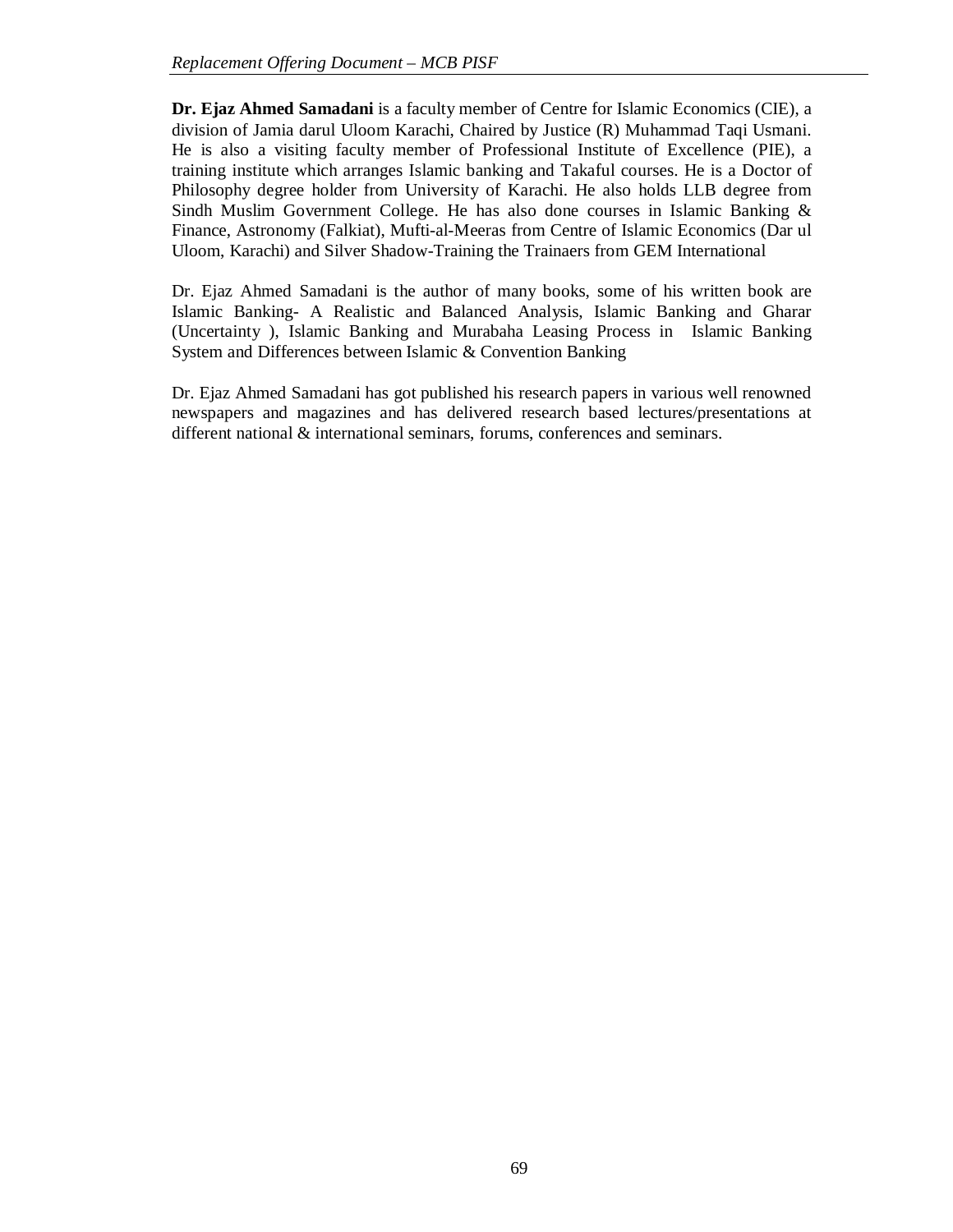# **ANNEXURE 'F' PLEDGE FORM**

| <b>PLEDGE OF UNITS FORM "G-1"</b>                                                                                                                                                                                                                                                                                                                                                                                                                                                                                                                    |                                                                                                                               |             |                                                    |                                         |  |                                               |  |
|------------------------------------------------------------------------------------------------------------------------------------------------------------------------------------------------------------------------------------------------------------------------------------------------------------------------------------------------------------------------------------------------------------------------------------------------------------------------------------------------------------------------------------------------------|-------------------------------------------------------------------------------------------------------------------------------|-------------|----------------------------------------------------|-----------------------------------------|--|-----------------------------------------------|--|
| $<$ LOGO<br>MCB ARIF HABIB SAVINGS & INVESTMENTS LIMITED<br>SPACE><br>8th Floor, Techno City Corporate Towers, Hasrat Mohani Road, Karachi<br>Toll Free: 0800-62626, Phone: (021)111-622-262 (111-MCB-AMC) Fax: (021)32276908/32276898                                                                                                                                                                                                                                                                                                               |                                                                                                                               |             |                                                    |                                         |  |                                               |  |
| Date:                                                                                                                                                                                                                                                                                                                                                                                                                                                                                                                                                |                                                                                                                               |             |                                                    |                                         |  | Please write in block letters using black ink |  |
|                                                                                                                                                                                                                                                                                                                                                                                                                                                                                                                                                      | 1) Principal Applicant/Pledger Details                                                                                        |             |                                                    |                                         |  |                                               |  |
| Name                                                                                                                                                                                                                                                                                                                                                                                                                                                                                                                                                 |                                                                                                                               |             |                                                    |                                         |  |                                               |  |
| No.                                                                                                                                                                                                                                                                                                                                                                                                                                                                                                                                                  | <b>Investor Registration</b><br><b>CNIC/NICOP/Passport</b><br>No.                                                             |             |                                                    |                                         |  |                                               |  |
|                                                                                                                                                                                                                                                                                                                                                                                                                                                                                                                                                      | 2) Details of Units to be pledged by the Pledger                                                                              |             |                                                    |                                         |  |                                               |  |
| Name of the Fund/Investment Plan                                                                                                                                                                                                                                                                                                                                                                                                                                                                                                                     |                                                                                                                               |             | Number of Units to be<br>pledged/placed under lien | Certificate<br>Number(s)<br>(If issued) |  | Date of Certificate<br><b>Issuance</b>        |  |
|                                                                                                                                                                                                                                                                                                                                                                                                                                                                                                                                                      |                                                                                                                               |             |                                                    |                                         |  |                                               |  |
|                                                                                                                                                                                                                                                                                                                                                                                                                                                                                                                                                      |                                                                                                                               |             |                                                    |                                         |  |                                               |  |
|                                                                                                                                                                                                                                                                                                                                                                                                                                                                                                                                                      |                                                                                                                               |             |                                                    |                                         |  |                                               |  |
|                                                                                                                                                                                                                                                                                                                                                                                                                                                                                                                                                      |                                                                                                                               |             |                                                    |                                         |  |                                               |  |
|                                                                                                                                                                                                                                                                                                                                                                                                                                                                                                                                                      | 3) Pledger's Declaration and Signature(s)                                                                                     |             |                                                    |                                         |  |                                               |  |
| I/We, the undersigned, are the registered holder(s) of the above-mentioned Units and request the Management Company of the<br>above-mentioned Fund(s) to register pledge/lien on such Units in favour of Pledge/Lien-holder as mentioned in section no. 4 of<br>this application form. I/We (the Pledger(s)) recognize and undertake that:                                                                                                                                                                                                           |                                                                                                                               |             |                                                    |                                         |  |                                               |  |
| (a) The registration of this pledge/lien places a responsibility on the Management Company to ensure that for any reason<br>whatsoever, if the Units are encashed, save any legal bar or court requiring otherwise, the proceeds accruing on such Units<br>(hereinafter called the Pledged Units) shall be held or paid to the order of the Pledge/Lien-holder according to the provisions of<br>the relevant Trust Deed(s), Offering Document(s) and Supplemental Offering Document(s);                                                             |                                                                                                                               |             |                                                    |                                         |  |                                               |  |
| (b) Save any legal bar or court order requiring otherwise, any dividends that are declared on the Pledged Units shall be paid to the<br>order of the Pledge/Lien-holder. Furthermore, any Units issued on reinvestments or Bonus Units that the Pledged Units are<br>entitled to, shall automatically be marked under the pledge/lien. In the event the Pledged Units are redeemed for any reason<br>whatsoever, the redemption proceeds of Pledged Units shall be paid to the order of the Pledge/Lien-holder for the account of<br>the Pledger(s); |                                                                                                                               |             |                                                    |                                         |  |                                               |  |
| (c) The Management Company and the Trustee, however, do not accept any responsibility for the validity of Pledger(s)' act of<br>placing the Pledged Units under pledge/lien and for any obligation or commitment undertaken by the Pledger(s) in respect<br>thereof; and                                                                                                                                                                                                                                                                             |                                                                                                                               |             |                                                    |                                         |  |                                               |  |
| writing.                                                                                                                                                                                                                                                                                                                                                                                                                                                                                                                                             | (d) The pledge/lien on the Pledged Units shall continue till such time that the same is released by the Pledge/Lien-holder in |             |                                                    |                                         |  |                                               |  |
|                                                                                                                                                                                                                                                                                                                                                                                                                                                                                                                                                      | <b>Principal Applicant's Signature</b><br>(Company Stamp in case of Institution)                                              |             |                                                    |                                         |  |                                               |  |
| Joint Holder(s) / Authorised Signatories                                                                                                                                                                                                                                                                                                                                                                                                                                                                                                             |                                                                                                                               |             |                                                    | Signature(s)                            |  |                                               |  |
| 1. Name:                                                                                                                                                                                                                                                                                                                                                                                                                                                                                                                                             |                                                                                                                               |             |                                                    |                                         |  |                                               |  |
| 2. Name:                                                                                                                                                                                                                                                                                                                                                                                                                                                                                                                                             |                                                                                                                               |             |                                                    |                                         |  |                                               |  |
| 3. Name:                                                                                                                                                                                                                                                                                                                                                                                                                                                                                                                                             |                                                                                                                               |             |                                                    |                                         |  |                                               |  |
|                                                                                                                                                                                                                                                                                                                                                                                                                                                                                                                                                      | 4) Pledge/Lien-holder's Details and Signature(s)                                                                              |             |                                                    |                                         |  |                                               |  |
| Name                                                                                                                                                                                                                                                                                                                                                                                                                                                                                                                                                 | <b>CNIC/NTN</b><br>No.                                                                                                        |             |                                                    |                                         |  |                                               |  |
| <b>Postal</b><br><b>Address</b>                                                                                                                                                                                                                                                                                                                                                                                                                                                                                                                      |                                                                                                                               |             |                                                    |                                         |  |                                               |  |
| <b>Telephone</b><br>No.                                                                                                                                                                                                                                                                                                                                                                                                                                                                                                                              |                                                                                                                               |             |                                                    | Fax No.                                 |  |                                               |  |
| I/We have read and understood the Trust Deed(s), Offering Document(s) and Supplementary Offering Document(s) of the above-<br>mentioned Fund(s) and understand that the marking of pledge/lien would be made in accordance with the terms and conditions as<br>mentioned in these Constitutive Documents. I/We further confirm that I/We have read and understood the details of Pledger given<br>above.                                                                                                                                             |                                                                                                                               |             |                                                    |                                         |  |                                               |  |
|                                                                                                                                                                                                                                                                                                                                                                                                                                                                                                                                                      | <b>Name of Authorised Signatories</b>                                                                                         | Designation |                                                    | Signature(s)                            |  | Corporate                                     |  |
|                                                                                                                                                                                                                                                                                                                                                                                                                                                                                                                                                      |                                                                                                                               |             |                                                    |                                         |  | Stamp                                         |  |

 $\mathsf{l}$